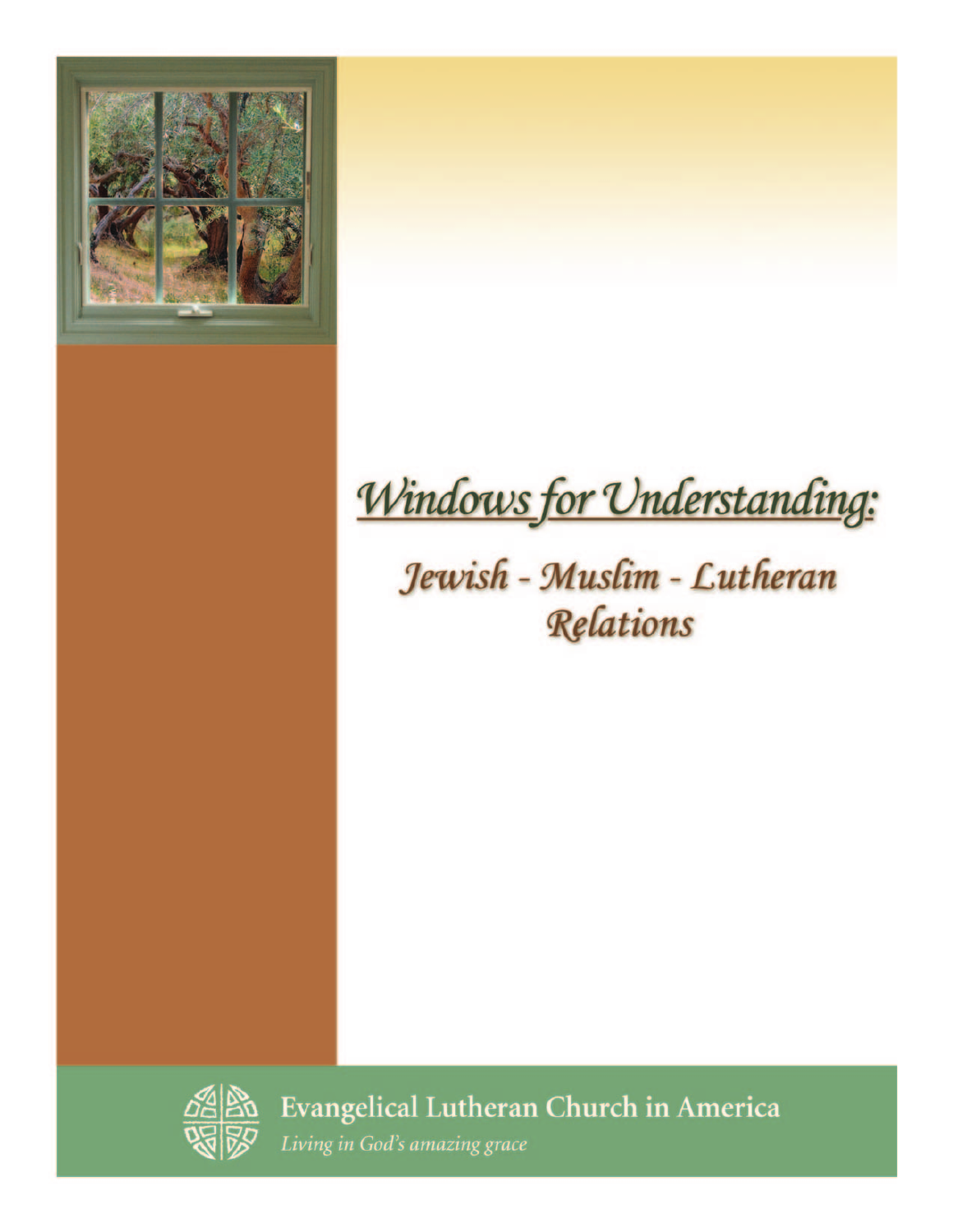| Part I: Understanding our Relations with Judaism and Jews  4<br>Some ELCA Scholars on Lutheran-Jewish Relations. 12                                                                                                                                                                                                                    |
|----------------------------------------------------------------------------------------------------------------------------------------------------------------------------------------------------------------------------------------------------------------------------------------------------------------------------------------|
| Part II: Understanding our Relations with Islam and Muslims. 16<br>Some ELCA Scholars on Lutheran-Muslim Relations  22                                                                                                                                                                                                                 |
|                                                                                                                                                                                                                                                                                                                                        |
| Authority – Who Speaks for Whom?<br>Christian Zionism<br>Daily Challenges<br>Faith (the role of)<br>Interfaith Marriage<br>Interfaith Worship<br>Identity and Difference<br>Land (the importance of)<br>Messianic Judaism<br>Palestine<br>Pluralism<br>Religion and State<br>War, Terrorism, and Peace<br>Women (the role of) Overview |
|                                                                                                                                                                                                                                                                                                                                        |
| Organizations (with Web Links)<br>For Your Reading and Viewing<br>Additional Resources (from Ecumenical and Inter-Religious Partners)                                                                                                                                                                                                  |
| Section IV - Glossary, Terms by Category                                                                                                                                                                                                                                                                                               |
|                                                                                                                                                                                                                                                                                                                                        |
|                                                                                                                                                                                                                                                                                                                                        |
|                                                                                                                                                                                                                                                                                                                                        |

September 1, 2007 **Table of Contents - i**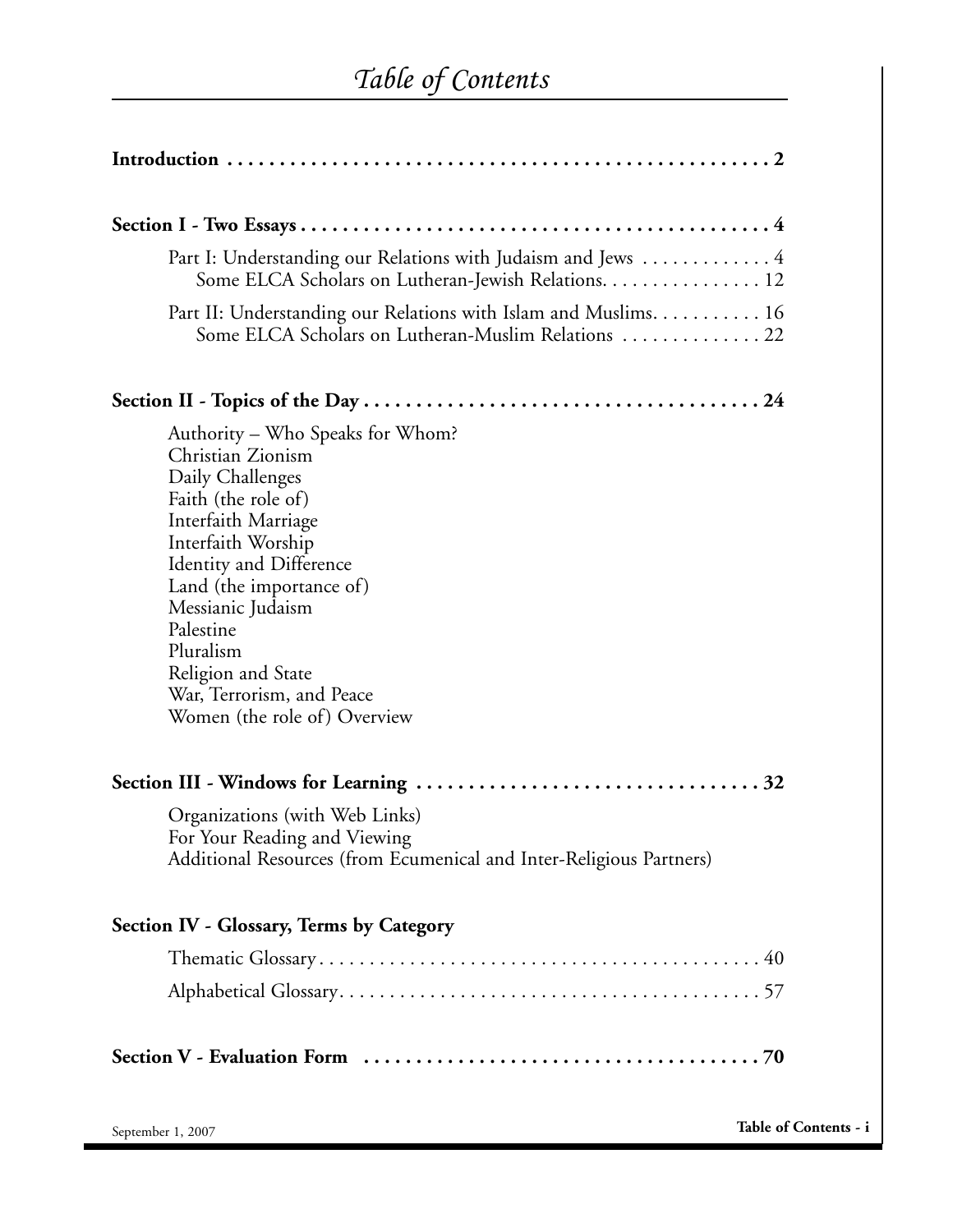This page intentionally left blank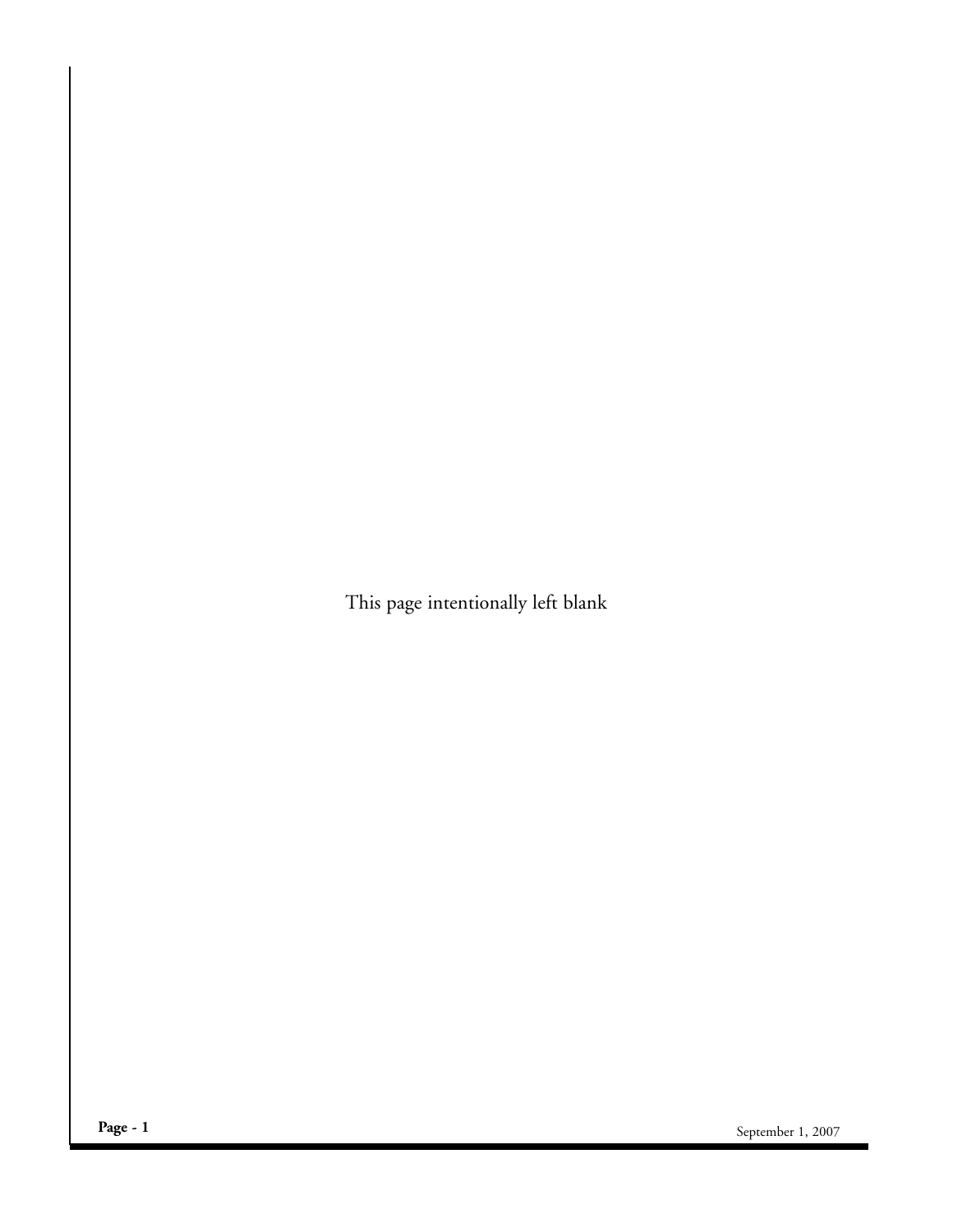We reside as Lutheran Christians in a rich pluralistic world where people maintain differing and sometimes conflicting opinions, moral standards, social perspectives, political allegiances and religious fidelities. In historical terms, this richness of difference happened to us almost overnight. For instance, our grandparents wrote letters that took over a month to travel across an ocean; today, we correspond instantaneously through e-mail and other technologies. It should come as no surprise that when communication accelerates, our differences are heightened. Constant news of unfolding events from Minnesota to Syria may mean that differences give rise to questions of who we are as Lutherans in relation to everything we witness in the world.

When the world encounters times of immense change, it affects our self-understanding: "Given such diversity, what does it mean to be Lutheran?" Along with self-understanding, growth offers new opportunities to learn about others: "Given such diversity, what does it mean to be Jewish or Muslim?"

During times of upheaval and conflict, media outlets inform many of our answers, sometimes even long before we have formed a question. Consider the conflicts in the Middle East that often change radically in any given week. Many times we hear about Shi'ite and Sunni, or the High Holy Days, or the mention of land, or the term Imam, but many of us do not know why these terms are so significant, or sometimes even what they mean. How do we manage as Lutherans to develop informed perspectives about Jews and Muslims amid political and religious conflict?

The ELCA Presiding Bishop, Mark S. Hanson, has asked the ELCA Section for Ecumenical and Inter-Religious Relations to prepare a basic resource in order to give ELCA members an opportunity to think critically and in an informed way about the religious diversity or pluralism noted above. The premise of this resource is the following: If we can open a window for understanding then such opportunities will create healthier and deeper perspectives for the present and future of Jewish, Muslim, and Lutheran relations. Think of *Windows* as a lighthouse resource, where we are together afforded the opportunity to miss the shoals and other hazards that limit our possibilities for greater learning and understanding, while at the same time illuminating the healthy landscape of inter-religious relations.

*Windows* is posted through Ecumenical and Inter-Religious Relations as an online resource, where it is revised and refined on a regular basis in order to responsibly and accurately meet the needs of the ELCA, and those engaged in inter-religious work within this church. Up-to-date reading lists, relevant Web links, timelines, a thematic and alphabetical glossary of key terms—these are but some of the content that you can use individually or in groups to become more aware! Likewise, in the near future we look forward to providing free online congregational study guides and other important relational material to answer the requests to our office for inter-religious resources.

Our hope is that you will use this resource as a window for greater understanding about Jews, Muslims, and Lutherans, and relations among these three. We further trust that your exploration into questions of what it means to be Lutheran in the varied inter-religious landscape will help your own faith grow in depth and meaning.

Michael Trice, Ph.D Carol LaHurd, Ph.D Ecumenical and Inter-Religious Relations Global Mission ELCA ELCA

Associate Director Coordinator of the ELCA Peace Not Walls Campaign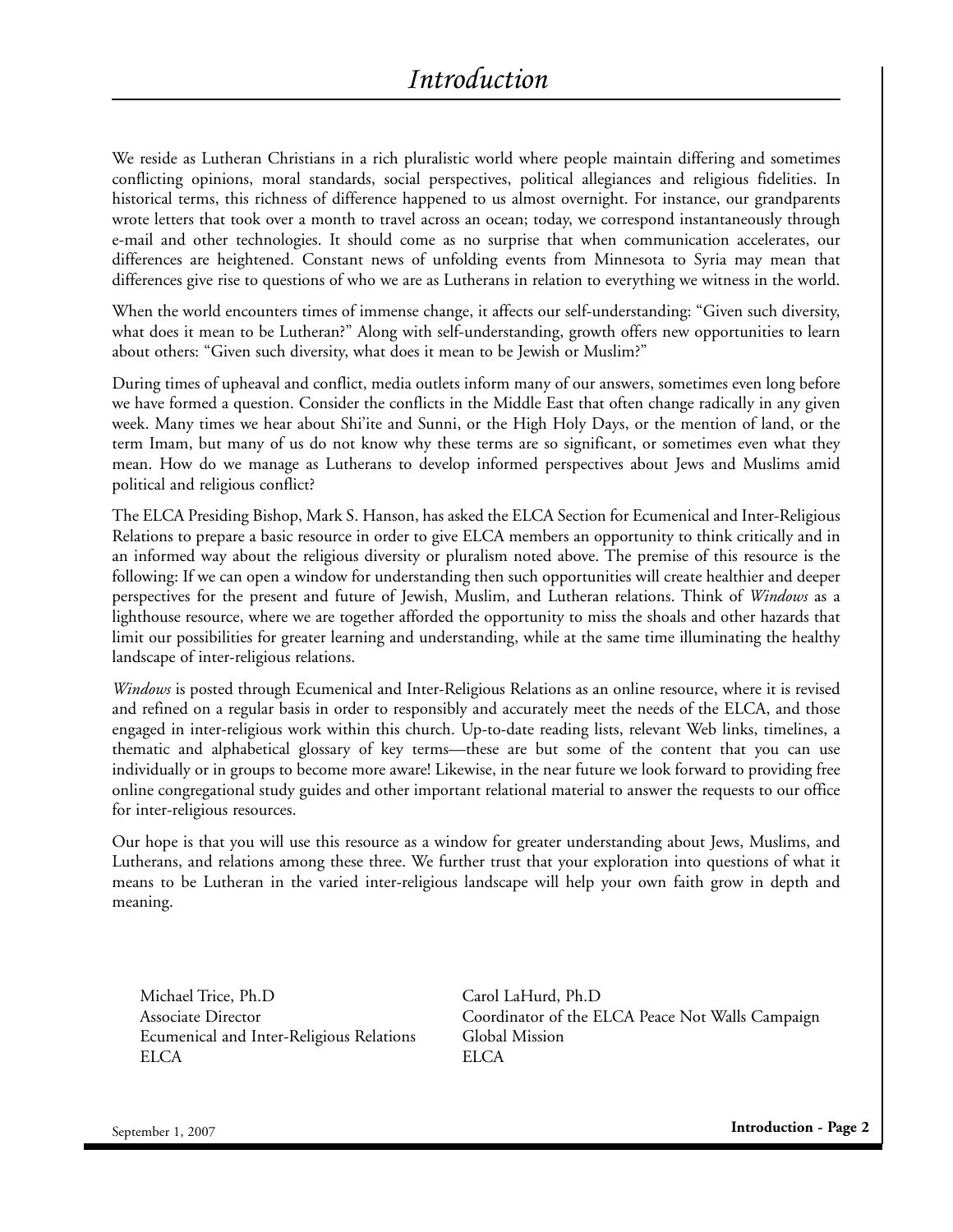This page intentionally left blank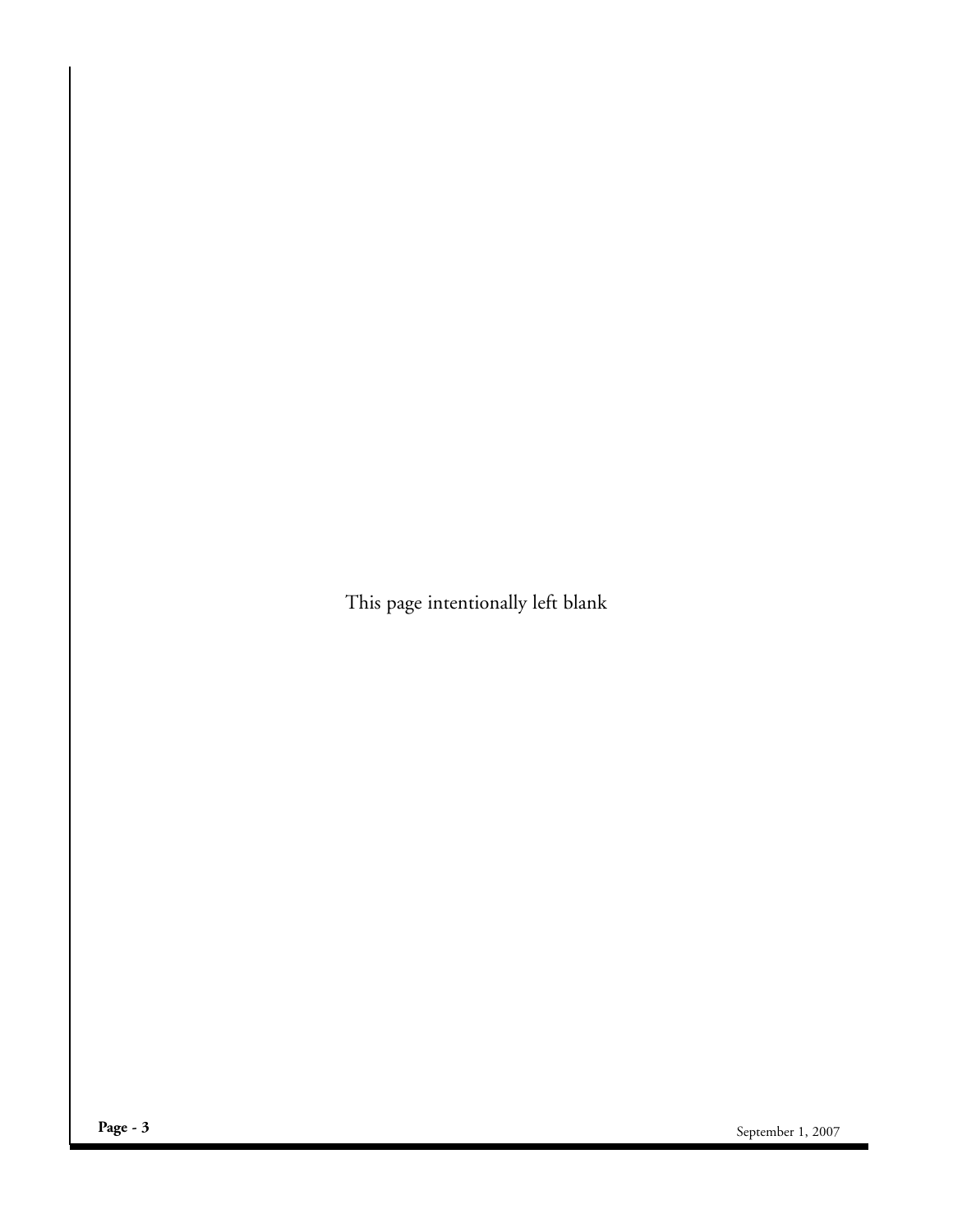## *Part I: Understanding our Relations with Judaism and Jews*

#### **A) JUDAISM**

There are approximately 15 million Jews in the world today with around 5 million concentrated in each of two population centers, the state of Israel and the city of New York and its environs. In comparison with the 2 billion Christians on the planet today, the total number of Jews is remarkably small, not even 1%. Given this disparity in numbers and the patterns of population distribution, most Christians will live their entire lives without ever encountering a Jewish person, much less experiencing the diverse religious and cultural expressions of Judaism. This lack of encounter is still the norm in the small towns of Midwest America where Lutherans and other Christians constitute a solid majority, as well as in places such as Africa where Christian interfaith contact more typically involves Muslims.

Despite these realities, Jewish-Christian relations remain unavoidable and even urgent due to the unique bond between the two faith communities. Judaism and Christianity developed over the centuries as sibling religions, always in relationship to each other and too often in opposition. Jews and Christians are so intertwined in their origins and history, as well as in their scripture, religious concepts, and practices, that Christianity can be neither described nor proclaimed without reference to Judaism. This situation requires that Christians know something about Judaism, as their religious next of kin.

Most Christians are familiar with the biblical stories of Israel's origins found in the scriptures common to both religions, known as the Old Testament within Christianity and the Tanakh within Judaism. (Tanakh is an acronym composed of the first letters of the three divisions: Torah or divine "teaching," often translated as "law," Nevi'im or "Prophets," and Ketuvim or "Writings.") Christians know about God's promises to Abraham and Sarah and their journey to a new land, the exodus from Egypt under the leadership of Moses, and the exploits of the judges and kings of Israel and Judah, especially King David. Christians also note the appearance of Pharisees and other Jews in the New Testament, including Jesus, the twelve disciples, and Paul. Judaism and its Israelite predecessors therefore seem somewhat familiar to Christians.





"They are Israelites, and to them belong the adoption, the glory, the covenants, the giving of the law, the worship, and the promises." (Romans 9:4)

"I ask, then, has God rejected his people? By no means!" (Romans 11:1)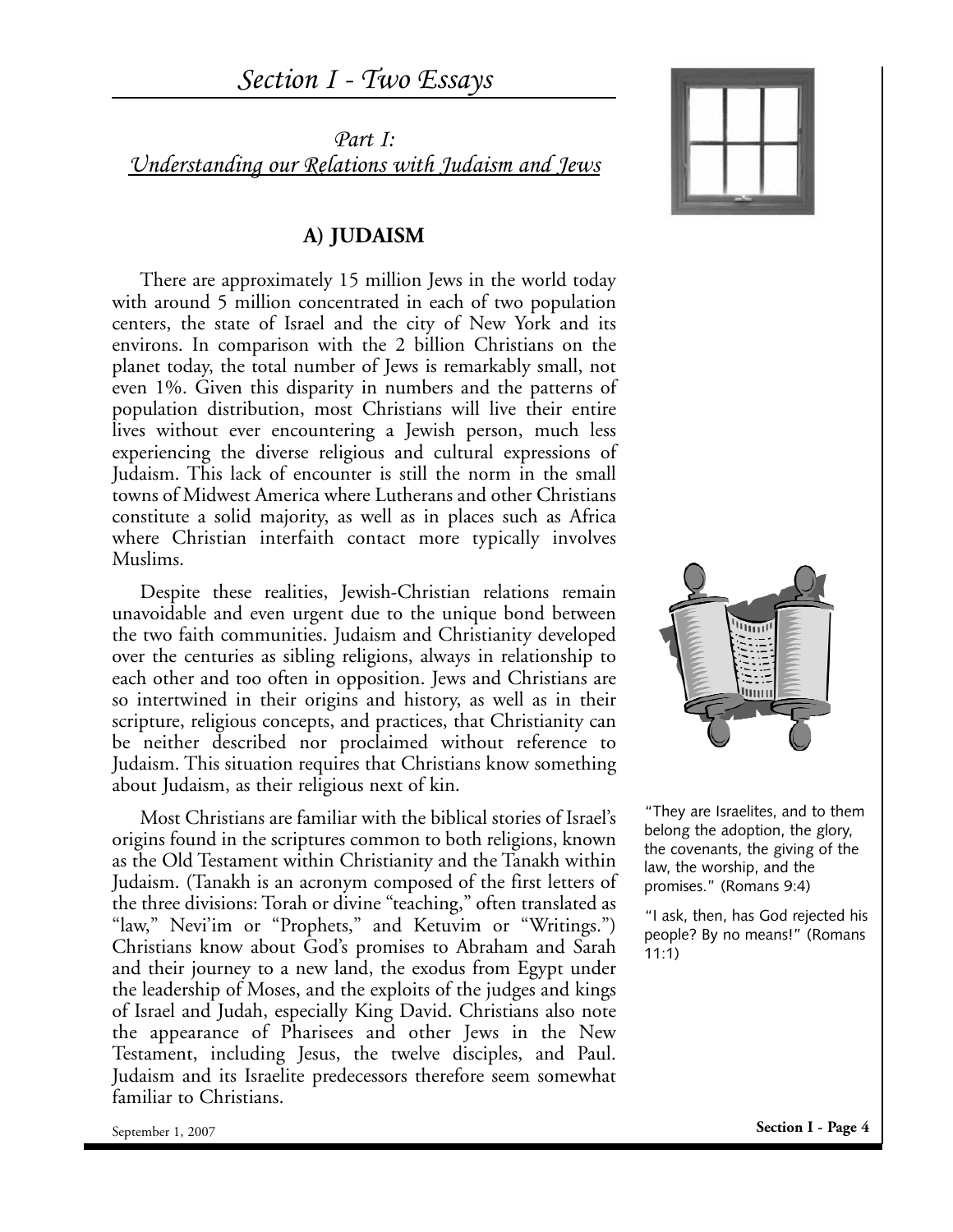#### **"The law is holy. . . "**

Oh, how I love your [Torah]! It is my meditation all day long. How sweet are your words to my taste, sweeter than honey to my mouth! (Psalm 119:97,103)

So the law is holy, and the commandment is holy and just and good. (Romans 7:12)

Whatever is hateful to you, do not do to your neighbor. That is the whole Torah. The rest is commentary. Go and learn it! (Hillel, b. Shab. 30b-31b)

If I am not for myself, who will be for me? But if I am only for myself, what am I? And if not now, when? (Hillel, Mishnah Pirke Avot, 1.14)

In a place where no one behaves like a human being, you must strive to be human! (Hillel, Mishnah Pirke Avot, 2.6)

Better one hour of repentance and good deeds in this world than all the life of the world to come; and better one hour of serenity in the world to come than all the life of this world. (Rabbi Jacob, teacher of Rabbi Judah HaNasi, Mishna, Pirke Avot 4.22)

The world is sustained by three things: by truth, by justice, and by peace. (Rabban Shimon b. Gamaliel, Mishnah Pirke Avot 1.18)

Christians may be less familiar with the distinctive way that Jews read the scriptures held in common by the two religions. Within Judaism there is an emphasis on the emergence of Israel as a nation through God's establishment of the covenant at Sinai and the giving of the Torah. As the central concept of Torah developed within Judaism it came to encompass the first five books of the Bible associated with Moses, known collectively as the Written Torah. The Torah scroll of the synagogue includes these books, read liturgically in an annual cycle. In addition, Torah came to include the ongoing traditions of interpretation by the rabbis or scholarly teachers and jurists, known as the Oral Torah. Classic rabbinic works such as the Mishnah, the Talmud, and collections of Midrash all exemplify the concept of Oral Torah, through which Jewish scriptures, laws, and traditions are interpreted for each succeeding generation.

As Christians learn more about first-century Judaism from which both Christianity and Rabbinic Judaism emerged, they may be amazed at its diversity and vitality. The New Testament passages that speak of Jesus' encounters with the scribes, Pharisees, and Sadducees reflect debates internal to the Judaism of that period. It would be anachronistic to understand these texts as pitting Christianity against Judaism. The parting of the ways of these sibling religions happened later, as Christianity gradually developed into a separate faith composed primarily of non-Jews.

Over the past two thousand years, Judaism has also continued to develop. Judaism today is quite different from both the Israelite religion of the Old Testament and the forms of Judaism portrayed in the New Testament. The survival and flourishing of Judaism over the centuries is due in large part to the great tradition of Rabbinic Judaism that adapted to new historical realities after the destruction of the Jerusalem temple in 70 CE.

Jumping forward to the present, Judaism today is a diverse and vibrant monotheistic religion, as well as an ethnic and cultural identity. The definition of a Jew according to Jewish legal tradition or halakhah (literally, "walking" the Jewish way of life) is any person born of a Jewish mother, or a convert to Judaism. Reform Judaism broadens the biological aspect of this definition to include anyone born of a Jewish parent, whether mother or father. Being Jewish is therefore not limited to religious beliefs and behaviors, but encompasses ethnic and cultural aspects as well. In fact, over half of all Jewish Israelis consider themselves secular or cultural Jews. For them, being Jewish does not consist of belief in God or observance of religious rituals, but rather of being a member of the Jewish people with their distinctive history, languages, cultures, and connection to the land of Israel.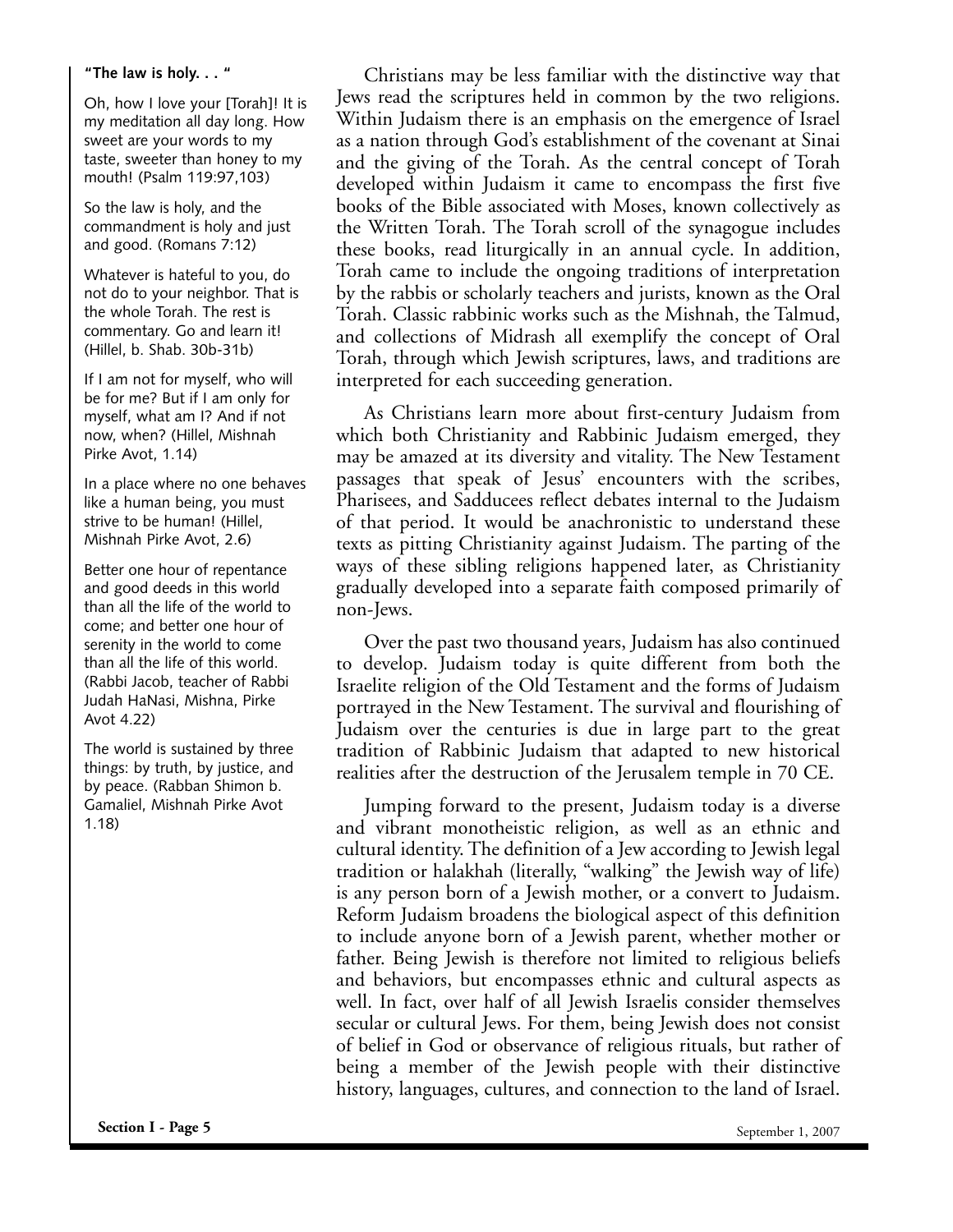While Christianity also has a variety of cultural expressions, the emphasis generally remains on religious belief since Christians are not born but baptized into the faith.

Judaism as a religion has responded to the modern world in a variety of ways. The progressive branch of Judaism known as Reform Judaism took root in 19th century Germany. It now has the largest number of adherents of any Jewish denomination in the United States. Reform Judaism is characterized by the ongoing attempt to distinguish between those elements of Torah that are divinely inspired and eternally valid and those that, as laws and customs of a bygone age, can give way to new religious expressions emerging within the contemporary culture. On the other end of the spectrum are the diverse groups designated collectively by the term Orthodox Judaism, committed to maintaining a traditional Jewish lifestyle according to the precepts of Torah from Sinai as interpreted by Rabbinic authorities. Orthodox Judaism includes the ultra-Orthodox or Haredim with their distinctive black hats and coats living in the neighborhoods of Mea She'arim in Jerusalem and Crown Heights in Brooklyn and in the town of Bnei Brak near Tel Aviv. It also includes the Modern Orthodox, who keep kashrut (Jewish dietary laws) and other halakhic requirements, while wearing modern dress and engaging in all manners of employment and social involvement within the larger culture. Other branches of Judaism with origins in 20th century North America include Conservation Judaism and Reconstructionist Judaism (see glossary), each with its own history and character, but both are committed to distinctive Jewish practices and communal identity within the modern setting.

#### **B) JUDAISM AND CHRISTIANITY**

In this time when healthier interfaith relationships are needed, Christians have a special call to attend to Jewish-Christian relations. Often in the past our interactions with Jews have been marred by misunderstanding, prejudice, and sometimes overt hostility, from which even the great reformer Martin Luther himself was not immune. Events of the 20th century, including the attempted annihilation of European Jewry during World War II and the founding of the State of Israel in 1948 have been pivotal in reshaping Jewish identity. These events have also spurred many Christians to reconsider traditional attitudes towards Judaism and to be intentional about improving the quality of Jewish-Christian relations in the 21st century.

#### **Follow the links to:**

Union of Orthodox Jewish Congregations of America *[www.ou.org](http://www.ou.org)*

Union for Reform Judaism *[www.urj.org](http://www.urj.org)* 

United Synagogue of Conservative Judaism *[www.uscj.org](http://www.uscj.org)*

Jewish Reconstructionist Federation *[www.jrf.org](http://www.jrf.org)*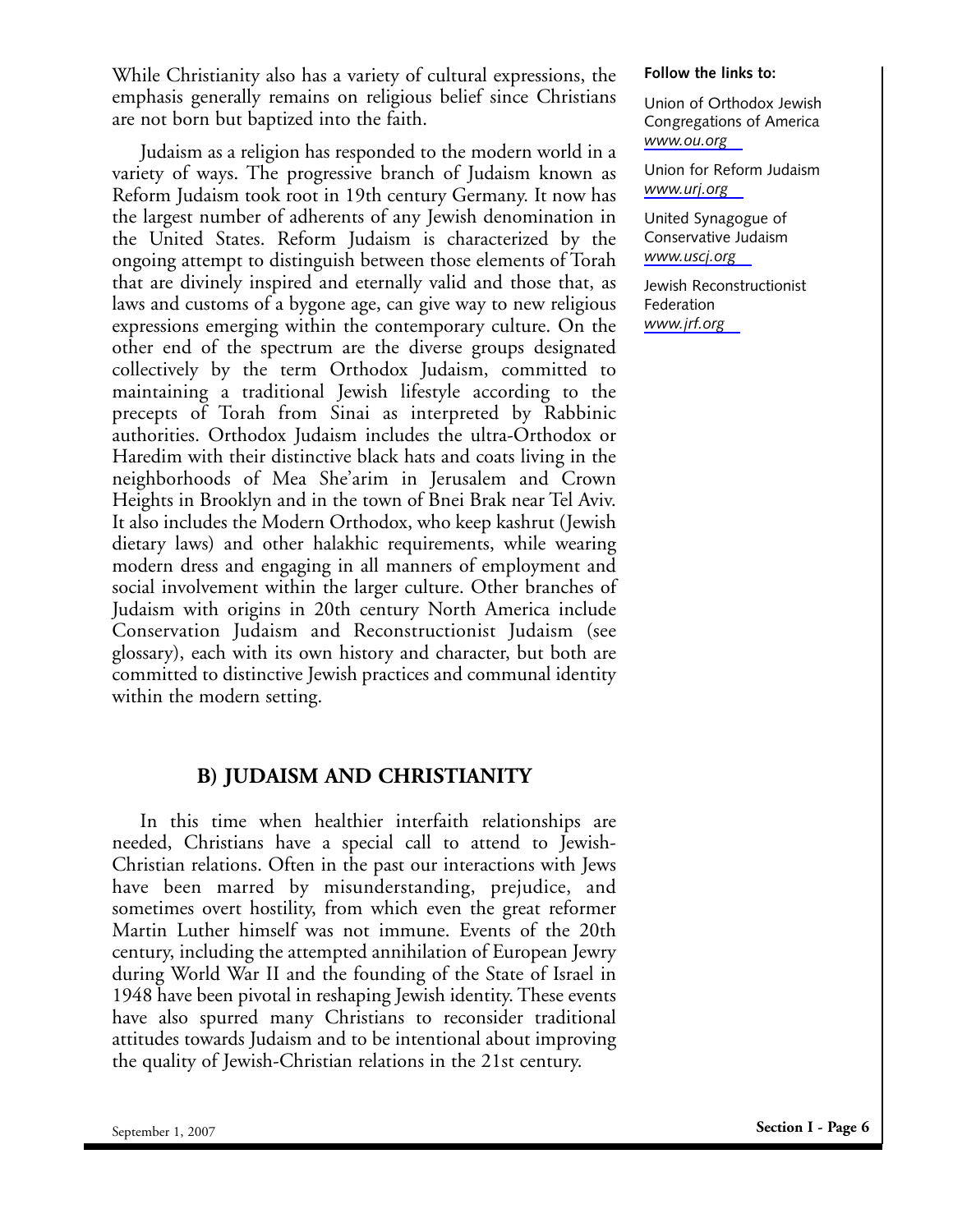Truthful acknowledgement and repudiation of centuries of discrimination, scapegoating, and violence against Jewish minority populations in Europe continue to be important first steps in repairing Christianity's broken relationship with Judaism. The Middle Ages in particular marked a low point, with the demonizing of Jews and false charges of well-poisoning, desecration of the host or eucharistic bread, and blood libel (or killing Christian children to use their blood for ritual purposes). The Middle Ages also saw burnings of Talmuds and other Jewish books, confiscation of land and other property owned by Jews, decimation of Jewish villages by crusaders on the way to fight Muslims in Jerusalem, and expulsions of Jews from Christian countries including France, England, and Spain. Luther's vehemently anti-Jewish writing can be seen in the context of this historical situation (see further below). In the 18th and 19th centuries, the Enlightment promised new opportunities for Jewish assimilation into Christian society. Attacks on Jewish communities in Russia in the late 19th century and the Sho'ah or Holocaust in the 20th century revealed how tragically precarious Jewish life among Christians remained.

The recognition that Hitler could not have succeeded without the church's "teaching of contempt" towards Jews and Judaism over the centuries has led to Christian soul-searching. Certain traditional attitudes towards Jews have been officially rejected by church bodies and leaders. They nevertheless remain difficult to eliminate entirely. For example, the charge of deicide holding Jews responsible for crucifying Christ has been repudiated by Roman Catholic and statements by historic protestant churches. In recent years, however, it continues to surface, here in a public speech by a leader of a Middle Eastern country, there in a controversial political cartoon about the Israeli-Palestinian conflict, and, according to many Christians involved deeply with Jewish-Christian relations, in Mel Gibson's movie, "The Passion of the Christ." Similarly, the term "Pharisee" continues to be equated with "hypocrite" in popular usage, which is a sad testimony to the influence of centuries of Christian misunderstanding and caricature of Judaism. Christians today are called to reject past attitudes and actions that have harmed Jews and to pledge themselves to be vigilant for the welfare of this minority people with whom we have shared such a long and troubled history. In addition to protecting our closest religious neighbors, this new reformation will purge Christianity of all anti-Judaism and anti-Semitism, which is an affront to the gospel of Jesus Christ who was born, lived, and died as a Jew.

A deeper understanding of Judaism is also vital for Christian self-understanding. Christianity began as one of only two of the diverse forms of first-century Judaism that ultimately survived

Blame for the death of Jesus should not be attributed to Judaism or the Jewish people, and stereotypes of Judaism as a legalistic religion should be avoided. (Guidelines for

Lutheran-Jewish Relations, #13)

**Shabbat (Sabbath)** - the seventh day of the week, Saturday, as the day of rest and religious observance among Jews and some Christians. (Exodus 20:8–11)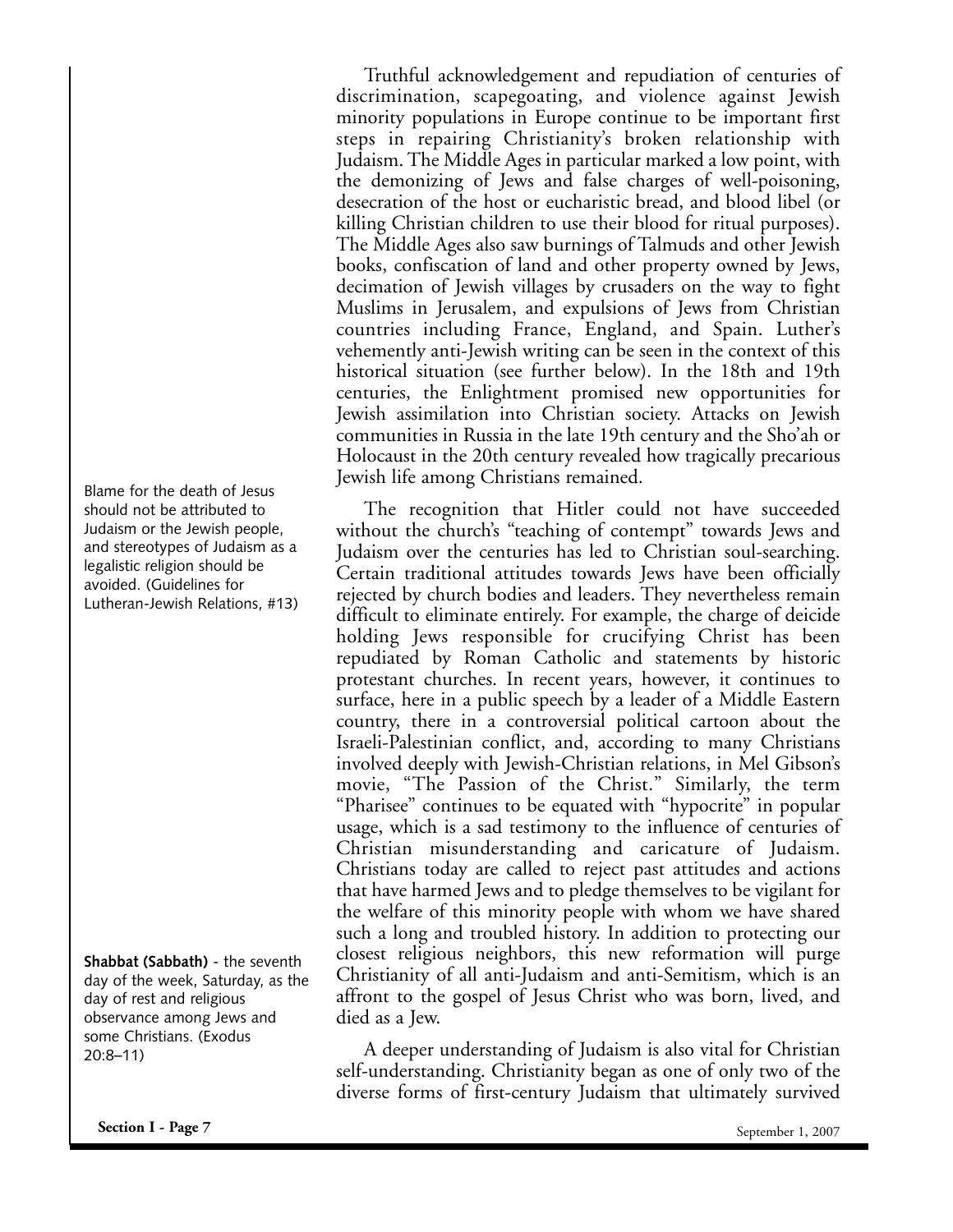the destruction of the Second Temple by the Romans in 70 CE. The other form was Rabbinic Judaism, which finds its continuation in contemporary Judaism. As a Jew, Jesus observed Jewish holidays, including the Passover pilgrimage to Jerusalem. He cited the scriptures of his people, including the great commandments found in Deuteronomy 6:4 and Leviticus 19:18. Jesus also participated in the lively debates of his generation concerning the interpretation of Torah, about such things as how to live a pure and holy life, how to observe the Sabbath, and how to relate to the Roman occupiers of Palestine. The earliest followers of Jesus were also Jewish and drew on concepts from the Jewish scriptures to confess his identity as messiah, divine wisdom, Passover lamb, and bread from heaven. Christian worship practices and sacraments also continue significant elements from first-century Judaism. When our Jewish roots are forgotten our Christianity is diminished, so the present period of recovery of these roots promises much enrichment.

Christian encounter with contemporary Judaism can also be a source of inspiration and renewal. The experience of Shabbat or Sabbath as a day set apart, of the rich cycle of Jewish holidays and life-cycle rituals, and of the sacredness of everyday family life can generate new thinking about our expressions of Christian faith Interaction with the Jewish community also has the potential to remind Christians of the incredible wealth of the Hebrew Scriptures, and of the teaching role of rabbi, which is so important for pastors as well.

The purpose of Jewish-Christian relations is not to merge into one religion, but to learn to appreciate both our common calling and our distinctiveness as two religions. Christianity is not simply a form of Judaism for non-Jews, since it has evolved into a mature religion in its own right.

There continue to be points of difference and even strong disagreement between Judaism and Christianity. Jews find certain Christian doctrines objectionable, including the incarnation of God in human flesh, the concept of a crucified messiah, and the triune nature of God as Father, Son, and Holy Spirit. Christians for their part have difficulty with the concept of a chosen people defined not only by faith but also by ethnicity, culture, and geographical orientation. Christians do not always comprehend the special place that the State of Israel holds in the life and thought of the Jewish people. Discussions of the situation in the Middle East are therefore particularly sensitive, involving the risk of misunderstanding and hard feelings.

September 1, 2007 **Section I - Page 8** Despite our real differences, Jews and Christians can cooperate with each other and with the other world religions as a positive social force. Together we can participate in what Jews call "tikkun olam," which is Hebrew for "mending the world," or in Lutheran terms, "the care and redemption of all that God has made."

Hear, O Israel, the LORD is our God, the LORD alone. You shall love the LORD your God with all your heart and with all your soul, and with all your might. (Deuteronomy 6:4-5)

You shall not take vengeance or bear a grudge against any of your people, but you shall love your neighbor as yourself; I am the LORD. (Leviticus 19:18)

#### **Jewish blessings and worship**

Blessed are You, Oh Lord, our God, Sovereign of the Universe, who brings forth bread from the earth.

Blessed are You, Oh Lord our God, Sovereign of the Universe, who creates the fruit of the vine."

While Jewish tradition offers no definition of the concept of eternity, it tells us how to experience the taste of eternity or eternal life within time… The essence of the world to come is Sabbath eternal, and the seventh day in time is an example of eternity. (Abraham Joshua Heschel, The Sabbath, p. 74)

May you be inscribed and sealed for a good year. (Greeting for Rosh Ha-Shanah Jewish New Year)

We gratefully acknowledge that You are the Lord our God and God of our people, the God of all generations. You are the Rock of our life, the Power that shields us in every age. We thank you and sing Your praises: for our lives, which are in Your hand; for our souls, which are in Your keeping; for the signs of Your presence we encounter every day; and for Your wondrous gifts at all times, morning, noon, and night. You are Goodness: Your mercies never end; You are Compassion: Your love will never fail. You have always been our hope. (From the Amidah)

Let the glory of God be extolled, let His great name be hallowed in the world whose creation He willed. May His kingdom soon prevail, in our own day, our own lives, and the life of all Israel, and let us say: Amen. (From the Kaddish)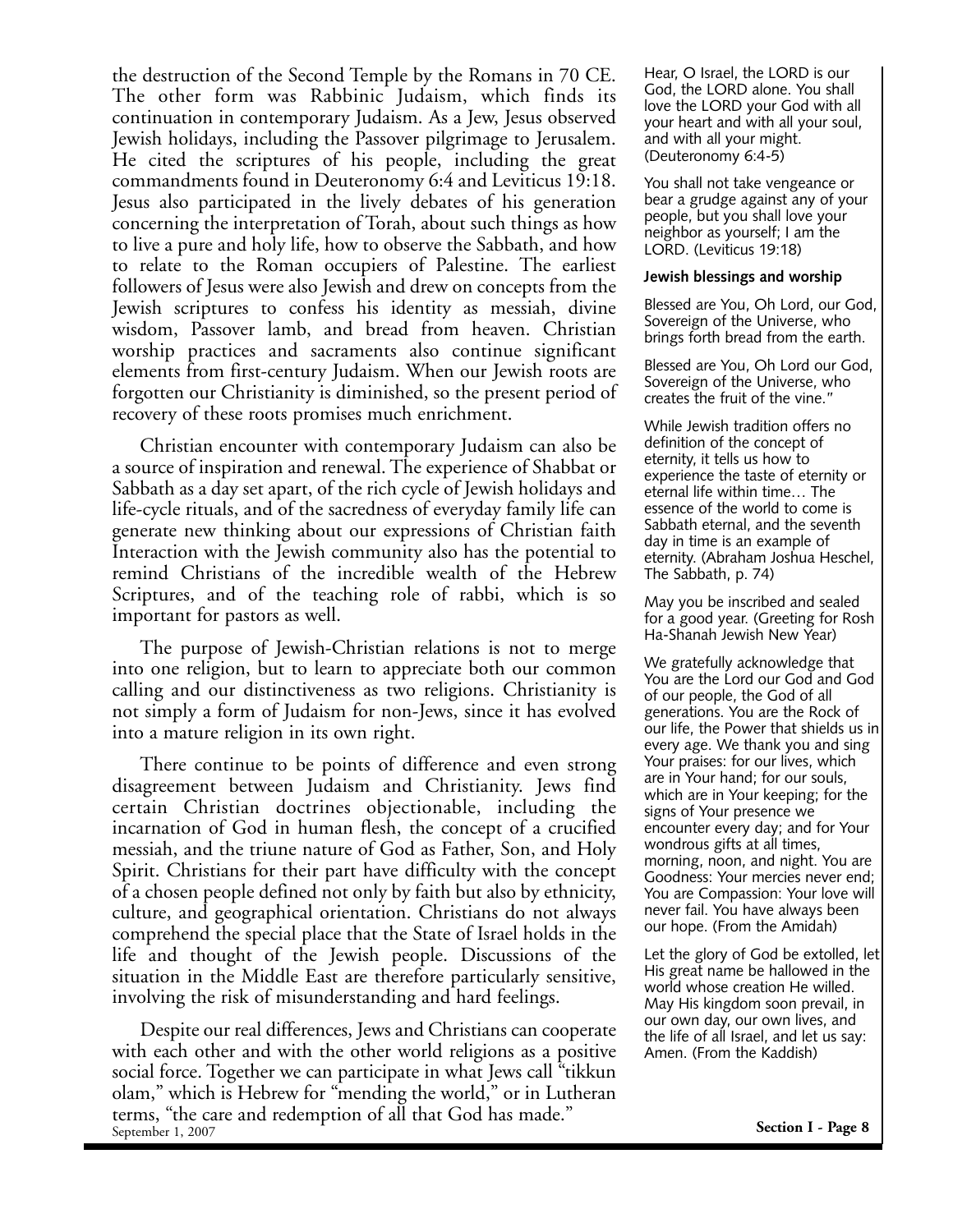#### **C) LUTHERANS**

Christians and Jews share a special relationship within the community of world religions. Their recent experience in building mutual respect and understanding can provide a model for wider interfaith relations. (Talking Points, #8)

#### **Some Lutherans who stood against Naziism**

Dietrich Bonhoeffer Martin Niemöller Raoul Wallenberg

#### **To read complete text of the Declaration go to** [www.elca.org/ecumenical/](http://www.elca.org/ecumenical/) interreligious/jewish/ declaration.html

**To read complete text of the Guidelines go to** [www.elca.org/ecumenical/](http://www.elca.org/ecumenical/) interreligious/jewish/ guidelines.html

September 1, 2007<br>
September 1, 2007

Lutheran-Jewish relations involve distinct dynamics related to our history and theology that require special attention from Lutherans today. Late in his life Martin Luther wrote virulent, anti-Jewish works, including "On the Jews and Their Lies," published in 1543. Luther's demonizing of the Jews and his repetition of old superstitions and stereotypes in his later years may be explained, although certainly not excused, by the larger historical and rhetorical context of the late Middle Ages, when such views were unfortunately common. But Luther's recommendations, including setting fire to Jewish synagogues, schools, and houses, confiscating prayer books and Talmuds, prohibition of Jewish worship, and finally expulsion from the country, were shocking even to his contemporaries. Although the authorities in Luther's own day did not widely act upon Luther's recommendations, the measures taken by the German National Socialists in the 1930s and 1940s bear a chilling resemblance to his words. The infamous events of Kristallnacht, or the "Night of Broken Glass" (November 9-10, 1938), when 119 synagogues and numerous Jewish homes and shops were burned across Germany exemplify this correspondence. It should be noted, however, that ultimately the Nazis surpassed anything that Luther had recommended with their systematic program to physically annihilate the Jews. Luther had instructed pastors to advise their parishioners that although they should beware of Jews and avoid contact with them, "they should not curse them nor harm their persons."

Over the years, Luther's anti-Jewish writings have continued to be reproduced in pamphlets and other works by neo-Nazi and anti-Semitic groups, such as the Ku Klux Klan. Although most Lutherans in the United States remain largely unaware of this shameful legacy, Jews have monitored this material's ongoing circulation. In 1993, when the U.S. Holocaust Memorial Museum opened in Washington, D.C., millions of visitors viewed a film that included Luther's most hateful statements, illustrated by demonic images of Jews from woodcuts of the time. This exposure of one of the worst moments in Lutheran history motivated ELCA Lutherans to take action, not to request that Luther's words be removed from the film, nor to excuse them, but to dissociate ourselves completely from his views.

The "Declaration of the Evangelical Lutheran Church in America to the Jewish Community," adopted by the ELCA Church Council in 1994, confronts and repudiates Luther's harsh anti-Jewish diatribes and the violent recommendations of his later writings against the Jews. This statement "particularly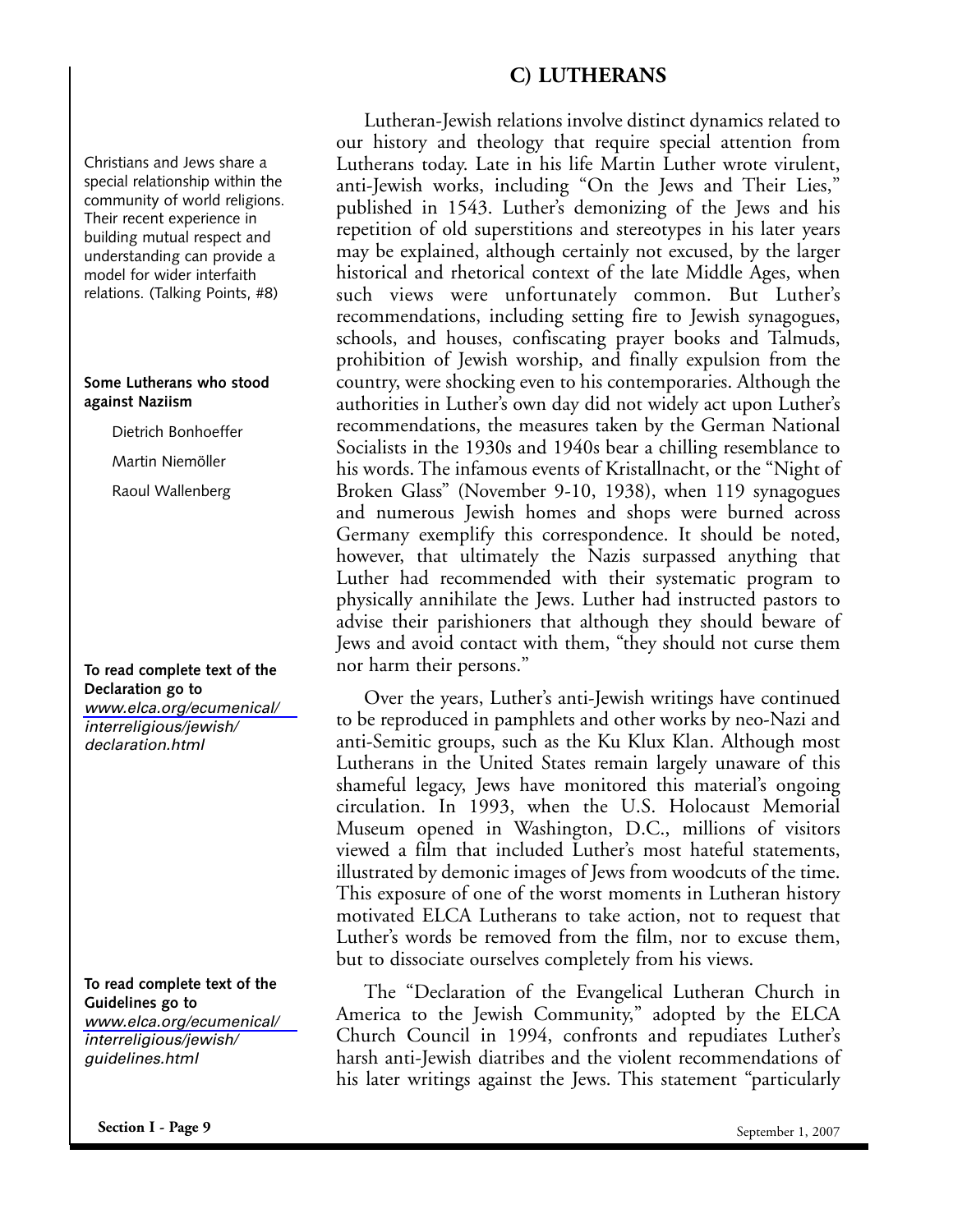deplore[s] the appropriation of Luther's works by modern anti-Semites" and "recognize[s] in anti-Semitism a contradiction and affront to the Gospel." It expresses "our urgent desire to live out our faith in Jesus Christ with love and respect for the Jewish people," and pledges "this church to oppose the deadly working of such bigotry [anti-Semitism]." For some Lutherans, reading the Declaration may be a first step in coming to acknowledge and reject the anti-Jewish elements of our Christian history. Recalling Luther's own witness to God's forgiveness and grace, Lutherans today can move forward boldly to a renewed relationship with the Jewish community.

Ideally, a better future for Lutheran-Jewish relations would be built on positive interactions between Lutherans and Jews living together in communities today, engaged in interfaith dialogue and cooperating in areas of mutual social concern. "Guidelines for Lutheran-Jewish Relations," adopted by the ELCA Church Council in 1998, lists fifteen points intended to give practical advice and encouragement for improved community relations between Jews and Christians. The first eight suggest how to establish and conduct successful interfaith dialogue groups, including recommendations for reciprocal visits to worship services and other observances. The remaining points cover a range of potentially sensitive areas in Jewish-Christian relations, including shared and public prayer, Messianic Jews or Jews for Jesus, interfaith marriage, preaching difficult New Testament texts, and the like. An assumption behind the Guidelines is that the most effective way to improve Lutheran-Jewish relations in the 21st century would be for Lutherans to get to know Jews as real people, not as abstract stereotypes, and to encounter Judaism as a vital religion, not as a negative foil for Christianity.

In reality, however, many Lutherans and other Christians live in areas of the country where there are very few Jews, making casual interactions rare and dialogue encounters difficult to establish. Even when circumstances make it impossible for Christians to meet Jews personally and to learn about Judaism first-hand, there is still what some Christians consider a "sacred obligation" to rethink Christian faith in relation to Judaism and the Jewish people. In recent years this project has become easier, thanks to accessible resources for learning about Judaism and Jewish-Christian relations, including books, Internet sites, and other media.

Authentic encounters with Judaism may lead to constructive developments in our Lutheran understanding of the Christian faith and may change how we articulate that faith. The ELCA "Talking Points: Topics in Christian-Jewish Relations" and its forthcoming companion book set out some of the issues posed

#### **Declaration of the Evangelical Lutheran Church in America to the Jewish Community**

Luther proclaimed a gospel for people as we really are, bidding us to trust a grace sufficient to reach our deepest shames and address the most tragic truths. In the spirit of that truth-telling, we who bear his name and heritage must with pain acknowledge also Luther's anti-Judaic diatribes and the violent recommendations of his later writings against the Jews.

#### **Guidelines for Lutheran-Jewish Relations**

We as Christians also need to learn of the rich and varied history of Judaism since New Testament times, and of the Jewish people as a diverse living community of faith today. Such an encounter with living and faithful Judaism can be profoundly enriching for Christian self-understanding. It is to nurture this blessing that we offer these guidelines for honest and faithful conversation and cooperation between Lutherans and Jews.



## **Visit**

[www.elca.org/ecumenical/](http://www.elca.org/ecumenical/) interfaithrelations/jewish/ talkingpoints/index.html to review these Talking Points and the companion book.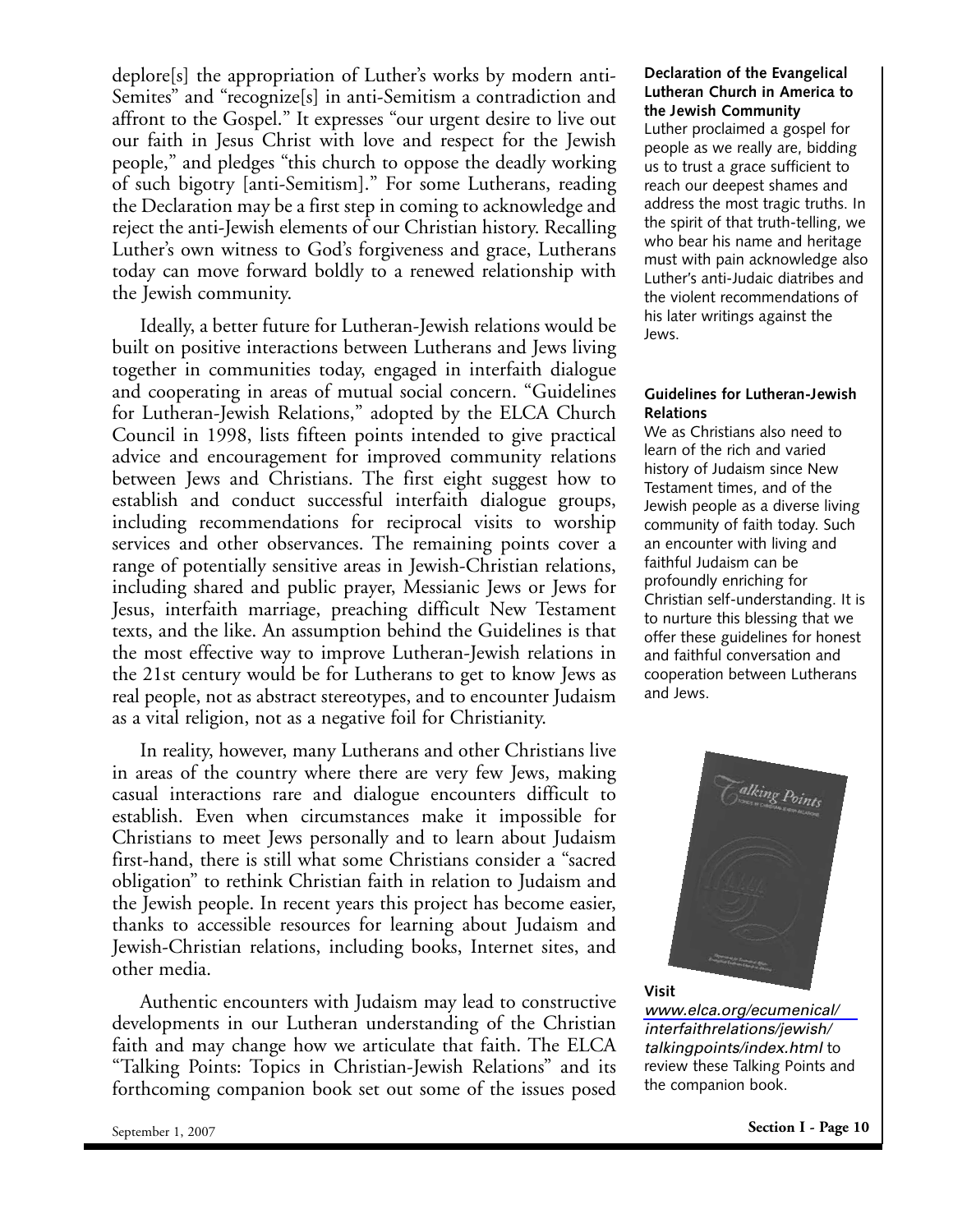We pray for the continued blessing of the Blessed One upon the increasing cooperation and understanding between Lutheran Christians and the Jewish community. (Declaration of the ELCA to the Jewish Community)

for Christians by this new stage in Jewish-Christian relations. Some of these issues have particular resonance for Lutherans. For example, the positive understanding in Judaism of Torah as divine "teaching," as a gracious way of life and not as a condemning law, may lead to further reflection about the Lutheran understanding of God's word in terms of Law and Gospel. The conversation with Judaism may encourage a retrieval of more positive views of divine guidance for daily life within the Christian tradition.

The following is a biographical listing of some prominent scholars of Lutheran-Jewish relations, many of whom have written works on the topics involved.

September 1, 2007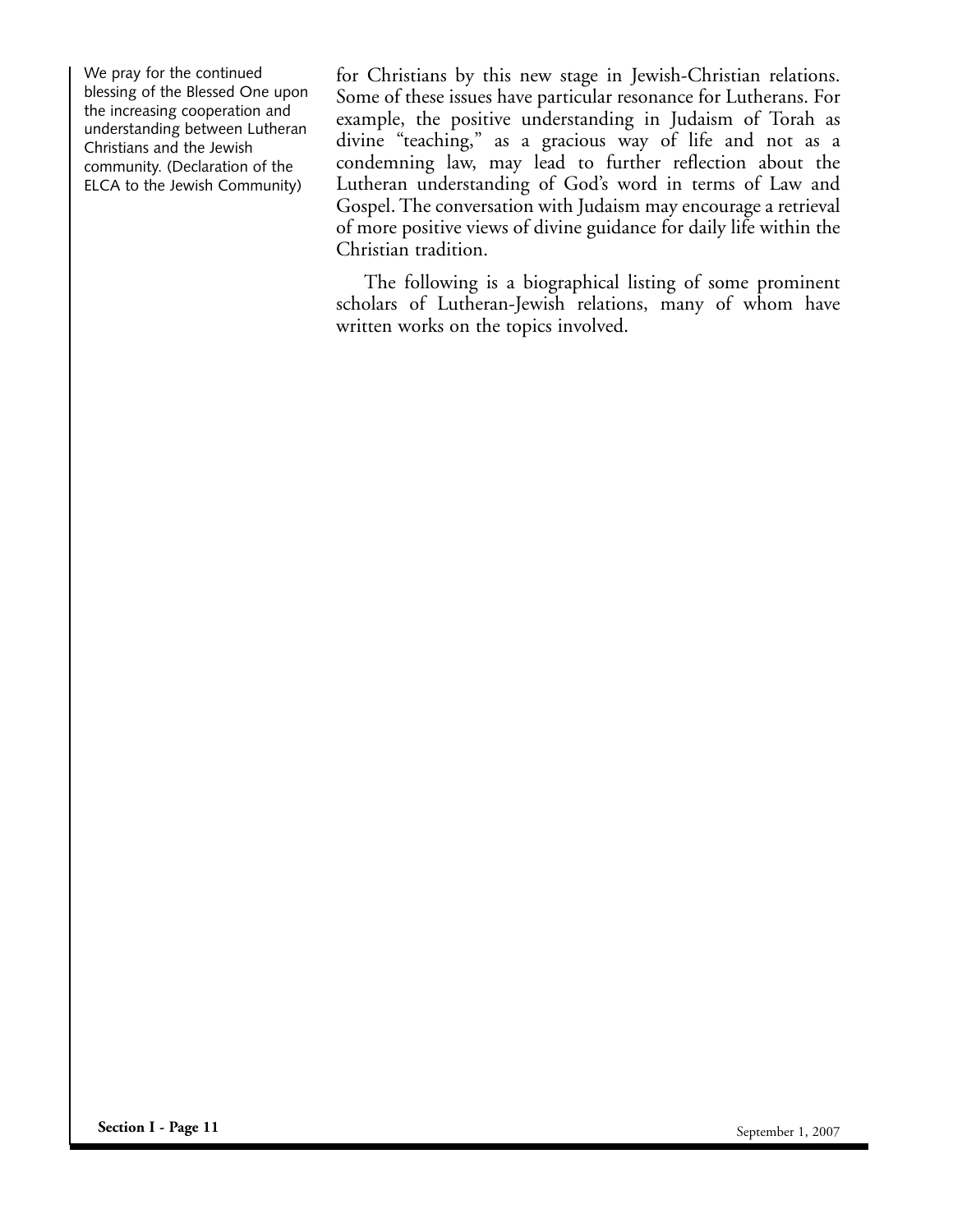#### **The Rev. Dr. Norman Beck**

Dr. Norman A. Beck is Professor of Theology and Classical Languages, and chairman of the Department of Theology, Philosophy, and Classical Languages at Texas Lutheran Universary. He earned a doctorate from Princeton Theological Seminary, a bachelor of divinity from Trinity Lutheran Seminary, a bachelor of arts from Capital University, and an honorary doctorate of divinity from Trinity Lutheran Seminary. Dr. Beck is a Minnie Stevens Piper Foundation Professor, active in Jewish-Christian-Islamic dialogue, the Jesus of history and early church development research, and the current political and religious situation in the Middle East.

#### **Dr. Jacqueline Bussie**

Dr. Jacqueline Bussie is an Assistant Professor of Religion in the Religion and Philosophy Department, Capital University in Columbus, Ohio. Dr. Bussie received her Bachelor's degree from Davidson College, a Master's degree from Yale Divinity School, and a doctorate from the University of Virginia. Dr. Bussie serves regularly as a guest preacher for the ELCA Southern Ohio Synod. She has been keynote speaker on conferences for the Columbus Public Schools on the nature of hate crimes and the Holocaust. Her latest book manuscript, "Laughter of the Oppressed," is currently out for peer review.

#### **The Rev. Ward Cornett, III**

Reverend Cornett is the director of the Center for Continuing Education and Lifelong Learning in Trinity Lutheran Seminary Columbus, OH. Rev. Cornett helped forge key Jewish-Christian programmatic activities and interfaith worship services for the Columbus Jewish Federation in Ohio. He has been a guest speaker throughout Ohio and has a keen insight into worship, commemoration planning, and other often sensitive aspects of interreligious activity. Rev. Cornett has taught numerous courses at Trinity on Jewish-Christian relations, and currently serves on the board of the Holocaust Education Council of Central Ohio, located at the Columbus Jewish Federation.

#### **Dr. Sarah S. Henrich**

Dr. Sarah Henrich is a professor of New Testament at Luther Seminary. Dr. Henrich received a bachelor degree in 1969 from Muhlenberg College, Allentown, Pennsylvania, a Master degree from Bryn Mawr (Pa.) in 1971, and a Master of Divinity from the Lutheran Theological Seminary in Philadelphia in 1979. She received a Ph.D. degree from Yale University in 1994. Dr. Henrich has served on the Sacramental Practices Task Force of the ELCA as well as the Lutheran-Moravian dialogue team. She is a member of both the Society of Biblical Literature and the North America Patristics Society.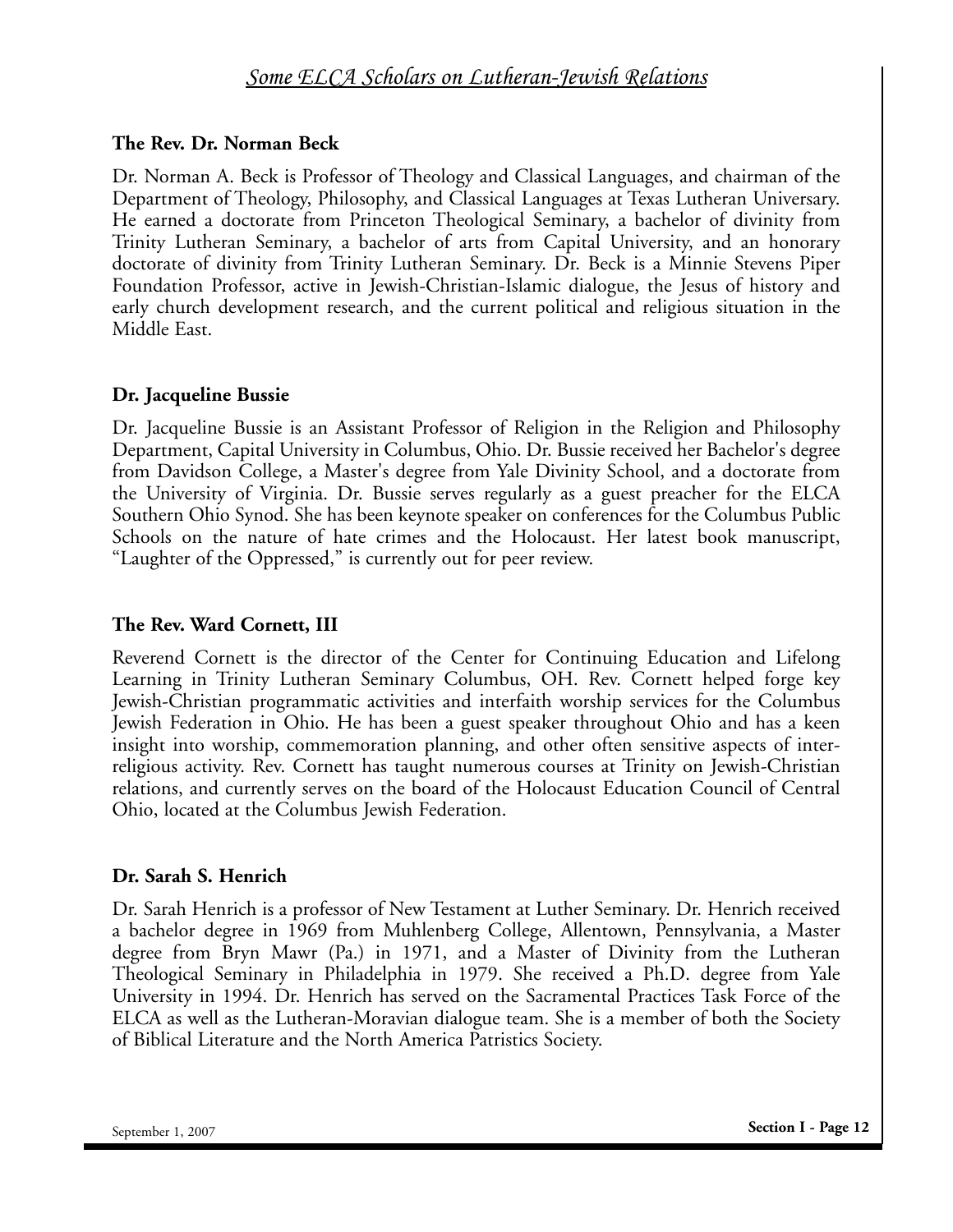#### **The Rev. Dr. Darrell Jodock**

Dr. Jodock has a bachelor of arts from St. Olaf, a master of divinity from Luther Theological Seminary, and a doctorate from Yale Divinity. Professor Jodock teaches in the area of Lutheran Studies at the Department of Religion in Gustavus Adolphus College. Areas of interest include Lutheran Studies, Christian-Jewish Relations, the History of Christian Thought, and Nineteenth Century Theology. Dr. Jodock is the first recipient of the Drell and Adeline Bernhardson Distinguished Professor of Religion. He is the recipient of the Danforth Graduate Fellowship and was elected to membership in Phi Beta Kappa. He has also received the Wallenberg Tribute Award for interfaith activity. Dr. Jodock was a Professor of Religion at Muhlenberg College (Allentown, PA) from 1978 to 1992. Dr. Jodock serves as the current chair of the Consultative Panel on Lutheran-Jewish Relations of the Evangelical Lutheran Church in America.

#### **Dr. Esther Menn**

Dr. Esther Menn became professor of Old Testament at the ELCA Lutheran School of Theology at Chicago in 2001. She taught previously in the Department of Religious Studies at the University of Virginia (1995-2001), where she was promoted to associate rank and granted tenure in 2001. While at the University of Virginia, she spent a sabbatical year as a visiting scholar at Hebrew University of Jerusalem and a W.F. Albright associate fellow, supported by an American Council of Learned Societies Fellowship. In addition to her work at LSTC, she also teaches occasional courses in Hebrew Bible at the University of Chicago Divinity School. Dr. Menn has a bachelor of divinity from Luther College, a master of arts from Lutheran School of Theology at Chicago, a master of arts from the University of Chicago Divinity School and a doctorate from the University of Chicago Divinity School.

#### **The Rev. Dr. Peter Pettit**

Dr. Peter A. Pettit has a quarter-century of experience in Lutheran-Jewish interaction as a parish pastor, college teacher and dialogue organizer. In Riverside CA, Hope Lutheran Church was a leader in citywide interfaith activity during the nine years Pettit served the congregation. He wrote the widely-used four-page guide to passion presentations, "Facts, Faith and Film-Making." At the Institute for Jewish-Christian Understanding of Muhlenberg College (Allentown PA), lay living-room dialogues, clergy discussion groups, prejudice reduction workshops for public schools and travel seminars are among the ways in which Pettit helps a community to explore and understand the complicated relationships that Jews and Christians have with one another. He brings to his work the experience of being a Finkelstein Fellow at the University of Judaism and two decades of collaboration with the Shalom Hartman Institute in Jerusalem, along with his academic training at Princeton University, the Lutheran Theological Seminary at Philadelphia, and Claremont Graduate University (Ph.D., 1993).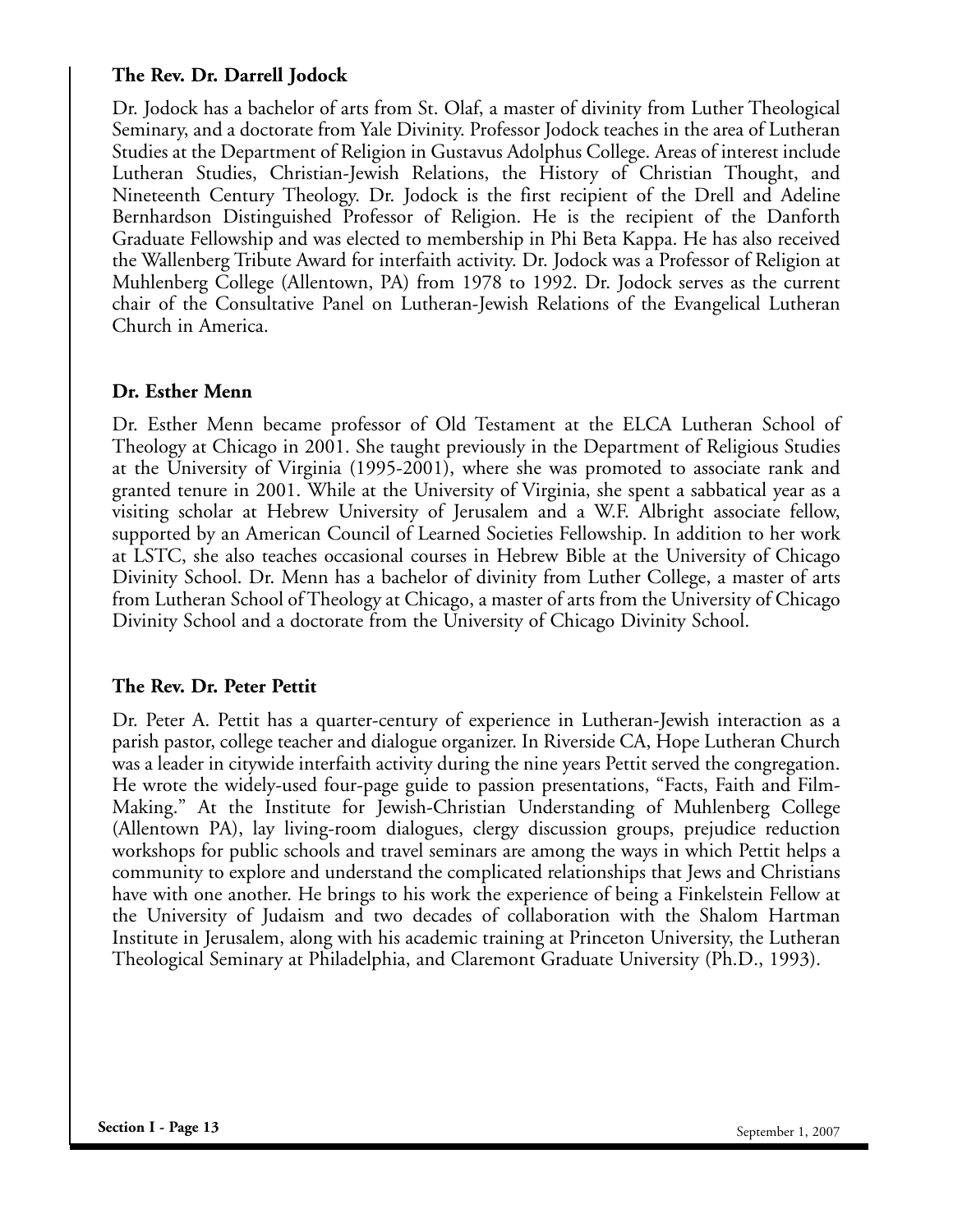#### **The Rev. Dr. Franklin Sherman**

Dr. Franklin Sherman received his bachelor's degree from Muhlenberg College, a Master of Divinity from the Lutheran School of Theology at Chicago, and his Ph.D. from the University of Chicago. Dr. Sherman served as pastor of Advent Lutheran Church in Chicago from 1956- 1958. From 1958-1961 he taught at the School of Religion of the University of Iowa. In 1961 he was appointed Tutor and Dean of Lutheran Students at Mansfield College, Oxford, England where he remained until 1966. Dr. Sherman returned to the United States in 1966 and served as Professor of Christian Ethics at LSTC in Chicago and was appointed Director of Graduate Studies and then Dean.

In 1989 he was appointed the founding Director of the Institute for Jewish-Christian Understanding at Muhlenberg College in Allentown, Pennsylvania. Dr. Sherman served parttime as Associate for Interfaith Relations of the (then) Department for Ecumenical Affairs of the Evangelical Lutheran Church in America from 1996 to early 2006. He has participated in Christian-Jewish dialogues at the local, national and international levels, and served as chair of the Consultative Panel on Lutheran-Jewish Relations of the Evangelical Lutheran Church in America for more than ten years.

He served as editor of volume 47 of *Luther's Works* that contains Luther's writings on the Jews.

#### **Dr. Karla Suomala**

Dr. Suomala is currently an assistant professor of religion at Luther College in Decorah, IA. She has a doctorate from the Hebrew Union College – Jewish Institute of Religion; M. Phil., HUC-JIR; a master of arts from the Lutheran School of Theology at Chicago, and a bachelor of arts from the University of Michigan. Dr. Suomala's courses include: Introduction to the Hebrew Bible; Judaism, Christianity and Islam; Religion and Conflict in the Middle East; Christianity and Slavery in Ghana; God and Gender. Areas of Research include the History of Interpretation in both the Syriac tradition and in Rabbinic literature.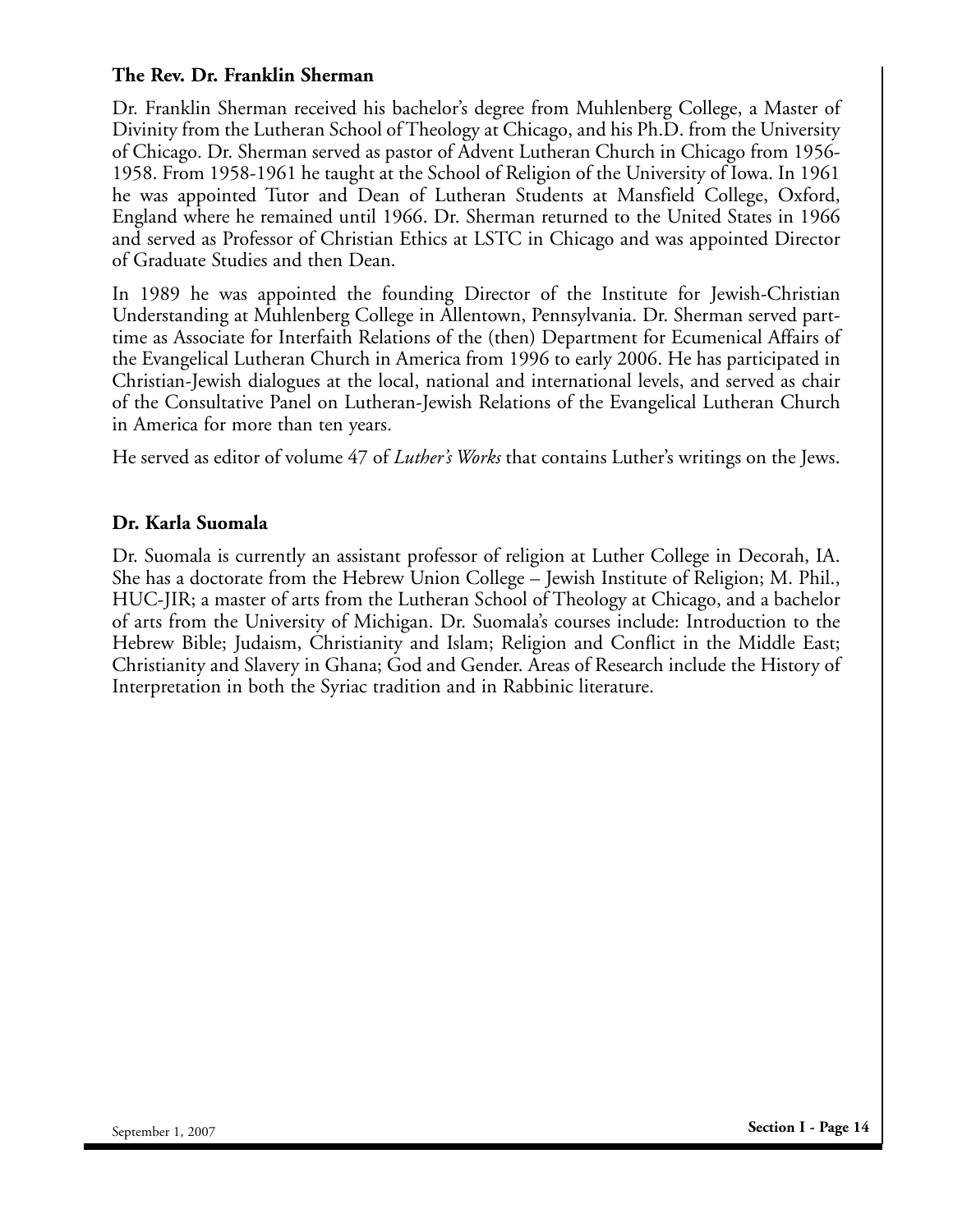This page intentionally left blank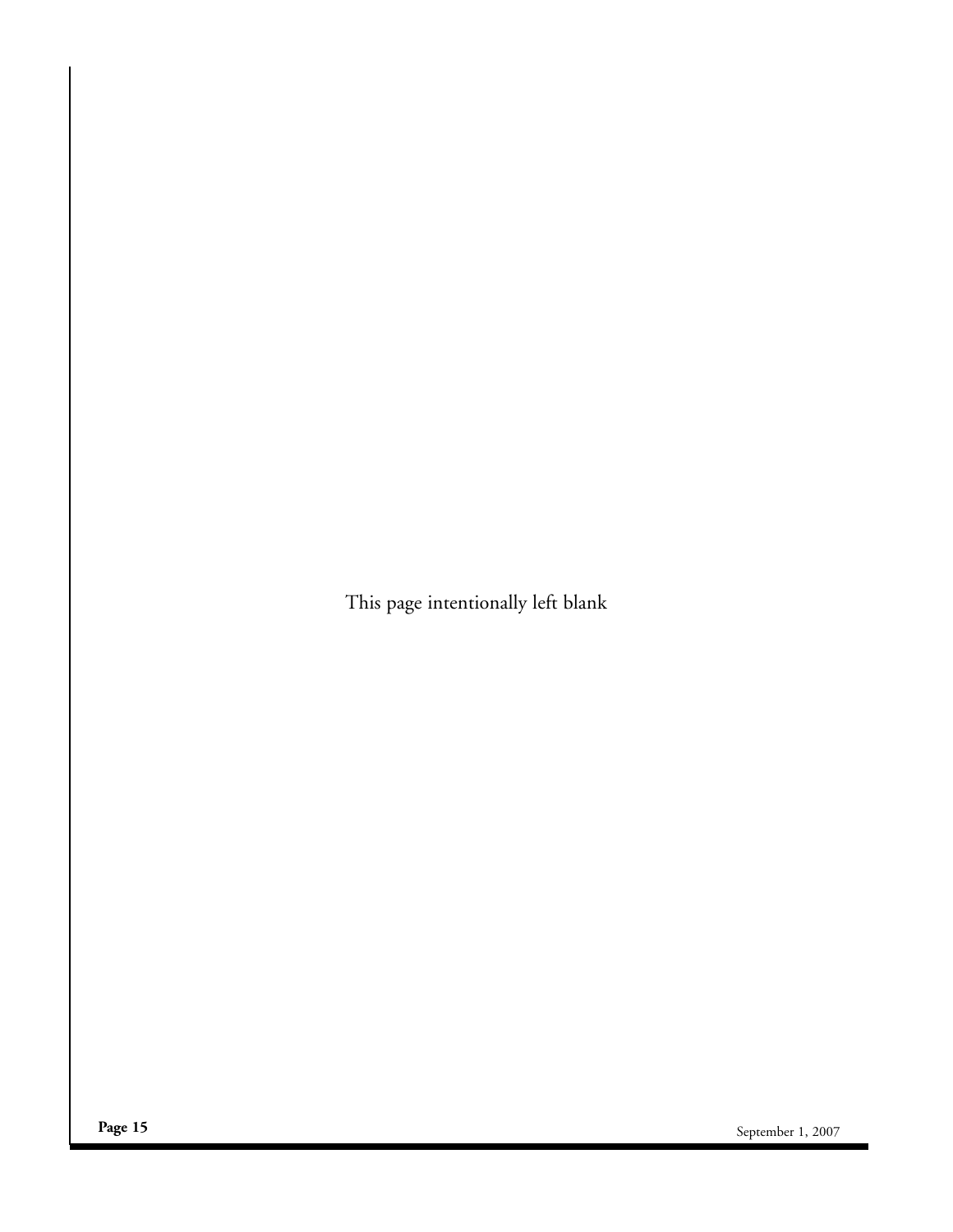#### **A) ISLAM**

The world's estimated 1.3 billion Muslims are every bit as diverse as the 2 billion Christians, a reality that makes understanding Islam and Muslims both a demanding and a fulfilling quest. Islam evolved as a major world religion in the 7th century C.E. with the leadership of a prophet from urban Mecca in western Arabia. Islam means "submission," submission to the will of the one God of Abraham, Jesus and Muhammad. Indeed, "Allah" is the Arabic word for "God" and is used in worship by Arab-speaking Christians as well as by Muslims. Because the Qur'an depicts Adam and Abraham as "muslims" in the generic sense of submission to one God, there is a way in which "islam" (with a lower case "i") can be seen as the oldest monotheist tradition. Although the followers of the Prophet Muhammad soon defined themselves as a community apart from Jews and Christians, they and their holy scripture, the Qur'an, have always acknowledged the importance of God's prior revelation to such prophets as Moses and Jesus. The Qur'an contains lengthy references to many of the Bible's historical Israelite leaders and events and many verses about Jesus and Mary, both of whom are revered by Muslims as model human beings, but with no divine status.

Despite these common traditions, or maybe in part because of them, Islam has had a mixed history of relations with organized Christianity. Except for occasional periods such as the Crusades and the modern Arab-Israeli conflict, Jews, Christians, and Muslims in the Holy Land have lived side by side in peace for centuries. In Muslim-controlled medieval Spain thinkers from all three Abrahamic faiths collaborated in philosophy, science, mathematics, medicine, etc. The geo-politics of the current and last century has contributed to heightened discord, but one purpose of this resource is to demonstrate that a "clash of civilizations" is neither desirable nor inevitable.

Islamic civilization dates back to 622 C.E., the year of the migration, or *hijra* from Mecca to Medina and the founding of the *umma*, the community of believers who accepted Muhammad as their spiritual and civil leader. Muhammad's death in 632 led to the three decades of the four "rightly-guided caliphs" and also to the dissension over leadership succession that resulted in the division between the Sunni and Shi`a branches of



#### **Sample Qur'an Passages on Biblical Figures**

**Surah 3.84** Say: "We believe in God, and in what has been revealed to us and what was revealed to Abraham, Isma'il, Isaac, Jacob, and the Tribes, and in (the Books) given to Moses, Jesus, and the prophets, from their Lord: We make no distinction between one and another among them, and to God do we bow our will (in Islam)."

**Surah 20.11-13** But when he came to the fire, a voice was heard: "O Moses! Verily I am thy Lord! therefore (in My presence) put off thy shoes: thou art in the sacred valley Tuwa. I have chosen thee: listen, then, to the inspiration (sent to thee)."

**Surah 3.42** Behold! the angels said: "O Mary! God hath chosen thee and purified thee- chosen thee above the women of all nations."

**Surah 5.47** And in their footsteps We sent Jesus the son of Mary, confirming the Law that had come before him: We sent him the Gospel: therein was guidance and light, and confirmation of the Law that had come before him: a guidance and an admonition to those who fear

God.

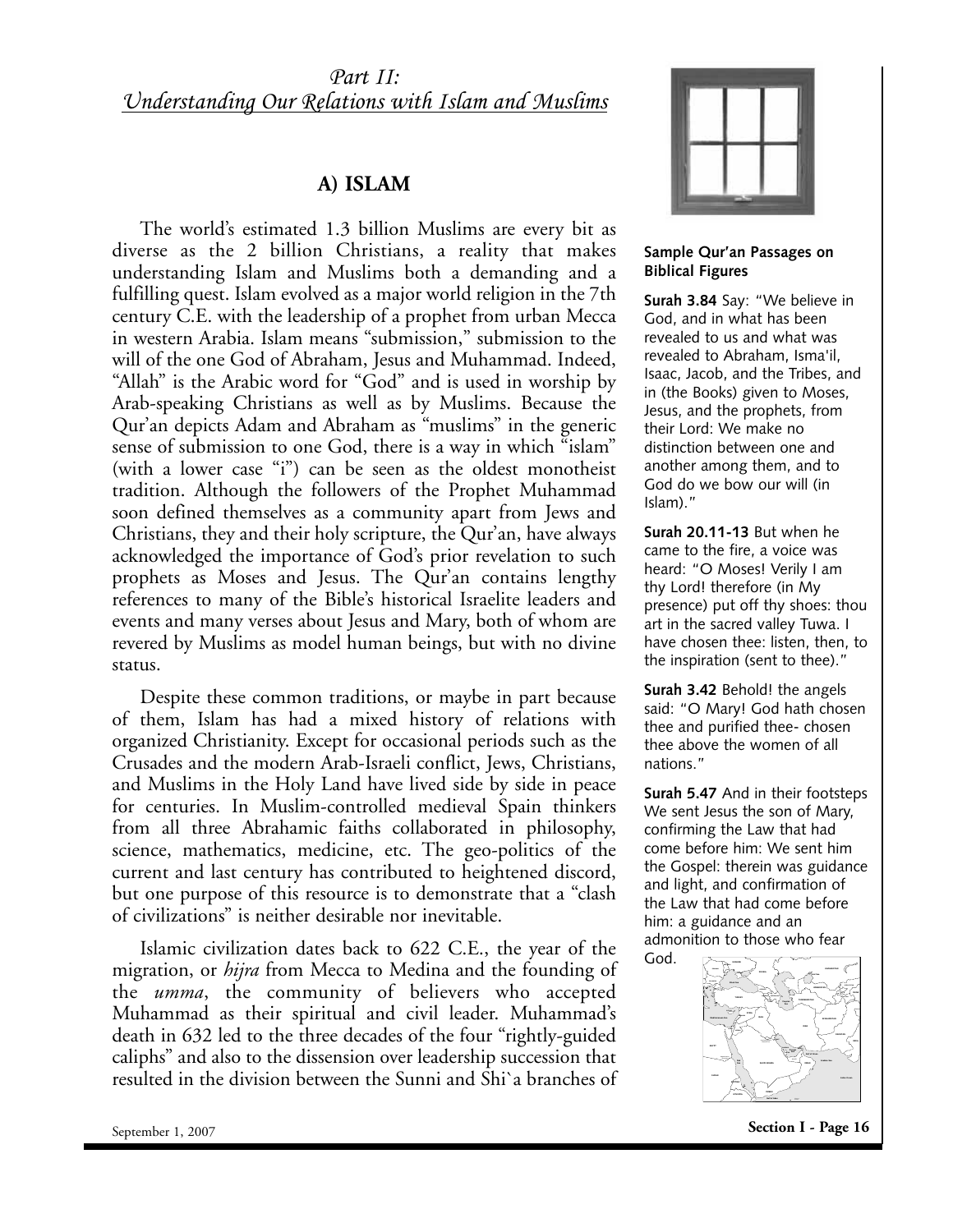#### **The Five Pillars**

**1. Profession of Faith (shahada)** Muslims believe and live by this essential creed: "I bear witness that there is no god but God and that Muhammad is the Apostle/Messenger of God." Signifying Muslim identity and entry into the Muslim community of faith, the shahada is spoken in the daily call to prayer and at major life stages such as birth and death.

**2. Prayer (salat)** Five times each day Muslims ritually wash themselves, face Mecca, perform prescribed motions, and recite memorized verses from the Qur'an. The prayer sessions are timed to the movement of the sun and each consists of several cycles. This frequent ritualized prayer is intended to keep the believer continually conscious of God's presence and will.

**3. Almsgiving (zakat)** For adult Muslims it is an obligation, not charity, to give a percentage of one's wealth each year to such communal causes as the care of widows, orphans, and the poor. Muslim governments such as Saudi Arabia provide detailed guidelines to help citizens calculate the required 2.5 percent of net worth, excluding such necessities as the family home.

**4. Fasting (sawm)** During the month of Ramadan, adult Muslims fast from all food, beverages, smoking, and sexual activity between sunrise and sunset. Because this Islamic month commemorates the start of God's revelations to the Prophet Muhammad, many Muslims devote extra time to reading and reciting the Qur'an. A major feast, `Id Al-Fitr, marks the end of Ramadan.

Islam. They share the same holy book, beliefs and practices of bearing witness, prayer, almsgiving, fasting and pilgrimage. But Shi`ites, who comprise about 15 percent of Muslims worldwide and believed Muslims should be governed by a blood descendant of Muhammad via his nephew and son-in-law Ali, have somewhat different ideas today about political and religious leadership. They also have some rituals and commemorations unique to their experience.

All Muslims share the central belief in God's sovereignty and unity and in Muhammad as God's final prophet to humankind. The chief source of guidance is the Qur'an, believed by Muslims to be Muhammad's recitations of words revealed to him by God through the angel Gabriel between 610 and 632 C.E. These recitations were collected into 114 chapters or surahs during the decades following Muhammad's death. Also important is the *sunnah*, the life and example of the Prophet, preserved in thousands of traditional stories and sayings called the *hadith*. Shari'a, Islamic law, is derived from these sources along with community consensus and analogical reasoning and varies somewhat according to geographic culture and historical era.

#### **B) THREE RELIGIONS TOGETHER**

For both practical and spiritual reasons it is important for North American Christians to learn about Islam and to seek constructive dialogue and shared social action with Muslims. Christianity and Islam are the globe's two largest religions and in many places, including the United States, adherents are close neighbors. Now especially, when the U.S.-led campaign against Islamist militancy and terrorism is construed by some as a clash between the Muslim East and Christian/secular West, all citizens have an obligation to probe beyond stereotypes in order to learn about Islam and Muslims and be able to make distinctions among various expressions of political Islam. Further, Islam is a close cousin of Judaism and Christianity, and the spiritual practices of many Muslims merit study and appreciation by other monotheists. Islam's basic statement of belief is the *shahada*: "I bear witness that there is no god but God and that Muhammad is the Apostle/Messenger of God." Note the connections with the Hebrew Shema` from Deut. 6: "Hear, O Israel: the LORD is our God, the LORD alone," which Jesus cites when asked "Which commandment is the first of all?" (Mark 12:28-30). With Jews and Christians, Muslims believe that God created and sustains the universe, is active in history, and has made human beings the stewards of God's creation.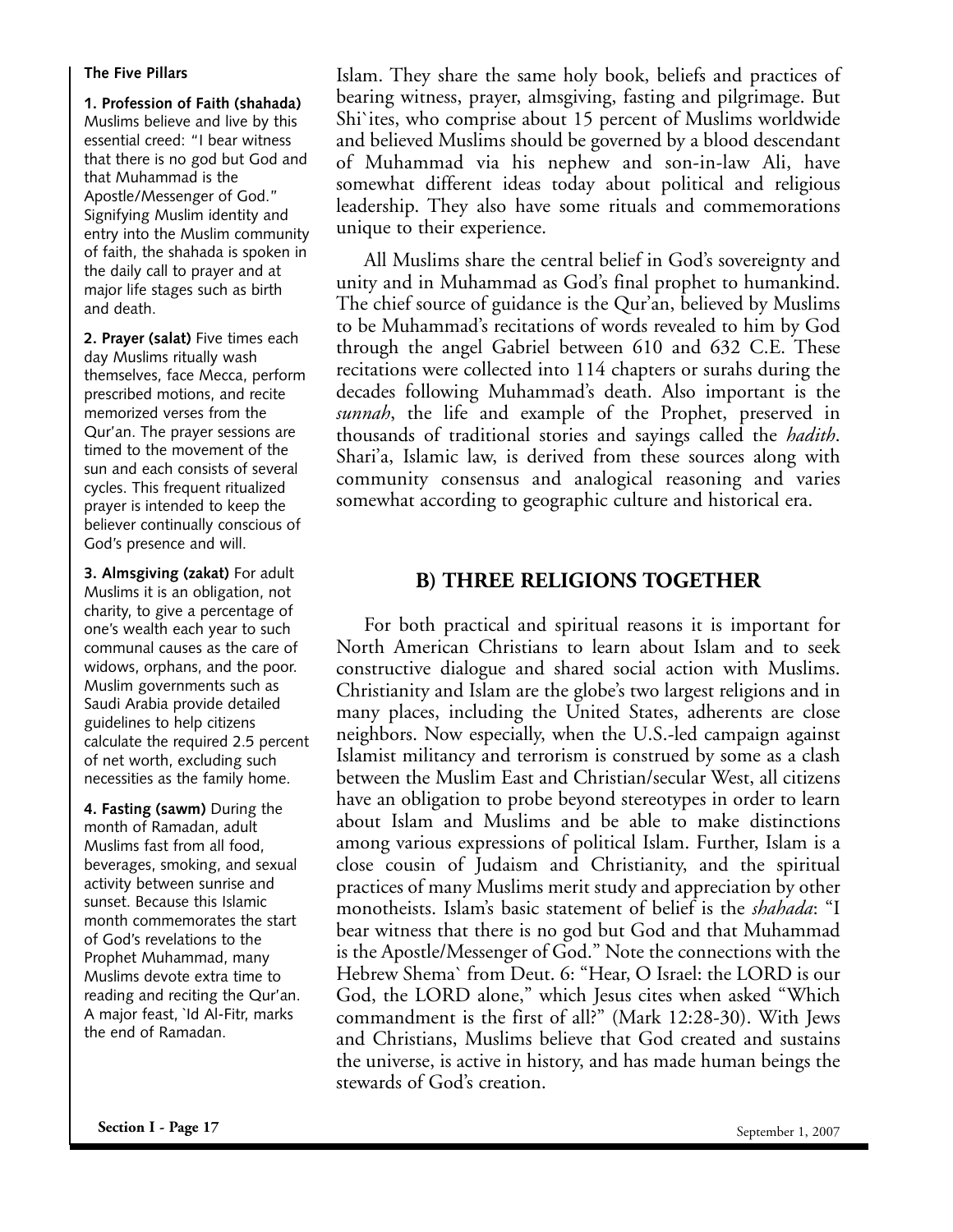Muslims also share with Jews and Christians one spiritual father Abraham and many of the same prophets. All three faiths are scripture-centered, and the Qur'an refers to Jews and Christians as "People of the Book," a term which through much of Islamic history has signified a positive recognition of other monotheist traditions. Judaism, Christianity, and Islam all stress daily prayer as a way to be mindful of God's presence and to conform one's will to God's will. With other monotheists, Muslims strive to live a God-centered life, often in opposition to the more materialistic secular cultures they inhabit. With a constant focus on *right practice* and God's law, Judaism and Islam are primarily religions of "orthopraxy." Although earliest Christianity also had such a focus, contemporary Christians often define themselves more in terms of *right belief*, i.e., "orthodoxy." Some American Muslims assert that they often cannot tell by behavior who among their work colleagues are confessing Christians. In other ways, however, Islam has more in common with Christianity than Judaism: a universal, missionary impulse, a tendency to see one's own faith as superceding the traditions that came before, and so on.

While devotion to sacred scripture is a point of connection for Christians and Muslims, it is also a major area of difference. A majority of Christians, and certainly of Christian biblical scholars, regard the Bible as the Word of God, i.e., content inspired by God but written in the words of human beings in their particular historical and cultural circumstances. This theology of scripture encourages use of biblical-critical tools along with theological interpretation and application to personal faith and life. Virtually all the world's Muslims, whether illiterate lay person or scholar, consider the Qur'an to be the verbatim words of God in Arabic, transmitted faithfully to humankind via the Prophet Muhammad. This differing theology of scripture has several important results. First, most Muslims refuse to question the validity of particular verses; but increasingly some are willing to ask whether particular Qur'an verses apply to all Muslims throughout history or may have had application primarily in the historical period of the original revelation to Muhammad. A good example is today's debate over the extent to which Muslim women must be covered in public.

Second, the Qur'an itself refers to this difference between the Islamic holy book and Jewish and Christian scriptures. The Muslim notion of *tahrif* asserts that God's revelation to Moses and Jesus (in Torah and Gospel) has been distorted by human alteration. Thus, Muslims deny such biblically-based beliefs as Jesus divinity, the Trinity, and the historical reality of the crucifixion and resurrection. Although Muslims reject use of the **5. Pilgrimage (hajj)** If physically and financially able, Muslims are to visit the Ka`ba at Mecca at least once during a lifetime during the month of pilgrimage. As many as two million annually now participate in a week-long series of rituals, some of which commemorate events in the life of Abraham and his family. During the hajj, Muslims in Mecca and all around the world celebrate the great feast, 'Id Al-Adha, "Feast of Sacrifice," marking Abraham's near sacrifice of his son and all sacrifices made on God's behalf.

#### **Sample Sayings of the Prophet Muhammad**

"Beware of envy, for envy devours good (deeds) like fire devours firewood."

"When you cook soup add more water, remembering your neighbours."

"The believers who show the most perfect faith are those who have the best character, and the best of you are those who are best to their wives."

"Allah makes the way to Paradise easy for him who treads the path in search of knowledge."

#### **Surah I, "The Opener," used at the beginning of every Muslim prayer cycle**

In the name of God, Most Gracious, Most Merciful.

Praise be to God, the Cherisher and Sustainer of the worlds;

Most Gracious, Most Merciful;

Master of the Day of Judgment.

Thee do we worship, and Thine aid we seek.

Show us the straight way,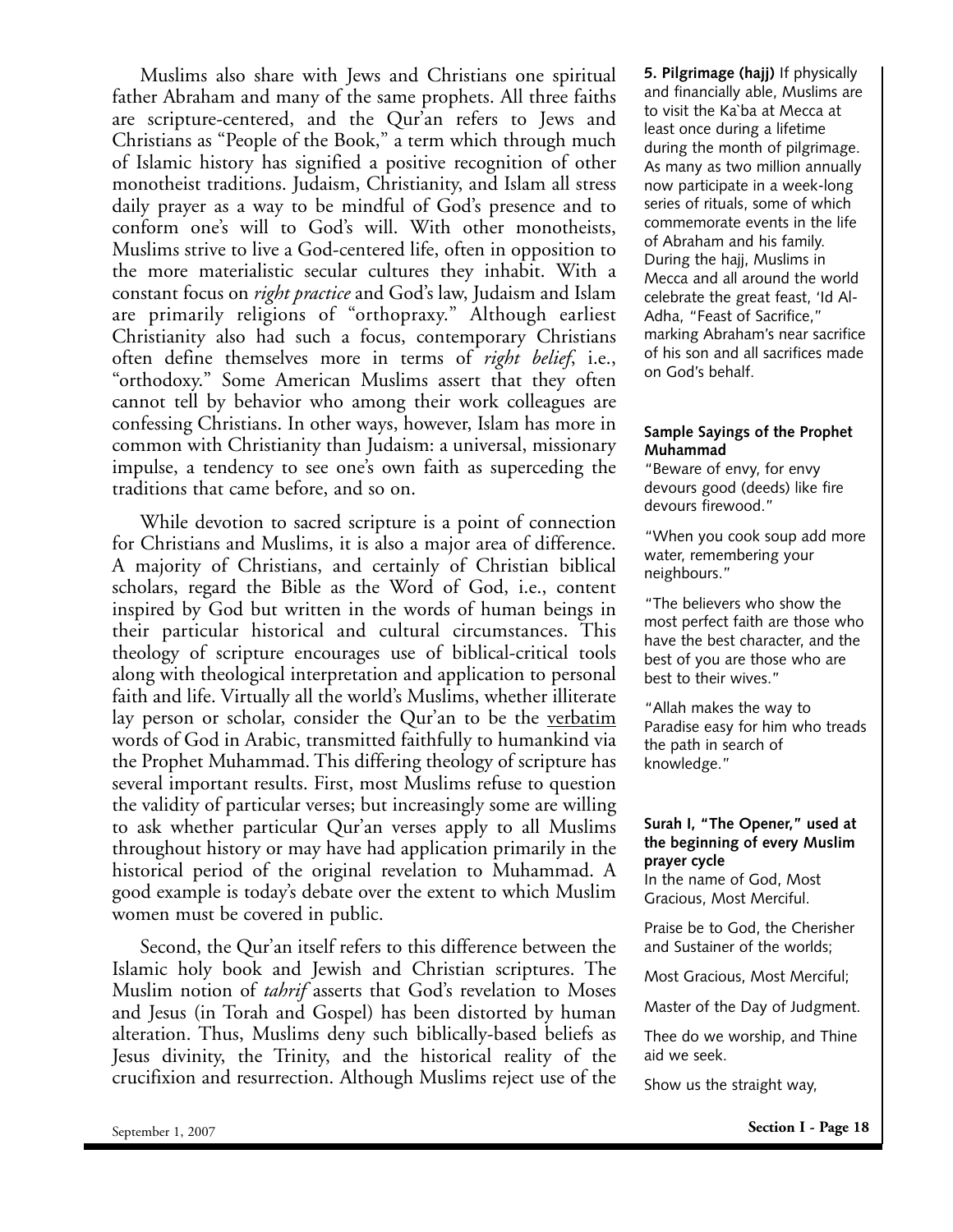The way of those on whom Thou hast bestowed Thy Grace, those whose (portion) is not wrath, and who go not astray.

#### **The Lord's Prayer from Matthew 6 (NRSV)**

Our Father in heaven, hallowed be your name. Your kingdom come. Your will be done, on earth as it is in heaven. Give us this day our daily bread. And forgive us our debts, as we also have forgiven our debtors. And do not bring us to the time of trial, but rescue us from the evil one.

#### **Suffering and Martyrdom in Shi`a Islam**

In Shi`a Islam special holidays memorialize key battles against the larger body of Sunni Muslims in the decades after the Prophet's death. Shi`ite devotion includes pilgrimages to the shrines dedicated to the Holy Family of Ali, Fatimah, and their descendants. Passion plays reenact the martyrdom of Ali's son Husayn and his relatives and compatriots at Karbala (in Iraq) in 680 C.E. This focus on vicarious suffering suits the historical experience of some Shi`ite Muslims, who have struggled as an oppressed minority.

Bible for legal and theological matters, for many centuries they have viewed biblical stories, such as Moses and the Exodus, as a helpful supplement to parallels in the Qur'an.

Many Old Testament stories have such Qur'anic parallels, and Jesus and Mary are important figures. Mary is the only woman given a proper name in the Qur'an, and an entire surah (#19) is named "Maryam." Jesus is considered one of the greatest prophets, is believed to have been virginally conceived and is expected to return to earth to participate in Judgment Day. He is given more honorific titles in the Qur'an than any other prophet. However, the Qur'an explicitly denies that Jesus is divine Son of God. For Islam the greatest sin is that of *shirk*, attributing divinity to anything other than the one God. Further, Islam denies the crucifixion, because God would never allow such a humiliating death for a prophet of God and because no such atoning sacrifice is needed. The Qur'an views God's mercy and guidance as sufficient both to reconcile sinners with God and to keep them on the "straight path." As in Judaism, forgiveness is seen as inherent in God's righteous nature, apart from Christ's death. Humans are responsible for their own deeds and require neither intercessor nor redeemer.

A core tenet of the Christian faith is reflected in John 3:16 "For God so loved the world that he gave his only Son, so that whoever believes in him may have eternal life." A Muslim version of this creed might read, "For God so loved the world that he gave human beings a good nature and right guidance so that they might follow the straight path and find success in this world and bliss in the world to come." Thus salvation in Islam is equivalent to "success" in submission to God's will. It is important for Christians to know that the parallel with Jesus the Christ for Islam is not the Prophet Muhammad, but the Qur'an, since each is deemed God's most complete revelation by the respective traditions. For Christians, Jesus Christ is the Word made flesh. For Muslims, the Qur'an is the "mother book," eternal and uncreated with God in heaven, as John 1 describes Jesus.

#### **C) A LUTHERAN PERSPECTIVE**

Several other similarities and differences between Islam and Christianity will be addressed in the upcoming "practical matters" section. But first there are some special considerations for Lutheran Christians seeking to understand Islam and to be in constructive relationships with Muslims. As noted in the previous section on Judaism, Lutherans have a negative legacy in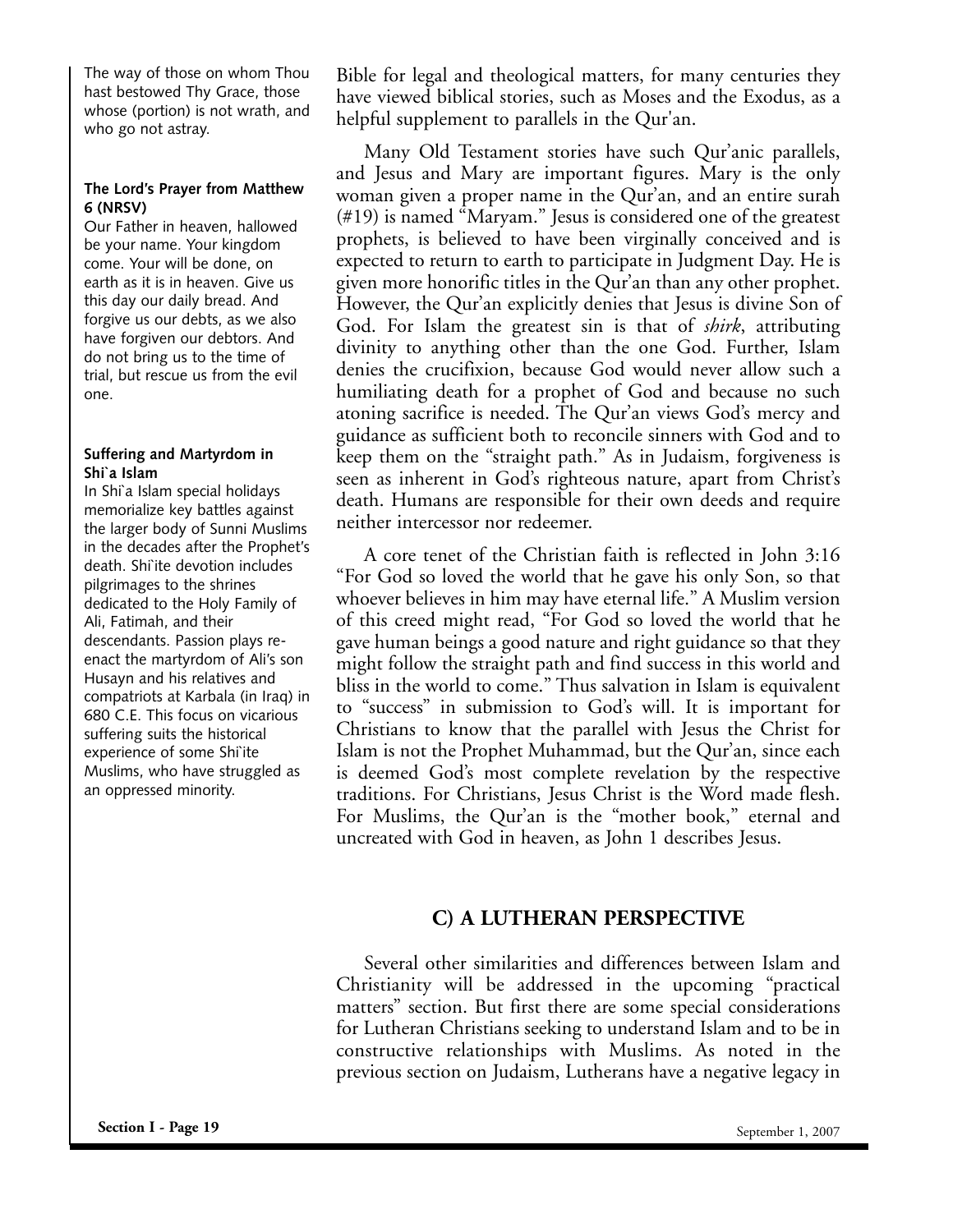Luther's virulent verbal attacks on Jews and Judaism and in participation by Lutherans in the Nazi Holocaust. As is the case with Luther's views on Judaism, his response to Islam needs to be seen in its historical and cultural context—not to excuse Luther's statements but to better understand and move beyond them. During and after the Crusades, Christians and Muslims vilified each other as "pagans" and "unbelievers." Christian writers in Europe distorted the teachings of Islam and the life and character of the Prophet Muhammad. In the time of the Reformation, intra-Christian conflict and Muslim Turkish military aggression helped encourage demonization of both the papacy and Islam (which was erroneously called "Mohammadanism" in a false analogy with Christianity, as Muhammad is not worshiped as divine in Islam): "Rome was the head of the Antichrist and 'Mohammadanism' was his body," to quote Karen Armstrong [*Holy War: The Crusades and Their Impact on Today's World*, 468- 469]. Even though in Luther's time the Turks did still threaten Europe militarily, Luther opposed calls to destroy Islam and expressed appreciation for Muslims' piety and discipline. [see J. Paul Rajashekar's "Luther and the Challenge of Islam" at *[www.ltsp.edu/news\\_events/2001-2002/010911tragedy/](http://www.ltsp.edu/news_events/2001-2002/010911tragedy/luther_islam.html) luther\_islam.html*]

Many of Luther's theological reservations about Islam are relevant for Lutherans today. Our Pauline, Augustinian, Lutheran legacy emphasizes the inherent inability by sinful human beings to bridge the divide with a righteous God. We humbly acknowledge God's grace-filled choice to take human flesh and suffer and die on a Roman cross so that we might be saved, justified, and experience eternal life with God and Christ. Our Lutheran and biblical understanding of human nature is in tension with the "optimistic" perspective of both Judaism and Islam that God's law and guidance are sufficient to enable us to repent and be reconciled with God. Consequently, our Lutheran understanding counsels us against a "works righteousness" mindset. However, Lutherans can learn from their Jewish and Muslim partners to value more fully the role of God's guidance in the lives of Christians who have been justified by God's grace and to acknowledge that role in the lives of faithful religious others.

Our Lutheran tradition also supplies positive resources for being in respectful and reciprocal relations with Muslims. A 1994 consultation of Lutheran scholars of Islam noted that "our reliance on God's grace, rather than our own accomplishments, and our legacy from Luther of *simul justus et peccator*, 'at once just person and sinner,' … free us to live with the ambiguities inherent in human existence, including the ambiguities of

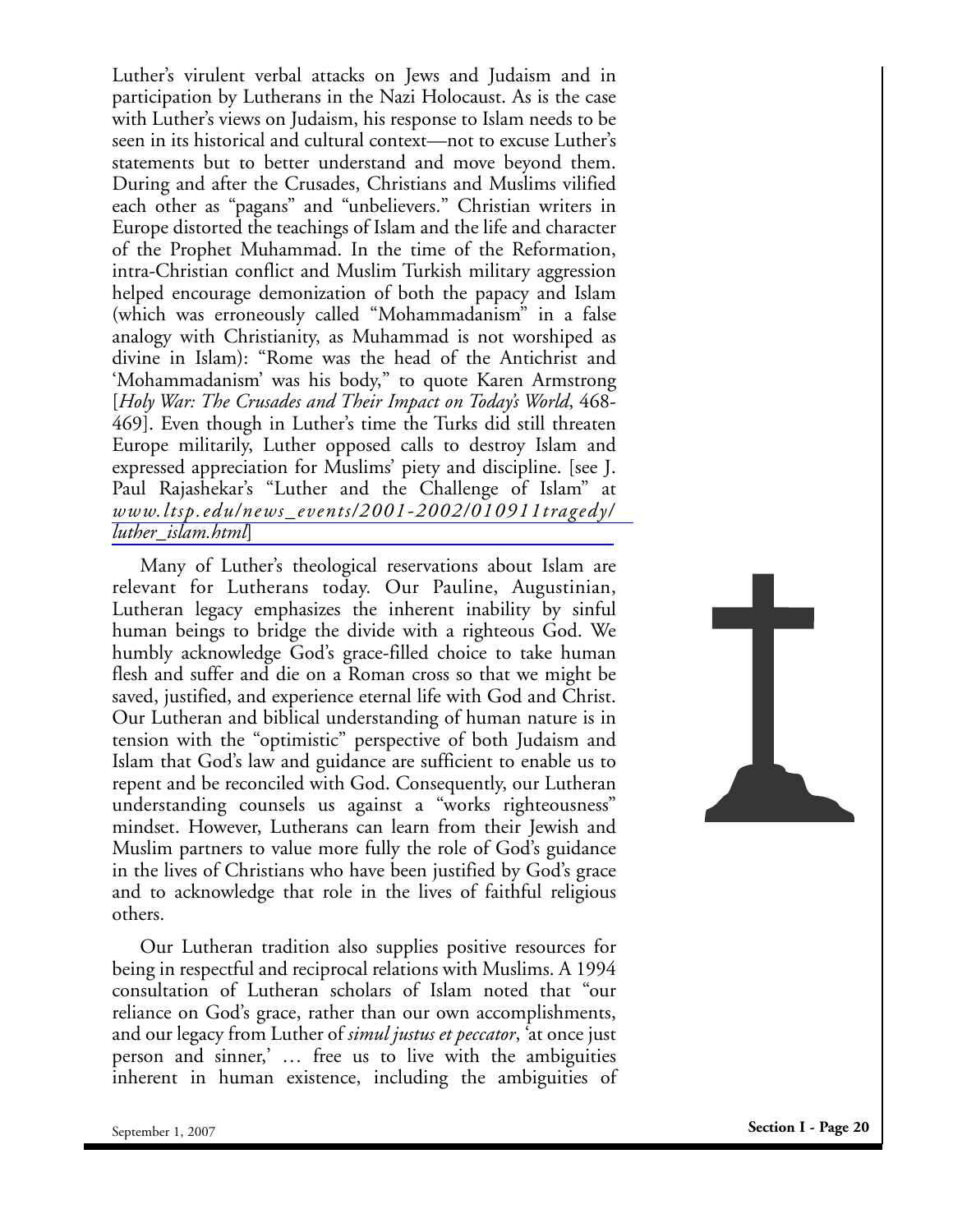dealing with religious pluralism." [*Guidelines for Christian-Muslim Relations* draft March 1994] Also, Lutheran approaches to biblical interpretation help us to understand that our knowledge of God is held in "clay jars" (2 Corinthians 4:7), to recognize the provisional nature of all assertions about God, and to hold in creative tension the diverse biblical portraits of God. All these factors can make Lutherans more open to the possibility that we may receive truth about God from religious others and from their sacred texts, even if for us these are not canonical scripture. In addition, a gradual shift in western scholarship on Islam permits us a much more refined understanding, and there are hundreds of helpful books and essays, including many by Lutheran scholars of Islam, some of whom are on the following pages.

Today's North American Lutherans will increasingly encounter Islam in the news and Muslims in their daily lives. We can choose to remain ignorant of the complexity and diversity of Islam, the religion of 1.3 billion people around the world, or we can study Islam and seek to understand its similarities to and differences from our own Christian faith. We can also develop mutual friendships with American Muslims. As citizens we can encourage our church and our government to explore constructive engagement with Muslim organizations and Islamic states, even when we might disagree with their political aims. In so doing we participate in God's vision for human creation displayed in this passage from Surah 49, verse 13: "O mankind! We created you from a single pair of a male and a female, and made you into nations and tribes, that ye may know each other not that ye may despise each other. Verily the most honoured of you in the sight of God is he who is the most righteous of you. And God has full knowledge and is well acquainted with all things" [translation by Abdullah Yusuf Ali].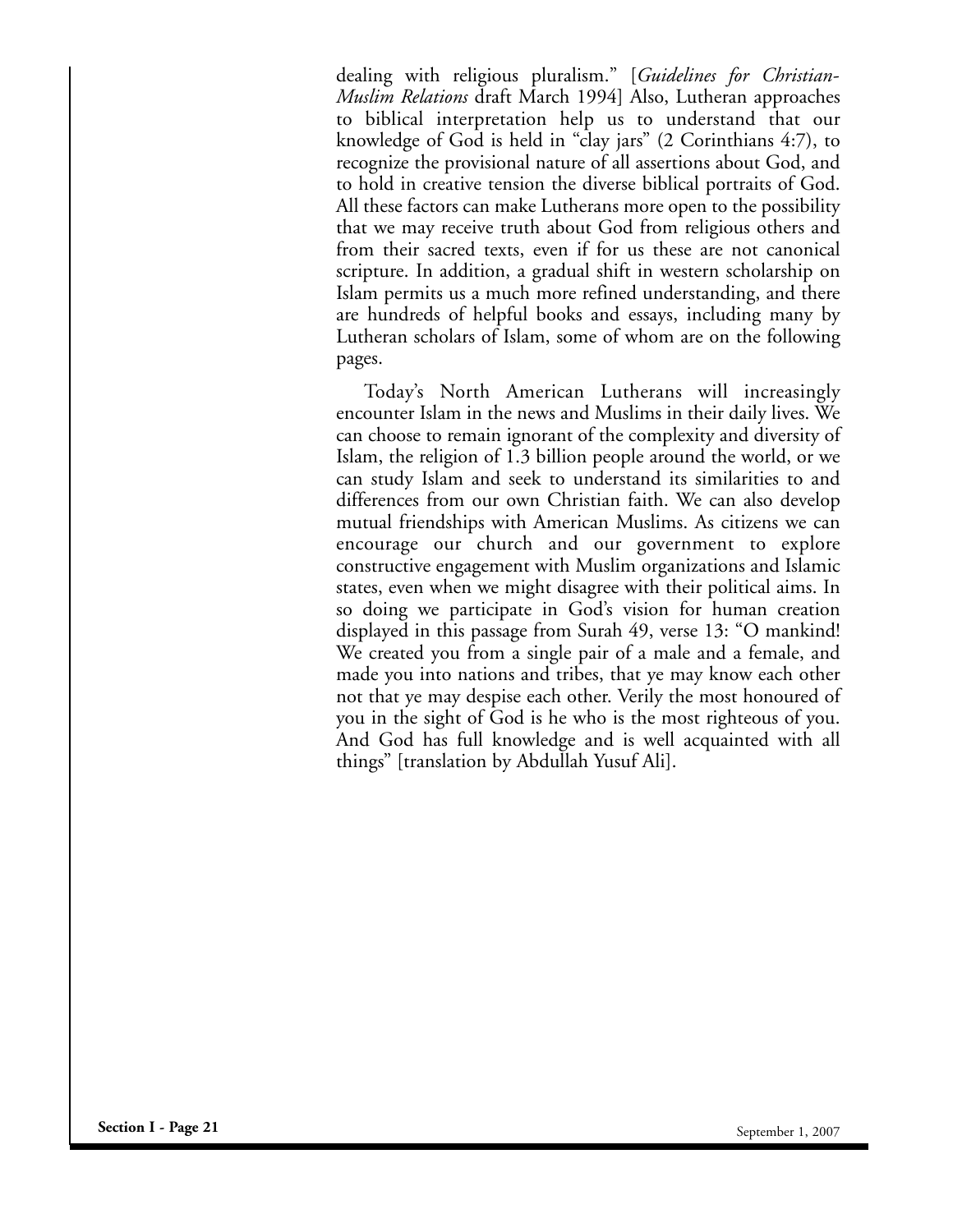#### **The Rev. Dr. David Grafton**

Dr. David D. Grafton is an ELCA missionary in Cairo, Egypt. Currently he is the Coordinator of the Graduate Program at the Evangelical (Presbyterian) Theological Seminary in Cairo. Dr. Grafton has a PhD in Islamic Studies from the University of Birmingham, UK where he studied at the Centre for the Study of Islam and Christian-Muslim Relations. He lectures in the area of Church History in the Middle East, Christian Missions in the Middle East, Modern Arab Islamic Thought, and The History of Christian-Muslim Relations.

#### **Dr. Carol Schersten LaHurd**

Dr. LaHurd was a member of the Theology Department at the University of St. Thomas in St. Paul, Minnesota. Subsequently she was a professor of biblical studies and Islam at Wake Forest University in Winston-Salem, North Carolina, and recently taught at Fordham University in New York City. Dr. LaHurd has published numerous scholarly articles and book chapters on biblical and interfaith topics. Her academic leadership experience includes six years as managing editor of *Dialog: A Journal of Theology*, and three years as co-chair of the Literary Aspects of the Gospels and Acts Group of the Society of Biblical Literature. Dr. LaHurd served on the Board of the ELCA Division for Global Mission from 1997-2003. She currently lives in Chicago and is coordinator of "Peace, Not Walls," the Middle East peacemaking strategy of the ELCA.

#### **The Rev. Dr. Roland Miller**

A longtime advocate of Christian-Muslim interaction, Dr. Roland E. Miller, received the 2003 Race, Church and Change award from the ELCA Luther Seminary on October 14 of that year. The award recognizes individuals who facilitated reconciliation among diverse people and demonstrated commitment to constructive change that heals and nurtures community. Dr. Miller spent 23 years (1953-76) as a Lutheran missionary in southern India. Upon returning to North America, Dr. Miller served as academic dean and professor of Islamic studies and world religions at the University of Regina and Luther College in Saskatchewan, Canada (1976-1993). For a decade, he chaired the Christian-Muslim Dialogue Project for the Lutheran World Federation (LWF). In 1993, Dr. Miller joined Luther Seminary as a visiting professor of missions and there established the Islamic studies program in conjunction with the ELCA Division for Global Mission.

### **The Rev. Dr. Michael Shelley**

Dr. Michael Shelley is the director of the Doctor of Ministry Program and visiting professor of world religions at the ELCA Lutheran School of Theology at Chicago. Ordained in 1979, he is a pastor of the Evangelical Lutheran Church in America. From 1979-2003, he and his wife Joanne Shelley, served as ELCA missionaries in Cairo, Egypt.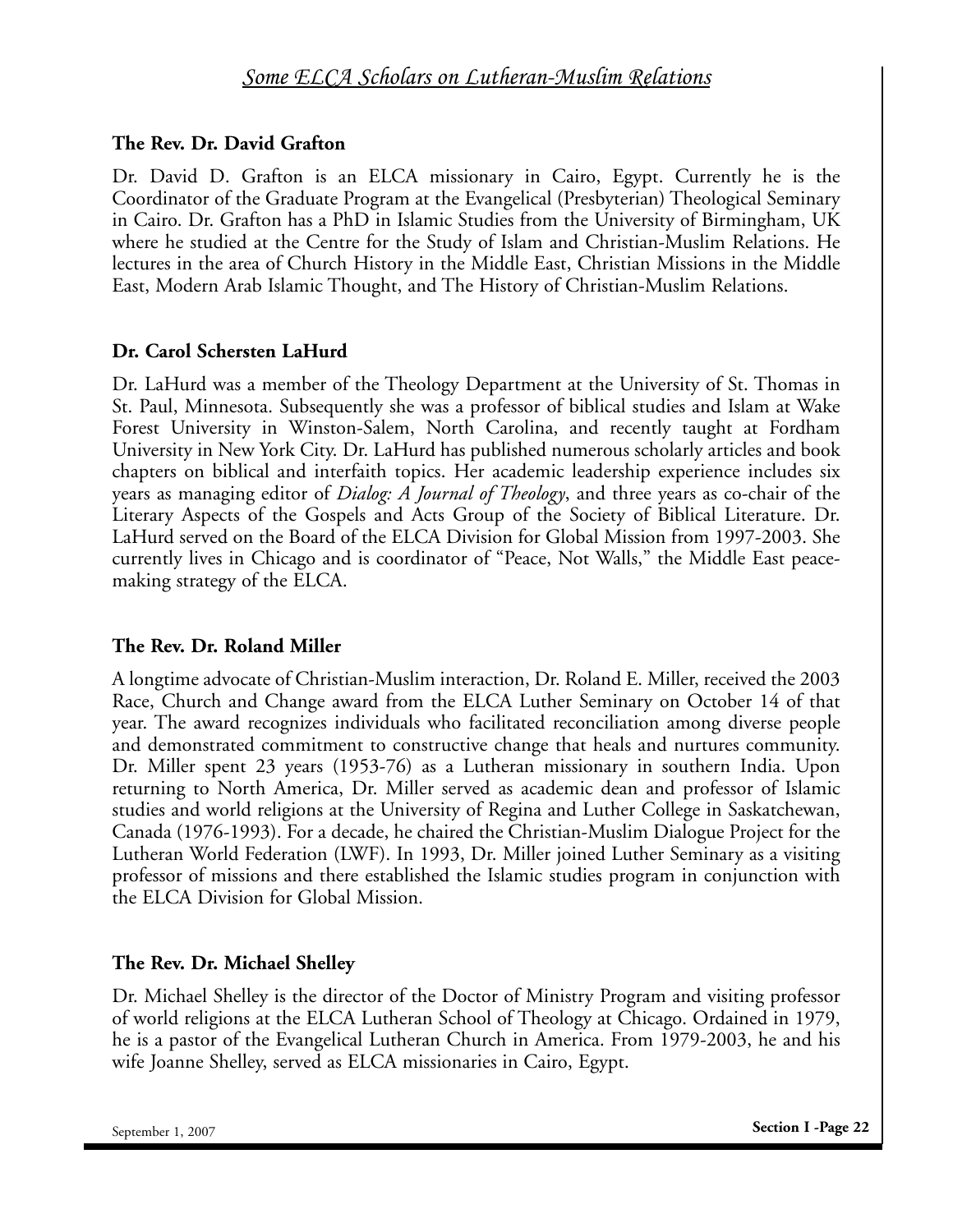#### **The Rev. Dr. Mark Swanson**

Dr. Mark Swanson is the current professor of Christian-Muslim Studies and Interfaith Relations at the ELCA Lutheran School of Theology at Chicago. Dr. Swanson holds a doctorate from the Pontifical Institute of Arabic and Islamic Studies in Rome. He earned the Master of Arts degree in religious studies (Islamic studies) from Hartford Seminary in Connecticut and the Master of Divinity degree from the Lutheran Theological Seminary at Gettysburg. Dr. Swanson joined the faculty of Luther Seminary in St. Paul, Minnesota in 1998, where he was the director of the Islamic Studies Program until 2006.

#### **The Rev. Dr. Mark Thomsen**

Dr. Thomsen served in Nigeria for the American Lutheran Church in 1957. From 1988-1995 he was the ELCA Division for Global Mission executive director, and has published such monographs as *The Word and the Way of the Cross: Christian Witness Among Muslim and Buddhist People* (1993). Dr. Thomsen is currently the Visiting Professor of World Missions at the ELCA Lutheran School of Theology at Chicago.

#### **Dr. Nelly Van Doorn-Harder**

Dr. Nelly Van Doorn-Harder is a professor of Islam at Valparaiso University. Dr. Van Doorn-Harder earlier taught Islamic Studies at a university in Yogyakarta, Indonesia, and helped initiate an Institute for the Study of Religion and Interfaith. She likewise spent four years in Cairo, Egypt, where she worked as the director of a refugee agency that aided Somali and Horn of Africa refugees, the majority of whom where Muslims. Dr. Van Doorn-Harder's professional career began in the Netherlands as a lecturer of Middle Eastern Studies at the University of Leiden.

#### **The Rev. Dr. Harold Vogelaar**

Dr. Harold S. Vogelaar is resident scholar of world religions at the ELCA Lutheran School of Theology at Chicago (LSTC). Ordained in 1962, Vogelaar was a missionary in the Arabian Gulf and Egypt for many years where he served congregations, was a hospital chaplain, and taught and directed the Center for Study of Religion at the Evangelical Theological Seminary, Cairo, Egypt. Upon returning to the United States in 1988, Vogelaar taught at New Brunswick Theological Seminary, New Brunswick, New Jersey, before joining the LSTC faculty in 1990. Respected for his expertise in interfaith relations, Dr. Vogelaar served on the executive council of the interfaith relations committee of the National Council of Churches of Christ (NCCC) and chaired its committee of Christian-Muslim relations. In September 2006, LSTC inaugurated a new Center of Christian-Muslim Engagement for Peace and Justice under Dr. Vogelaar's leadership and vision.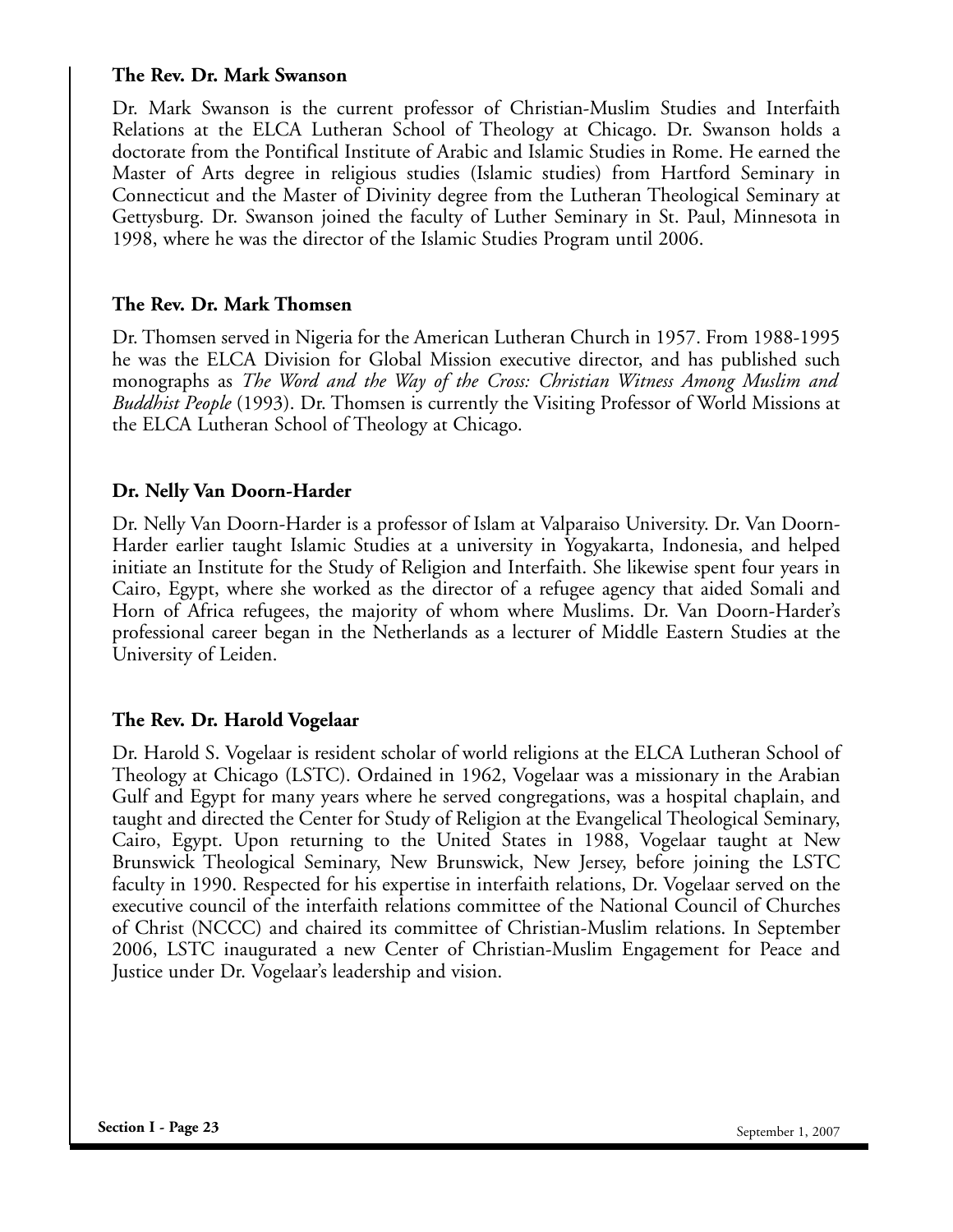*Authority – Who Speaks for Whom?*

**Jews:** In today's Jewish context, traditional ideas regarding authority have been subjected to a careful examination. The result is that the source of authority for Jews varies across the denominational spectrum. In Orthodox Judaism, for example, authority is invested in its most



respected rabbis, the *g'dolei hador*, who try to remain as loyal as possible to tradition which is expressed in *halakhah* (legal material) from prior generations. Within Reform Judaism, at the other end of the spectrum, ultimate authority resides with the individual, though not without serious attention to tradition. Regardless of denominational differences, however, most Jews recognize the contribution of great rabbis and thinkers who have preceded them, but are also aware of the need to contextualize those contributions.

**Muslims:** In Islam, especially within the majority Sunni Islam, no one person or council speaks for all of the contemporary Muslim community. Thus, it is impossible to focus on a single voice of authority, as is the case of the Vatican for Roman Catholicism. However, national and regional pan-Muslim organizations increasingly issue statements in response to global events, such as the 9-11 attack, the Danish cartoon controversy and ongoing Israeli-Arab conflicts. Muslims are understandably frustrated when new media outlets feature extremist voices while ignoring the reasoned, communal responses of such mainstream Muslim organizations.

## *Christian Zionism*

Christian Zionism—sometimes known as "rapture theology" or "Armageddon theology"—is more than simple Christian support for Jewish Zionism (a secular, political movement of Jewish nationalism). Instead, it must be understood as an ideology for political activity based in a particular system of American Christian biblical interpretation.

That system, known as "premillennial dispensationalism," was made popular in the late nineteenth-century United States. It features belief in the coming Rapture, a sharp distinction between Jews and Christians as two absolutely separate peoples of God, a belief that many biblical prophecies are soon to be fulfilled, and a commitment to Jewish control of historic Palestine.

In its contemporary form, Christian Zionist political activity promotes the "special relationship" between the United States and Israel. More extreme versions of Christian Zionism have advocated religious wars against Islam in defense of "Judeo-Christian civilization." Although Christian Zionists have been mobilized politically in recent years, it is important to remember that their political positions are based, for the most part, on sincerely held theological beliefs.

Christian Zionism raises many questions for ELCA Lutherans. Christian Zionism is a part of American popular culture; a fact confirmed by the success of the Left Behind books. Christian Zionism can seem like common sense to many Americans, including Lutherans.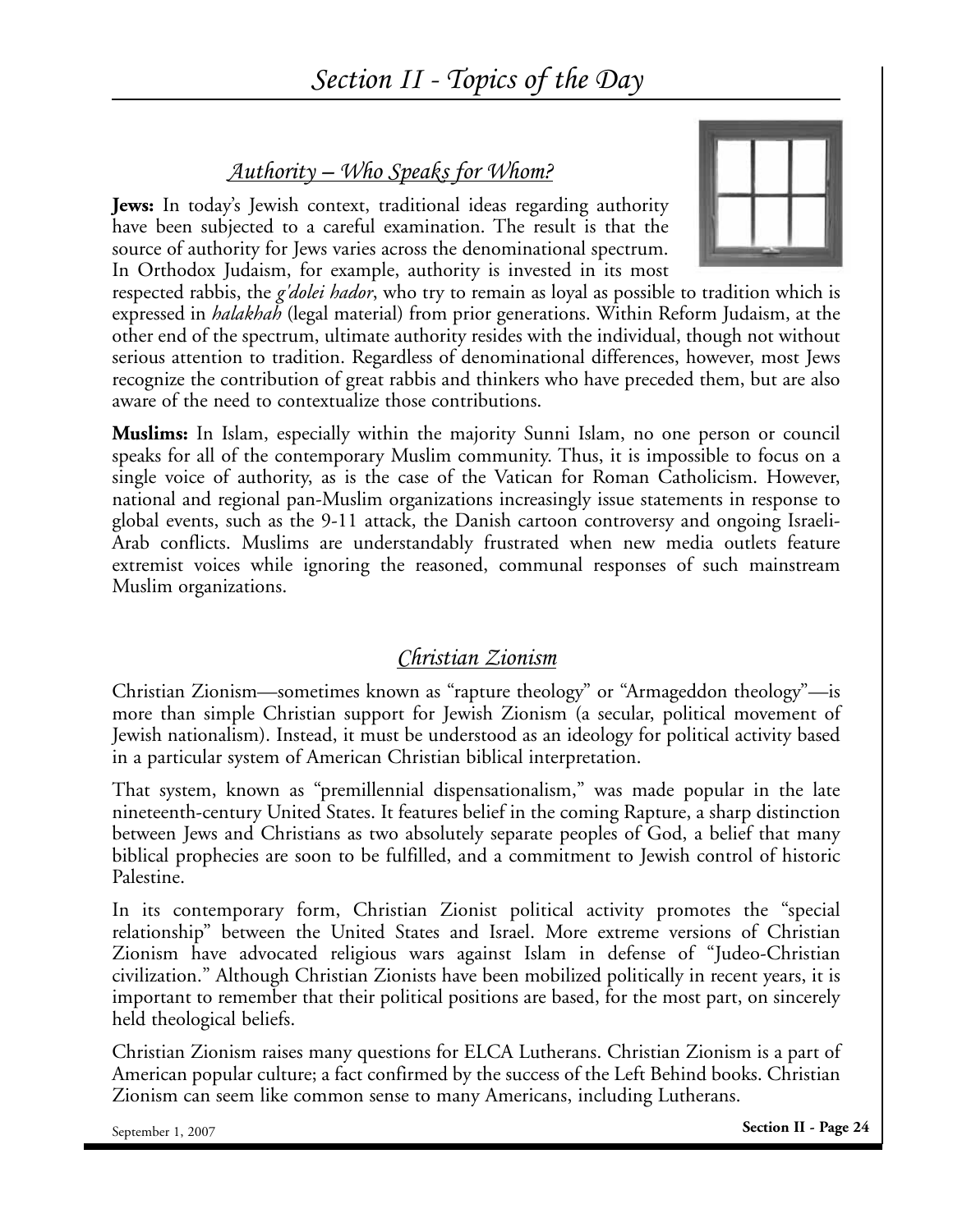Nevertheless, Christian Zionism offers many teachings incompatible with historic Lutheran doctrine, including proper church-state relations and the interaction between religion and politics. Many of these differences are due to the fact that Christian Zionist approaches to Scripture are incompatible with Lutheran readings.

Many Jews also have questions about Christian Zionism. While some Jews welcome Christian Zionists' uncritical support for the State of Israel, others wonder if they will only become pawns in a Christian end-times game. Israeli journalist Gershom Gorenberg has suggested that Christian Zionism "is actually very distant from Zionism." He explained that while Christian Zionists see "Jews as actors in a Christian drama leading toward the end of days … real Zionism, as a Jewish movement, is … aimed at taking Jews out of the mythological realm and making them into normal actors in history, controlling their fate and acting for pragmatic reasons connected to the here and now."

Palestinian Christians also have severe criticisms of Christian Zionism. It has been said that Christian Zionists care more about their theological system than justice. The Christian call to peacemaking extends also to Israel/Palestine.

## *Daily Challenges*

**North American Context:** As religions centered on daily practice, Judaism and Islam have been able to flourish in North America but have also faced practical obstacles, such as finding food that is sanctioned by religious authorities ("kosher" for Jews and "halal" for Muslims). Schools, hospitals, and even prisons are gradually adapting to these needs. In addition, public schools and some work places are beginning to make it possible for Jews and Muslims to observe major religious festivals and in some cases for Muslims to attend midday Friday prayers. A wide range of other issues, such as the prevalence of sex and violence in American popular media, continue to be of concern, especially for Muslims and Orthodox Jews. Lutherans can play a role by becoming aware of these social-cultural concerns and by speaking out on behalf of the rights of these religious communities.

**Global Context:** Muslims and Christians live in close proximity in many countries, and the character of Muslim-Christian relations varies widely among such locations as the Middle East, West Africa, India-Pakistan, and Southeast Asia. Although there are sporadic instances of harassment of Christians by Muslim governments and groups, the extent to which persecution is systemic is quite debatable. Often tensions, as is the case for Protestants and Catholics in Northern Ireland, are more the result of political and economic stresses than of religious animosity. But when either Muslim or Christian groups feel besieged, they sometimes react with discrimination and even violence against the religious "other."

## *Faith (the role of)*

Abraham, in all three Abrahamic traditions, is viewed as a model of faith, and is praised for his *emunah* ("faith"). But nowhere in the biblical text does his faith constitute an intellectual affirmation about God or adherence to a particular set of beliefs. Faith for Abraham, as for many Jews, is also not comforting or comfortable. Instead, faith is grounded in trusting God. It is what allows a Jew to work through doubt and difficulty, and to act confidently, knowing that whatever happens, God is present.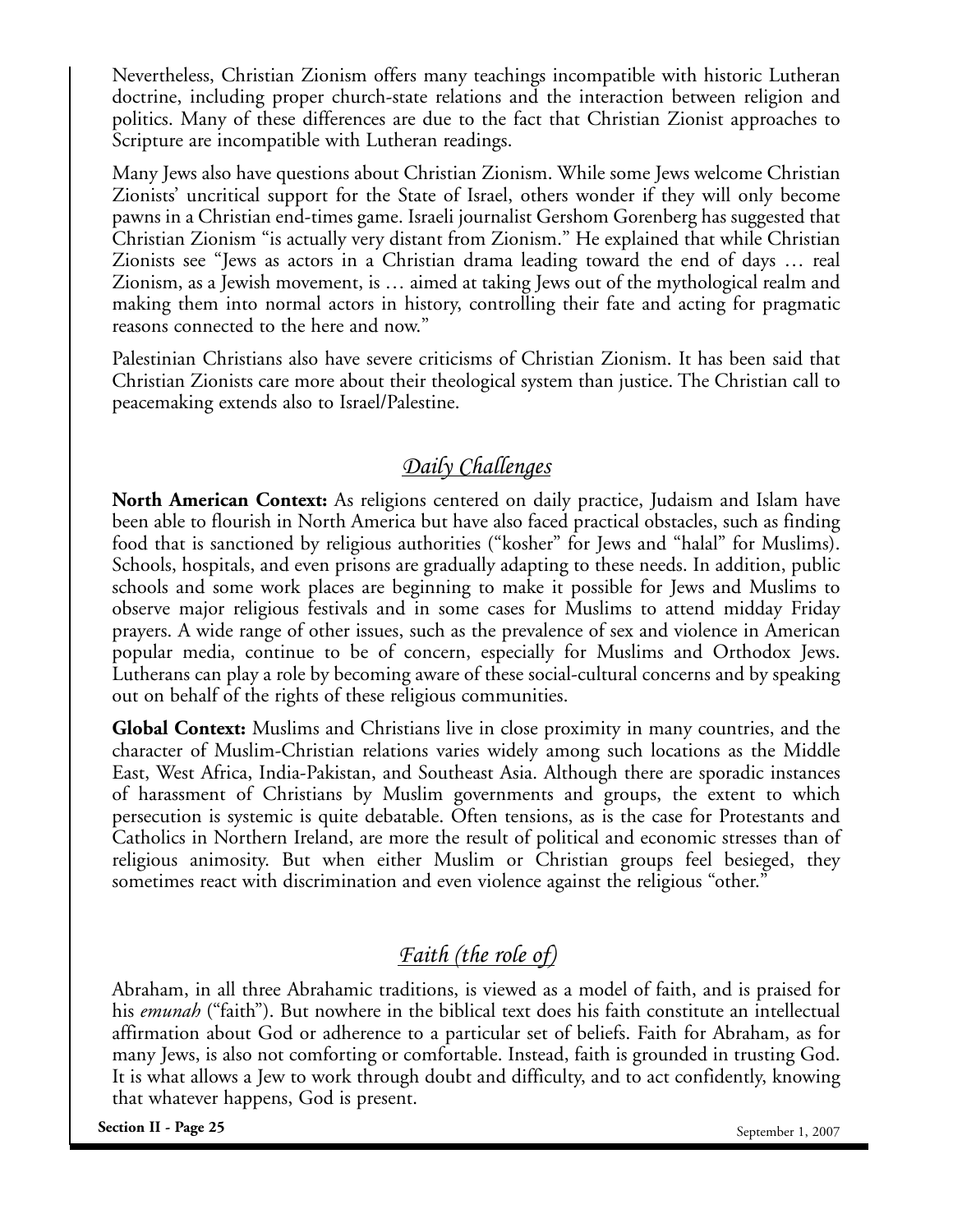The ideal in all three Abrahamic traditions is a relationship of faith in God that permeates every aspect of daily life. Practically speaking, Muslims often take this mandate more seriously than do many Christians. The five pillars, especially the daily prayers, are intended to help Muslims be attuned to God's will and to live the *Shahada*, the belief that there is no god but God, in their personal and work lives. However, a comparison of biblical and Qur'anic passages on spiritual righteousness demonstrates remarkable agreement about the need for congruence between faith and ethics.

## *Interfaith Marriage*

**Jews:** While interfaith families are making up an increasingly larger part of the landscape of Jewish families in the United States, Jewish communities struggle with both the challenges and opportunities that such families bring. Across the denominations, there is real hesitancy on the part of rabbis to officiate at interfaith marriages—many rabbis refuse to do so while others, particularly in the more liberal denominations, may consider it. One response to the issue of interfaith marriage on the part of Orthodox, Conservative and Reform Jews has been to focus on youth education and programming, trying new ways to bring Jewish tradition to life for their young people in order to deepen their commitment to the Jewish community and its values. In other areas, Reform and Conservative Jews have made a concerted effort to reach out to interfaith families, and to integrate them into the life of the community, without any requirement of conversion. Other measures include legal innovation: within Reform Judaism, for example, a child is now considered Jewish if born to a Jewish father and a non-Jewish mother, a dramatic departure from tradition.

**Muslims:** According to Muslim law and tradition, Muslims may and do marry other monotheists. However, because of concerns about whether Muslim women and their children would be free to practice Islam in a "mixed marriage," Jewish and Christian men should and in most cases must agree formally to convert to Islam in order to marry a Muslim woman, while such is not the case for Jewish and Christian women marrying Muslim men. Among Lutherans, both families and clergy are being asked to counsel interfaith couples and to facilitate their weddings.

## *Interfaith Worship*

Especially after September 11, 2001 there has been increasing discussion about how Lutherans should worship with persons of other faiths. The brief answer is that it depends on the situation. In some interfaith events the intent is for each person to worship according to her own religious tradition. Thus, in a prayer service for the victims of civil war in the Balkans, the Christian representative prayed "in Jesus' name." On the other hand, if a Lutheran is asked to lead the table grace for two hundred Jews and Christians attending a conference, it may be more appropriate to pray in God's name and use a psalm from our shared scripture. For further suggections, see the ELCA's *Guidelines for Lutheran - Jewish Relations* as well as *The Dovetail Institute*.

See also *How to Be a Perfect Stranger: A Guide to Etiquette in Other People's Religious Ceremonies* (Paperback) Skylight Paths Publishing; Rev&Updtd edition (April 1999) ISBN: 1-8933-6102-0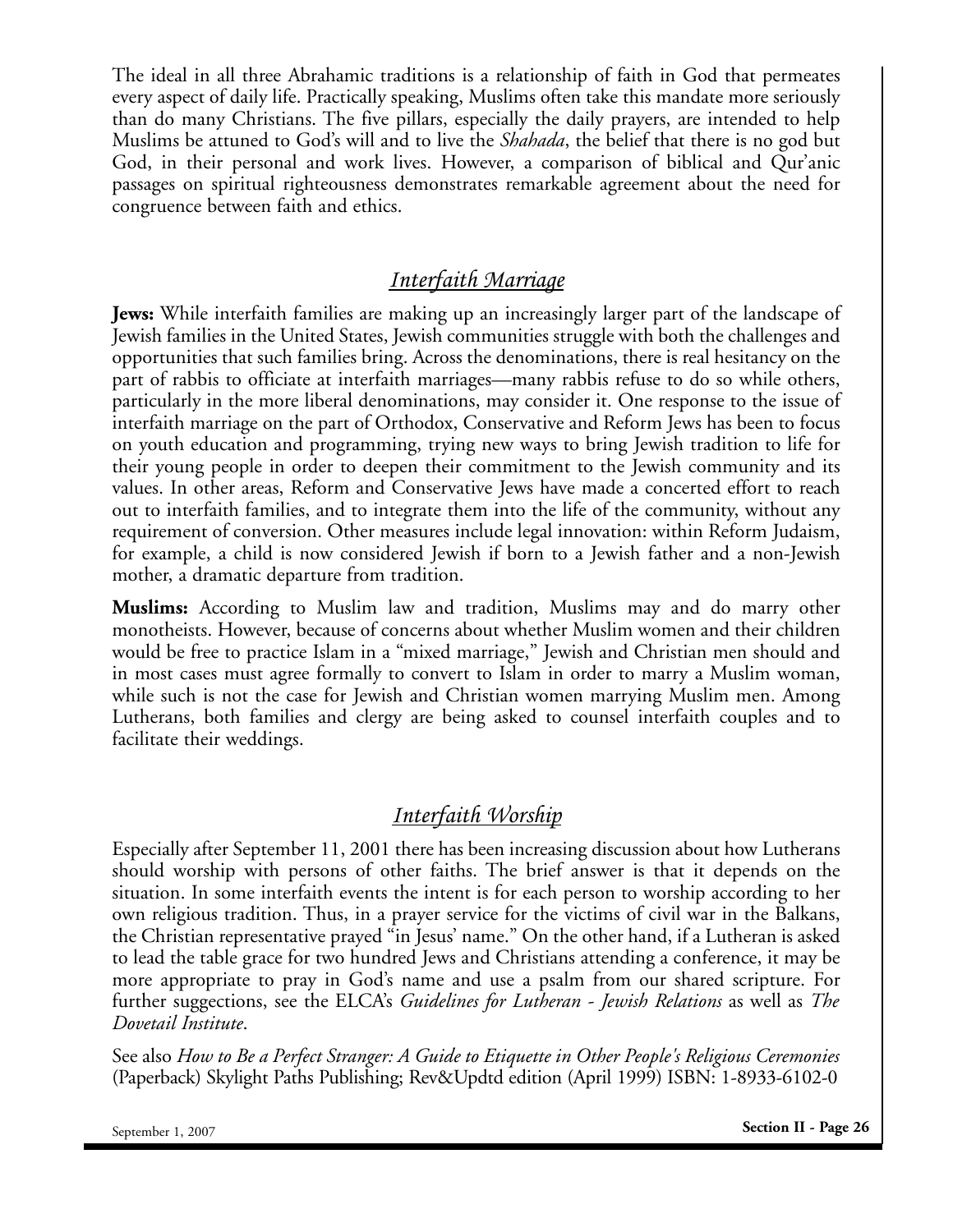## *Identity and Difference*

**American and Christian:** Given recent Supreme Court rulings on church-state relations (i.e., Kulingson the Ten Commandments, the role of Prayer in public schools, religion on U.S. Military bases et. al.), one might assume that America as a Christian nation is no longer the prevailing image. However, many observers in secular Europe and in the Muslim world continue to see the United States as functioning according to a particular set of Christian principles, including such derivative notions as "Manifest Destiny." Within the United States there is a dialectic, if not a dichotomy, between a new embrace of ethnic and religious pluralism and the continuing belief by many that "one nation under God" means that politics and culture should conform to particular Christian perspectives.

**Israeli and Jewish:** Prior to 1948 and the establishment of the State of Israel, being "Jewish" meant that one identified with a particular religious tradition, culture, or ethnic group. Today, however, some Jews can also be called Israelis, a national identification. The terms "Jew" and "Israeli" are far from interchangeable, though, because an Israeli is not necessarily Jewish (he or she may be an Arab, a Christian, or any other ethnic or religious designation), and Jew is not necessarily an Israeli. In general, being Jewish is far more fluid, in terms of identity, than being an Israeli. One can choose to be a practicing Jew, and may or may not do so. But being an Israeli carries a particular legal status—a citizen of the State of Israel.

**Arab and Muslim:** These terms are by no means synonymous. Less than one-sixth of the world's Muslims are native Arab speakers, and the nation with the single largest Muslim population is Indonesia. Among Arabs, perhaps as many as 90% are Muslims, but there are Arab-speaking Christians as well as Arab-speaking Jews from many traditions, especially in such countries as Lebanon, Syria, Palestine, Egypt, and Iran.

## *Land (the importance of)*

For many Jews, concerns for the Land of Israel are grounded in biblical texts such as Genesis 12 that show how God, a particular people, and a particular land came to be bound together in an inseparable covenantal relationship. Even though most Jews did not live in the Land of Israel for much of the last two millennia, the land played a significant role in their thought, liturgy, and identity. For example, much of the rabbinic legal document called the *Mishnah* deals with the laws that can only be observed within the Land. The Jewish attachment to the Land of Israel has become more complex since the establishment of the State of Israel in 1948. The Land of Israel and the State of Israel, while related, are not the same thing. The Land of Israel is a particular geographical area regardless of political organization, while the State is a political entity that exists on the Land. The city of Jerusalem as the capital of Israel, is futhermore of sincere religious significance for Jews, Muslims, and Christians alike.

### *Messianic Judaism*

A movement that has two sources: Jews who come to accept Jesus as the Messiah but choose to retain a measure of Jewish practice, and a Christian missionary program designed to attract Jews by portraying Christianity as "completing" or "fulfilling" Judaism. Messianic Jewish communities usually observe Jewish holidays and keep many Jewish practices, interpreting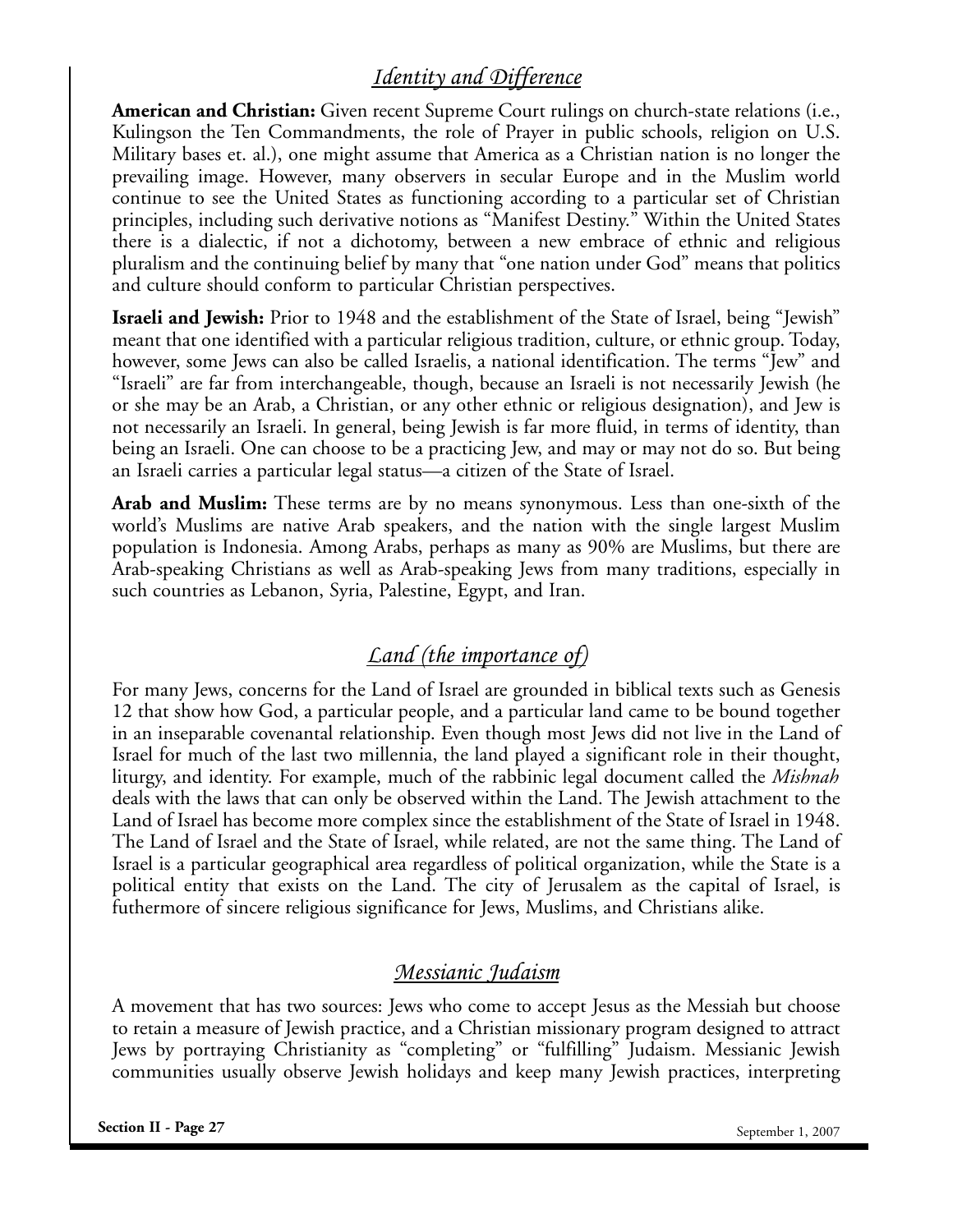them in line with their belief in "Yeshua Messiah" (= Jesus Christ). Many Jews consider Messianic Judaism to be an effort to convince Jews to forsake their faith, while some Christians question the viability of retaining Jewish customs and traditions after members of the community have been baptized.

#### *Palestine*

Derived from the Hebrew "Pelishtim," "Palestina" was the name of a Roman administrative district at the eastern end of the Mediterranean. Bounded on the north by Syria and the south by Egypt, its eastern boundary extended beyond the Jordan River into the desert of Arabia. Through various political regimes, the name Palestine has remained an official and unofficial term for this region, with varying boundaries and degrees of specificity, to the present. Following World War I, the British Mandate for Palestine marked out the large territory between Syria, Iraq, Saudi Arabia and Egypt. Eventually the Transjordan portion became the Hashemite Kingdom of Jordan; the remainder the United Nations in 1947 proposed to divide into a Jewish nation and a Palestinian nation, with international control over Jerusalem.

The Arab-Israeli war of 1948-49, and the acceptance of the UN Partition Plan by Israel, established Israel as a Jewish state and left the remainder of the British Cisjordan (the West Bank) in Jordanian hands. Palestinian identity was already emerging, and Palestine became an increasingly familiar term for the desired autonomous nation of West Bank residents during the 1960s, when the Palestine Liberation Organization (PLO) was formed. After the 1967 Six-Day War, Israel was left with administrative control of the West Bank and the Gaza Strip, with their large population of Palestinians. In 1993, the Oslo Accords between Israel and the PLO recognized Palestine as the name of the state to be established through the ensuing peace process. As of 2007, that peace process has not been concluded.

Using the term, Palestine, can be politically divisive, as it may presuppose a political resolution that has not yet been achieved. Increasingly in public discourse, the term is used to name the territory governed in whole or part by the Palestinian National Authority under the terms of the Oslo Accords.

### *Pluralism*

This broad term applies specifically in different ways, including the sociological recognition that our highly mobile, electronically compacted society displays a diversity of peoples and the easy encounter of many cultures. Philosophically, pluralism has long referred to a belief that reality can be explained by many principles or contains many ultimate substances. Religious pluralism can range from an expression of tolerance to a conviction that God has revealed truth and God's self in more than one of the world's religions. This view is often grounded in a conviction that every human being has dignity. In the United States since World War II, religious pluralism has increasingly replaced the idea of a Christian America in governmental enactments, educational texts, and public discourse.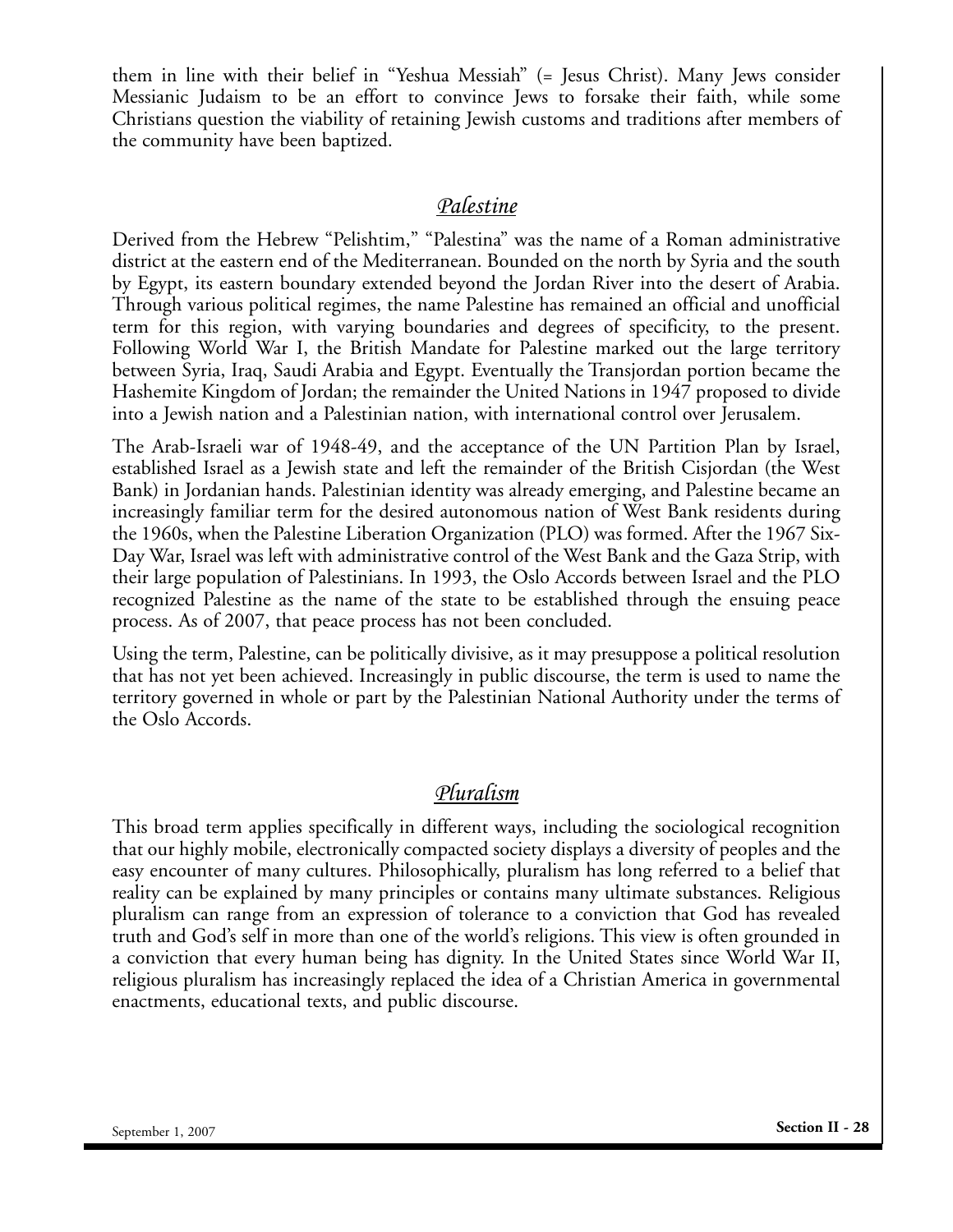## *Religion and State*

For many in the West the legacy of the Enlightenment, the French Revolution, the U.S. Bill of Rights, and so on has decisively separated religion and politics. Islam's central belief in the unity and sovereignty of God, on the other hand, encourages the different, but not necessarily polar opposite conviction that all of human life, including political states, must reflect submission to God's will. Some Muslims are committed to theocratic rule, others want a state that combines civil and Islamic law, and still others believe participatory democracy is the form most compatible with Islam.

According to Israeli law, Israel is both a Jewish and a democratic state. The "Jewish" part of this combination is sometimes harder to define, but it can refer to 1) a particular set of values connected to Jewish Torah, law, and tradition; 2) the homeland where Jews live and the right of all Jews to live in the State of Israel; 3) Hebrew as the principal language of Jewish people; 4) the common history shared by many Jews; and 5) the commitment to culture and thought that are considered Jewish.

As a democratic state, Israel guarantees freedom of religion and conscience, and equality of social and political rights irrespective of religion. These two aspects of Israeli identity are sometimes difficult to balance. For example, many secular Jews feel that the Israeli government allows Jewish law and tradition too great a role in the everyday lives of its citizens, while ultra-Orthodox Jews feel that the nation is not "Jewish" enough in its reliance on Jewish law and tradition. Another challenge arises when one considers that about twenty percent of the population are Arab Israelis.

## *War, Terrorism, and Peace*

All three Abrahamic faiths share the belief that wholeness and harmony (see *salaam* and *shalom* in the glossary) are God's will for creation; yet all three also have through the ages made allowances for the use of military force for both defensive and offensive purposes. Some Muslim and Jewish theologians have criticized Christian pacifist movements and have argued for a more muscular approach to one's enemies. But there are indeed pacifist Jews and Muslims, as well as many historical examples of military aggression by self-professed Christian nations. Because of the current popular misuse of the term *jihad* as a synonym for "holy war" and even for terrorism, it is important to stress that many Muslims view war as a last resort and adhere to Qur'anic principles that have many similarities with the Christian just war tradition.

Yet one must also acknowledge the many factors today that may make Islam vulnerable to distortion and misuse as a political tool and even as a justification for terrorist acts against civilians. (When talking about Islamic extremism, one must also acknowledge that in spite of Christian notions of just war, predominantly Christian societies too have let ideologies co-opt their religious heritage with violent results—from the Crusades to Ku Klux Klan lynchings to the Holocaust.) Already mentioned is the absence in many Muslim contexts of the modern tradition of separation of religion and politics. Thus, for some Muslims, states and state leaders that violate the principles of Islam must be opposed, even by violence, when those Muslims feel powerless to use political means to achieve reform.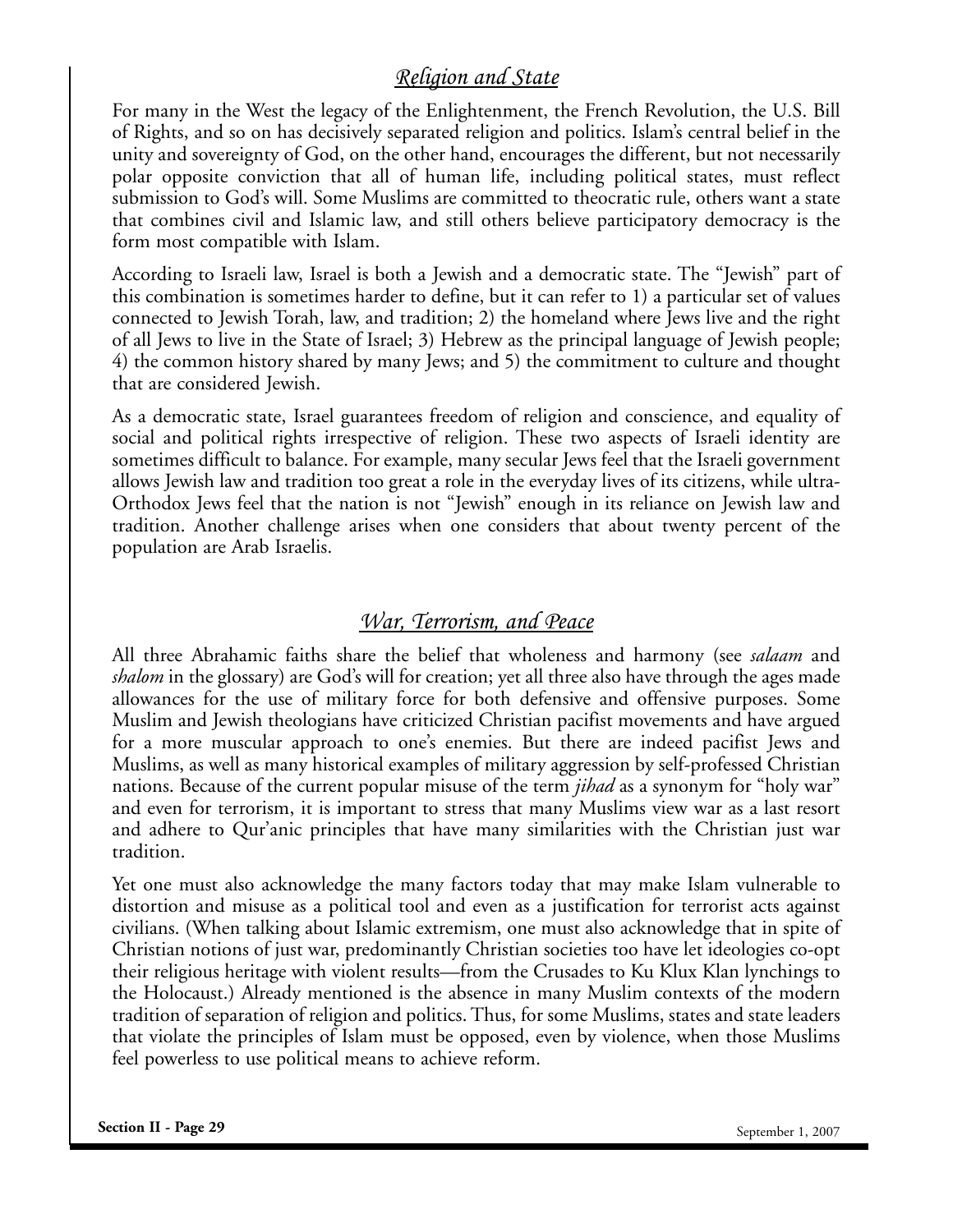Equally important in fueling Islamic extremism today are non-ideological, non-religious factors. Muslims disproportionately live under economic and political oppression, whether from their own governments or occupying powers. Arab nations contain a small percentage of the world's Muslims, but recently have produced most of the known terrorists. Although there is no single profile for Muslim militants who commit terrorist acts, many grew up under dictatorships. Many grew up in stagnant economies with high unemployment, an especially volatile situation in Arab Muslim countries half of whose populations are under the age of 25. In addition, by some estimates 80% of the world's refugees are Muslim. None of these factors justify support for terrorism, but they may help explain why moderate Muslim voices often get pushed aside in favor of those who promise an Islamist alternative to a dismal status quo and sense of powerlessness to change it. Well-intentioned Christians and Jews in the West can do little to change the committed militants who resort to terrorism. But they can seek to understand why millions of Muslims sympathize with some of the same causes as the terrorists, and they can encourage government policies that build bridges to progressive and tolerant Muslim leaders and states. Futhermore, raising moderate voices within communities is essential to a future together that is not defined simply by fighting extremisms.

While Judaism is not a tradition founded on pacifism—as is evident from biblical texts such as Joshua in which the Israelites set out to conquer the Promised Land by force—peace or *shalom* is one of its core values. Even in the biblical period, there was a great emphasis on the importance of *shalom*, a word that did not simply mean the absence of war, but a concept that extended to every aspect of human life—a state of personal well-being, prosperity, safety from harm or danger, harmony between individuals or nations, and the work toward justice. In fact, for most of Jewish history, Jews have focused on this wider application of "shalom," in part because combat as outlined in the Bible was purely theoretical. For most of the last two millennia, Jews had no opportunity to raise armies or fight wars. They were often without any kind of power or authority in the societies in which they lived, culminating in the ultimate experience of powerlessness—the Nazi concentration camps. With the establishment of the State of Israel in 1948, however, the picture changed. Today, issues of war and peace, conflict and resolution, are no longer theoretical, but actual. Jews—whether Israelis or in the Diaspora—find themselves in a position which they must re-examine their tradition for guidance and wisdom with respect to conflict.

## *Women (the role of) Overview*

While there is great diversity in the portrayal of women in the Bible—from Eve who ate the forbidden fruit, to Deborah who commanded an army and made judicial decisions—women in the biblical period had far fewer rights than we would consider acceptable today. In general, women were subordinate to either father or husband, did not have property rights, and were limited in their rights of inheritance. As in the biblical period, attitudes toward women in the rabbinic era were connected to the larger cultures in which Jews lived, often reflecting the subordination of women to men. In rabbinic law, for example, women had fewer religious responsibilities than men, since they were only obligated to fulfill commandments that were not time bound (i.e., doing certain things at specific times). In the tradition, women are not obliged to fulfill certian commandments because women were understood to be purer then men. Some rabbis pointed out women's wisdom or intellect, or medieval mystics saw God as having some feminine attributes. The most radical change in the roles of Jewish women, has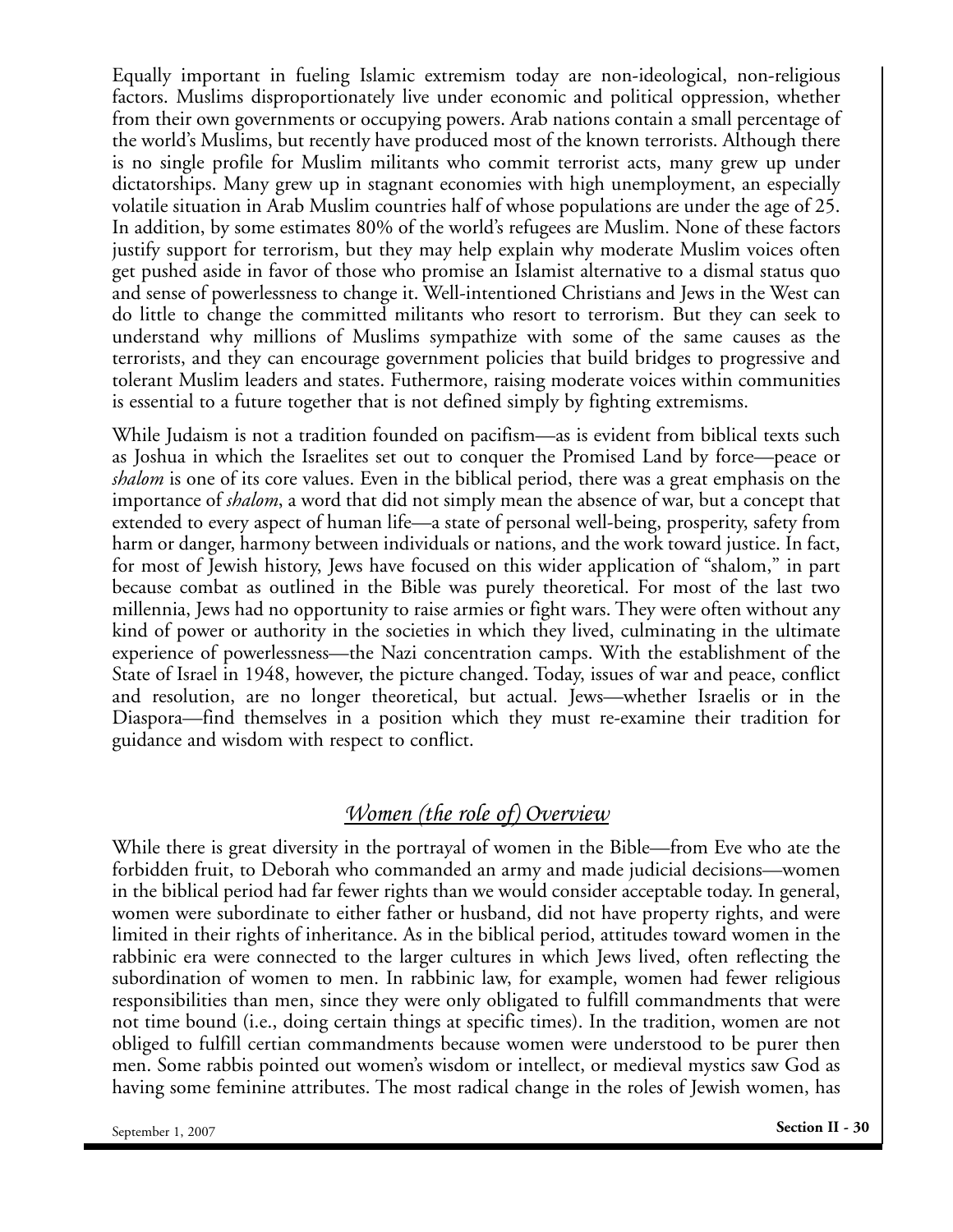come in the last 40 years, with liberal denominations breaking with centuries of tradition to ordain women, to allow them into the cantorate, and to make up part of a Jewish *minyan* (group of Jews needed to conduct a prayer service; only men were counted in the past). Orthodox groups have not gone as far as these changes, but have re-examined issues such as women's prayer groups and women's recitation of the mourner's kaddish.

In every major world religion one must distinguish between the theoretical, scriptural ideal for the treatment and status of woman and actual practice in particular cultural contexts. Even where customs for women appear to be oppressive, such as dress mandated by certain sects of Orthodox Judaism and in some Muslim societies, outsiders need to understand the oftencomplex background and rationales for such customs. As for Islam, the Qur'an and the leadership of the Prophet Muhammad gave women such rights as property ownership and access to the marriage dowry long before the "Judeo-Christian" West. However, some Qur'an passages have been interpreted and misinterpreted to justify limits on women's human rights and public roles.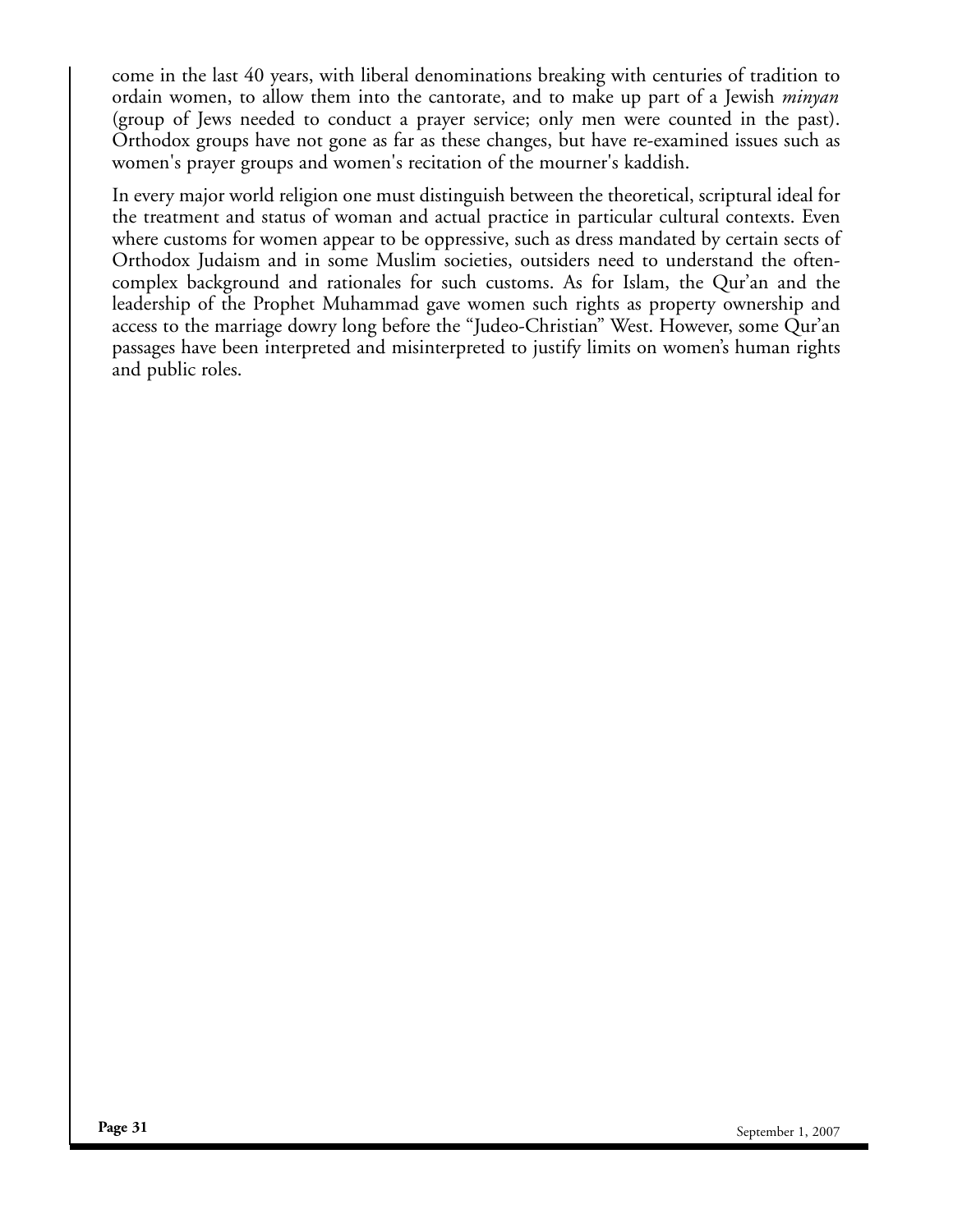This online resource list educates the reader on Jewish-Muslim-Lutheran relations, and offers windows of opportunity to further that education. When you seek online for where inter-religious relations are thriving, you discover areas where political conflict and religious principles are interwoven in destructive ways. But you also discover where mention of the Holy Land is followed by thoughtful



and creative suggestions for finding peace through the adherents of specific faiths. Futhermore, you will discover areas where we work together, such as on environmental protection, feeding the hungry, confronting poverty, and building a better future for out communities.

This reference list refers to numerous Jewish-Muslim-Lutheran relations and organizations. Through this online primer, you can simply click and learn about these organizations. View this list as a window to Web sites that offer differing perspectives on inter-religious activity and dialogue, and the pressing concerns of the moment toward peace in the world.

#### *Organizations (with Web Links)*

#### **Jewish and Jewish-Christian Organizations**

American Jewish Committee American Jewish Congress Anti-Defamation League Brit Tzedek U'Shalum (Jewish Alliance for Justice & Peace) Center for Christian-Jewish Learning, (Boston College) Central Conference of American Rabbis Centre of the Study of Jewish-Christian relations, (Cambridge, England) Christian Scholars Group on Christian-Jewish Relations Council of Centers on Jewish-Christian Relations Ecumenical Institute for Jewish-Christian Studies, (Southfield, MI) Hartford Seminary Building Abrahamic Partnerships Program Institute of Christian & Jewish Studies, (Baltimore, MD) Institute for Global Engagement Institute for Jewish-Christian Understanding of Muhlenberg College International Council of Christians and Jews Interreligious Coordinating Council in Israel Israeli Peace Groups Jay Phillips Center for Jewish-Christian Learning, (St. Paul and Collegeville, MN) Jewish Council for Public Affairs Jewish Reconstructionist Federation Jewish Chautauqua Society Rabbinical Assembly Rabbinical Council of America Tikkun Community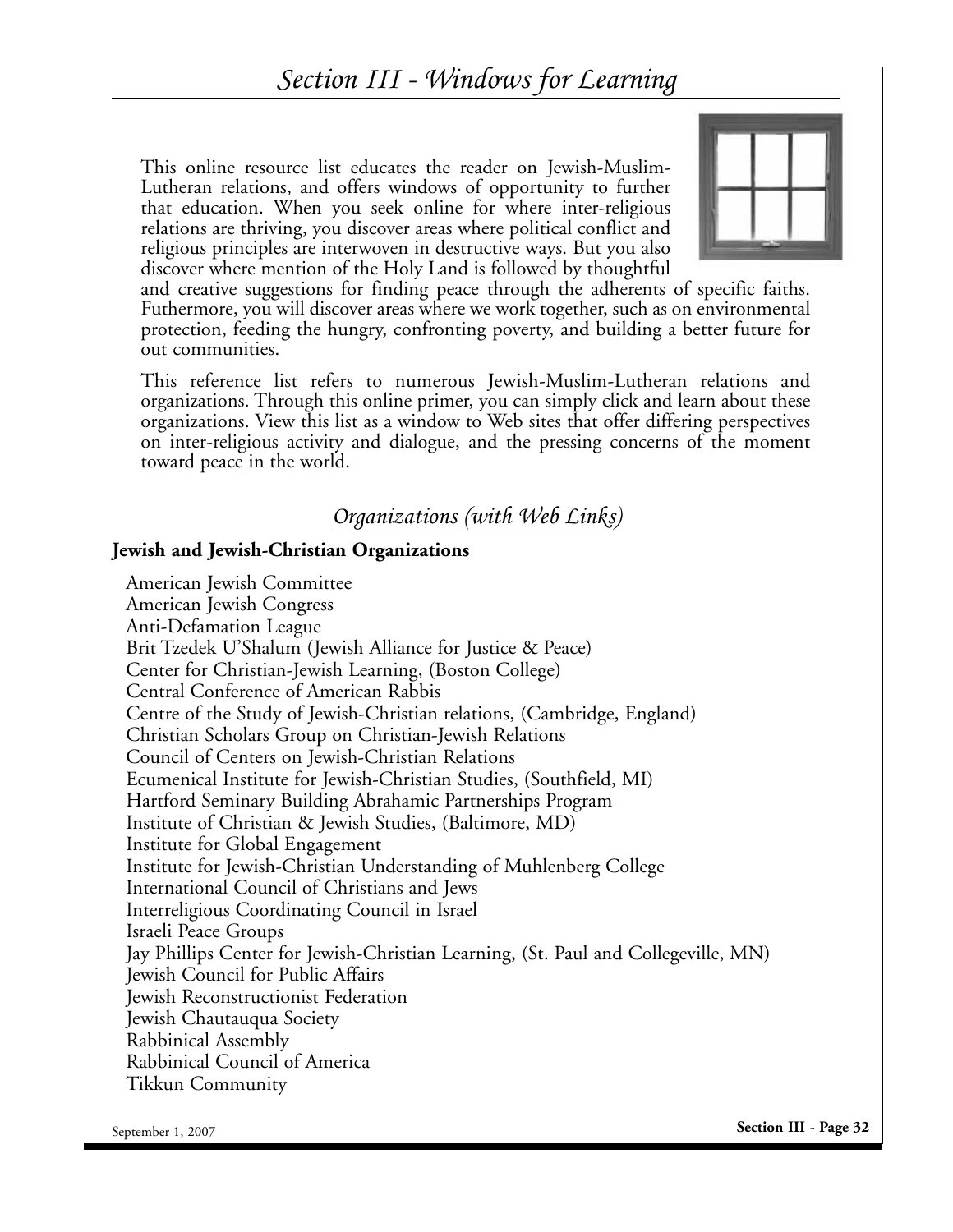The Shalom Center Union for Reform Judaism Union of Orthodox Jewish Congregations of America United Synagogue of Conservative Judaism

#### **Muslim and Christian-Muslim Organizations**

American Islamic Chamber of Commerce American Muslims for Global Peace and Justice American Sufi Muslim Association American Society for Muslim Advancement An-Nisaa Foundation Canadian Society of Muslims Center for Muslim-Christian Understanding Center of Christian-Muslim Engagement for Peace and Justice Christian-Muslim and Inter-religious Dialogue, internationally Council on American-Islamic Relations Duncan Black Macdonald Centre for the Study of Islam and Christian-Muslim Relations Institute for Interfaith Dialogue Islamic Assembly of North America Islamic Circle of North America Islamic Society of North America Muslim American Society Muslim Peace Fellowship Muslim Public Affairs Council Muslim Students' Association of US and Canada Muslim Women's League Palestinian Initiative for Promotion of Global Dialogue and Democracy World Islamic Mission

#### **General Organizations**

These general ecumenical and inter-religious organizations provide informed perspectives and helpful information on inter-religious topics and concerns of the day

Churches for Middle East Peace Council for a Parliament of the World's Religions Hartford Institute for Religion Research Institute for Interreligious, Intercultural Dialogue Institute of Interfaith Dialogue International Center for Religion and Diplomacy Lutheran World Federation North American Interfaith Network Religions for Peace Interfaith Youth Core Pluralism Project United Religions Initiative World Council of Churches

September 1, 2007<br>
September 1, 2007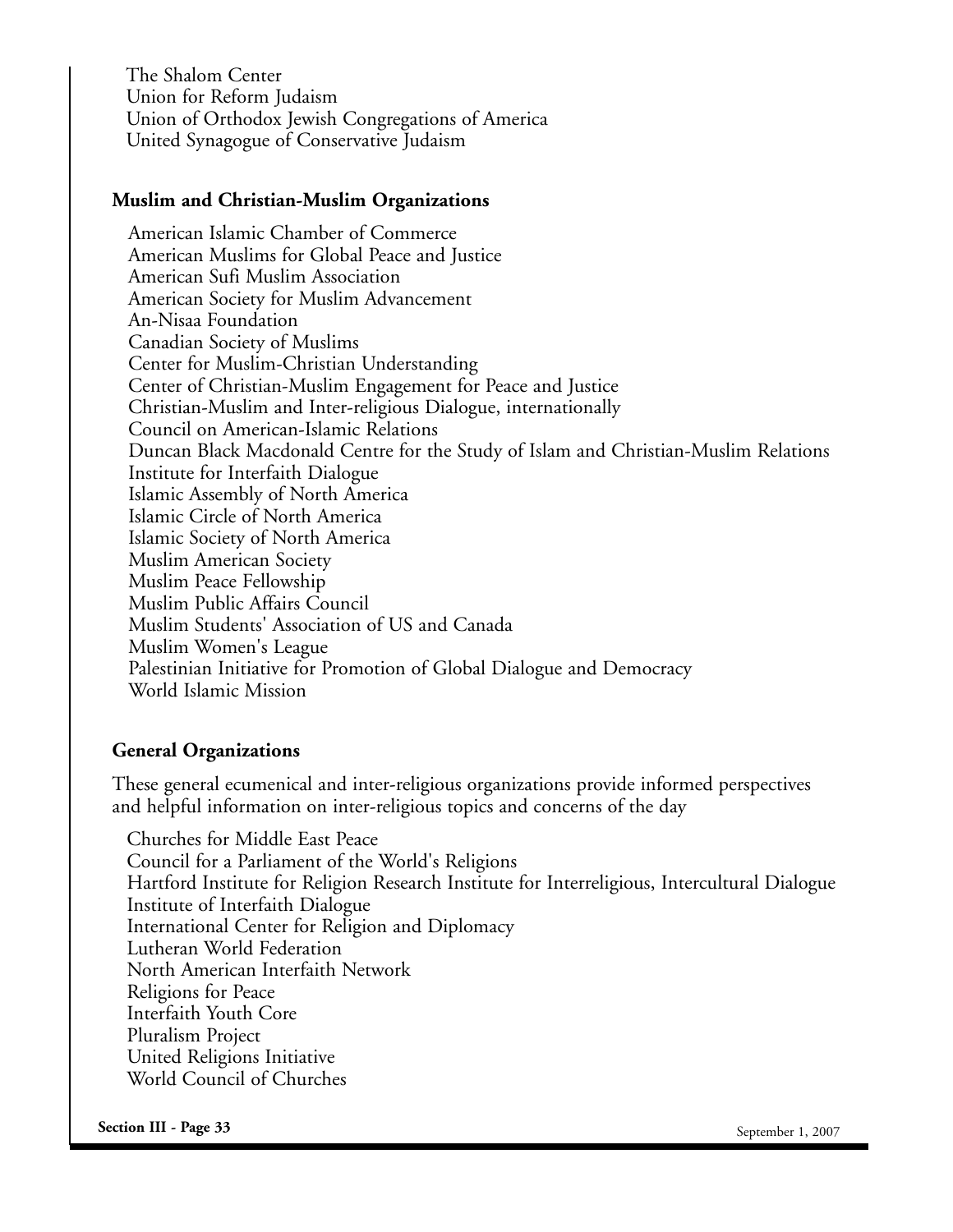## *For Your Reading and Viewing*

Pull up a favorite chair. This list of books, articles, and films is periodically updated. New items appear as recommended by professors and practitioners, by the Office of the Presiding Bishop and Synodical Office staff. You are invited to learn more about both inter-religious and ecumenical influences in Jewish-Muslim-Lutheran relations. Visit this primer online for updates and keep informed!

#### **Books**

- *Anti-Semitism and Early Christianity: Issues of Polemic and Faith.* **Craig Evans and Donald Hagner, editors, Fortress Press, 1993.** Helpful to parish pastors, in part because it is comprised of a series of articles.
- *The Arabists: The Romance of an American Elite.* **Robert Kaplan, Free Press, 1993.**  This is an insightful resource on American relations with the Arab Middle East going back to the earlier turn of the century, 1900. The author—who became a foreign correspondent, then a scholar and historian of global affairs—carries the Middle East story right up to the late 1980s, early 90s. Very readable, very interesting.
- *The Bedside Torah***. Brad Artson, Contemporary Books, 2001.** The Bedside Torah guides you into the dramatic and spiritually riveting world of Torah. While weaving together ancient, medieval, and modern views, it offers three different and original commentaries on each of the 49 Torah portions. Written in a friendly and accessible tone, it includes a short introduction at the beginning of each portion, explaining its most salient characteristics.
- *From Beirut to Jerusalem.* **Thomas L. Friedman, Anchor Book paperback by Doubleday, 1989.** This book has become the standard for some. It includes a Middle East chronology and provides an overview. Good, accessible resource. It addresses both sides—Beirut and Jerusalem.
- *Bethlehem Besieged: Stories of Hope in Times of Trouble.* **Mitri Raheb, 2005.**  A powerful collection of compelling personal stories in the midst of the Israeli-Palestinian conflict.
- *The Charge of Distortion of Jewish and Christian Scriptures.* **Abdullah Saeed, 2002.** How we can foster justice, pease and hope.
- *Christians and a Land Called Holy.* **Charles P. Lutz and Robert O. Smith, 2006.** Fair-minded and sympathetic to Jewish, Muslim, and Christian concerns, Lutz and Smith provide a clear account of the Israeli-Palestinian situation and a compelling plea for Christian involvement in the area. Includes maps and twelve black and white photos.
- *A Concise History of the Jewish People.* **Naomi Pasachoff and Robert Littman, Rowman & Littlefield, 1995/2005.** This book describes the most important events and people in Jewish history from Abraham to the present day, in a very concise, accessible way.
- *Contested Holiness: Jewish, Muslim, and Christian Perspective on the Temple Mount in Jerusalem.* **Rivka Gonen, 2003.** A straightforward survey and history enhanced with modern-day perspectives on the Temple Mount in Jerusalem. Presents Christian, Muslim,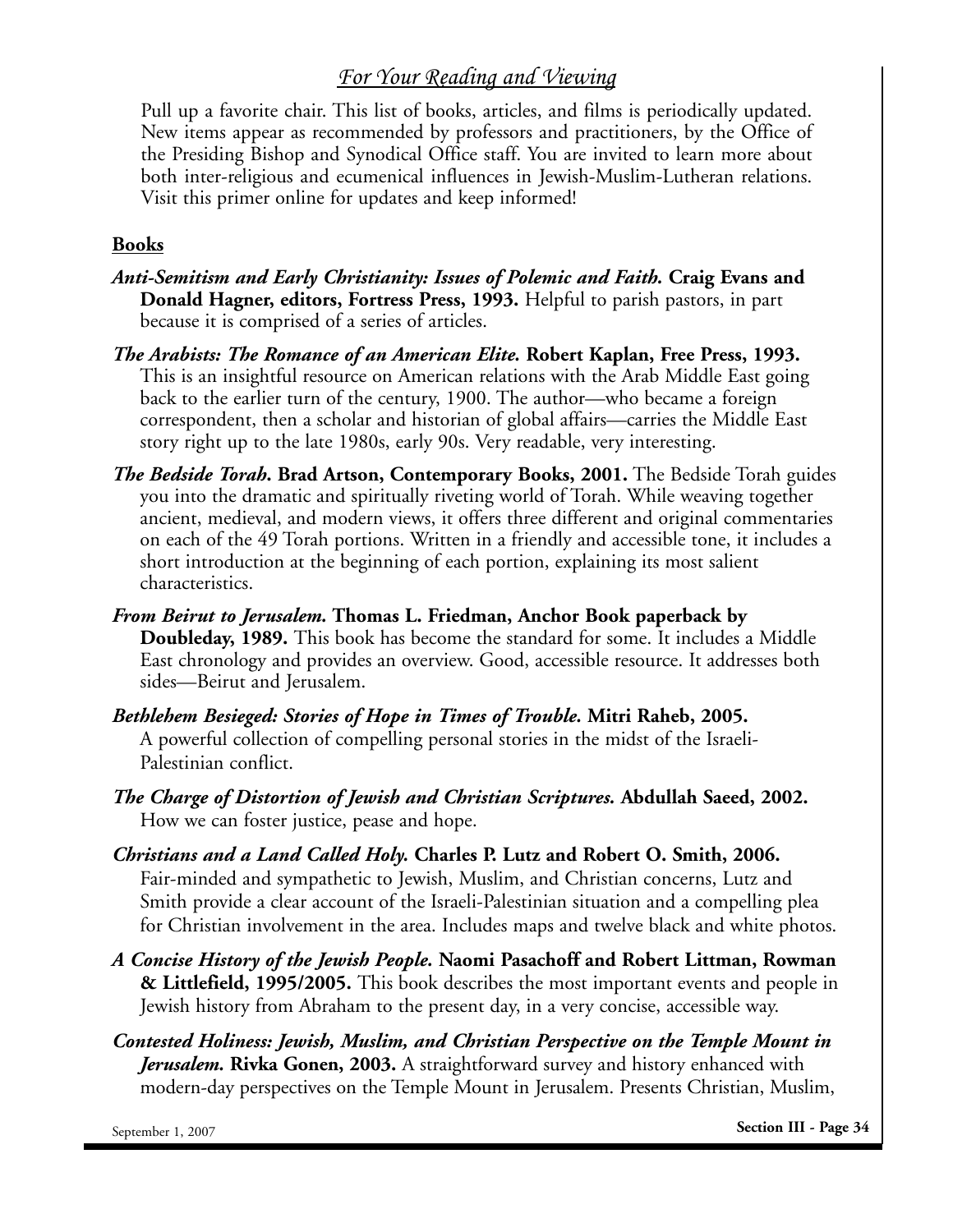and Jewish viewpoints on this highly disputed and universally identified holy site.

- *God Is One: the Way of Islam* **(2nd ed.) R. Marston Speight, New York: Friendship, 1989.** Offers clear and comprehensive knowledge about Islam for readers curious about Islam, and willing to move past barriers to mutual understanding. The author directed the Office on Christian-Muslim relations for the National Council of Churches for nearly 30 years.
- *Has God Only One Blessing?* **Mary Boys, Paulist Press, 2000.** The academic world has witnessed an explosion in the field of Jewish-Christian relations. Very few lay people and leaders of either faith are aware of the implications for them or their congregations. Now, Sister Mary C. Boys brings the fruits of those conversations together in a text that will surely change the landscape between our faiths.
- *A Heart of Many Rooms.* **David Hartman, Jewish Lights, 1999.** In a series of eloquent essays, some published 30 years ago, David Hartman celebrates the great diversity that exists within contemporary Judaism.
- *How Long O Lord: Christian, Jewish and Muslim Voices from the Ground and Visions for the Future in Israel/Palestine.* **Maurine Tobin and Robert Tobin, 2002.** In this collection of essays, the authors have brought together a group of peacemakers – Christian, Jewish, and Muslim – whose religious convictions compel them towards peace in Israel/Palestine.
- *I am a Palestinian Christian.* **Mitri Raheb, 1995.** A Palestinian Christian theology, based in the historical and contemporary struggles of the people of Palestine.
- *Irreconcilable Differences?* **David Sandmel, et al. Westview Press, 2001.** The purpose of this book is to help Jews and Christians explore fundamental beliefs that lie at the core of each tradition and thereby to equip them to talk with each other about what distinguishes Judaism and Christianity and what these traditions have in common.
- *Islam the Straight Path* **(3rd ed.) John L. Esposito, 1998.** Comprehensive college-level text and a helpful reference for anyone wishing more in-depth information about Islam.
- *Islam: What Non-Muslims Should Know.* **John Kaltner, 2003.** Inexpensive, concise, reliable and very readable introduction to Islamic history, practice, and current issues; suitable for adult study groups. Every congregation should have a copy.
- *Israel: A History.* **Martin Gilbert, William Morrow and Company, 1998.** Martin Gilbert is a respected British historian. The book has an extensive glossary, maps, and is over 600 pages long. It also provides an overview of Zionism and the World Zionist Conference. The table of contents and introduction are user-friendly.
- *Jewish, Christian, and Muslim Responses to the Hebrew Bible.* **B. Barry Levy, 1999.**
- *Jewish Literacy.* **Joseph Telushkin, William Morrow, 1991.** Rabbi Telushkin presents 364 brief explanations of the most important concepts and topics concerning Judaism, Jews, and their history and culture. Each entry runs from one to three pages in length. Basic religious terms, ethics, historical events, religious texts, Jewish personalities, and more are covered in a lively, popular style. A useful feature is that each entry is followed by a short

Section III - Page 35 September 1, 2007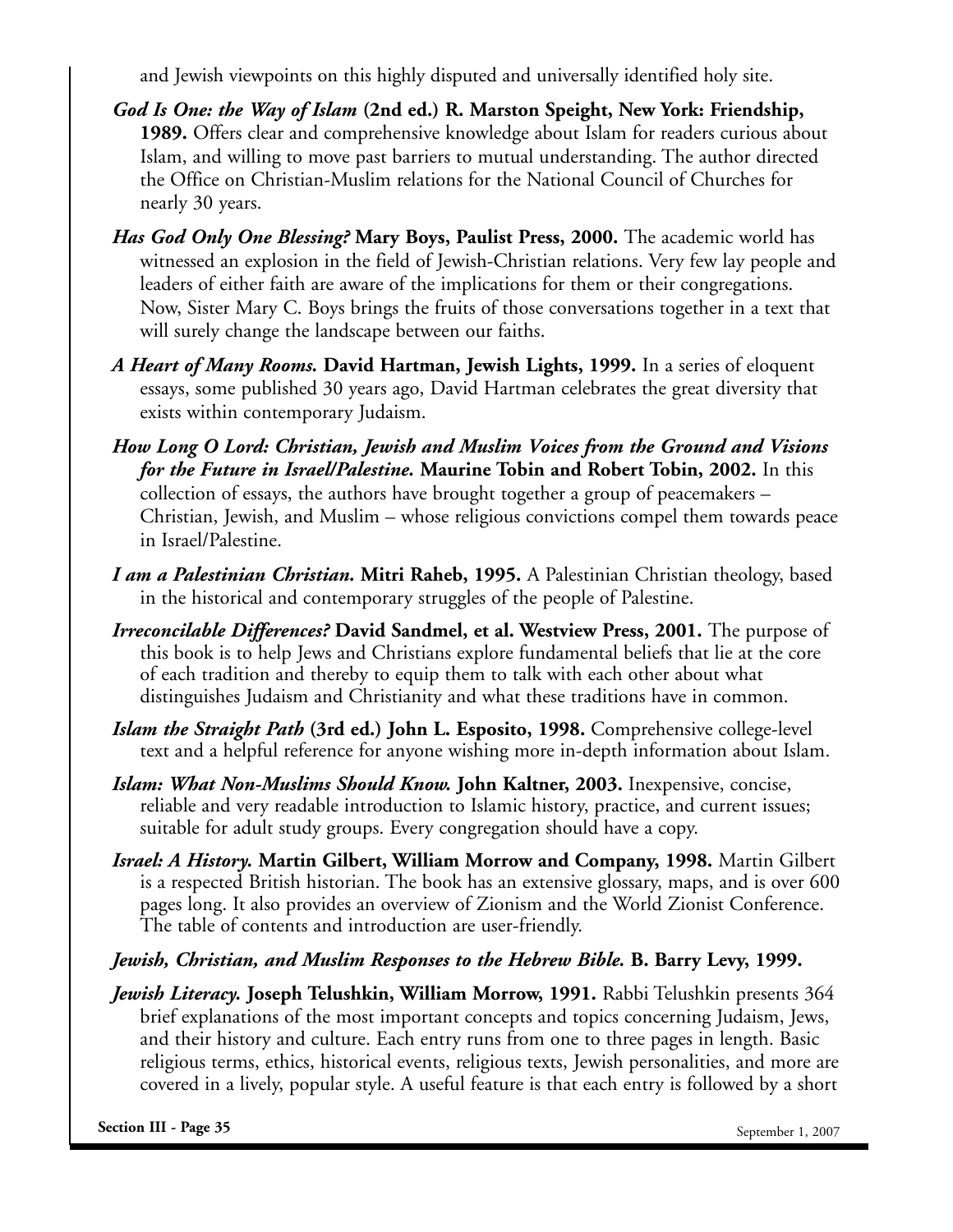bibliography of further readings on the subject. Despite the occasional superficiality of its coverage, this book is a useful introductory course for Jewish and non-Jewish "illiterates" from teenagers on up. A useful addition for general Judaica collections. - Robert A. Silver, Shaker Heights P.L., Ohio

- *Living Traditions of the Bible: Scripture in Jewish, Christian, and Muslim Practice.* **James Bowley, 1999.** A collection of 10 essays; overall tone is conversational and informal, which serves to widen its appeal beyond a strictly academic audience. This readable and informative introduction to biblical interpretation emphasizes Christian (primarily Protestant) and Jewish traditions.
- *O Jeruselem! The Contested Future of teh Jewish Conventant.* **Marc Ellis, 1999.**
- *Preaching without Contempt.* **Marilyn Salmon, Fortress Press, 2006.** Marilyn Salmon situates the Gospels precisely as Jewish literature and addresses specific thorny issues that arise in preaching. Using examples from many sermons, she shows how to avoid the pitfalls of misportraying the people of Jesus
- *The Qur'an: A User's Guide.* **Farid Esack, 2005.** a comprehensive guide from an internationally-respected, South African-born Muslim scholar, dealing with the Qur'an's history, distinctive features, and interpretation.
- *The Rapture Exposed: The Message of Hope in the Book of Revelation.* **Barbara R. Rossing, 2005.** Claiming that the Left Behind authors' interpretation of prophetic biblical verses is "fiction," Rossing firmly asserts that the Book of Revelation has a completely different purpose than to predict upcoming world uprisings and the eventual end of the earth. Instead, Rossing reveals how this biblical vision is meant to inspire humanity to seek out "repentance and justice."
- *Righteous Victims: A History of the Zionist Arab Conflict, 1881 2001.* **Benny Morris.** Excellent historical chronology. This is a pretty dense text, lots of details, 700 pages.
- *Sharing the Land of Canaan.* **Mazin B. Qumsiyeh, 2004.** This book examines evolution of the conflict in Israel-Palestine and articulates future directions based on the logic of equality and human rights.
- *Still Believing: Jewish, Christian, and Muslim Women Affirm Their Faith.* **Victoria Lee Erickson; Susan A. Farrell, 2005.**
- *Water from the Rock: Lutheran Voices from Palestine.* **Ann Hafften, 2003.** Provides articles, commentary, and stories from prominent Lutherans living in the Middle East.
- *Who Are the Christians in the Middle East?* **Betty Jane Bailey and J. Martin Bailey, 2003.** Written by a married couple who has lived and worked a long time in the Middle East, this book is must reading for anyone who wishes to be current on the Christian dimension of the Middle East.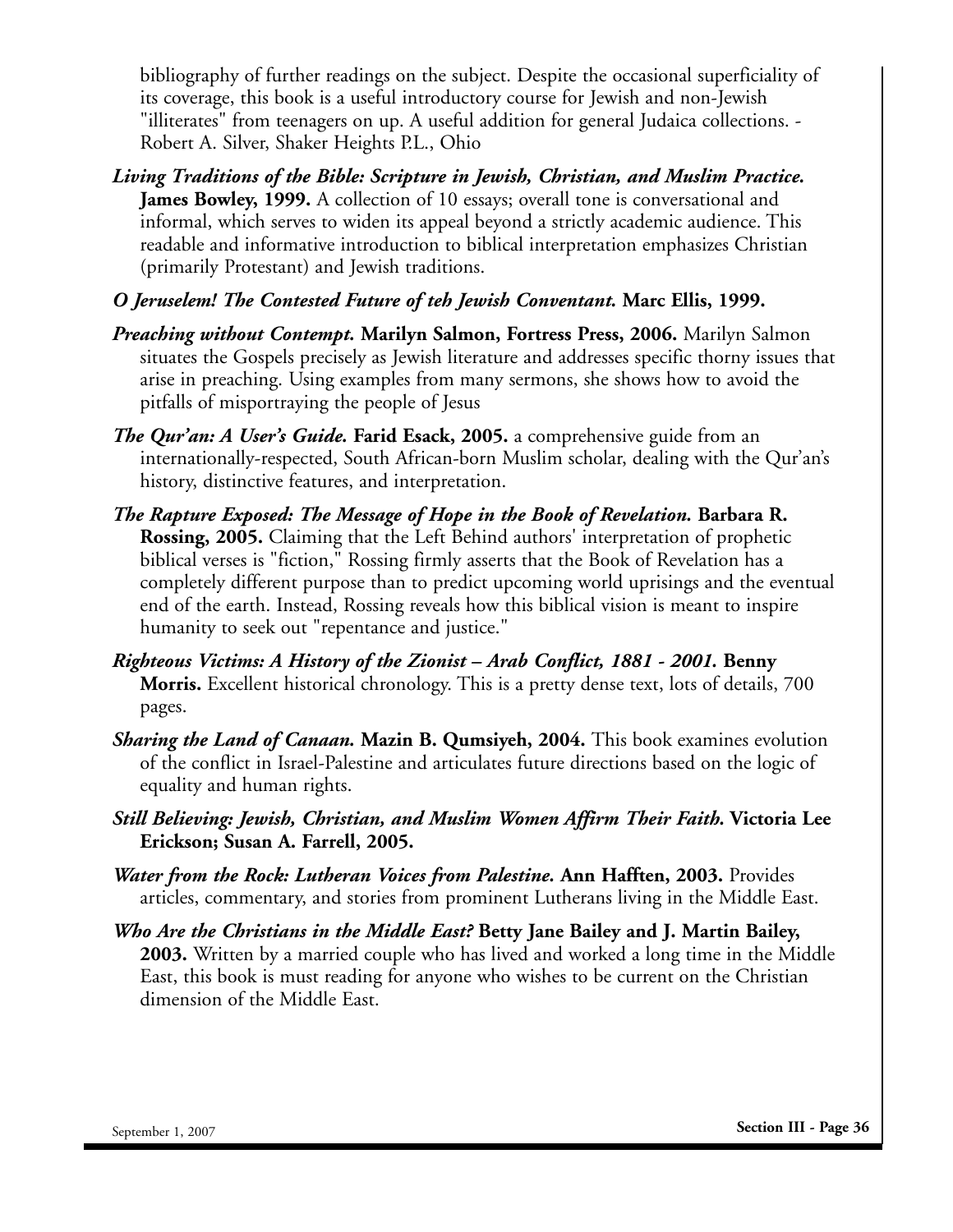*Witnessing for Peace: In Jerusalem and the World.* **Munib Younan, 2003.** Younan presents the historical and social context of the Palestinian situation and elaborates his own theology of nonviolence, illustrating the notion with dramatic and often tragic episodes. His model of Christian nonviolence also has demonstrable benefits in addressing terrorism, inter-religious strife, and global peacemaking. Younan's is a voice all Christians of conscience should hear.

## **Articles**

- **"God's Country?" by Walter Russell Mead.** *Foreign Affairs***, September/October 2006** *[www.foreignaffairs.org/20060901faessay85504/walter-russell-mead/god-s-country.html](http://www.foreignaffairs.org/20060901faessay85504/walter-russell-mead/god-s-country.html)*
- **"Israel and the Mideast Conflict." by Jefferson Morley.** *The Washington Post***, Aug. 17, 2006** *[www.washingtonpost.com/wp-dyn/content/article/2006/07/17/AR2006071701076.html](http://www.washingtonpost.com/wp-dyn/content/article/2006/07/17/AR2006071701076.html)*
- **"Neither Naïve nor Narrow: A Balanced Pentecostal Approach to Christian Theology of Religions", by Tony Richie. Cyberjournal for Pentecostal/Charismatic Research, February 2006** *[www.pctii.org/cyberj/cyberj15/richie.html.](http://www.pctii.org/cyberj/cyberj15/richie.html)*
- **"What Is Hamas?" by Jefferson Morley.** *The Washington Post***, Aug. 17, 2006**  *[www.washingtonpost.com/wp-dyn/content/article/2006/07/17/AR2006071700898.html](http://www.washingtonpost.com/wp-dyn/content/article/2006/07/17/AR2006071700898.html)*
- **"What is Hezbollah?" by Jefferson Morley.** *The Washington Post***, Aug. 17, 2006**  *[www.washingtonpost.com/wp-dyn/content/article/2006/07/17/AR2006071700912.html](http://www.washingtonpost.com/wp-dyn/content/article/2006/07/17/AR2006071700912.html)*
- **"When the Shiites Rise" by Vali Nasr.** *Foreign Affairs***, July/August 2006** *[www.foreignaffairs.org/20060701faessay85405/vali-nasr/when-the-shiites-rise.html](http://www.foreignaffairs.org/20060701faessay85405/vali-nasr/when-the-shiites-rise.html)* This nine-page article on foreign affairs provides details of "who is where" and in which countries, details demographics, and assists in understanding the landscape. Very informative.

## **Films**

**God and Allah Need to Talk.** 2007. The film by interfaith activist Ruth Broyde-Sharone documents the post 9/11 efforts of Muslims, Jews and Christians to get to know each other by sharing each other's religious holiday traditions. The film illustrates how interfaith dialogue, community outreach, and even dinner conversation can be channeled to dissolve fear and suspicion and, ultimately, to create a path towards true reconciliation. *[www.filmsthatmatter.com/](http://www.filmsthatmatter.com/)*

**Dastaar: Defending Sikh Identity.** 2005. A brief examination of the challenges facing the Sikh community in a post-9/11 New York City that erroneously associates the Sikh turban (or dastaar) with terrorism and Islamic extremists. *[www.imdb.com/title/tt0484179/](http://www.imdb.com/title/tt0484179/)*

**Muhammed: Legacy of a Prophet.** 2002. This film tells the story of the seventh century prophet who changed world history in 23 years, and continues to shape the lives of more than 1.2 billion people. The film takes viewers not only to ancient Middle Eastern sites where Muhammad's story unfolds, but into the homes, mosques and workplaces of some of America's estimated seven million Muslims to discover the many ways in which they follow Muhammad's example. *[www.imdb.com/title/tt0396743/](http://www.imdb.com/title/tt0396743/)*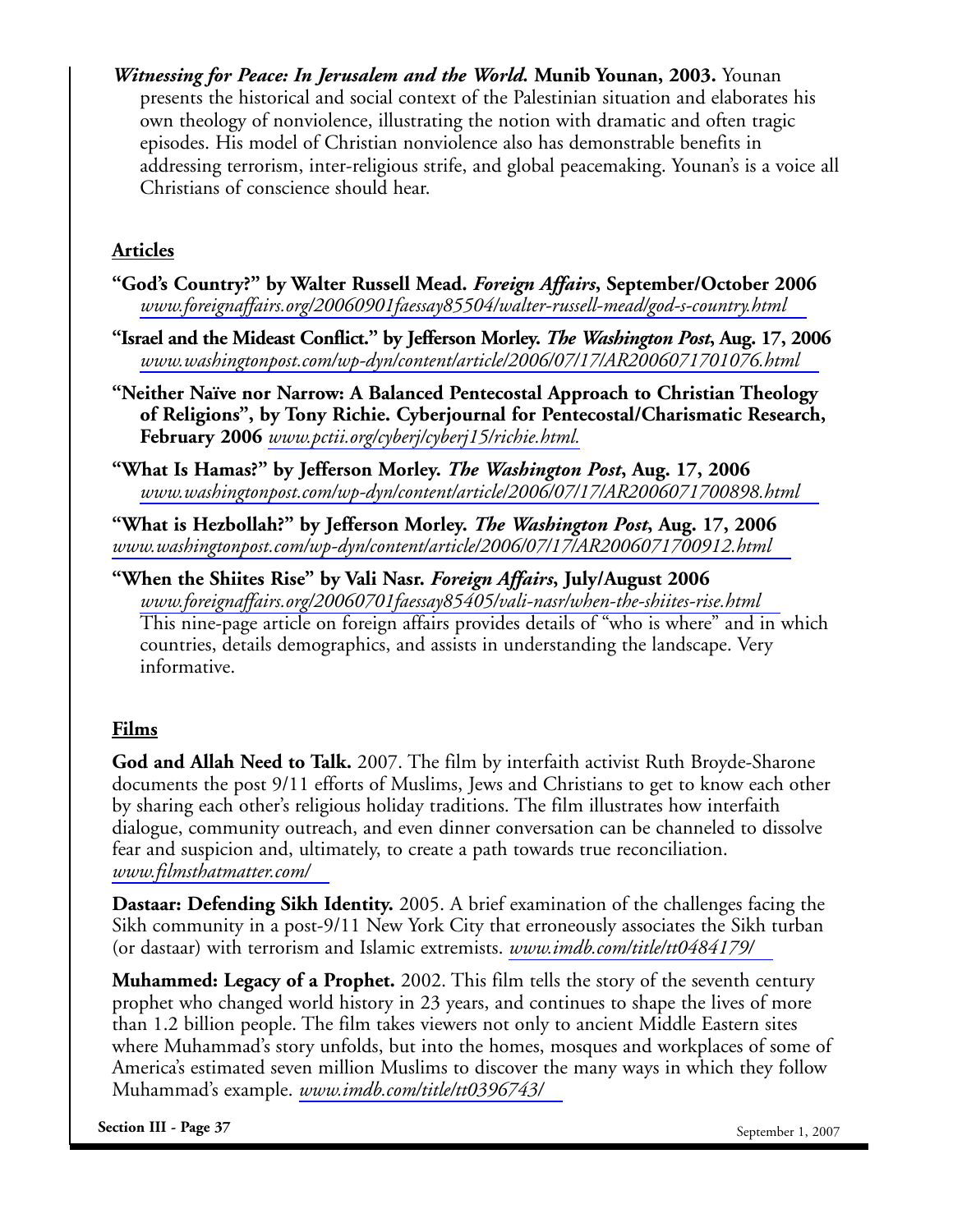**North of 49.** 2002. This film examines the aftermath of the November 18, 2001, arson at Gobind Sadan U.S.A., a Sikh temple in upstate New York. The four teenagers found guilty of the Gobind Sadan attack claim they burned down the converted farmhouse because they thought the turbaned Sikhs who worshiped there were rejoicing in the terrorism of 9/11. *[www.filmakers.com/indivs/northof49.htm](http://www.filmakers.com/indivs/northof49.htm)*

**Muslims (from Frontline).** 2003. A special two-hour film examining the different faces of Islam's worldwide resurgence and the fundamental tenets of the faith. Reporting from Iran, Nigeria, Egypt, Malaysia, Turkey, and the United States, and drawing on the perspectives of leading scholars of Islam, this program tells the stories of Muslims struggling to define how Islam will shape their lives and societies. *[www.pbs.org/wgbh/pages/frontline/shows/muslims](http://www.pbs.org/wgbh/pages/frontline/shows/muslims/)*/

**Trembling Before G-d.** 2001. This film is a feature documentary that shatters assumptions about faith, sexuality, and religious fundamentalism. Built around personal stories of Hasidic and Orthodox Jews who are gay or lesbian, the film portrays a group of people who face a profound dilemma—how to reconcile their passionate love of Judaism and the Divine with the perceived drastic biblical prohibitions that forbid homosexuality. *[www.tremblingbeforeg-d.com/](http://www.tremblingbeforeg-d.com/)*

**Trust Me: Shalom, Salaam, Peace.** 2003. This film is an emotional chronicle of 33 children attending a North Carolina interfaith summer camp for Christians, Muslims, and [Jews, filmed in the wake of September 11, 2001.](http://hartleyfoundation.org/trust-me-shalom-salaam-peace) *http://hartleyfoundation.org/trust-me-shalomsalaam-peace*

**Me & the Mosque.** 2005. Journalist and filmmaker Zarqa Nawaz visits mosques throughout Canada and talks to scholars, colleagues, friends, and neighbours about equal access for women. Discussions about the historical role of women in the Islamic faith, the current state of mosques in Canada and personal stories of anger, fear, acceptance and defiance punctuate the film. Nawaz speaks of the spiritual longing that comes from belonging to an institution that doesn't want you. *[www.nfb.ca/collection/films/fiche/?id=51517](http://www.nfb.ca/collection/films/fiche/?id=51517)*

**Divan.** 2003. The filmmaker journeys from her birthplace, Brooklyn's Hasidic community, to its origins in Hungary and back. The couch the filmmaker is attempting to retrieve considered holy because certain Hasidic rabbis had slept on it—has survived WWII and is in the filmmaker's great grandfather's house in Rohod, a northeast Hungarian town. She trails the couch through a quirky landscape populated by Hasidim in Brooklyn, Holocaust survivors and ex-communists in Hungary, and, finally, the next generation of formerly-Hasidic Jews on the margins of their communities in New York and Israel. *[www.imdb.com/title/tt0303917/](http://www.imdb.com/title/tt0303917/)*

**Three Faiths, One God: Judaism, Christianity, Islam.** 2005. This documentary explores the uniqueness of belief and practice in Islam, Judaism, and Christianity. It examines how people of goodwill in the Abrahamic faith communities are coming to terms with historical conflict that impacts their lives today, such as the crisis of fundamentalism within religious pluralism. *[www.3faiths1god.com/index.htm](http://www.3faiths1god.com/index.htm)*

**Hiding and Seeking.** 2004. Tells the story of a father who tries to alert his adult Orthodox Jewish sons to the dangers posed by defenders of the faith who preach intolerance of the "other." To broaden their narrow and insular views the father takes his sons on an emotional journey to Poland where they track down the Polish farm family who risked their lives to hide the sons' grandfather for more than two years during the Holocaust. *[www.hidingandseeking.com/](http://www.hidingandseeking.com/)*

**Section III - Page 38** September 1, 2007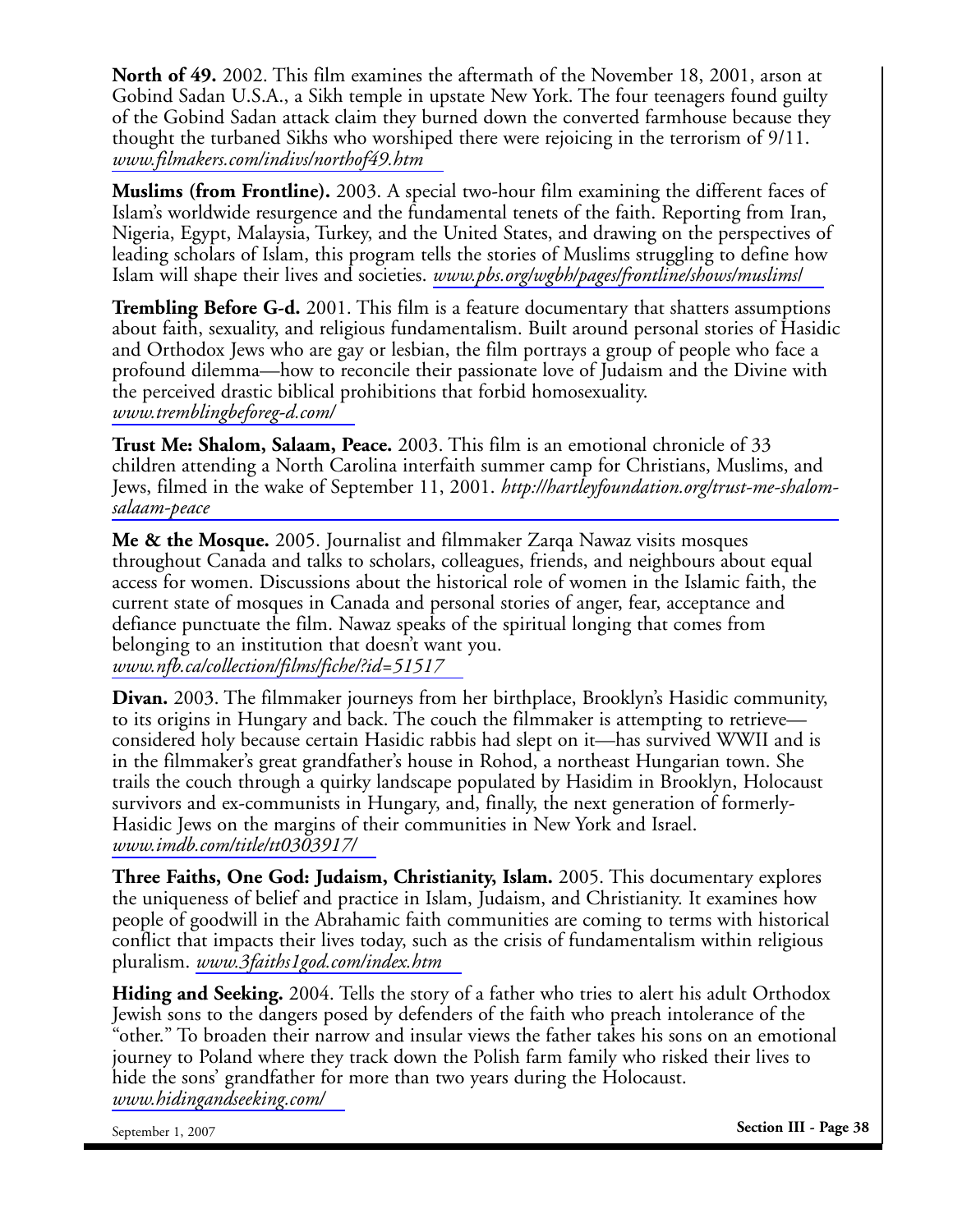**Jews and Christians: A Journey of Faith.** 2002. This two-hour television documentary explores how contemporary Jews and Christians perceive each other, confront prejudices and stereotypes, and how they can understand and respect one another despite their differences. The film is based on the book *Our Father Abraham: The Jewish Roots of the Christian Faith* by Marvin R Wilson, Ph.D. *[www.jewsandchristiansjourney.com/](http://www.jewsandchristiansjourney.com/)*

**Long Night's Journey Into Day: South Africa's Search for Truth and Reconciliation.** 2000. This documentary tells four stories of Apartheid in South Africa, as seen through the eyes of the Truth and Reconciliation commission. White soldiers who have killed ANC activists, black activists who have killed whites in political attacks: can there be forgiveness when the full truth comes out? *[www.imdb.com/title/tt0236447/](http://www.imdb.com/title/tt0236447/)*

**Beyond Theology: What Would Jesus Do?** 2007. This film is a new series that begins with a sixty-minute documentary on the question "What Would Jesus Do?" Popularized by the book *In His Steps*, first published in 1896, "WWJD" remains a perennial presence within American culture. This program first explores the origins of WWJD, then the program moves on to consider how this question might be reconsidered in light of the cultural changes that have taken place in America within recent decades. The third part of the program takes a closer look at how techniques of social gospel are applied in specific communities. *<http://ktwu.washburn.edu/productions/WWJD-BT/>*

# *Additional Resources (from Ecumenical and Inter-Religious Partners)*

This growing list of online inter-religious resources comes from numerous ecumenical partners in North America. Rather than looking for uniformity in these perspectives, you will be interested to learn how they are unique and even complementary. You are encouraged to click on the links below and increase your learning!

## **The Episcopal Church (TEC)**

- *Interfaith Relations*
- *Interfaith Education Initiative*

#### **The United Methodist Church (UMC): The General Commission on Christian Unity and Interreligious Concerns (GCCUIC)**

- *Basic Facts about Islam*
- *Building New Bridges in Hope*
- *Called to Be Neighbors and Witnesses*
- *Guidelines for Interfaith Dialogue*

#### **Presbyterian Church (USA) [PCUSA]**

• *Presbyterian Principles for Interfaith Dialogue*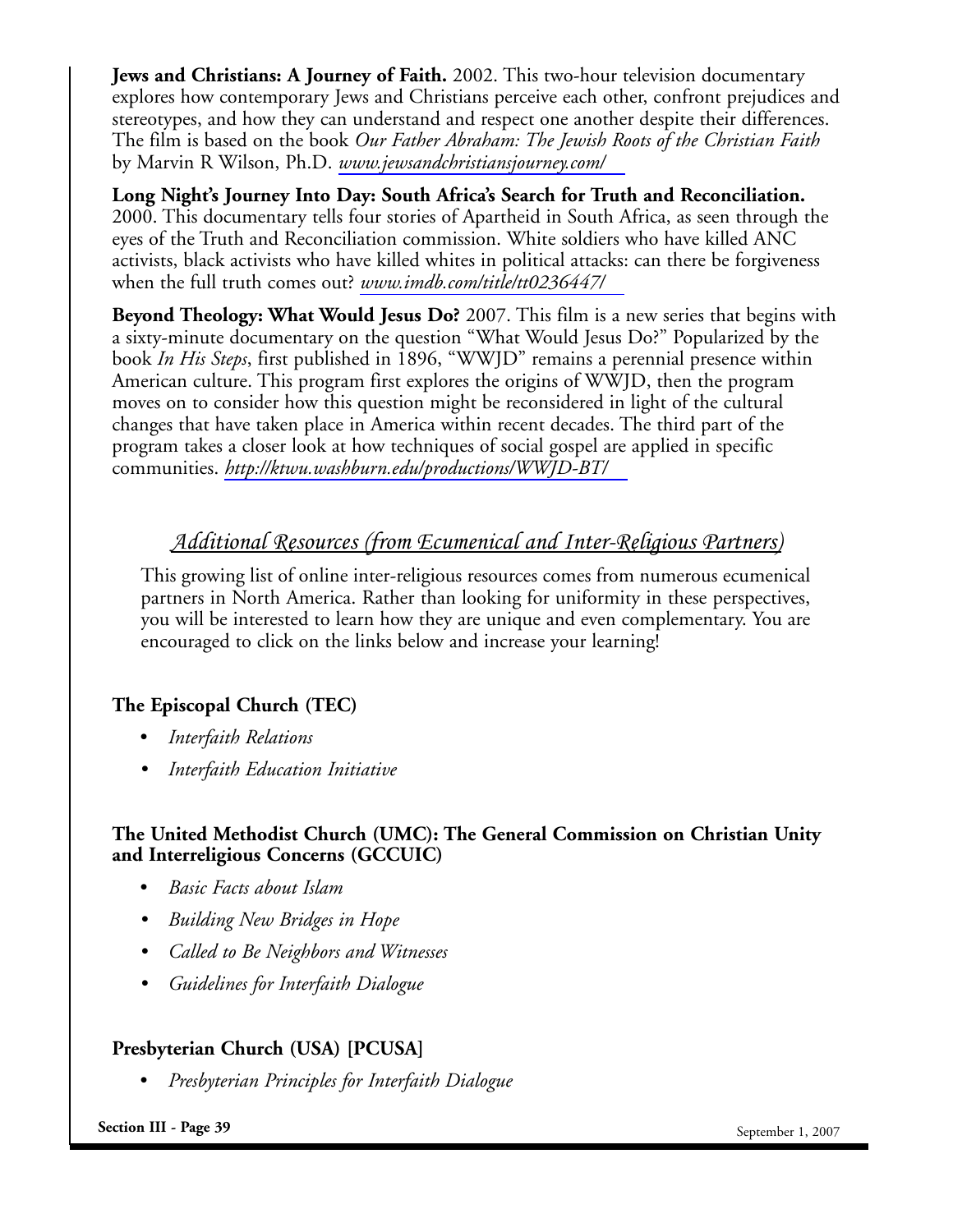- *Respectful Presence: An Understanding of Interfaith Prayer and Celebration from a Reformed Christian Perspective*
- *Building Community among Strangers*
- *Toward a Theological Understanding of the Relationship Between Christians and Jews*
- *Tools for Understanding*

### **United Church of Christ (UCC)**

- *Relationship between the UCC and the Jewish Community*
- *The Relationship between the United Church of Christ and the Muslim Community*
- *A Study Resource on Interreligious Relations for the United Church of Christ*
- *What is Islam*

### **Alliance of Baptists**

• *A Statement on Muslim-Christian Relations from the Alliance of Baptists* (April 25, 2003)

### **Christian Church (Disciples of Christ)**

• *Encouraging Interreligious Engagement*, a resolution adopted by the 2005 General Assembly and Report Concerning Disciples of Christ and Interrreligious Engagement

#### **Church of God**

- Articles on other religions and religious thinkers in *The Church of God Evangel* (Hindus, by C.E. French, 1947:5; Gandhi, Jan. 26, 1946:4; Mayan Religiosity, by Cook, 1997:90).
- An early but interesting, denominational guide to other religions. *Is Christianity the Only Way?*, 1975.
- *Discerning the Spirit(s): A Pentecostal-Charismatic Contribution to Christian Theology of Religions*, by Amos Yong. (Sheffield, England: Sheffield Academic Press, 2000).

#### **Society of Friends**

• *Friends and Other Religions and Islam from a Quaker Perspective*

#### **Mennonite Central Committee**

• *Dividing Wall DVD*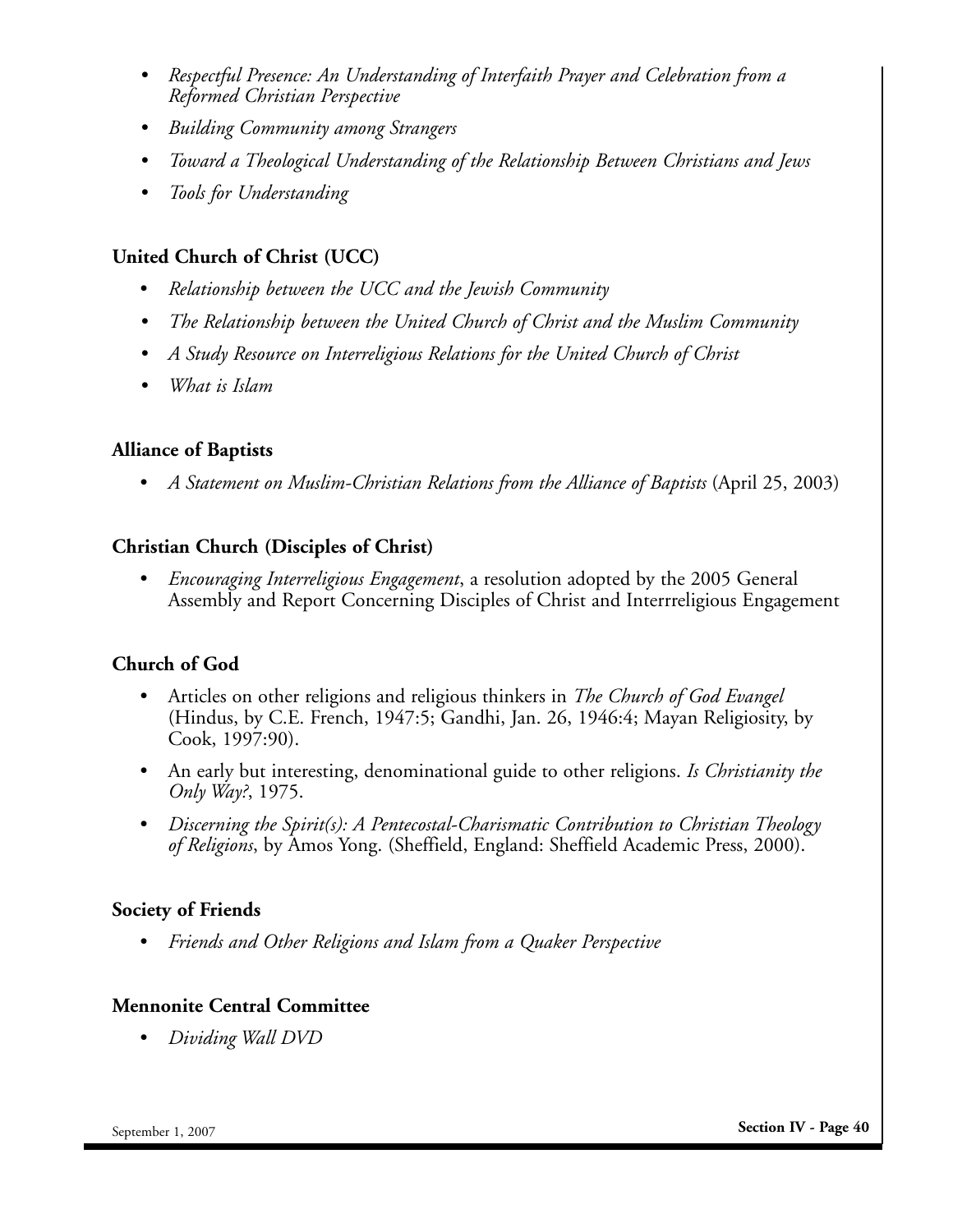#### **ELCA**

- *Forbidden Family DVD*
- *Middle East Connections Web site*

### **The Reformed Church in America**

*• Middle East*

### **Union for Reform Judaism**

*• Open Doors, Open Minds*

# *Media-related resources*

Today's conversations between Christians, Jews, and Muslim often relations usually revolve around peace in the Middle East. These media outlets offer timelines and graphics to the history of specific regions in the Middle East.

**BBC** timeline

**CNN** timeline

**NPR** timeline

*The Washington Post*, explanation of the Middle East Conflict News Information - Media (USA)

| 200BC-700CE | 701-1799 | 1800 | 1900 | 2000 |
|-------------|----------|------|------|------|
|             |          |      |      |      |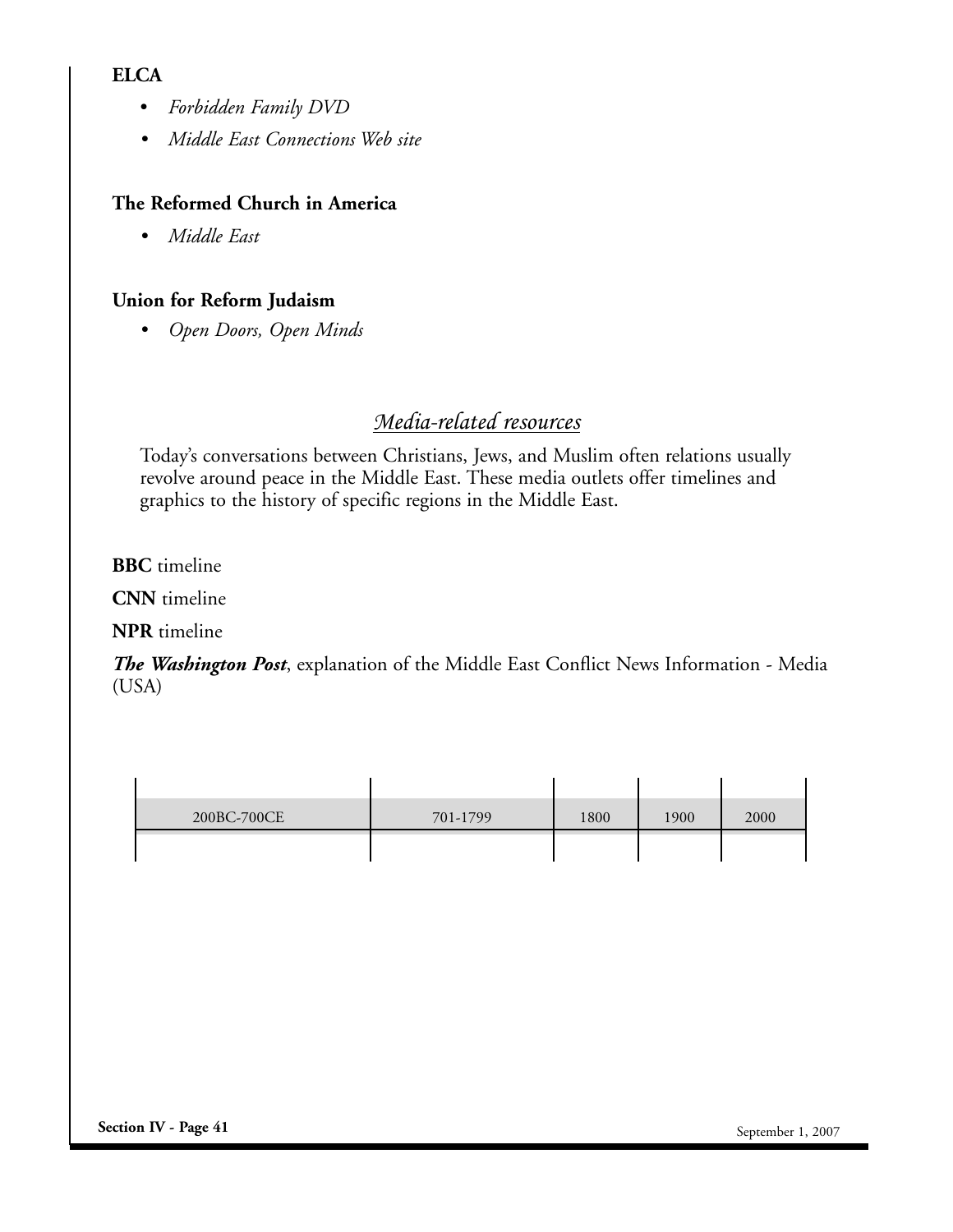## **INTRODUCTION**

This glossary is meant to offer a helpful resource to those readers seeking further information on key inter-religious terms. The glossary comes in two forms:

- i) **Thematic Glossary:** The first form of glossary is thematic in scope, ranging from themes of 'Communities and Branches' to 'Contemporary Political Parties and Institutions.' If the reader is looking for a particular area of interest, the thematic glossary offers a good starting place.
- ii) **Alphabetical Glossary:** The second form of glossary is alphabetical in scope. If the reader is looking for a particular term, the alphabetical list offers a good start. This offers an easy listing of terms that can be carried separate from the primer for meetings or other events where a quick reference is of assistance.

As an online resource, the glossary will be continuously refined. Where there are additional terms, further clarification, or suggestions that the reader believes would be helpful to the resource, an Evaluation Form is provided near the end of the primer. We welcome your remarks!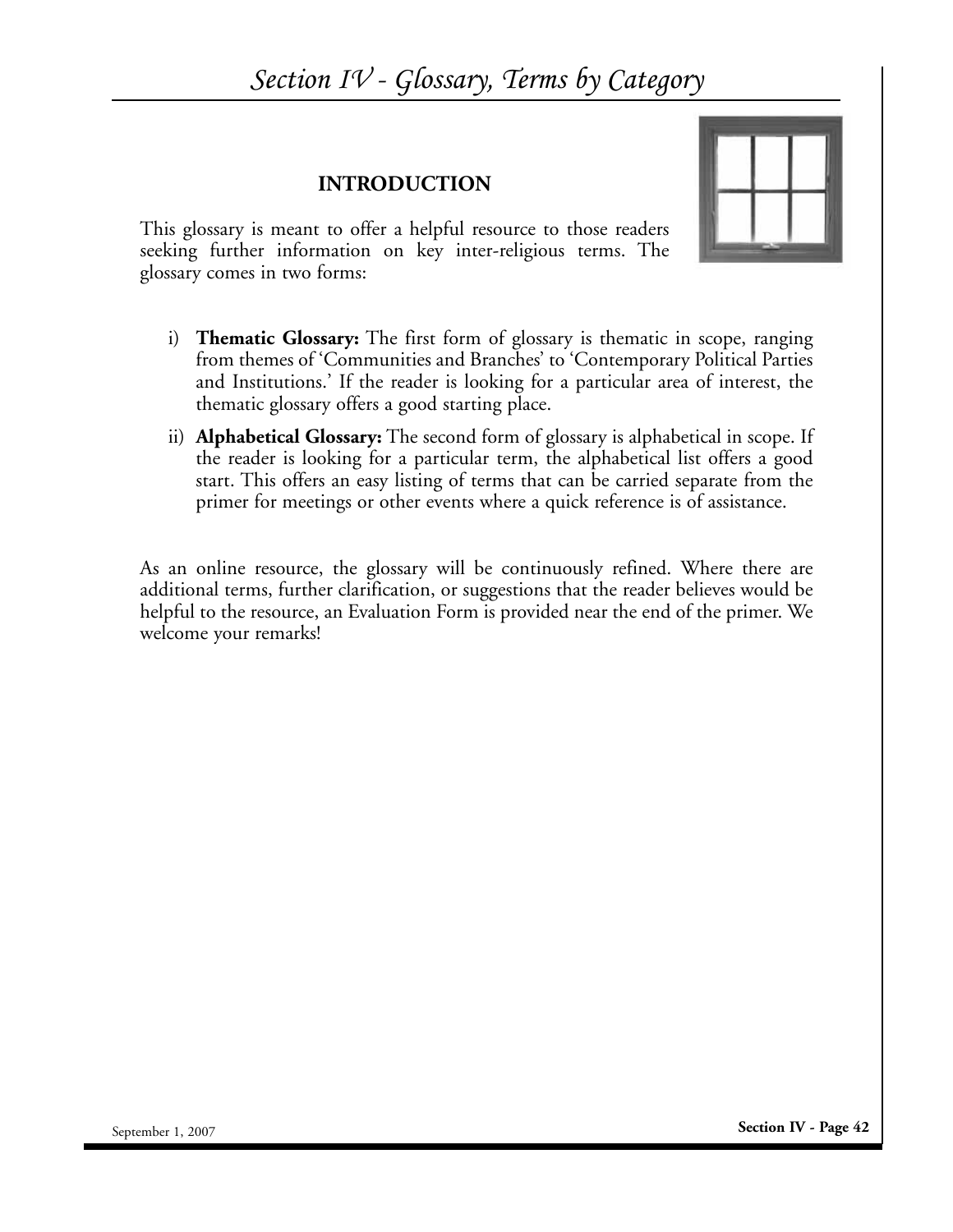# *Thematic Glossary*

## **I. COMMUNITIES AND BRANCHES**

#### **ISLAMIC**

**Muslim -** also Moslem; a believer in or adherent to Islam; one who submits; one in perfect harmony with God.

**Nation of Islam -** a religious and cultural organization founded in 1931 in the United States, espousing Islamic principles and favoring political, social, and economic independence for African Americans.

**Shi'a** - one of the two main branches of orthodox Islam, comprising 10 to 15% of Muslims globally and most concentrated in Iran.

**Sunni - 1:** a member of the branch of Islam that accepts the first four caliphs as rightful successors to Muhammad **2:** one of the two main branches of orthodox Islam.

**Sufi -** a Muslim who practices the mystical dimensions of Islam and seeks direct experience of God. Sufis live in many countries and can be either Sunni or Shi`ite.

**Wahhabi -** a member of a strictly orthodox Sunni Muslim sect from Saudi Arabia; strives to purify Islamic beliefs and rejects any innovation occurring after the 3rd century of Islam. In the popular press, Osama bin Laden is often referred to as Wahhabi Muslim, although some Wahhabi Muslims would reject this suggestion outright.

**Umma -** the global Muslim community,; "moderate Muslims urge the Ummah to reject the terrorism of radical Muslims."

#### **JEWISH**

**Conservative Judaism -** a progressive branch of Judaism that developed primarily in the U.S. during the 20th century, characterized by a commitment to conserving Jewish practices and communal identity within the modern setting.

**Israel -** the people descended from the patriarch Jacob, renamed "Israel" after his struggle with God in Gen. 32:28. In biblical history, Israel refers in turn to the exodus community with whom God initiates the covenant at Sinai, the confederation of twelve tribes in the promised land, the united monarchy under Saul, David, and Solomon, the northern kingdom also known as Ephraim after its chief tribe was reunited and restored in their ancestral homeland after exile in Babylon. Many modern Jews regard themselves as a continuation of ancient Israel. Israel is also the name of a modern nation-state in the Middle East, founded in 1948.

**Israeli -** a citizen of the modern state of Israel. Of the total Israeli population of approximately six and a half million, a little over 3/4 are Jewish, with the majority of these being secular or cultural Jews. Arab (Palestinian) Israelis, including a large majority of Muslims and a small percentage of Christians, make up approximately 20% of the Israeli population.

**Israelite -** a member of the covenant community of biblical Israel.

September 1, 2007<br>
September 1, 2007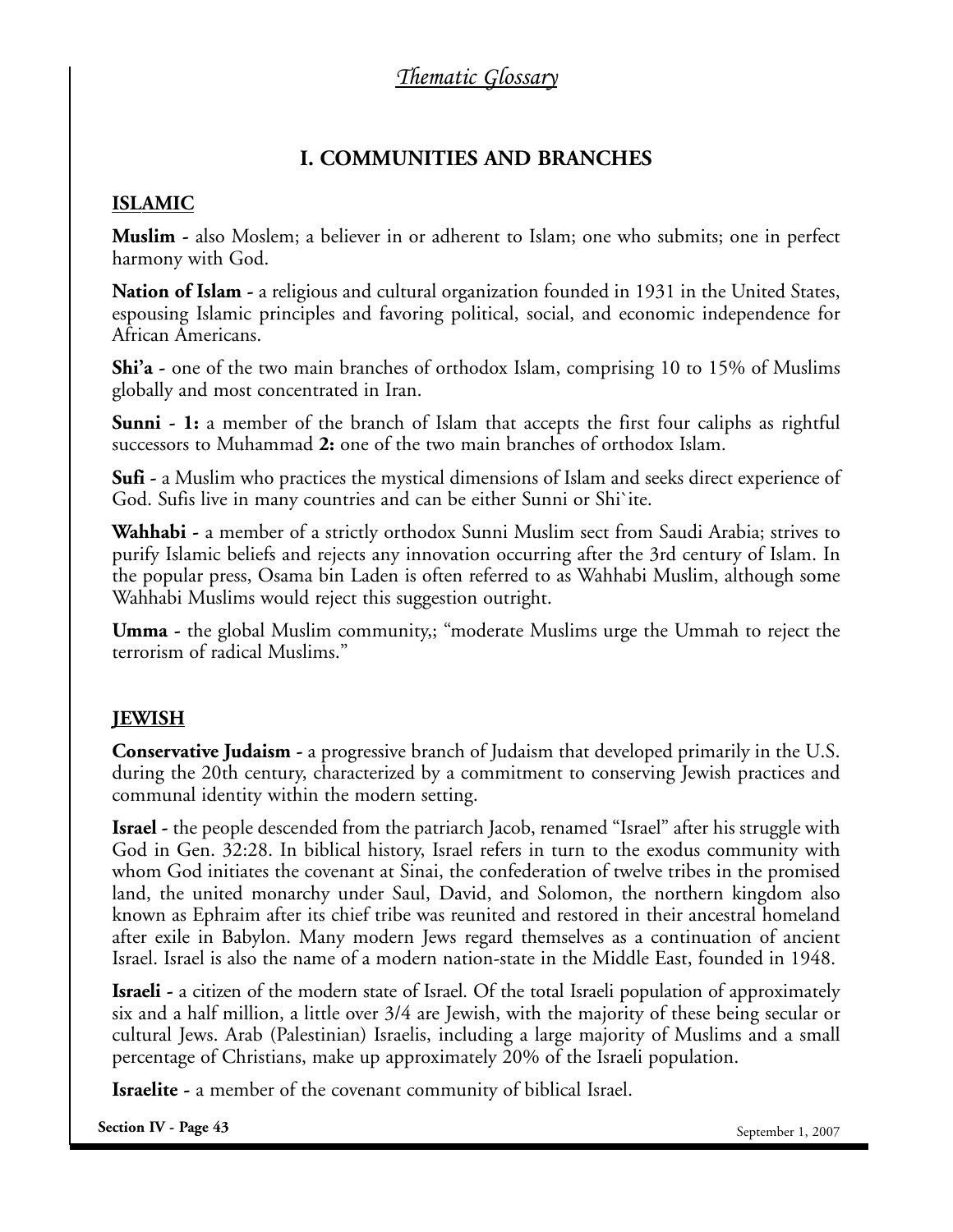**Jew -** according to Jewish law (halakah), a person born of a Jewish mother, or one who has converted to Judaism. Jewish identity is not based exclusively on religious belief and practice, but has ethnic and cultural dimensions.

**Jewish Community Center -** This trans-denominational Jewish social agency serves as a focal point for Jewish activities in many areas. During periods of high Jewish immigration, they were often the vehicle of assimilation. Many offer recreational and social programs that are open to the general public, as well as Jewish communal activities.

**Jewish Federation -** The United Jewish Communities is an organization drawing together under one umbrella the many local Jewish Federations that exist across the United States. These Federations are trans-denominational ("Jewish ecumenical") structures that support the social service, educational, community relations, cultural, and Israel-advocacy activities of the Jewish community. They are usually a clearinghouse or coordinator of fundraising for Jewish causes and frequently give public representation to the whole Jewish community in a region.

**Orthodox Judaism -** a traditional branch of Judaism encompassing diverse groups that are united primarily in their maintenance of a halakhic way of life, based on a divinely revealed Torah in both its written and oral forms and interpreted by duly qualified rabbis.

**Reconstructionist Judaism -** a branch of Judaism found primarily in the United States that emphasizes the communal dimensions of Judaism and traditional ritual practices including the liturgical use of Hebrew, while embracing liberal values such as feminism.

**Reform Judaism -** a branch of Judaism first introduced in 19th century Germany and now the largest form of Judaism in the United States, characterized by the ongoing attempt to distinguish between those elements of Torah that are divinely inspired and eternally valid and those that, as legal forms and customs of a particular age, can be replaced with the best that the contemporary culture offers. Also known as Progressive Judaism.

**Pharisee -** a member of a lay renewal movement within first-century Judaism that sought to extend holiness beyond the temple into daily Jewish life. Jews regard the Pharisees as the precursors of the great tradition of Rabbinic Judaism, in which the effort to perceive the meaning of Torah teaching for each new generation was continued.

**Secular (cultural) Judaism -** Jewish identity based only on ethnic and cultural values and practices, and not on religious beliefs and observances.

# **II. FOUNDING FIGURES**

## **ISLAMIC**

**Muhammad -** Arab prophet of Islam. At the age of 40 he began to preach as God's prophet of the true religion. Muhammad established a theocratic state at Medina after 622 and began to convert Arabia to Islam.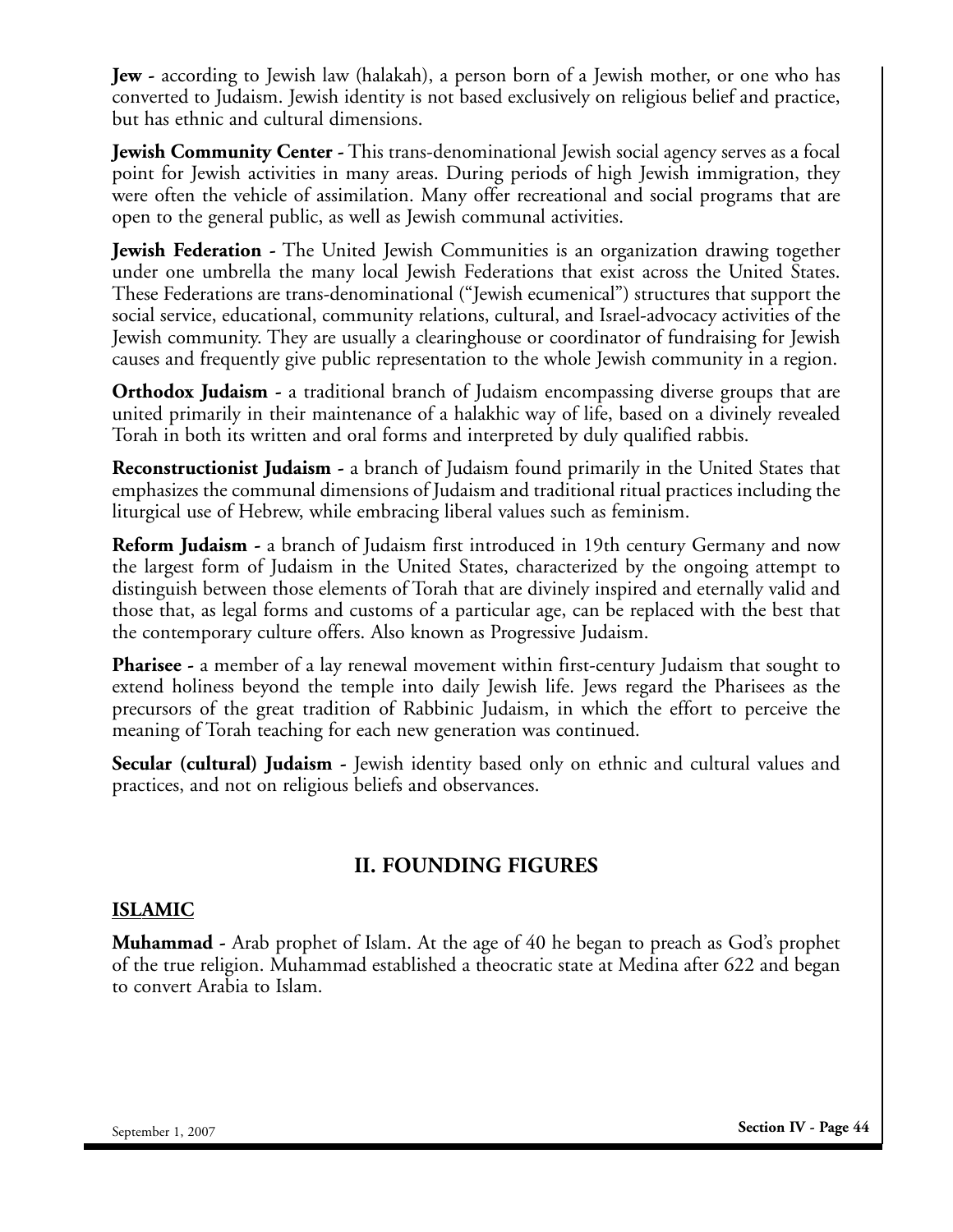#### **JEWISH**

**Judah HaNasi/Judah the Prince -** patriarch of Palestinian Jewry and chief redactor of the Mishnah around 200 C.E.

**Moses -** founder and leader of the Israelite nation, regarded by Jews as "Moshe Rabbenu" ("our teacher Moses"), a unique source of legal and ethical authority as transmitter of the written "Torah of Moses" ("Law of Moses" or Pentateuch) and first link in the chain of oral Torah from Sinai.

**The Rabbis -** Collectively, this term refers to the authorities of classical Rabbinic Judaism, whose ideas give shape to the Judaism portrayed in the Mishnah, Talmud, midrash collections, Jewish legal codes and traditional liturgy. These "sages" are often referred to in terms similar to the "church fathers" of Christianity. In the ancient period, prominent rabbis include Hillel and Shammai, Akiva, Yohanan ben Zakkai and Judah ha-Nasi ("the Prince," editor of the Mishna). Among the medieval rabbis, Shlomo ben Isaac of Troyes ("Rashi"), Ibn Ezra, Maimonides ("Rambam"), Nachmanides ("Ramban") and Joseph Caro stand out. Their authoritative commentaries on the Jewish Bible and the Talmudic-midrashic literature accords them a place among "the rabbis."

## **III. SCRIPTURE AND TRADITION**

#### **ISLAMIC**

**Hadith - 1:** a tradition based on reports of the sayings and activities of Muhammad and his companions. **2:** the way of life prescribed as normative for Muslims on the basis of the teachings and practices of Muhammad and interpretations of the Qur'an. Hadith are divided into categories such as 'hadith qudsi' meaning God's ideas expressed in Muhammad's words, 'hadith nabawi' ideas inspired by God put into Muhammad's words, 'sound hadiths', 'good hadiths' and weak ones.

**Injil -** the Arabic term for God's revelation to Jesus; also the Christian Gospels, from the Greek evangel; according to Islam, one of the holy books revealed by Allah prior to the Qur'an - others being the Zabur (Psalms) the Tawrat (Torah).

**Qur'an (Koran) -** the sacred writings of Islam revealed by God to the prophet Muhammad during his life at Mecca and Medina; recitations revealed to Muhammad via angel Gabriel.

**Shari'a -** the code of law derived from the Qur'an and from the teachings and example of Muhammed; "sharia is only applicable to Muslims;" "under Islamic law there is no separation of church and state." Islamic law, "divinely ordained law."

**Sunnah -** the way of life prescribed as normative for Muslims on the basis of the teachings and practices of Muhammad and interpretations of the Qur'an.

**Surah -** a chapter of the Qur'an.

**Tafsir -** Qur'anic exegesis or commentary; the branch of Islamic scholarship that deals with commentary on the Qur'an.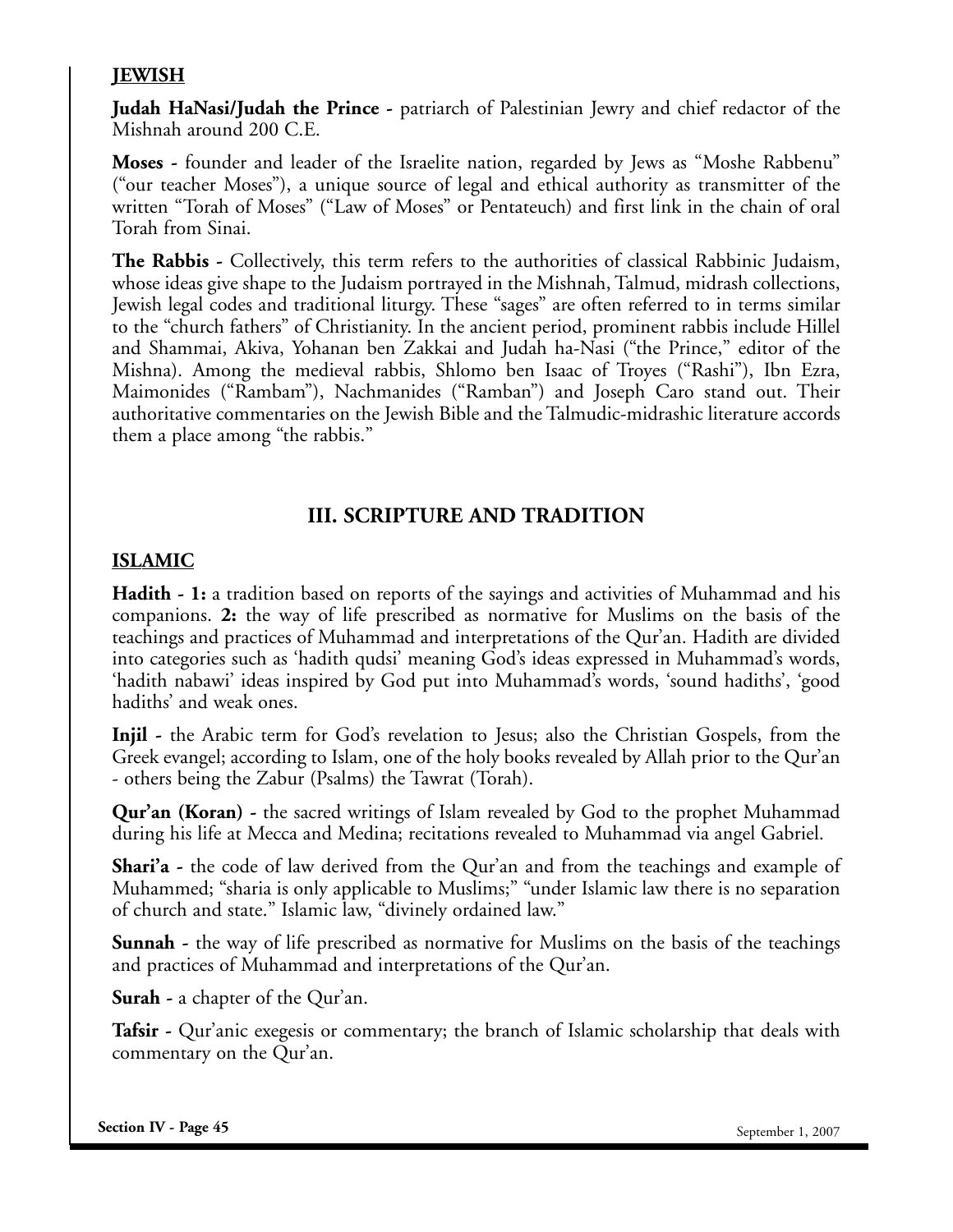## **JEWISH**

**Halakhah -** literally, "walking" in the Jewish way of life, includes all normative laws, customs, and practices understood as divinely revealed at Sinai and dynamically applied in each generation by authoritative rabbinic jurists and teachers.

**Judah HaNasi -** Rabbi Judah haNasi and Rebbi was a key leader of the Jewish community of Judea toward the end of the 2nd century CE, during its occupation by the Roman Empire. He is best known in Judaism as the chief "editor" or "redactor" of the Mishnah, the first part of the written compendium of Jewish religious law known as the Oral Law or Torah SheBe'al Peh upon which the Talmud is based and from which classical Jewish law Halakha is derived. He was reputedly of the Davidic line, the royal line of King David, hence the title "Prince."

**Midrash -** literally, "seeking out" the meaning of Jewish scripture for successive generations through rabbinic methods of commentary on legal issues (known as "midrash halakhah") and non-legal subjects including ethics, morals, theology, and legends (known as "midrash aggadah").

**Mishnah -** literally, oral "repetition" for learning by memory, the foundational code of rabbinic legal traditions compiled by the Jewish patriarch Judah Ha-Nasi (Judah the Prince) around 200 CE, which serves as the base text for the commentary in the Talmud.

**Talmud -** literally "teaching," consisting of the Mishnah plus the Gemara, (classical rabbinic commentary on the Mishnah), codified in two forms: the Jerusalem Talmud (4th century CE) and the longer and more prestigious Babylonian Talmud (5th century CE), which remains a central source of Judaism to this day.

**TaNaKh -** an acronym referring to the Jewish scriptures, composed of the first letter of the three divisions:  $T$ orah,  $N$ evi'im (Prophets), and  $K$ etuvim (Writings), basically equivalent in content to the Christian Old Testament.

**Torah -** literally, "teaching," including both the written Torah or the first five books of the Bible attributed to Moses, and the oral Torah or ongoing tradition of rabbinic interpretation exemplified by the Mishnah, Talmud, and Midrash. Torah in its broadest sense encompasses all Jewish teachings and practices.

## **IV. HOLIDAYS AND OBSERVANCES**

## **ISLAMIC**

**'Id Al-Adha -** the Festival of Sacrifice that comes at the end of the Hajj and includes the ritual slaughter of a sheep commemorating God's ransom of Abraham's son.

**'Id Al-Fitr -** the Festival of Fast-Breaking at the end of the fast month of Ramadan.

**Ramadan - 1:** the ninth month of the Islamic calendar; the month of fasting; the holiest period for the Islamic faith **2:** a fast (held from sunrise to sunset) that is carried out during this month.

**Salat al-Jum'a -** Friday prayers, the principal congregational prayer of the week on Friday early afternoon.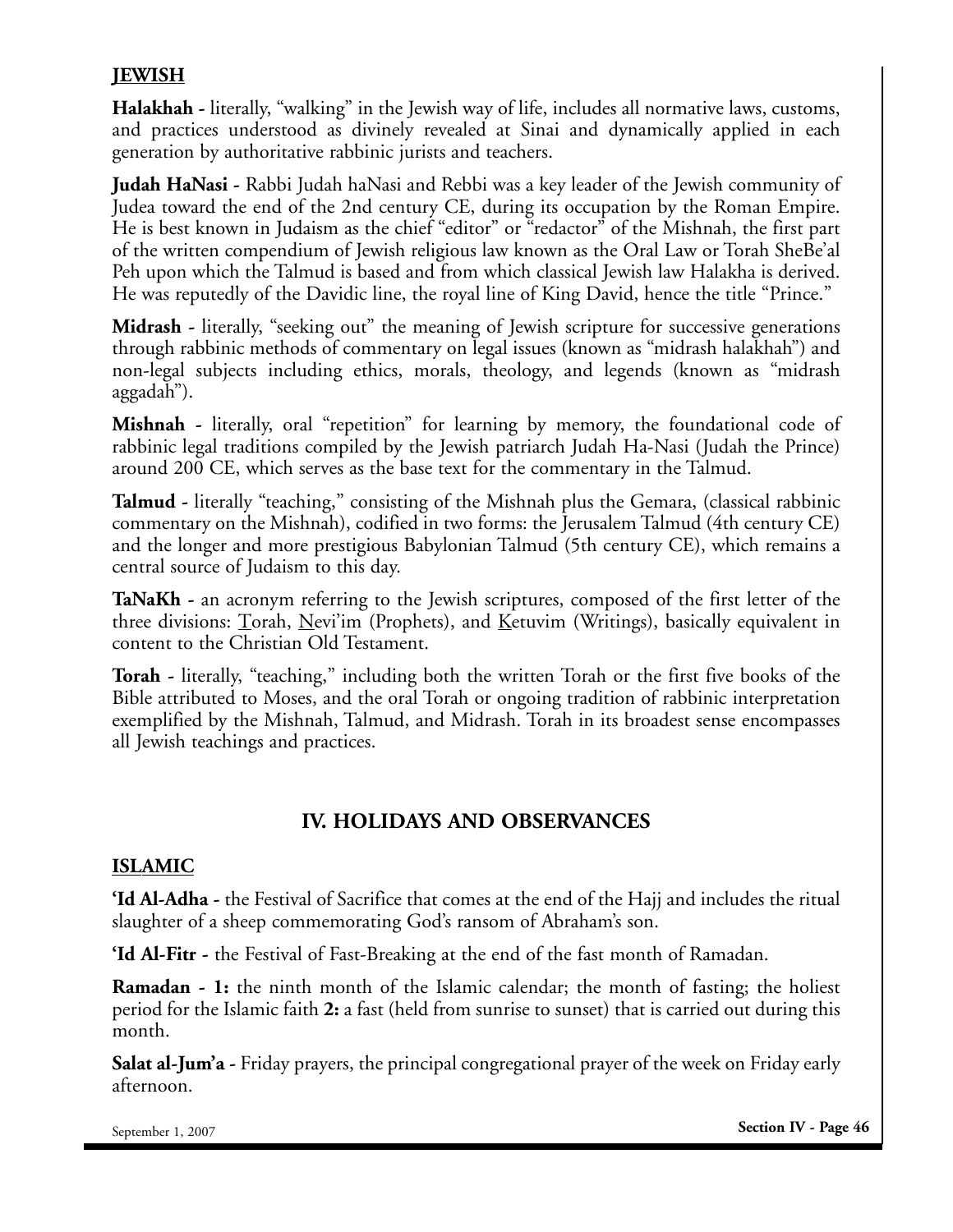### **JEWISH**

**Hanukkah (also spelled Chanukah) -** Jewish "Festival of Lights" or "Feast of Dedication" commemorating the rededication of the Temple following the victory by the Maccabees over the Syrians under Antiochus IV (165 BCE). Celebrated in December, the festival lasts eight days, on each of which another candle of the Hanukkah menorah is lit.

**High Holy Days -** the period in the Jewish year, occurring in early fall, that begins with Rosh Hashanah, the Jewish New Year's Day, and climaxes ten days later with Yom Kippur, the Day of Atonement. Also referred to as the "High Holidays" or the "Days of Awe."

**Passover (Pesach) -** a Jewish festival occurring in late March to mid-April and lasting seven or eight days, that commemorates the exodus of the people of Israel from Egyptian bondage, and which is marked chiefly by the Seder ritual. The Seder is a dinner, held in Jewish homes on the first night of Passover (or the first two nights of Passover, if outside of Israel) that includes the reading of the Haggadah (Scriptural and traditional texts), the eating of symbolic foods such as bitter herbs and unleavened bread (matzah), and the drinking of ceremonial cups of wine.

**Rosh Hashanah -** the Jewish New Year's Day, usually occurring in mid-September to mid-October, and commencing the ten "Days of Awe" (High Holy Days), a period of moral and spiritual self-examination and repentance. The synagogue service includes the blowing of the shofar (ram's horn).

**Shabbat (Sabbath) -** the seventh day of the week, Saturday, commemorates the day of rest and religious observance among Jews and some Christians. Ex. 20:8–11.

**Yom Kippur (Day of Atonement) -** Jewish holiday occurring in late September to mid-October, and considered the holiest day of the Jewish year. Marked by a 25-hour fast, the Yom Kippur observance begins with the recitation of the solemn Kol Nidre prayer in the evening service, followed by a full day of synagogue services emphasizing the themes of selfexamination, repentance, forgiveness, and reconciliation both with God and with other persons.

## **V. PRACTICES AND PRAYER**

#### **ISLAMIC**

**Fatihah -** the first or opening sura of the Qur'an which is the central prayer of Islam and is used on all special occasions as well as during the five daily prayers.

**Halal -** an Arabic term meaning "permissible." In the English language it most frequently refers to food that is permissible according to Islamic law. In the Arabic language it refers to anything that is permissible under Islam.

**Hijab -** In some Arabic-speaking countries and Western countries, the word hijab primarily refers to a headscarf worn by many Muslim women. But in Islamic scholarship, hijab is usually taken to mean modest dress and demeanor in general.

**Qibla -** the direction of the Ka`ba toward which Muslims turn for their daily prayers.

**Shahada -** the first pillar of Islam is professing and living by this statement, "I bear witness that there is no god but God and that Muhammad is the Apostle/Messenger of God."

September 1, 2007<br>
September 1, 2007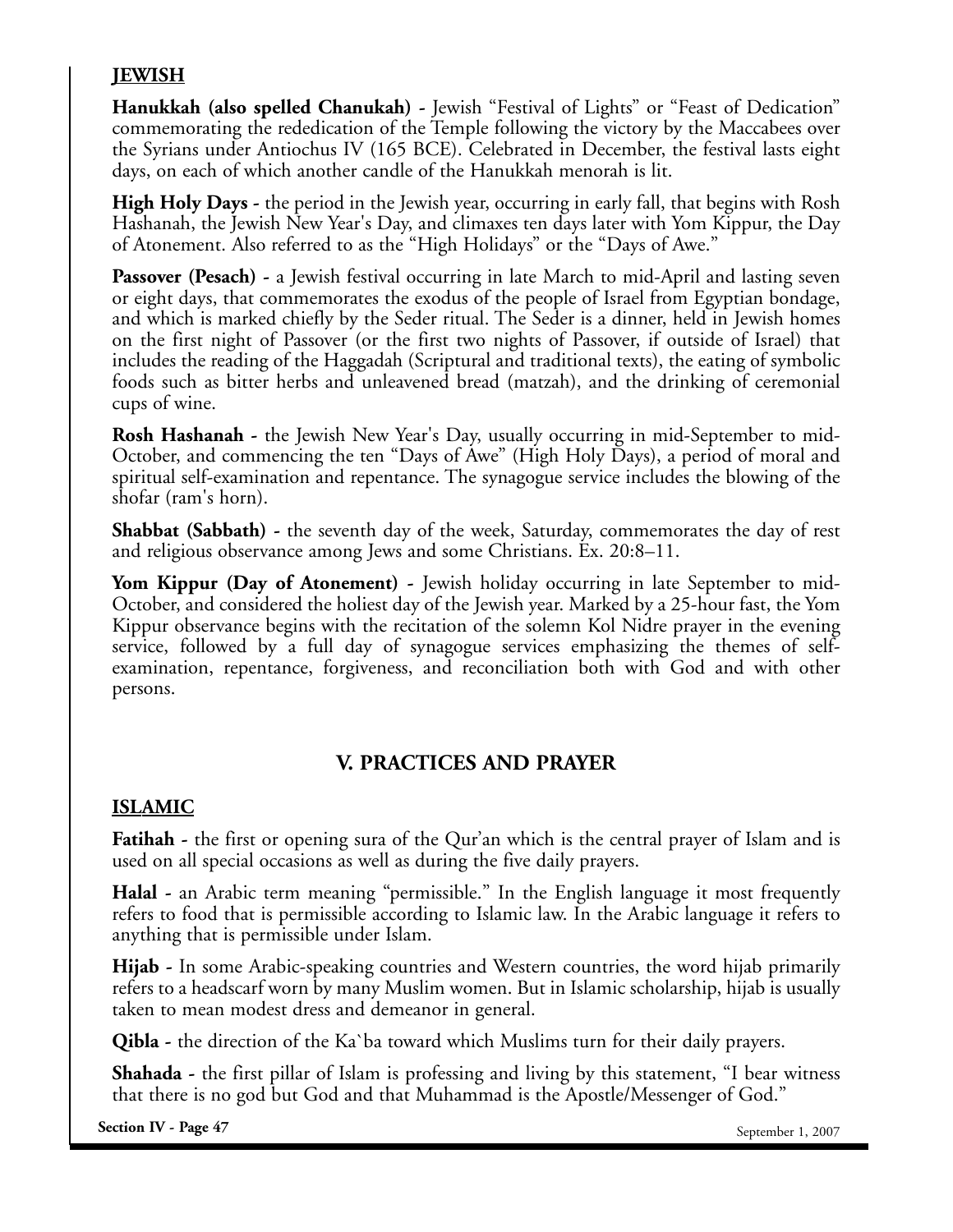**Wudu -** the ritual ablution that must be made before formal prayer or handling the Qur'an.

**Zakat -** the third pillar of Islam is almsgiving as an act of worship; "the zakat is earmarked for the poor and disabled."

## **JEWISH**

**'Amidah -** literally, the "standing" prayer, also known as the "Eighteen Benedictions" (although now expanded to nineteen), the central prayer recited in some form within all synagogue services traditionally considered as replacing former temple services. Traditionally, Jews pray three times a day.

**Bar/bat mitzvah -** literally, "son/daughter of the commandment," referring to a Jew of majority age responsible for performing the divine commandments of Judaism; also the occasion celebrating the attainment of this status (at 13 years for a boy and 12 for a girl).

**Circumcision -** in Hebrew "brit milah" ("covenant of circumcision"), or colloquially "bris" ("brit" as pronounced by Ashkenazic or European Jews), the ritual removal of a Jewish boy's foreskin eight days after birth as a sign of the covenant with God.

**Kaddish -** a Jewish prayer expressing God's majesty and eternal reign, recited between major units of the synagogue service and following study of Jewish texts, as well as by mourners after the death of a close relative.

**Kashrut (Kosher) -** dietary laws defining what is "proper" or ritually permitted for Jewish consumption, including regulations for slaughter, prohibition of certain foods such as pork and shellfish, and avoidance of any mixture of meat and dairy products.

**Shema' -** first word of the fundamental monotheistic proclamation of Judaism, "Hear , O Israel, the LORD is our God, the LORD is One" (Deut. 6:4), referring by extension to three Bible passages (Deut. 6:4-9; 11:13-21; Num. 15:37-51) recited every morning and evening by observant Jews; Deut. 6:4 appears prominently in daily and holiday liturgies, and traditionally is recited before death or martydom.

**Tzedakah (Lit., Justice) -** alms or gifts to the poor, considered one of the greatest of good deeds in Judaism.

## **VI. THEOLOGY**

## **ISLAMIC**

**Allah -** Muslim name for the one and only God; used also by Arab-speaking Christians to mean "God."

**Da'wa -** the invitation to others to follow the way of Islam; overall term for Muslim missionary and social service work.

**Dhikr -** the remembrance of God in the heart.

**Fatwa -** a ruling on a point of Islamic law that is given by a recognized authority; legal opinion.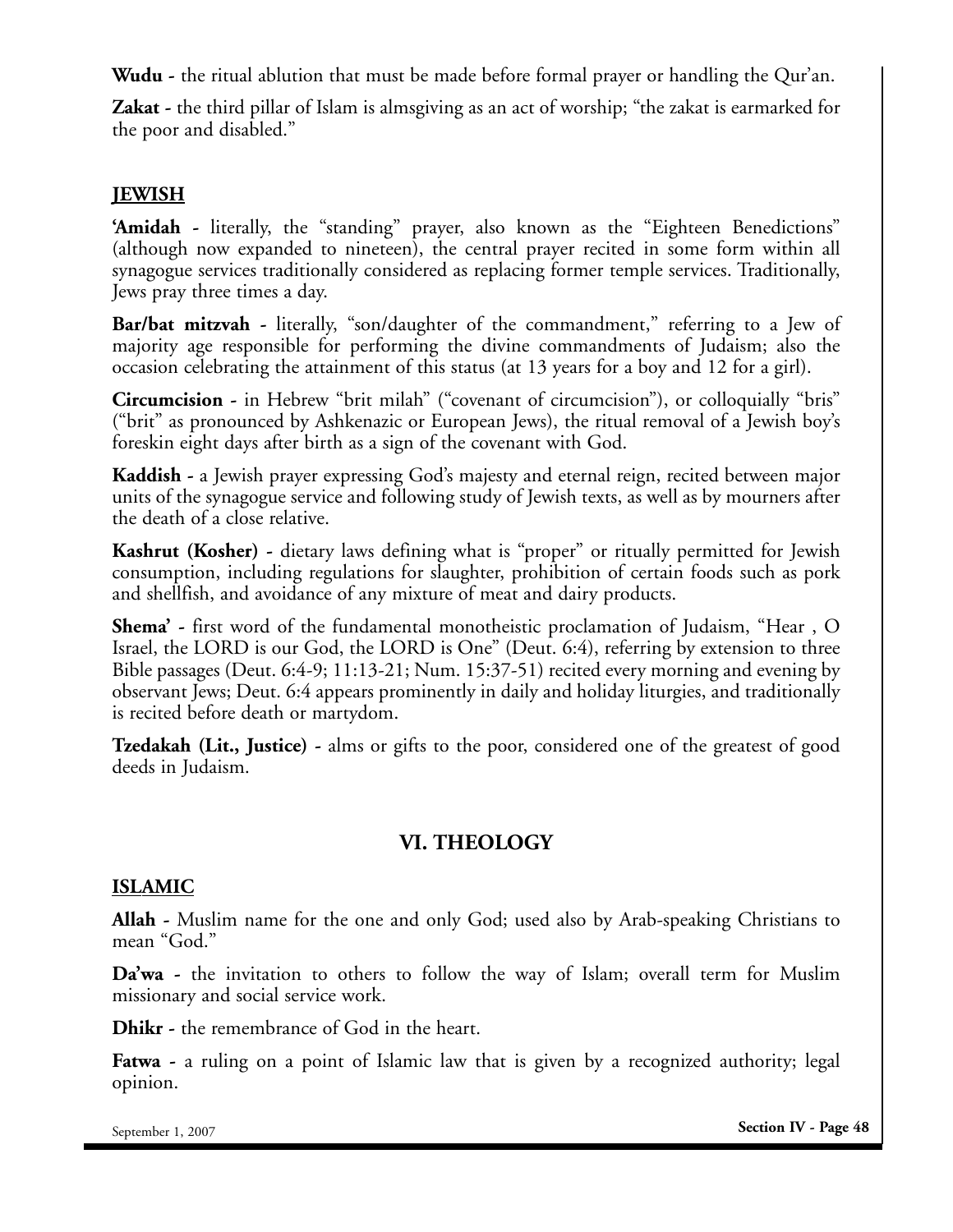**Ijtihad -** the endeavor of a Muslim scholar to derive a rule of divine law from the Qur'an and Hadith without relying on the views of other scholars; by the end of the 10th century theologians decided that debate on such matters would be closed and Muslim theology and law were frozen; "some reform-minded Islamic scholars believe that reopening itjihad is a prerequisite for the survival of Islam."

**Islam - 1:** the monotheistic religion of Muslims which arose in Arabia in the 7th century and is based on the revelations to Muhammad as laid down in the Qur'an. **2:** "submission" (to the will of God).

**Jihad - 1:** a holy struggle or striving by a Muslim for a moral, spiritual or political goal. **2:** armed struggle to defend Muslims, Muslim faith, and/or Islamic territory.

**Jinn -** in Arabian culture and Muslim tradition, a spirit often capable of assuming human or animal form and exercising supernatural influence over people; spirits, good and evil, that are to be distinguished from angelic beings.

**Salaam - 1:** a salutation or compliment of ceremony in the East by word or act; an obeisance, performed by bowing very low and placing the right palm on the forehead. **2:** refers to a major concept: peace, harmony, and wholeness.

**Shirk -** Islamic term for idolatry, for ascribing divinity to anything or anyone other than God.

## **JEWISH**

**Covenant -** the enduring bond between God and Israel, initiated by God through the giving of the Torah at Sinai. Other covenants in the Hebrew scriptures include those made by God with Noah and all creation, with Abraham and his descendants, with the priestly lineage of Phinehas, and with David and his house.

**Kavvanah -** the "intention," or spiritual meaning behind an outward action in Judaism, whether it be the recitation of a prayer or the performance of a commandment.

**Mitzvoth (Lit., Commandments) -** colloquially, "mitzvah" (sg.) refers to any "good deed." The commandments were revealed to Israel at Sinai for life as a covenant people. Traditionally they are 613 in number. Good deeds include caring for orphans, widows, the poor, or keeping ritual commandments such as Kosher or praying three times a day.

**Noahide laws -** seven universal laws given to humanity after the flood (for example, the prohibition of murder), the observance of which ensures a place in the world to come; a potential basis in Judaism for the acknowledgement of other faiths.

**Teshuvah -** "repentance" or "return" to God and the right path from sin, enacted communally on Yom Kippur; also refers to the return to Judaism by non-observant Jews.

**Tikkun 'Olam -** "mending the world," a phrase commonly used within Jewish circles to speak of the religious imperative to work for a better world, in areas including economic justice, race relations, ecological renewal, interfaith dialogue, and family and social reconciliation.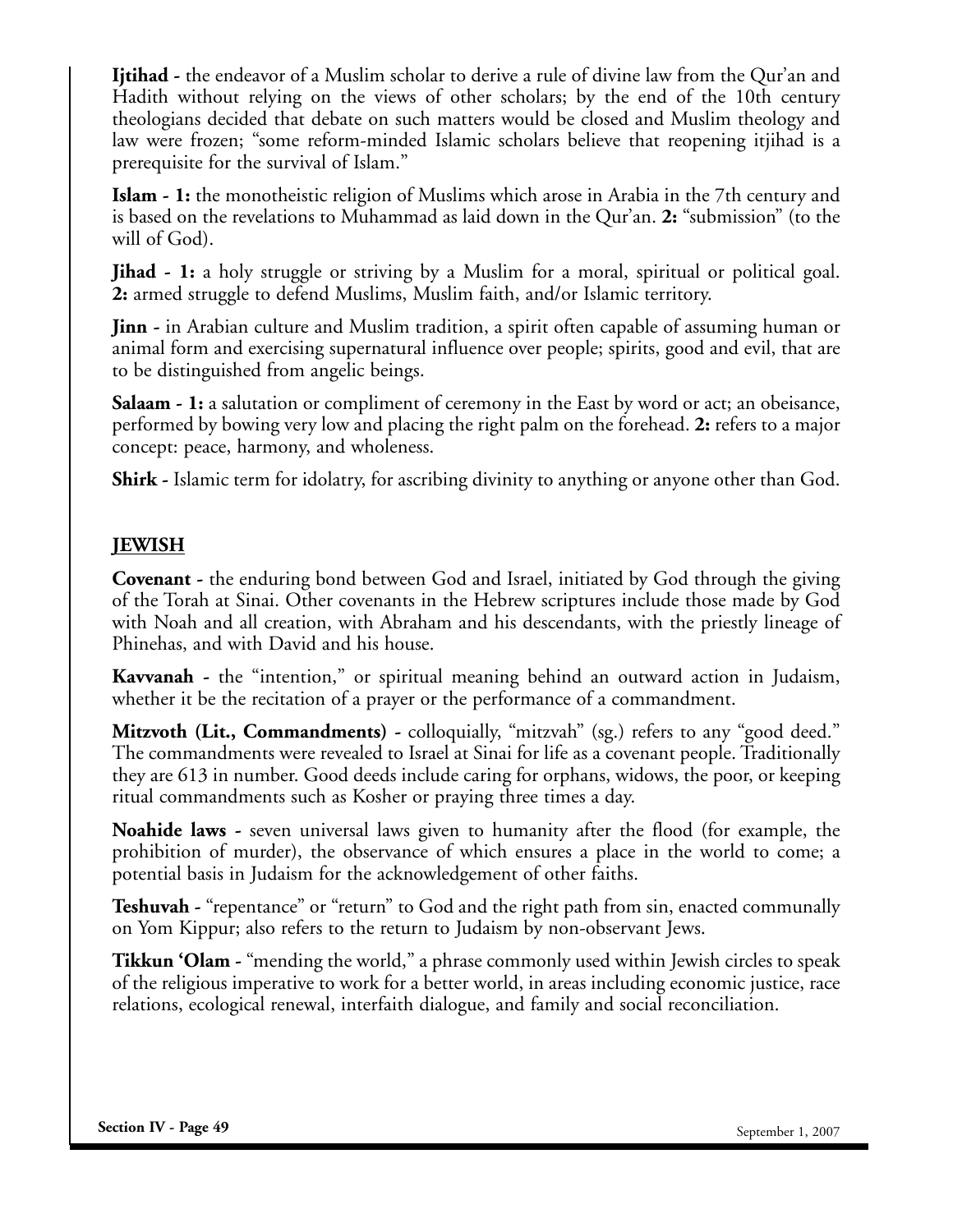## **VII. RELIGIOUS INSTITUTIONS**

#### **ISLAMIC**

**Madrasa -** an Islamic school or center of learning, usually emphasizing memorization of the Qur'an. In contemporary use the term is sometimes used by non-Muslims to refer to schools that train Muslim extremists.

**Masjid -** a Muslim place of worship, a mosque.

#### **JEWISH**

**Synagogue -** a Jewish place of "assembly" for prayer, study and religious instruction, and communal events, sometimes referred to colloquially as "temple" by Reform Jews in rejection of the vision of an eschatological third temple in Jerusalem.

**Yeshivah -** literally, a place of "sitting" together for study, a religious school dedicated to the study of scripture, Talmud, and other traditional Jewish texts, primarily within Orthodox Judaism.

#### **VIII. EXPRESSIONS**

#### **ISLAMIC**

**Bismillah - 1:** an adjuration or exclamation common among Muslims; translation of the full saying is "In the name of God, most gracious, most merciful." **2:** the opening formula for surahs in the Qur'an.

**Insha'a Allah -** "God willing."

**Salam Alaykum -** traditional Muslim greeting: May you come ever more completely into the state of islam; "Peace be with you."

#### **JEWISH**

**Anti-Semitism -** prejudice against or hatred of Jews, the most extreme example being the Shoah (Holocaust). Anti-semitism across Europe and the Islamic world today includes hate speech, violence targeting Jews and Jewish institutions, and denial of the Holocaust.

**Baruch HaShem - "Bless God," meaning anything from "Great!" to "Don't even ask. My** enemies should have my troubles!"

**L'Hayyim! -** "To life!" a traditional Jewish toast.

**Shalom -** used as a traditional Jewish greeting or farewell, "peace."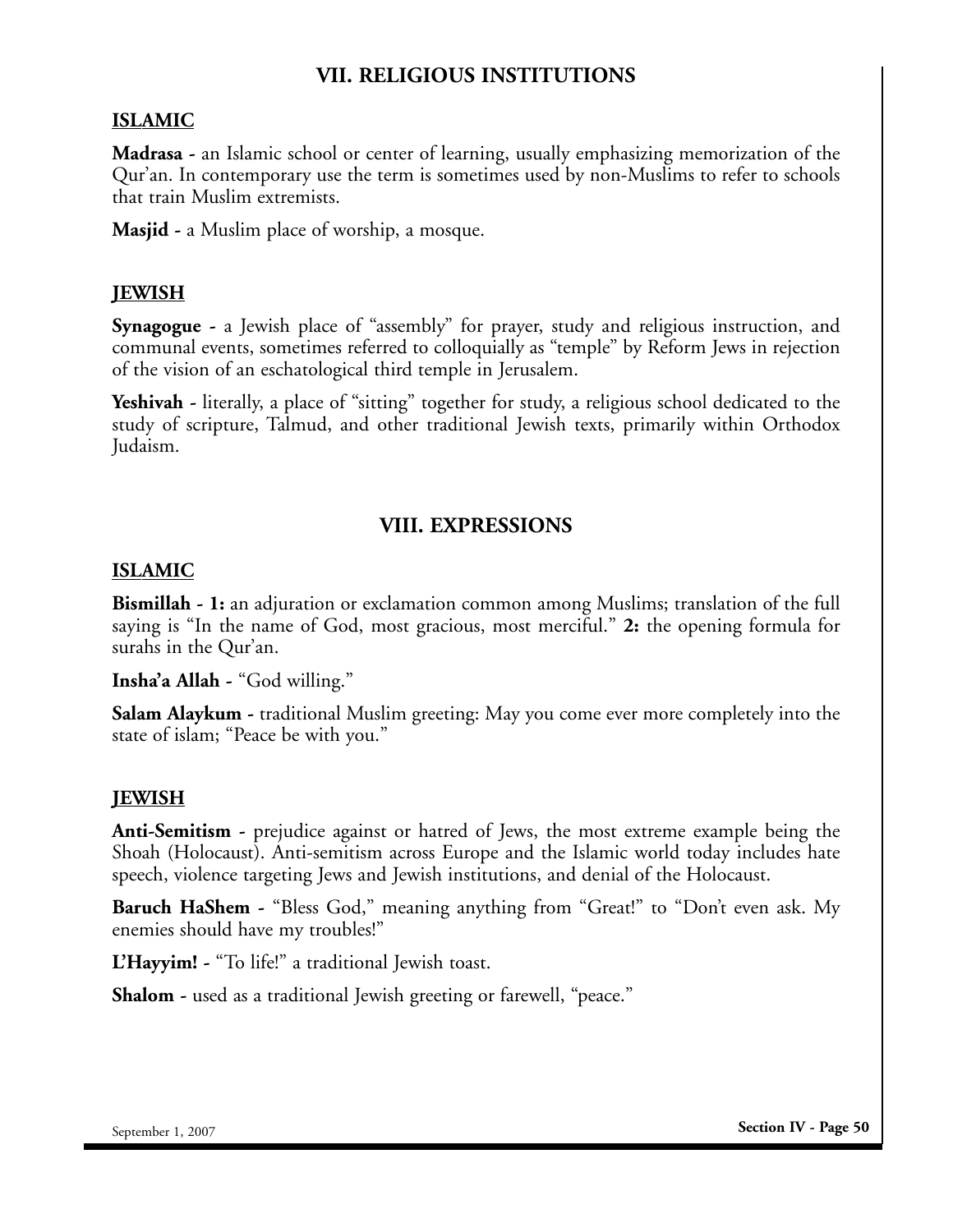## **IX. RELIGIOUS AUTHORITIES**

### **ISLAMIC**

**Ayatollah - 1:** a high-ranking Shiite religious leader who is regarded as an authority on religious law and its interpretation and who has political power as well; **2:** sign of God.

**Caliph (Khalifah) -** the civil and religious leader of a Muslim state considered to be a representative of Allah on earth; "successor."

**Imam - 1:** in law and theology, the caliph who is successor to Muhammad as the lawful temporal leader of the Islamic community. **2:** the male prayer leader in a mosque. The Muslim worshiper who leads the recitation of prayer when two or more worshipers are present. **3:** A male spiritual and temporal leader regarded by Shiites as a descendant of Muhammad divinely appointed to guide humans. An earthly representative of the 12 such leaders recognized by the majority form of Shiism. A ruler claiming descent from Muhammad and exercising authority in an Islamic state. 4: any one of the founders of the four schools of law and theology. An authoritative scholar who founds a school of law or theology.

#### **JEWISH**

**Rabbi -** the chief religious official of a synagogue, trained usually in a theological seminary and duly ordained, who delivers the sermon at a religious service and performs liturgical, pastoral, educational, and other functions related to his or her capacity as a spiritual leader of Judaism and the Jewish community.

**Responsa Literature -** comprise the body of written decisions and rulings given by leading Rabbis in response to questions of Jewish life and observance addressed to them.

## **X. SOCIAL/POLITICAL DYNAMICS**

## **ISLAMIC**

**Dar al-harb** - literally "abode of war," regions where Muslims are persecuted or not free to practice Islam.

**Dar al-islam -** literally "abode of peace or Islam," regions where Islamic law rules; more broadly, where Muslims are free to practice Islam.

**Dhimmi** - a person living in a Muslim state who is a member of an officially tolerated non-Islamic religion. The term literally means person of the dhimma, the security treaty signed with the Muslim state. In both legal theory and practice, dhimmis have fewer legal rights and obligations than Muslims.

**People of the Book -** The People of the Book is a term in Islam for peoples who, according to the Qur'an, have received and are in possession of the divine scriptures—referring to the Torah, the New Testament, as well as the Qur'an. The term "People of the Book" (Am HaSefer) is also used in Judaism, where it refers specifically to the Jewish people and the Torah. In Islam, the term applies to monotheistic Abrahamic faiths older than Islam who received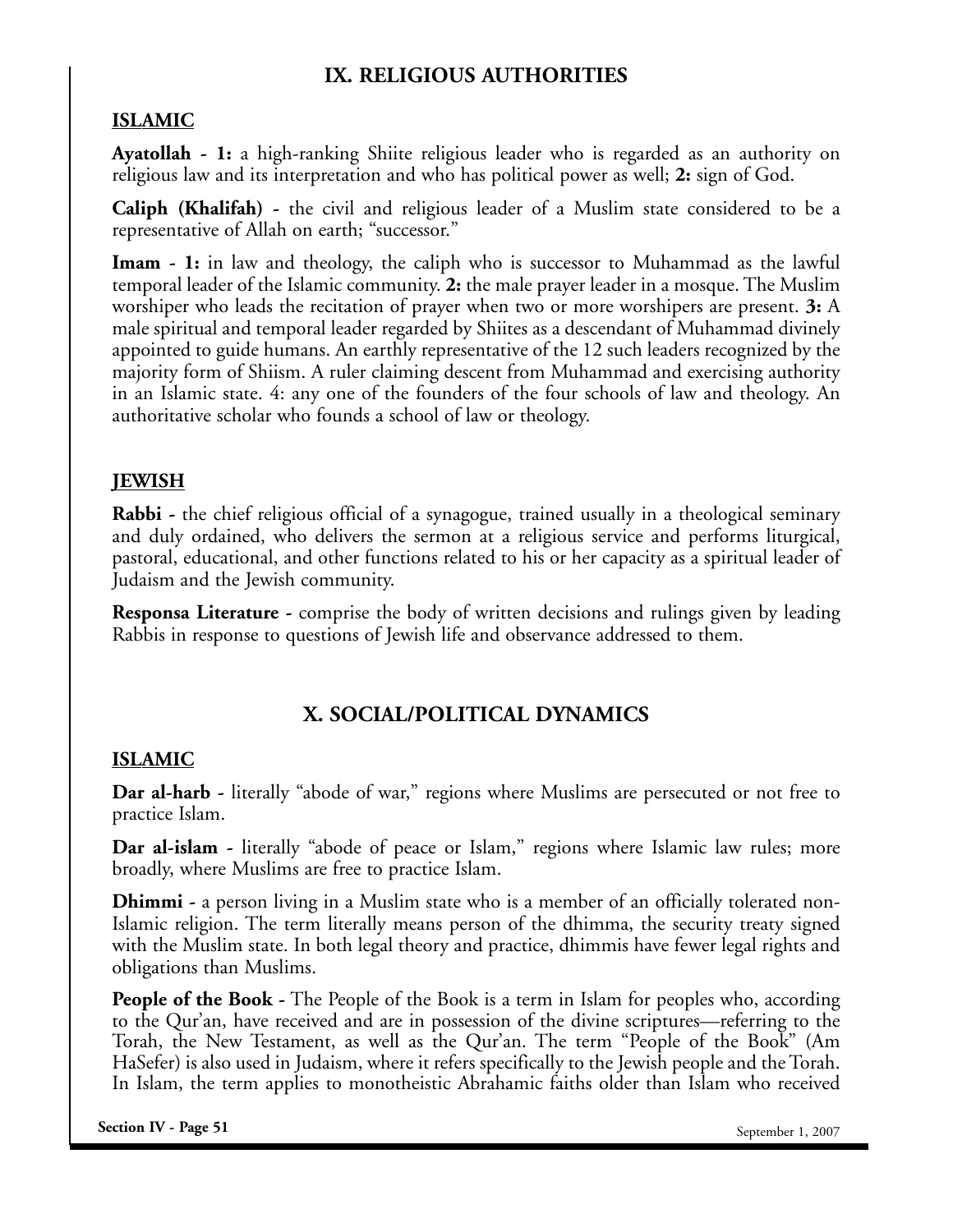revelation(s) (hence "book") from God. To orthodox Muslims this includes at least all Christians, Jews (including Karaites and Samaritans), and "Sabians" (identified with Mandaeans). Many early scholars such as Imam Malik agree it also includes Zoroastrians, while some have argued for extending the concept further.

### **JEWISH**

**Diaspora - 1:** the scattering of the Jews to countries outside of the Land of Israel after the Babylonian captivity. **2:** (often lowercase) the body of Jews living in countries outside Palestine or modern Israel. **3:** some Palestinian refugees consider themselves to be part of a diaspora.

## **XI. CITIES AND PLACES**

**Bethlehem -** a city located in the West Bank under Palestinian Authority; the birthplace of Jesus Christ, today the population is 29,000. The majority of the population is Muslim; 15% are Christian. Bethlehem was included in the British mandate of Palestine (1923-48); in 1950, following the first Arab-Israeli war (1948-49), it was annexed by Jordan. After the Six-Day War (1967), Bethlehem became part of the West Bank territory under Israeli administration. Under an agreement reached in 1995, Israel ceded rule of the town to Palestinian authority. Muslim and Christian Arabs depend largely on pilgrims and tourism for their livelihood.

**Haram al-Sharif -** The Temple or Noble Sanctuary is a hotly contested religious site in the Old City of Jerusalem. It was the site of the first and second Jewish Temple in Jerusalem and according to Judaism is to be the site of the third and final Temple in the time of the Messiah. It is also the site of two major Muslim religious shrines, the Dome of the Rock and Al-Aqsa Mosque, built in the 7th century. It is the holiest site in Judaism, the third holiest site in Islam, and has special significance to Christianity. It is thus one of the most contested religious sites in the world.

**Hebron -** a city of the West Bank south-southwest of Jerusalem. Sacred to both Jews and Arabs as the home and burial place of Abraham and (to Jews) as King David's capital for seven years, the city has figured in every war in Palestine and has a history of Jewish-Arab violence. Occupied by Israel in 1967, Hebron came under Palestinian control in 1996. Population: 79,089.

**Jerusalem (in Arabic, Al Quds) -** Capital of the modern State of Israel, located on the site of David's Temple in the Israelite monarchy and the Second Temple from the 5th century BCE to 70 CE. It is also a holy city in Islam, since Mohammed visited there in his night vision. For Christians, Jerusalem is important as the site of Jesus' death and resurrection, as well as the focal point of the biblical Judaism that they claim as their heritage. The city has been a locus of conflict and contention, subject to many wars and held by rulers of each of the three religions at different times in its history. The Old City, inside the 16th-century Turkish walls, is divided into Jewish, Arab, Christian and Armenian quarters. The new city divides roughly along a north-south line into an Israeli West Jerusalem and a Palestinian East Jerusalem. Since 1967, Israel has annexed East Jerusalem and a significant surrounding area into the city limits. Palestinians cherish the hope of establishing a national capital in Jerusalem.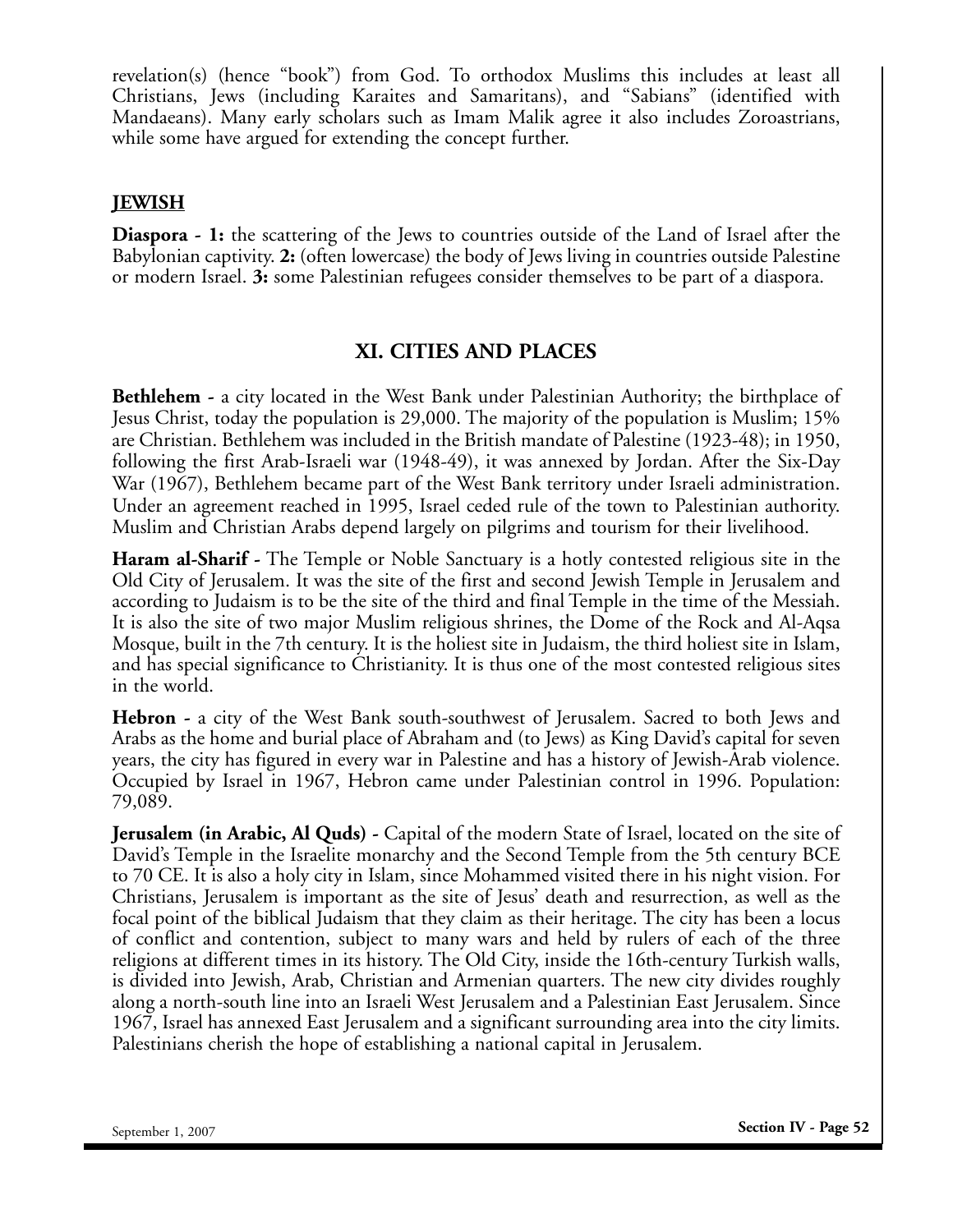**Ka'ba -** the most sacred site in Islam, situated within the precincts of the Great Mosque at Mecca, Saudi Arabia. It is a small cube-shaped building, unadorned except for the sacred Black Stone, a meteorite, set into the East corner of its walls. Earlier shrines on this spot were important centres of pilgrimage even in pre-Islamic times, but in AD 630 Mohammed stripped the Kaba of its pagan decorations and it became the spiritual centre of Islam. The stone, or qibla, is the focus-point to which Muslims turn when they pray.

**Mecca -** a city of western Saudi Arabia near the coast of the Red Sea; the birthplace of Muhammad, it is the holiest city of Islam and a pilgrimage site for all devout believers of the faith.

**Medina -** A city of western Saudi Arabia north of Mecca, site of the hijra or migration of Muhammad and his followers from Mecca in 622 C.E.; the Mosque of the Prophet, containing Muhammad's tomb, is a holy site for Muslim pilgrims.

**Nazareth -** Israel's largest Arab city, the childhood home of Jesus and a center for Christian pilgrimage. Today Nazareth's population is 70,000 in which the majority of residents are Arab citizens of Israel, 35-40% are Christian. In 1517, Nazareth was annexed by the Ottoman Empire. The town was part of the British-administered Palestine mandate (1922-48) and was captured by Israeli forces in the 1948 war.

**Tel Aviv -** the largest city of Israel, located on the Mediterranean Sea.

**Western Wall (HaKotel HaMaaravi) -** the surviving part of the Second Temple of Jerusalem and, a sacred Jewish site. Traditionally a place of prayer and lamentation during the dispersion of the Jews, it was formerly often referred to as the Wailing Wall.

## **XII. HISTORY**

**Balfour Declaration -** A letter dated November 2, 1917, from British Foreign Secretary Balfour to Lord Rothschild, a leader of the British Jewish community, offered in testimony to Rothschild's service on behalf of the British crown, for transmission to the Zionist Federation, a private Zionist organization. The letter states the position that "His Majesty's Government view with favour the establishment in Palestine of a national home for the Jewish people. . ., it being clearly understood that nothing shall be done which may prejudice the civil and religious rights of existing non-Jewish communities in Palestine, or the rights and political status enjoyed by Jews in any other country."

**Crusades -** any of the military expeditions undertaken by European Christians in the 11th, 12th, and 13th centuries to recover the Holy Land from the Muslims.

**First Intifada -** The First Intifada was an uprising that took place from 1987 to 1991 or 1993. It was sometimes also called "the war of stones," because the Palestinians generally used stones and other makeshift weapons. The intifada was a partially spontaneous phenomenon; after the intifada began, the Palestinian Liberation Organization (PLO) claimed that it had organized it, but historians view this as an after-the-fact attempt to assert more control than it really had at that time.

**Exile (in Hebrew, Galut) -** The forced expulsion of Jews from a particular country; also, the perennial setting of Judaism in Western society after 70 CE, which recalls Israel's first exile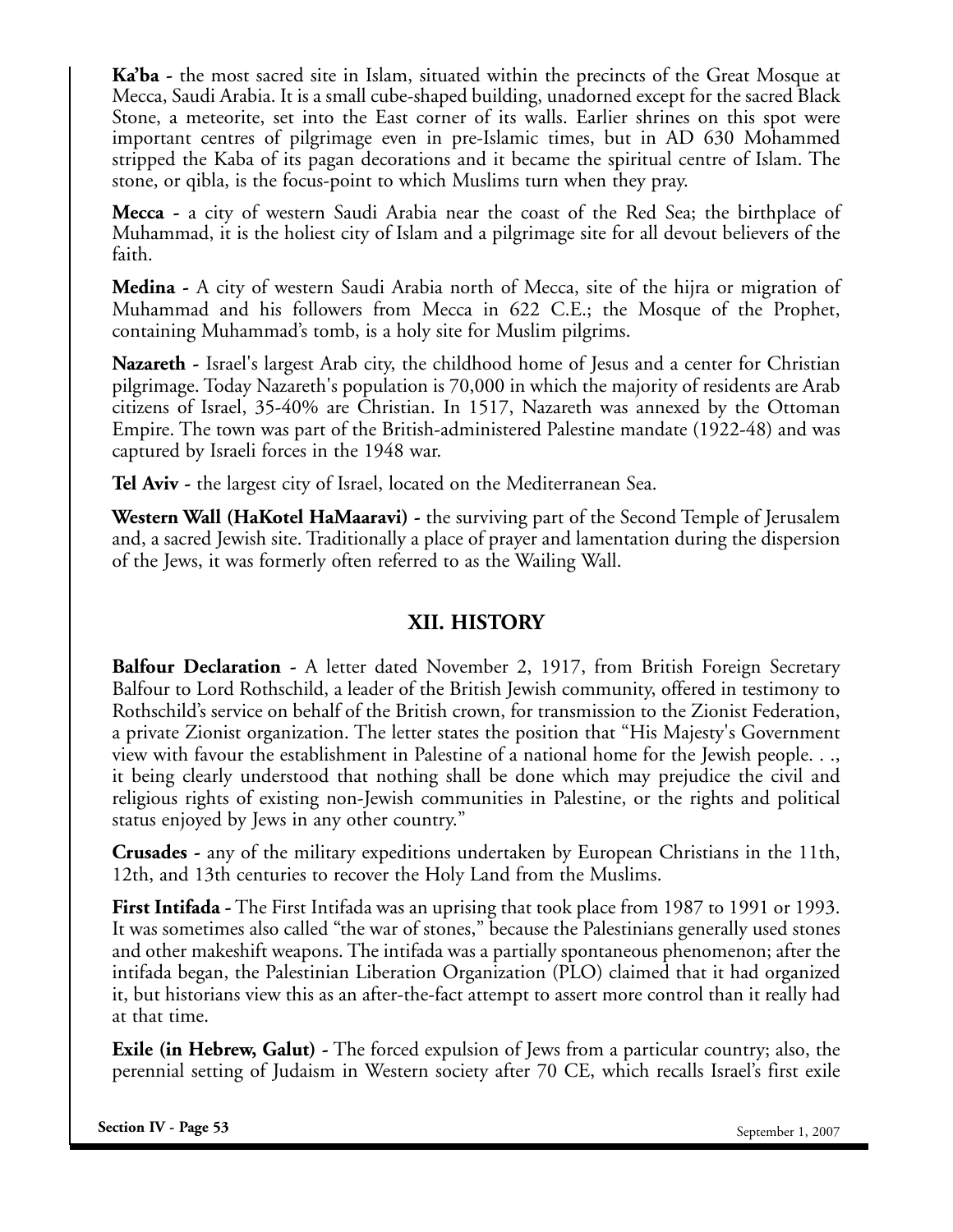from Jerusalem under the Babylonians in 586 BCE.

**Hijra -** the flight of Muhammad and his followers from Mecca to Medina in 622 C.E., marking the beginning of the Muslim era.

**Holocaust/Shoah -** Terms used to describe the effort by Nazi Germany to annihilate all Jews in Europe. Some six million Jews, two-thirds of the Jewish population of Europe, lost their lives in this genocide. The word "Holocaust" means a conflagration or mass devastation, while the Hebrew term "Shoah" means "catastrophe." Holocaust is the English cognate of the Old Testament Greek (Septuagint) term for a "whole burnt offering."

**Ottoman Empire -** (Also: Turkish Empire) a vast Turkish sultanate of southwest Asia, northeast Africa, and southeast Europe. It was founded in the 13th century by Osman I and ruled by his descendants until its dissolution after World War I. Originally a small state controlled by Ottoman or Osmanli Turks, it spread rapidly, superseding the Byzantine Empire in the East.

**Second Intifada -** the al-Aqsa Intifada is the wave of violence and political conflict that began in September 2000 between Palestinian Arabs and Israelis; it is also called the Second Intifada. "Intifada" is an Arabic word for "uprising" (literally translated as "shaking off"). Many Palestinians consider the Intifada to be a war of national liberation against foreign occupation, whereas many Israelis consider it to be a terrorist campaign.

**Zionism -** A Jewish movement that arose in the late 19th century that sought to reestablish a Jewish homeland in the region of Palestine.

# **XIII. CONTEMPORARY POLITICAL PARTIES AND INSTITUTIONS**

## **ARAB/PALESTINIAN**

**Baath -** Not an Islamic party, but a secular, socialist, Arab nationalist party formed in the 1940s by Muslim and Christian Arabs; the ruling party in Syria, and in Iraq until the 2003 United States-led invasion.

**Hamas -** Hamas is the Arabic acronym for the Islamic Resistance Movement, a Palestinian organization committed to eliminating Israel and replacing it with an Islamic state. Considered a terrorist organization by the United States and the West for its suicide attacks on Israel, it is popular among Palestinians for its network of schools, clinics and civic services, as well as its armed resistance to Israeli military occupation. The group is an offshoot of the Muslim Brotherhood, an Egyptian-based organization that has advocated Islamic government in the Arab world for 80 years. In democratic elections late January 2006 Hamas became the majority party governing the Palestinian territories.

**Hezbollah -** Hezbollah, or Party of God, was founded by Lebanese Shiites in 1982 after Israel invaded Lebanon. With Iranian help, the group organized the country's Shiite minority into a national force with its own militia, TV station, parliamentary bloc and cabinet minister while resisting national and international calls to disarm. The group is led by 46-year-old secretary general Hasan Nasrallah, an Iranian educated cleric who boasts that his militia is the only Arab force ever to have defeated Israel. The group's armed wing was created to fight Israeli forces that invaded Lebanon in 1982. A Hezbollah suicide bombing killed 241 Marines in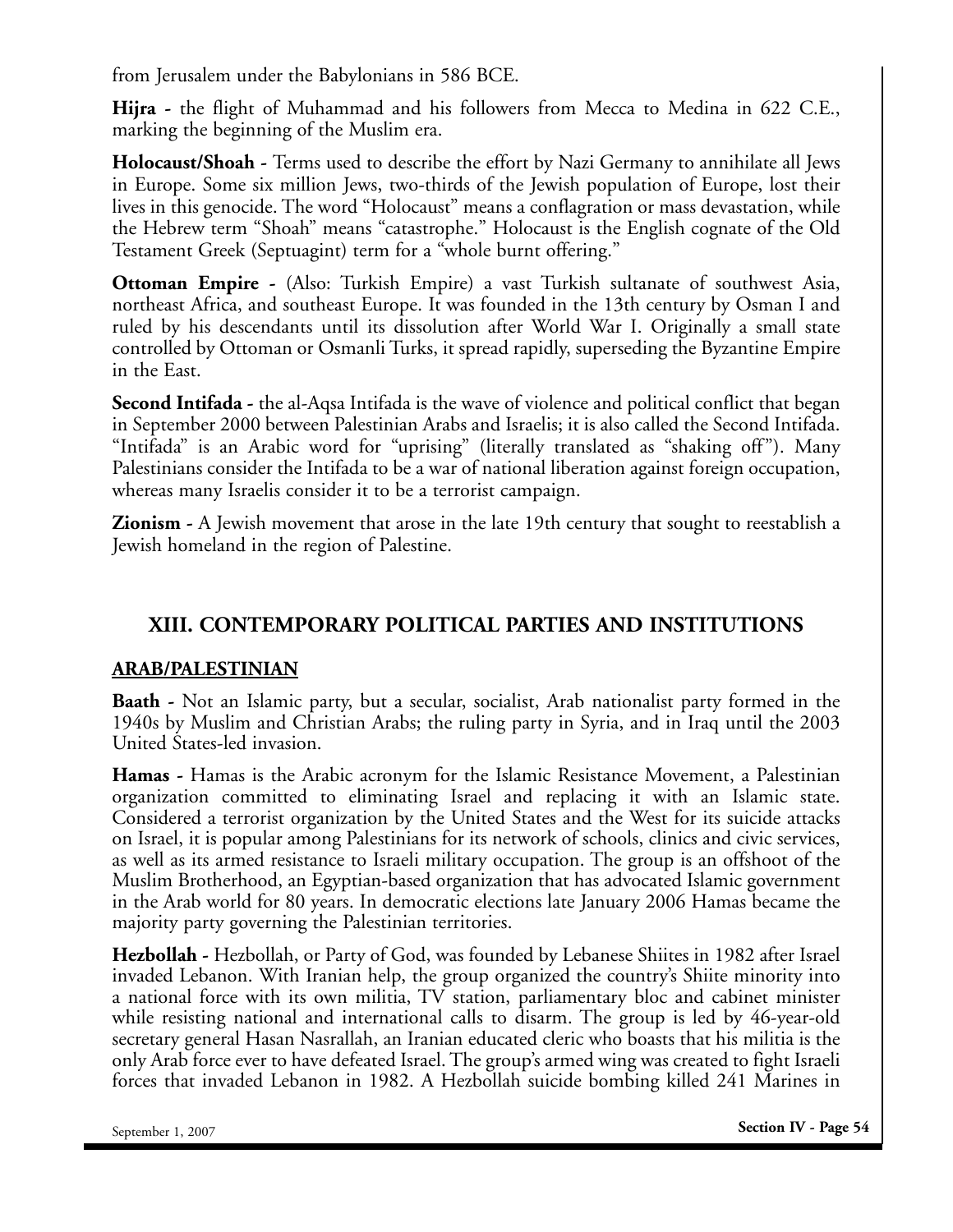October 1983, prompting the U.S. to withdraw its forces. Israeli forces withdrew altogether in 2000. Tensions between Hezbollah and Israeli defense forces escalated in July 2006 into a war. Hezbollah is viewed by many as a terrorist organization, but it also supports thousands of Lebanese Shi`a, for whom it is a political party and provider of social services.

**Palestine Liberation Organization (PLO) -** a political movement uniting Palestinian Arabs in an effort to create an independent state of Palestine; when formed in 1964 it was dominated by Yasser Arafat's al-Fatah and considered a terrorist organization; in 1968 Arafat became chairman; received recognition by the United Nations and by Arab states in 1974 as a government in exile; has played a largely political role since the creation of the Palestine National Authority.

**Palestinian Authority -** combines the Gaza Strip and the West Bank under a political unit with limited autonomy and a police force; created in 1993 by an agreement between Israel and the PLO.

### **ISRAELI**

**Kadima -** an Israeli political party formed by Ariel Sharon after he formally left the right-wing Likud party in November, 2005, to establish a new party which would grant him the freedom to carry out his policy of unilateral disengagement – removing Israeli settlements from Palestinian territory and fixing Israel's borders with a prospective Palestinian state. Ehud Olmert became leader of the party after Sharon suffered a massive stroke in January, 2006.

**Knesset (literally "assembly") -** the legislative branch of the Israeli government, located in Jerusalem. It enacts laws, elects the Prime Minister, and supervises the work of the government. The Knesset first convened on February 14, 1949. Every four years (or less if early elections are held, as is often the case), 120 members of the Knesset (MK) are elected by Israeli citizens, who must be 18 years old to vote.

**Labor (Labour) -** center-left political party in Israel embodying social-democratic ideals and closely connected in its early days with the kibbutz (cooperative farming) movement. The Labor party or predecessor groups governed Israel from its founding in 1948 to 1977, and it has returned to power in various periods since, through such leaders as David Ben-Gurion, Golda Meir, Yitzhak Rabin, Shimon Peres, and Ehud Barak.

**Likud -** a center-right political party in Israel, formed in 1973, which governed the country under such leaders as Menachem Begin, Yitzhak Shamir, Benjamin Netanyahu, and Ariel Sharon, but was weakened by Sharon's departure in November, 2005, to form the Kadima party.

## **XIV. GEOGRAPHY**

Around the world, geography is often contested between nation states and communities who are unfairly treated or threatened. These contests often politicize religion. When religion is politicized, human beings become abstracted into categories that generalize us. When we are generalized, it is easier to become suspicious about what we don't understand.

Healing has a foothold only where we view one another as fellow human beings and children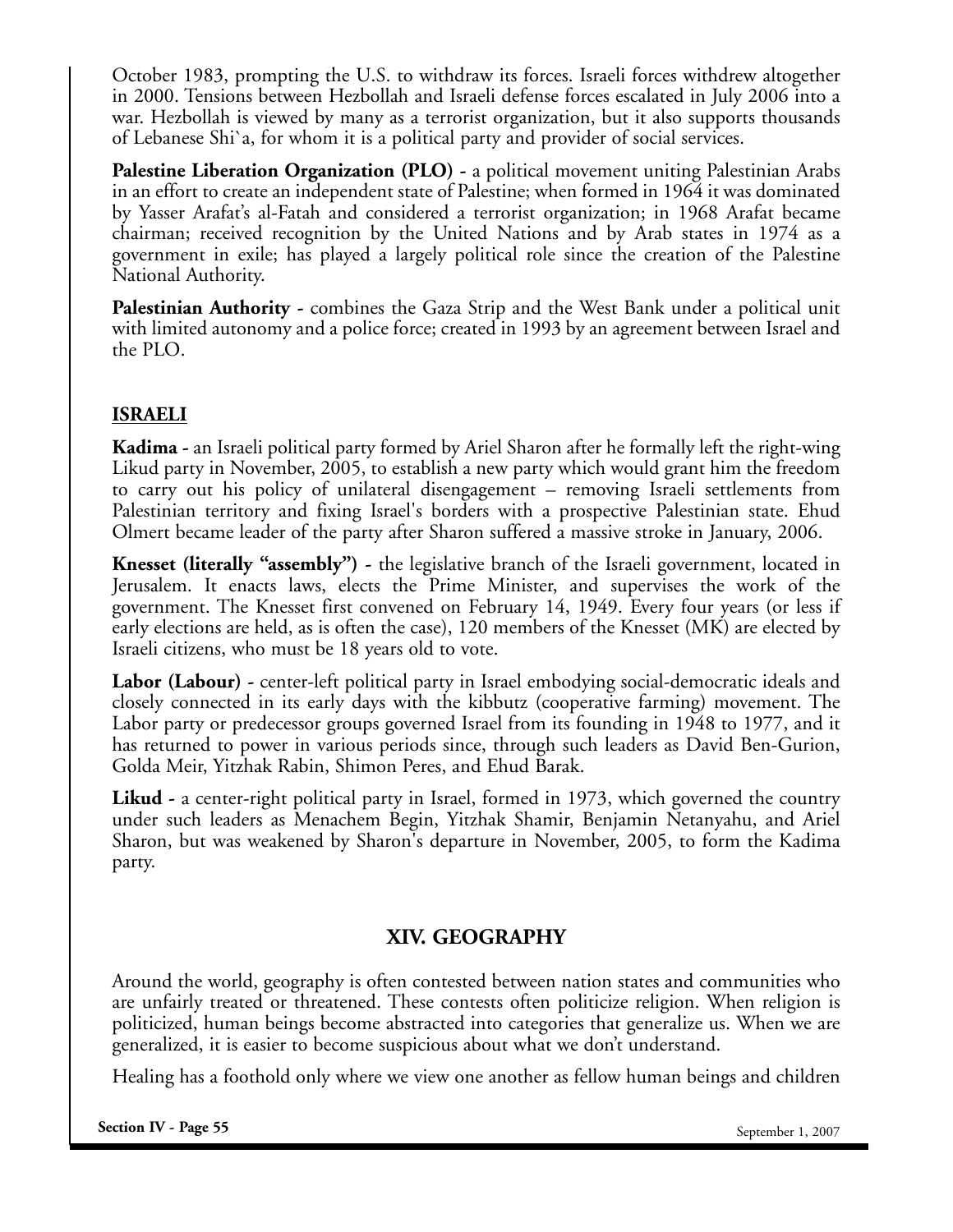in the household of God. Progress within the Arab-Israeli-Palestinian dispute requires we face one another and understand the nature of dispute.

**Gaza -** A city of southwest Asia in the Gaza Strip, a narrow coastal area along the Mediterranean Sea adjoining Israel and Egypt. The territory was part of the British mandate for Palestine (1917-1948), passed to Egypt in 1949, and was occupied by Israel in 1967. Palestinian autonomy was promised in the 1979 Israeli-Egyptian peace treaty, and limited autonomy was granted in a 1993 Israeli-Palestinian accord. The city of Gaza was one of the five major Philistine city-kingdoms. Population: 118,272.

**Golan -** literally "exile," a city of Bashan (Deut. 4:43), one of the three cities of refuge east of Jordan, about 12 miles north-east of the Sea of Galilee (Josh. 20:8). The Golan Heights is part of the terrority occupied by Israel after the 1967 war, and its future status is a matter of dispute with Syria.

**Green Line - 1:** the border marking the boundaries of the land that Israel won in its 1948 war of independence. **2:** (in Lebanon) a demarcation line that divides predominantly Christian East Beirut and predominantly Muslem West Beirut.

**Settlements -** one of the most contentious issues in the Arab-Israeli Conflict has been the Israeli policy of sponsoring, supporting, and/or tolerating the establishment of Jewish communities in areas that came under Israeli control as a result of the 1967 Six Day War. The issue relates to the interpretation of international law and its applicability to the situation, the purpose and effects of the Israeli policy, the actions of various Palestinian groups that oppose the policy, and the larger context of the conflict.

**Sinai Peninsula - 1:** a peninsula linking southwest Asia with northeast Africa at the northern end of the Red Sea between the Gulf of Suez and the Gulf of Aqaba. Long held by the Egyptian kings, Israel occupied the peninsula in 1956 and from 1967 to 1982, when it was returned to Egypt under the terms of the Camp David Accords (1978) and an Egyptian-Israeli treaty (1979). **2:** the mountain, in Southern Sinai, of uncertain identity, on which Moses received the Decalogue (i.e., the Ten Commandments).

**West Bank -** disputed territory of Middle East between Israel and Jordan west of the Jordan River. Under Jordanian rule after 1949, it was occupied by Israel in the 1967 Arab-Israeli War. In 1993 an accord between Israel and the PLO was signed, giving Palestinians limited self-rule and requiring measured withdrawal of Israeli troops from the West Bank.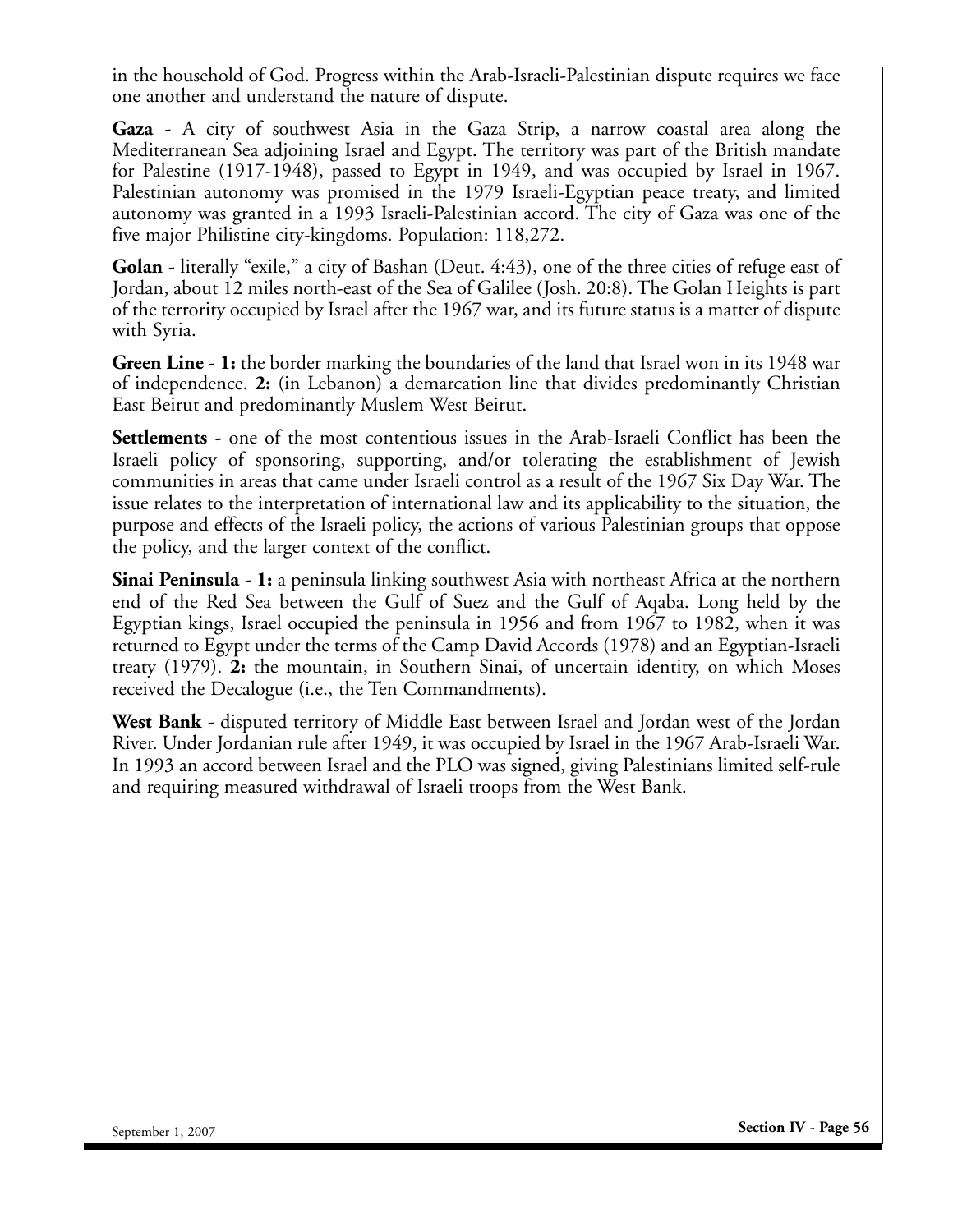# *Alphabetical Glossary*

Allah - Muslim name for the one and only God; used also by Arab-speaking Christians to mean "God."

'Amidah - literally, the "standing" prayer, also known as the "Eighteen Benedictions" (although now expanded to nineteen), the central prayer recited in some form within all synagogue services traditionally considered as replacing former temple services.

Anti-Semitism - prejudice against or hatred of Jews, the most extreme example being the Shoah (Holocaust). Anti-semitism across Europe and the Islamic world today includes hate speech, violence targeting Jews and Jewish institutions, and denial of the Holocaust.

Ayatollah - 1: a high-ranking Shiite religious leader who is regarded as an authority on religious law and its interpretation and who has political power as well; 2: sign of God.

Anti-Semitism - discrimination against or prejudice or hostility toward Jews.

Baath - Not an Islamic party, but a secular, socialist, Arab nationalist party formed in the 1940s by Muslim and Christian Arabs; the ruling party in Syria, and in Iraq until the 2003 United States-led invasion.

Baruch HaShem - "Bless God," meaning anything from "Great!" to "Don't even ask. My enemies should have my troubles!"

Balfour Declaration - A letter dated November 2, 1917, from British Foreign Secretary Balfour to Lord Rothschild, a leader of the British Jewish community, offered in testimony to Rothschild's service on behalf of the British crown, for transmission to the Zionist Federation, a private Zionist organization. The letter states the position that "His Majesty's Government view with favour the establishment in Palestine of a national home for the Jewish people. . ., it being clearly understood that nothing shall be done which may prejudice the civil and religious rights of existing non-Jewish communities in Palestine, or the rights and political status enjoyed by Jews in any other country."

Bar/bat mitzvah - literally, "son/daughter of the commandment," referring to a Jew of majority age responsible for performing the divine commandments of Judaism; also the occasion celebrating the attainment of this status (at 13 years for a boy and 12 for a girl).

Bethlehem - a city located in the West Bank under Palestinian Authority; the birthplace of Jesus Christ, today the population is 29,000. The majority of the population is Muslim; 15% are Christian. Bethlehem was included in the British mandate of Palestine (1923-48); in 1950, following the first Arab-Israeli war (1948-49), it was annexed by Jordan. After the Six-Day War (1967), Bethlehem became part of the West Bank territory under Israeli administration. Under an agreement reached in 1995, Israel ceded rule of the town to Palestinian authority. Muslim and Christian Arabs depend largely on pilgrims and tourism for their livelihood.

Bismillah - 1: an adjuration or exclamation common among Muslims; translation of the full saying is "In the name of God, most gracious, most merciful." 2: the opening formula for surahs in the Qur'an.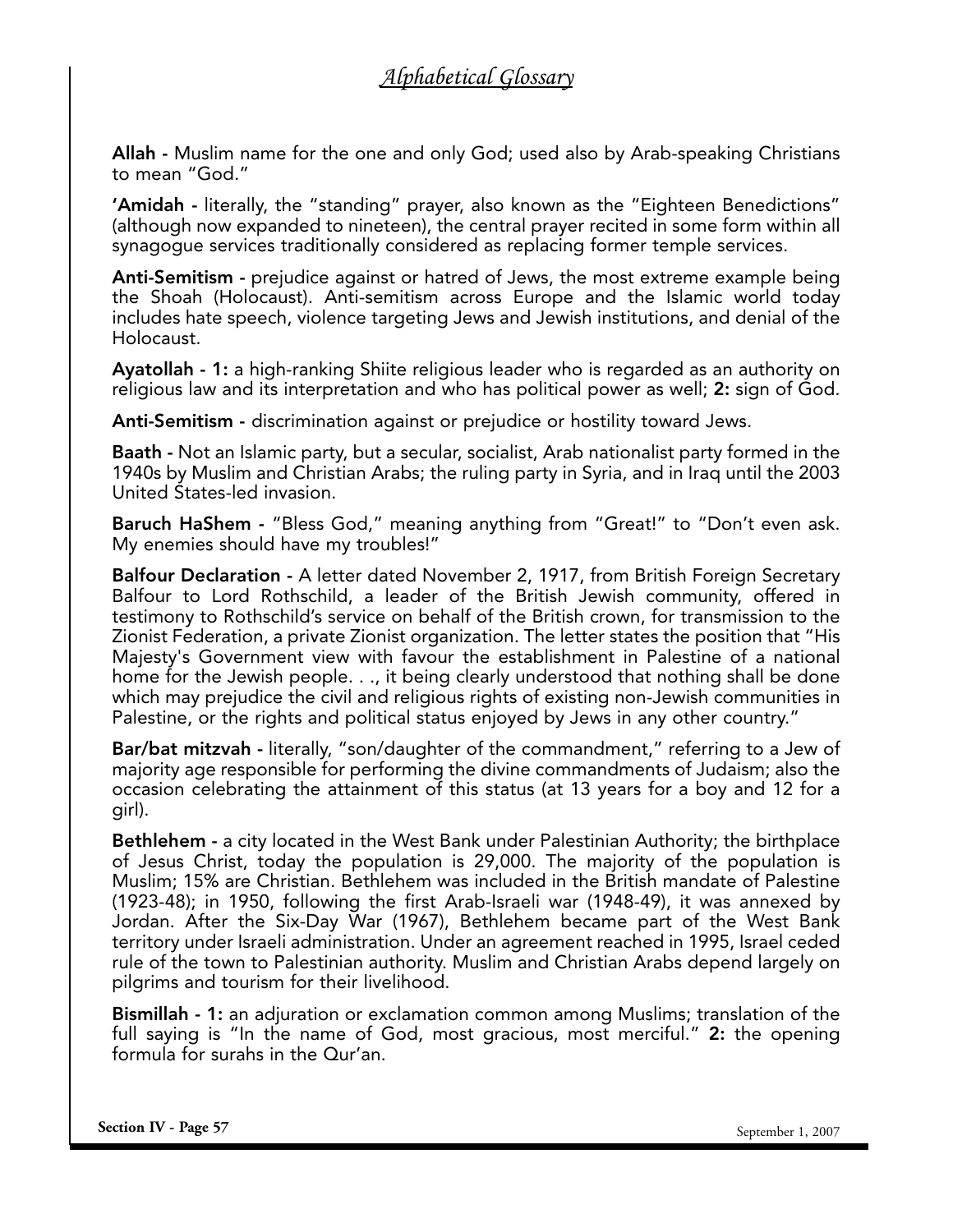Caliph (Khalifah) - the civil and religious leader of a Muslim state considered to be a representative of Allah on earth; "successor."

Circumcision - in Hebrew "brit milah" ("covenant of circumcision"), or colloquially "bris" ("brit" as pronounced by Ashkenazic or European Jews), the ritual removal of a Jewish boy's foreskin eight days after birth as a sign of the covenant with God.

Conservative Judaism - a progressive branch of Judaism that developed primarily in the U.S. during the 20th century, characterized by a commitment to conserving Jewish practices and communal identity within the modern setting.

Covenant - the enduring bond between God and Israel, initiated by God through the giving of the Torah at Sinai. Other covenants in the Hebrew scriptures include those made by God with Noah and all creation, with Abraham and his descendants, with the priestly lineage of Phinehas, and with David and his house.

Crusades - any of the military expeditions undertaken by European Christians in the 11th, 12th, and 13th centuries to recover the Holy Land from the Muslims.

Da'wa - the invitation to others to follow the way of Islam; overall term for Muslim missionary and social service work.

Dar al-harb - literally "abode of war," regions where Muslims are persecuted or not free to practice Islam.

Dar al-islam - literally "abode of peace or Islam," regions where Islamic law rules; more broadly, where Muslims are free to practice Islam.

Dhikr - the remembrance of God in the heart.

Dhimmi - a person living in a Muslim state who is a member of an officially tolerated non-Islamic religion. The term literally means person of the dhimma, the security treaty signed with the Muslim state. In both legal theory and practice, dhimmis have fewer legal rights and obligations than Muslims.

Diaspora - 1: the scattering of the Jews to countries outside of the Land of Israel after the Babylonian captivity. 2: (often lowercase) the body of Jews living in countries outside Palestine or modern Israel. 3: some Palestinian refugees consider themselves to be part of a diaspora.

Exile (in Hebrew, Galut) - The forced expulsion of Jews from a particular country; also, the perennial setting of Judaism in Western society after 70 CE, which recalls Israel's first exile from Jerusalem under the Babylonians in 586 BCE.

Fatihah - the first or opening sura of the Qur'an which is the central prayer of Islam and is used on all special occasions as well as during the five daily prayers.

Fatwa - a ruling on a point of Islamic law that is given by a recognized authority; legal opinion.

First Intifada - The First Intifada was an uprising that took place from 1987 to 1991 or 1993. It was sometimes also called "the war of stones," because the Palestinians generally used stones and other makeshift weapons. The intifada was a partially spontaneous phenomenon; after the intifada began, the Palestinian Liberation Organization (PLO) claimed that it had organized it, but historians view this as an afterthe-fact attempt to assert more control than it really had at that time.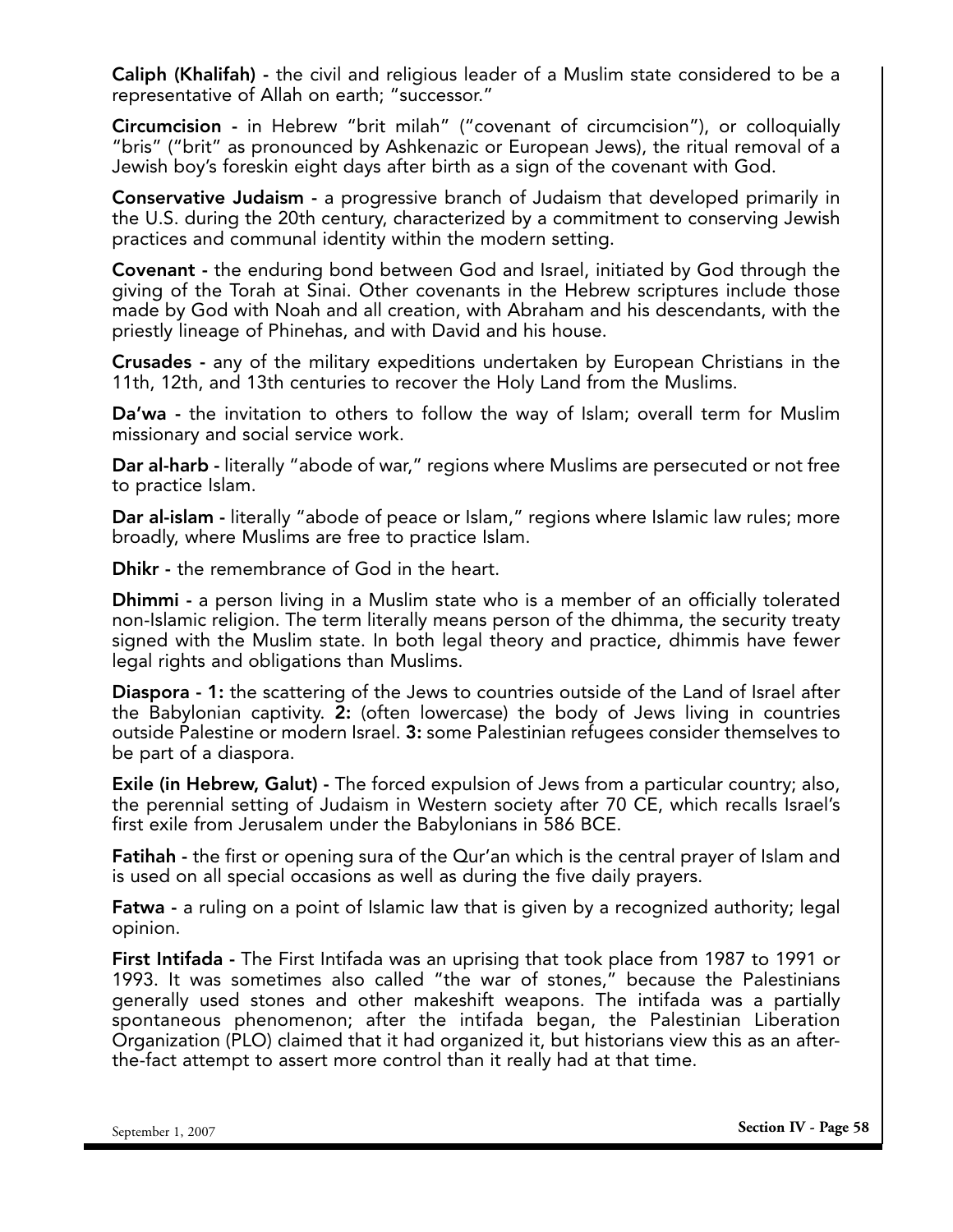Gaza - A city of southwest Asia in the Gaza Strip, a narrow coastal area along the Mediterranean Sea adjoining Israel and Egypt. The territory was part of the British mandate for Palestine (1917-1948), passed to Egypt in 1949, and was occupied by Israel in 1967. Palestinian autonomy was promised in the 1979 Israeli-Egyptian peace treaty, and limited autonomy was granted in a 1993 Israeli-Palestinian accord. The city of Gaza was one of the five major Philistine city-kingdoms. Population: 118,272.

Golan - literally "exile," a city of Bashan (Deut. 4:43), one of the three cities of refuge east of Jordan, about 12 miles north-east of the Sea of Galilee (Josh. 20:8). The Golan Heights is part of the terrority occupied by Israel after the 1967 war, and its future status is a matter of dispute with Syria.

Green Line - 1: the border marking the boundaries of the land that Israel won in its 1948 war of independence. 2: (in Lebanon) a demarcation line that divides predominantly Christian East Beirut and predominantly Muslem West Beirut.

Hadith - 1: a tradition based on reports of the sayings and activities of Muhammad and his companions. 2: the way of life prescribed as normative for Muslims on the basis of the teachings and practices of Muhammad and interpretations of the Qur'an. Hadith are divided into categories such as 'hadith qudsi' meaning God's ideas expressed in Muhammad's words, 'hadith nabawi' ideas inspired by God put into Muhammad's words, 'sound hadiths', 'good hadiths' and weak ones.

Halakhah - literally, "walking" in the Jewish way of life, includes all normative laws, customs, and practices understood as divinely revealed at Sinai and dynamically applied in each generation by authoritative rabbinic jurists and teachers.

Halal - an Arabic term meaning "permissible." In the English language it most frequently refers to food that is permissible according to Islamic law. In the Arabic language it refers to anything that is permissible under Islam.

Hamas - Hamas is the Arabic acronym for the Islamic Resistance Movement, a Palestinian organization committed to eliminating Israel and replacing it with an Islamic state. Considered a terrorist organization by the United States and the West for its suicide attacks on Israel, it is popular among Palestinians for its network of schools, clinics and civic services, as well as its armed resistance to Israeli military occupation. The group is an offshoot of the Muslim Brotherhood, an Egyptian-based organization that has advocated Islamic government in the Arab world for 80 years. In democratic elections late January 2006 Hamas became the majority party governing the Palestinian territories.

Hanukkah (also spelled Chanukah) - Jewish "Festival of Lights" or "Feast of Dedication" commemorating the rededication of the Temple following the victory by the Maccabees over the Syrians under Antiochus IV (165 BCE). Celebrated in December, the festival lasts eight days, on each of which another candle of the Hanukkah menorah is lit.

Haram al-Sharif (Har haBait) - The Temple or Noble Sanctuary is a hotly contested religious site in the Old City of Jerusalem. It was the site of the first and second Jewish Temple in Jerusalem and according to Judaism is to be the site of the third and final Temple in the time of the Messiah. It is also the site of two major Muslim religious shrines, the Dome of the Rock and Al-Aqsa Mosque, built in the 7th century. It is the holiest site in Judaism, the third holiest site in Islam, and has special significance to Christianity. It is thus one of the most contested religious sites in the world.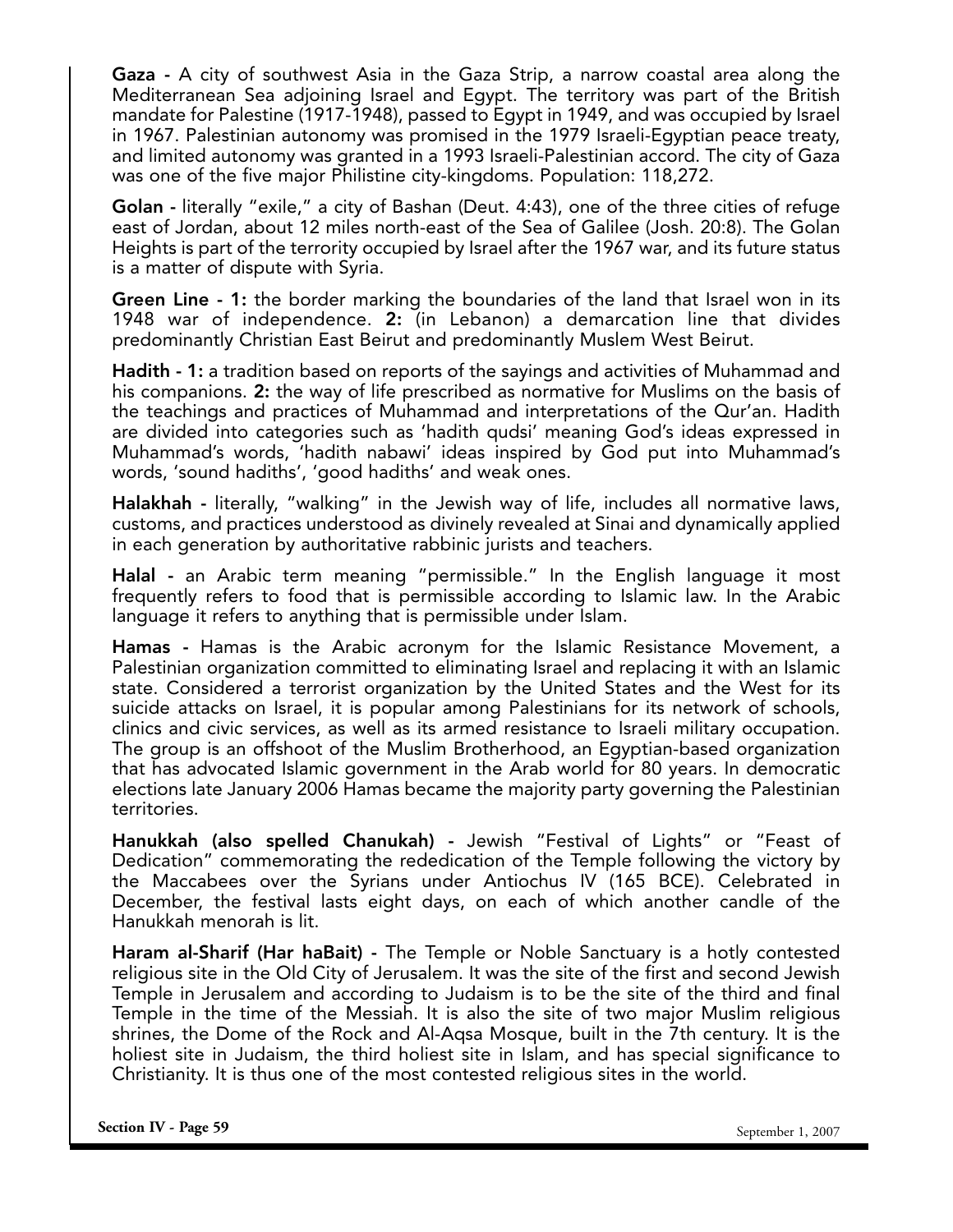Hebron - a city of the West Bank south-southwest of Jerusalem. Sacred to both Jews and Arabs as the home and burial place of Abraham and (to Jews) as King David's capital for seven years, the city has figured in every war in Palestine and has a history of Jewish-Arab violence. Occupied by Israel in 1967, Hebron came under Palestinian control in 1996. Population: 79,089.

Hezbollah - Hezbollah, or Party of God, was founded by Lebanese Shiites in 1982 after Israel invaded Lebanon. With Iranian help, the group organized the country's Shiite minority into a national force with its own militia, TV station, parliamentary bloc and cabinet minister while resisting national and international calls to disarm. The group is led by 46-year-old secretary general Hasan Nasrallah, an Iranian educated cleric who boasts that his militia is the only Arab force ever to have defeated Israel. The group's armed wing was created to fight Israeli forces that invaded Lebanon in 1982. A Hezbollah suicide bombing killed 241 Marines in October 1983, prompting the U.S. to withdraw its forces. Israeli forces withdrew altogether in 2000. Tensions between Hezbollah and Israeli defense forces escalated in July 2006 into a war. Hezbollah is viewed by many as a terrorist organization, but it also supports thousands of Lebanese Shi`a, for whom it is a political party and provider of social services.

High Holy Days - the period in the Jewish year, occurring in early fall, that begins with Rosh Hashanah, the Jewish New Year's Day, and climaxes ten days later with Yom Kippur, the Day of Atonement. Also referred to as the "High Holidays" or the "Days of Awe."

Hijab - In some Arabic-speaking countries and Western countries, the word hijab primarily refers to a headscarf worn by many Muslim women. But in Islamic scholarship, hijab is usually taken to mean modest dress and demeanor in general.

Hijra - the flight of Muhammad and his followers from Mecca to Medina in 622 C.E., marking the beginning of the Muslim era.

Holocaust/Shoah - Terms used to describe the effort by Nazi Germany to annihilate all Jews in Europe. Some six million Jews, two-thirds of the Jewish population of Europe, lost their lives in this genocide. The word "Holocaust" means a conflagration or mass devastation, while the Hebrew term "Shoah" means "catastrophe." Holocaust is the English cognate of the Old Testament Greek (Septuagint) term for a "whole burnt offering."

'Id Al-Adha - the Festival of Sacrifice that comes at the end of the Hajj and includes the ritual slaughter of a sheep commemorating God's ransom of Abraham's son.

'Id Al-Fitr - the Festival of Fast-Breaking at the end of the fast month of Ramadan.

Ijtihad - the endeavor of a Muslim scholar to derive a rule of divine law from the Qur'an and Hadith without relying on the views of other scholars; by the end of the 10th century theologians decided that debate on such matters would be closed and Muslim theology and law were frozen; "some reform-minded Islamic scholars believe that reopening itjihad is a prerequisite for the survival of Islam."

Imam - 1: in law and theology, the caliph who is successor to Muhammad as the lawful temporal leader of the Islamic community. 2: the male prayer leader in a mosque. The Muslim worshiper who leads the recitation of prayer when two or more worshipers are present. 3: A male spiritual and temporal leader regarded by Shiites as a descendant of Muhammad divinely appointed to guide humans. An earthly representative of the 12 such leaders recognized by the majority form of Shiism. A ruler claiming descent from Muhammad and exercising authority in an Islamic state. 4: any one of the founders of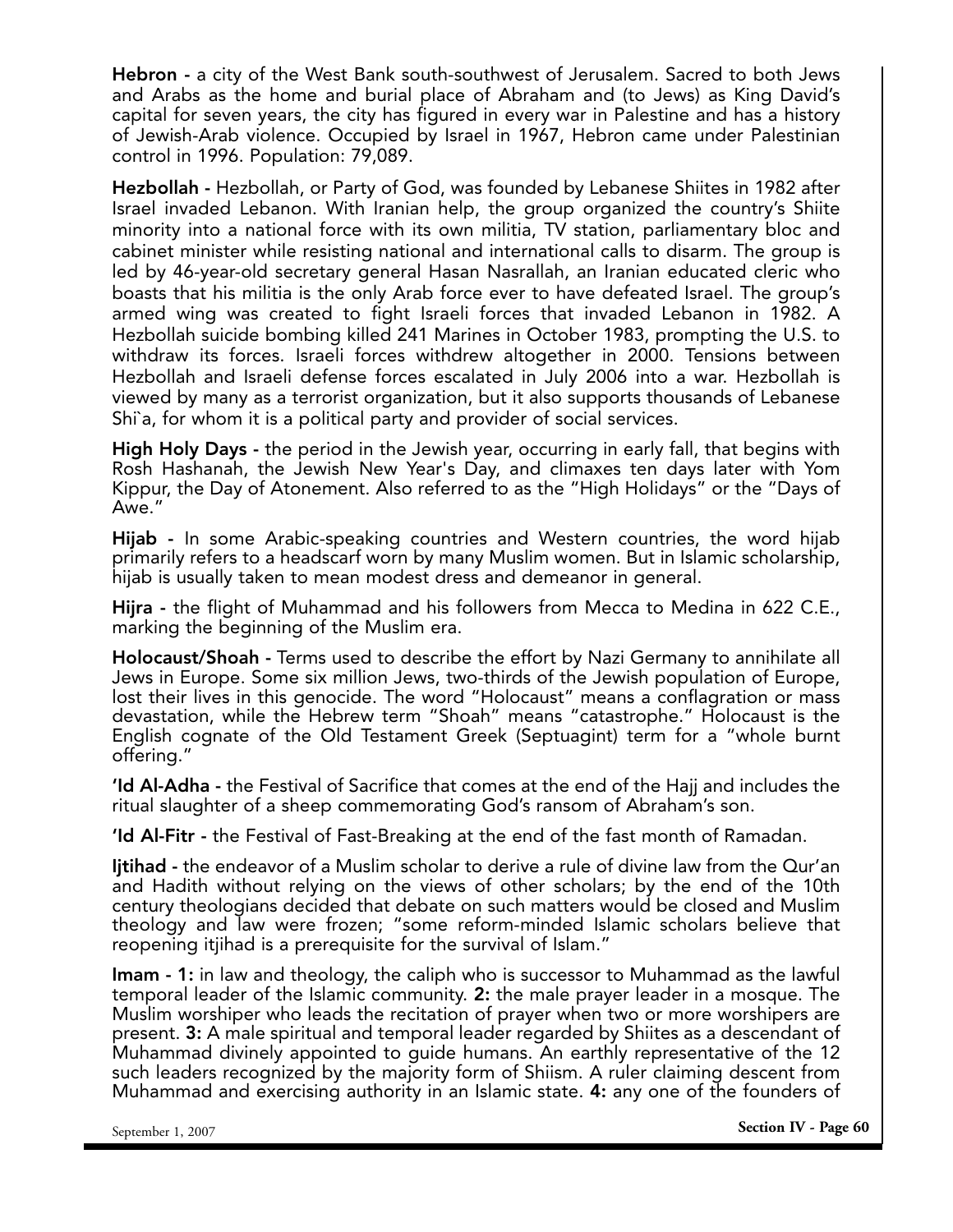the four schools of law and theology. An authoritative scholar who founds a school of law or theology.

Injil - the Arabic term for God's revelation to Jesus; also the Christian Gospels, from the Greek evangel; according to Islam, one of the holy books revealed by Allah prior to the Qur'an - others being the Zabur (Psalms) the Tawrat (Torah).

Insha'a Allah - "God willing."

Islam - 1: the monotheistic religion of Muslims which arose in Arabia in the 7th century and is based on the revelations to Muhammad as laid down in the Qur'an. 2: "submission" (to the will of God).

Israel - the people descended from the patriarch Jacob, renamed "Israel" after his struggle with God in Gen. 32:28. In biblical history, Israel refers in turn to the exodus community with whom God initiates the covenant at Sinai, the confederation of twelve tribes in the promised land, the united monarchy under Saul, David, and Solomon, the northern kingdom also known as Ephraim after its chief tribe was reunited and restored in their ancestral homeland after exile in Babylon. Many modern Jews regard themselves as a continuation of ancient Israel. Israel is also the name of a modern nation-state in the Middle East, founded in 1948.

Israeli - a citizen of the modern state of Israel. Of the total Israeli population of approximately six and a half million, a little over 3/4 are Jewish, with the majority of these being secular or cultural Jews. Arab (Palestinian) Israelis, including a large majority of Muslims and a small percentage of Christians, make up approximately 20% of the Israeli population.

Israelite - a member of the covenant community of biblical Israel.

Jerusalem (in Arabic, Al Quds) - Capital of the modern State of Israel, located on the site of David's Temple in the Israelite monarchy and the Second Temple from the 5th century BCE to 70 CE. It is also a holy city in Islam, since Mohammed visited there in his night vision. For Christians, Jerusalem is important as the site of Jesus' death and resurrection, as well as the focal point of the biblical Judaism that they claim as their heritage. The city has been a locus of conflict and contention, subject to many wars and held by rulers of each of the three religions at different times in its history. The Old City, inside the 16th-century Turkish walls, is divided into Jewish, Arab, Christian and Armenian quarters. The new city divides roughly along a north-south line into an Israeli West Jerusalem and a Palestinian East Jerusalem. Since 1967, Israel has annexed East Jerusalem and a significant surrounding area into the city limits. Palestinians cherish the hope of establishing a national capital in Jerusalem.

Jew - according to Jewish law (halakah), a person born of a Jewish mother, or one who has converted to Judaism. Jewish identity is not based exclusively on religious belief and practice, but has ethnic and cultural dimensions.

Jewish Community Center - This trans-denominational Jewish social agency serves as a focal point for Jewish activities in many areas. During periods of high Jewish immigration, they were often the vehicle of assimilation. Many offer recreational and social programs that are open to the general public, as well as Jewish communal activities.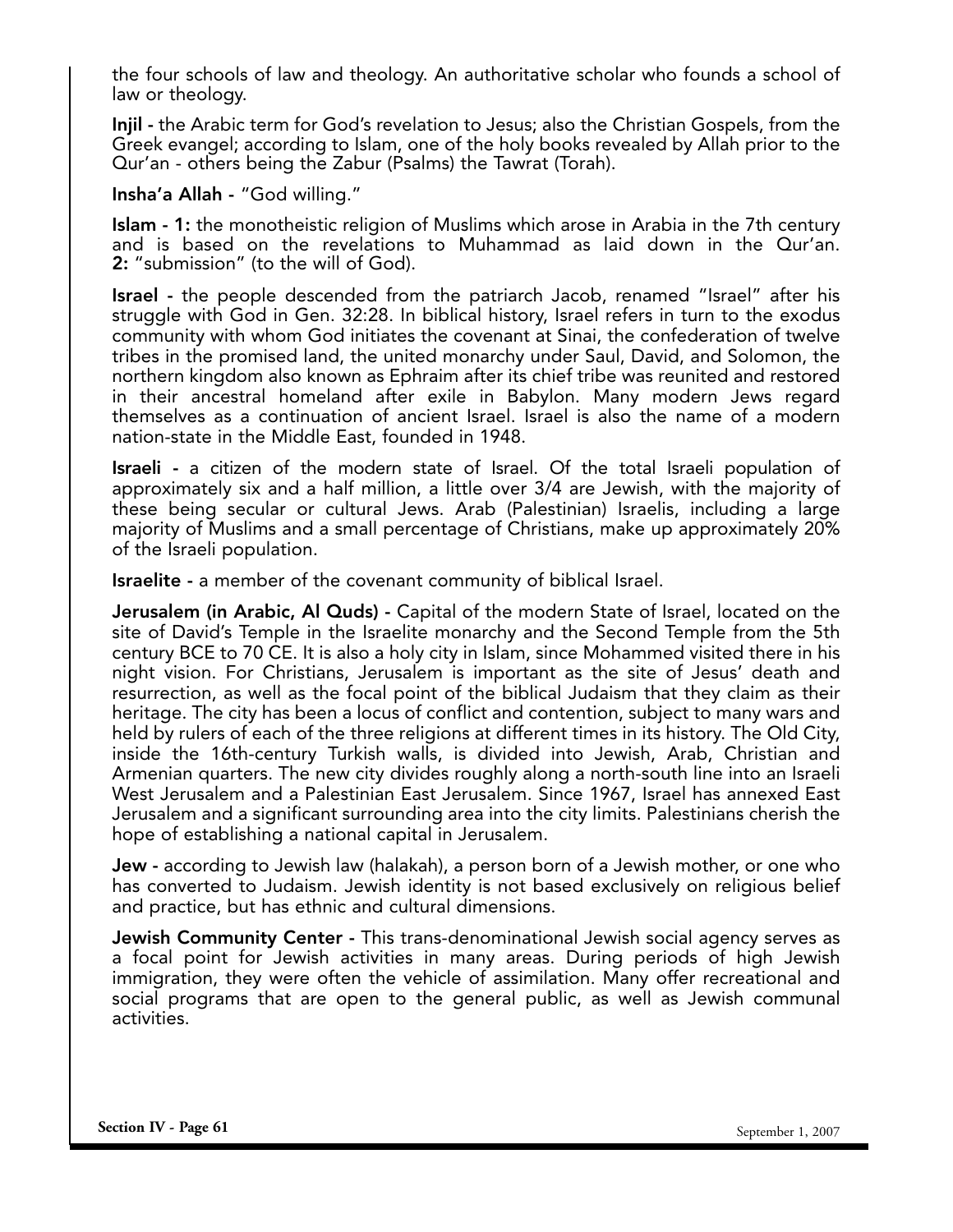Jewish Federation - The United Jewish Communities is an organization drawing together under one umbrella the many local Jewish Federations that exist across the United States. These Federations are trans-denominational ("Jewish ecumenical") structures that support the social service, educational, community relations, cultural, and Israel-advocacy activities of the Jewish community. They are usually a clearinghouse or coordinator of fundraising for Jewish causes and frequently give public representation to the whole Jewish community in a region.

Jihad - 1: a holy struggle or striving by a Muslim for a moral, spiritual or political goal. 2: armed struggle to defend Muslims, Muslim faith, and/or Islamic territory.

Jinn - in Arabian culture and Muslim tradition, a spirit often capable of assuming human or animal form and exercising supernatural influence over people; spirits, good and evil, that are to be distinguished from angelic beings.

Judah HaNasi/Judah the Prince - patriarch of Palestinian Jewry and chief redactor of the Mishnah around 200 C.E.

Ka'ba - the most sacred site in Islam, situated within the precincts of the Great Mosque at Mecca, Saudi Arabia. It is a small cube-shaped building, unadorned except for the sacred Black Stone, a meteorite, set into the East corner of its walls. Earlier shrines on this spot were important centres of pilgrimage even in pre-Islamic times, but in AD 630 Mohammed stripped the Kaba of its pagan decorations and it became the spiritual centre of Islam. The stone, or qibla, is the focus-point to which Muslims turn when they pray.

Kaddish - a Jewish prayer expressing God's majesty and eternal reign, recited between major units of the synagogue service and following study of Jewish texts, as well as by mourners after the death of a close relative.

Kadima - an Israeli political party formed by Ariel Sharon after he formally left the rightwing Likud party in November, 2005, to establish a new party which would grant him the freedom to carry out his policy of unilateral disengagement – removing Israeli settlements from Palestinian territory and fixing Israel's borders with a prospective Palestinian state. Ehud Olmert became leader of the party after Sharon suffered a massive stroke in January, 2006.

Kashrut (Kosher) - dietary laws defining what is "proper" or ritually permitted for Jewish consumption, including regulations for slaughter, prohibition of certain foods such as pork and shellfish, and avoidance of any mixture of meat and dairy products.

Kavvanah - the "intention," or spiritual meaning behind an outward action in Judaism, whether it be the recitation of a prayer or the performance of a commandment.

Knesset (literally "assembly") - the legislative branch of the Israeli government, located in Jerusalem. It enacts laws, elects the Prime Minister, and supervises the work of the government. The Knesset first convened on February 14, 1949. Every four years (or less if early elections are held, as is often the case), 120 members of the Knesset (MK) are elected by Israeli citizens, who must be 18 years old to vote.

Labor (Labour) - center-left political party in Israel embodying social-democratic ideals and closely connected in its early days with the kibbutz (cooperative farming) movement. The Labor party or predecessor groups governed Israel from its founding in 1948 to 1977, and it has returned to power in various periods since, through such leaders as David Ben-Gurion, Golda Meir, Yitzhak Rabin, Shimon Peres, and Ehud Barak.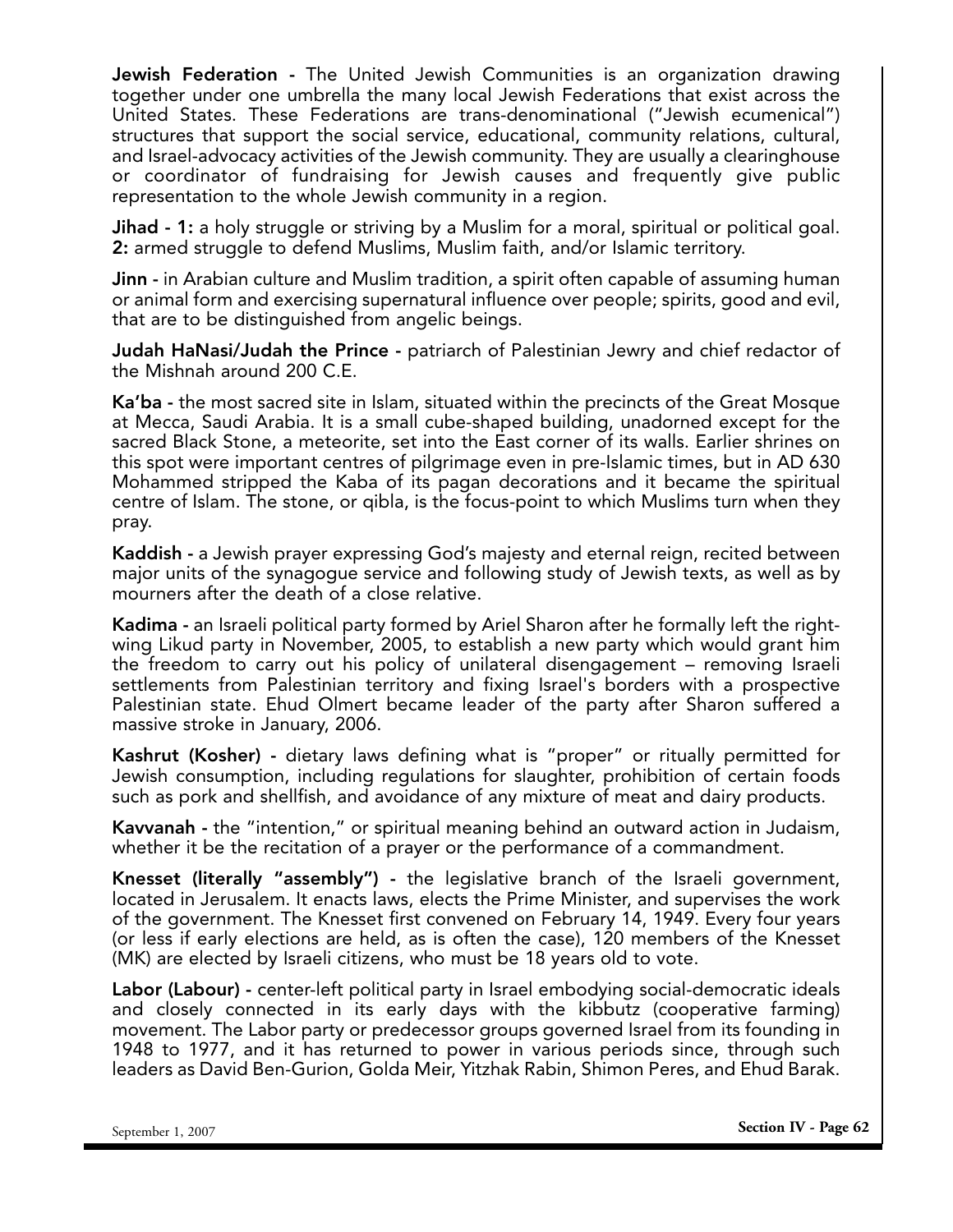L'Hayyim! - "To life!" a traditional Jewish toast.

Likud - a center-right political party in Israel, formed in 1973, which governed the country under such leaders as Menachem Begin, Yitzhak Shamir, Benjamin Netanyahu, and Ariel Sharon, but was weakened by Sharon's departure in November, 2005, to form the Kadima party.

Madrasa - an Islamic school or center of learning, usually emphasizing memorization of the Qur'an. In contemporary use the term is sometimes used by non-Muslims to refer to schools that train Muslim extremists.

Masjid - a Muslim place of worship, a mosque.

Mecca - a city of western Saudi Arabia near the coast of the Red Sea; the birthplace of Muhammad, it is the holiest city of Islam and a pilgrimage site for all devout believers of the faith.

Medina - A city of western Saudi Arabia north of Mecca, site of the hijra or migration of Muhammad and his followers from Mecca in 622 C.E.; the Mosque of the Prophet, containing Muhammad's tomb, is a holy site for Muslim pilgrims.

Midrash - literally, "seeking out" the meaning of Jewish scripture for successive generations through rabbinic methods of commentary on legal issues (known as "midrash halakhah") and non-legal subjects including ethics, morals, theology, and legends (known as "midrash aggadah").

Mishnah - literally, oral "repetition" for learning by memory, the foundational code of rabbinic legal traditions compiled by the Jewish patriarch Judah Ha-Nasi (Judah the Prince) around 200 CE, which serves as the base text for the commentary in the Talmud.

Mitzvoth (Lit., Commandments) - colloquially, "mitzvah" (sg.) refers to any "good deed." The commandments were revealed to Israel at Sinai for life as a covenant people. Traditionally they are 613 in number. Good deeds include caring for orphans, widows, the poor, or keeping ritual commandments such as Kosher or praying three times a day.

Moses - founder and leader of the Israelite nation, regarded by Jews as "Moshe Rabbenu" ("our teacher Moses"), a unique source of legal and ethical authority as transmitter of the written "Torah of Moses" ("Law of Moses" or Pentateuch) and first link in the chain of oral Torah from Sinai.

Muhammad - Arab prophet of Islam. At the age of 40 he began to preach as God's prophet of the true religion. Muhammad established a theocratic state at Medina after 622 and began to convert Arabia to Islam.

Muslim - also Moslem; a believer in or adherent to Islam; one who submits; one in perfect harmony with God.

Nation of Islam - a religious and cultural organization founded in 1931 in the United States, espousing Islamic principles and favoring political, social, and economic independence for African Americans.

Nazareth - Israel's largest Arab city, the childhood home of Jesus and a center for Christian pilgrimage. Today Nazareth's population is 70,000 in which the majority of residents are Arab citizens of Israel, 35-40% are Christian. In 1517, Nazareth was annexed by the Ottoman Empire. The town was part of the British-administered Palestine mandate (1922-48) and was captured by Israeli forces in the 1948 war.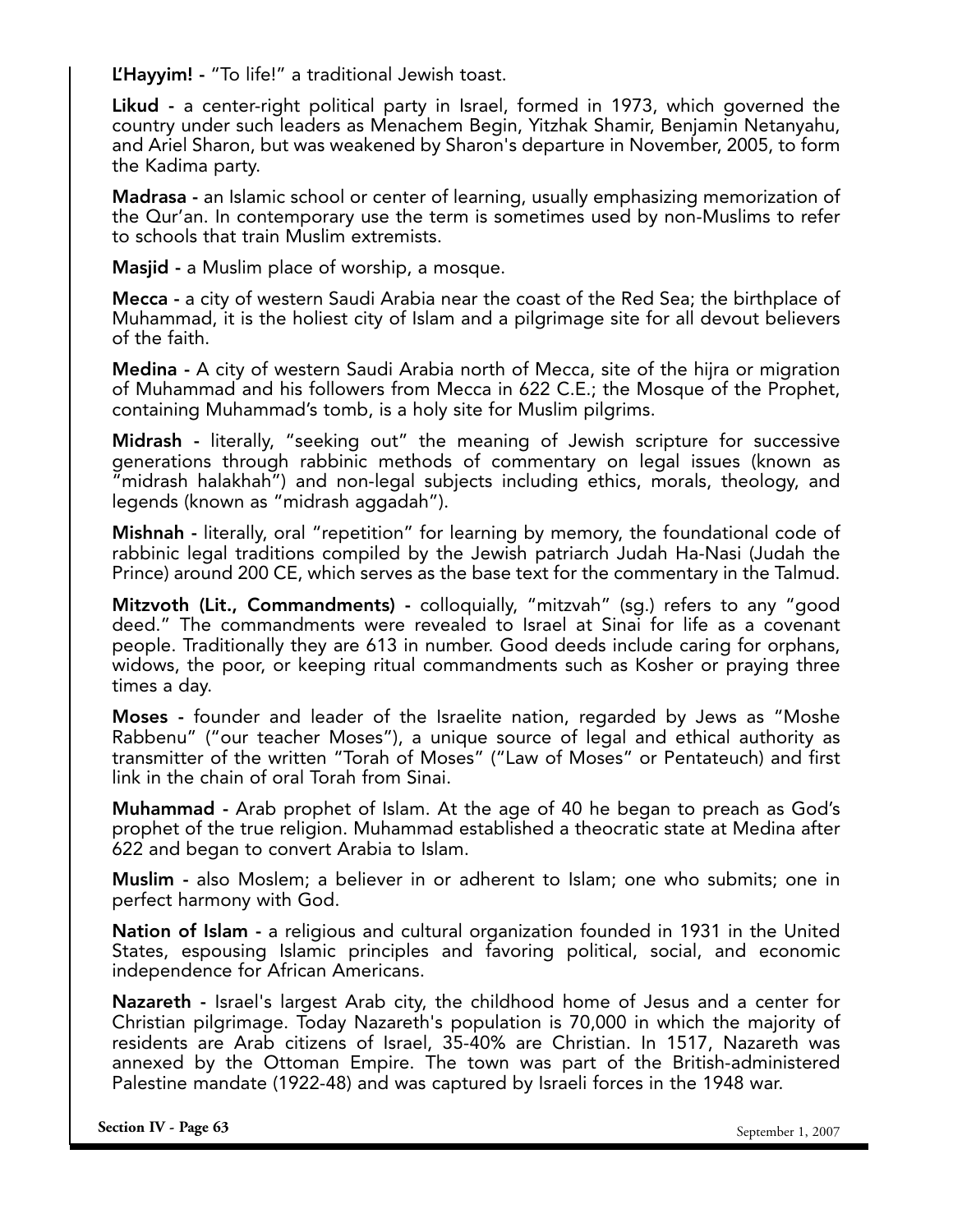Noahide laws - seven universal laws given to humanity after the flood (for example, the prohibition of murder), the observance of which ensures a place in the world to come; a potential basis in Judaism for the acknowledgement of other faiths.

Orthodox Judaism - a traditional branch of Judaism encompassing diverse groups that are united primarily in their maintenance of a halakhic way of life, based on a divinely revealed Torah in both its written and oral forms and interpreted by duly qualified rabbis.

Ottoman Empire - (Also: Turkish Empire) a vast Turkish sultanate of southwest Asia, northeast Africa, and southeast Europe. It was founded in the 13th century by Osman I and ruled by his descendants until its dissolution after World War I. Originally a small state controlled by Ottoman or Osmanli Turks, it spread rapidly, superseding the Byzantine Empire in the East.

Qibla - the direction of the Ka`ba toward which Muslims turn for their daily prayers.

Qur'an (Koran) - the sacred writings of Islam revealed by God to the prophet Muhammad during his life at Mecca and Medina; recitations revealed to Muhammad via angel Gabriel.

Palestine Liberation Organization (PLO) - a political movement uniting Palestinian Arabs in an effort to create an independent state of Palestine; when formed in 1964 it was dominated by Yasser Arafat's al-Fatah and considered a terrorist organization; in 1968 Arafat became chairman; received recognition by the United Nations and by Arab states in 1974 as a government in exile; has played a largely political role since the creation of the Palestine National Authority.

Palestinian Authority - combines the Gaza Strip and the West Bank under a political unit with limited autonomy and a police force; created in 1993 by an agreement between Israel and the PLO.

Passover (Pesach) - a Jewish festival occurring in late March to mid-April and lasting seven or eight days, that commemorates the exodus of the people of Israel from Egyptian bondage, and which is marked chiefly by the Seder ritual. The Seder is a dinner, held in Jewish homes on the first night of Passover (or the first two nights of Passover, if outside of Israel) that includes the reading of the Haggadah (Scriptural and traditional texts), the eating of symbolic foods such as bitter herbs and unleavened bread (matzah), and the drinking of ceremonial cups of wine.

People of the Book - The People of the Book is a term in Islam for peoples who, according to the Qur'an, have received and are in possession of the divine scriptures referring to the Torah, the New Testament, as well as the Qur'an. The term "People of the Book" (Am HaSefer) is also used in Judaism, where it refers specifically to the Jewish people and the Torah. In Islam, the term applies to monotheistic Abrahamic faiths older than Islam who received revelation(s) (hence "book") from God. To orthodox Muslims this includes at least all Christians, Jews (including Karaites and Samaritans), and "Sabians" (identified with Mandaeans). Many early scholars such as Imam Malik agree it also includes Zoroastrians, while some have argued for extending the concept further.

Pharisee - a member of a lay renewal movement within first-century Judaism that sought to extend holiness beyond the temple into daily Jewish life. Jews regard the Pharisees as the precursors of the great tradition of Rabbinic Judaism, in which the effort to perceive the meaning of Torah teaching for each new generation was continued.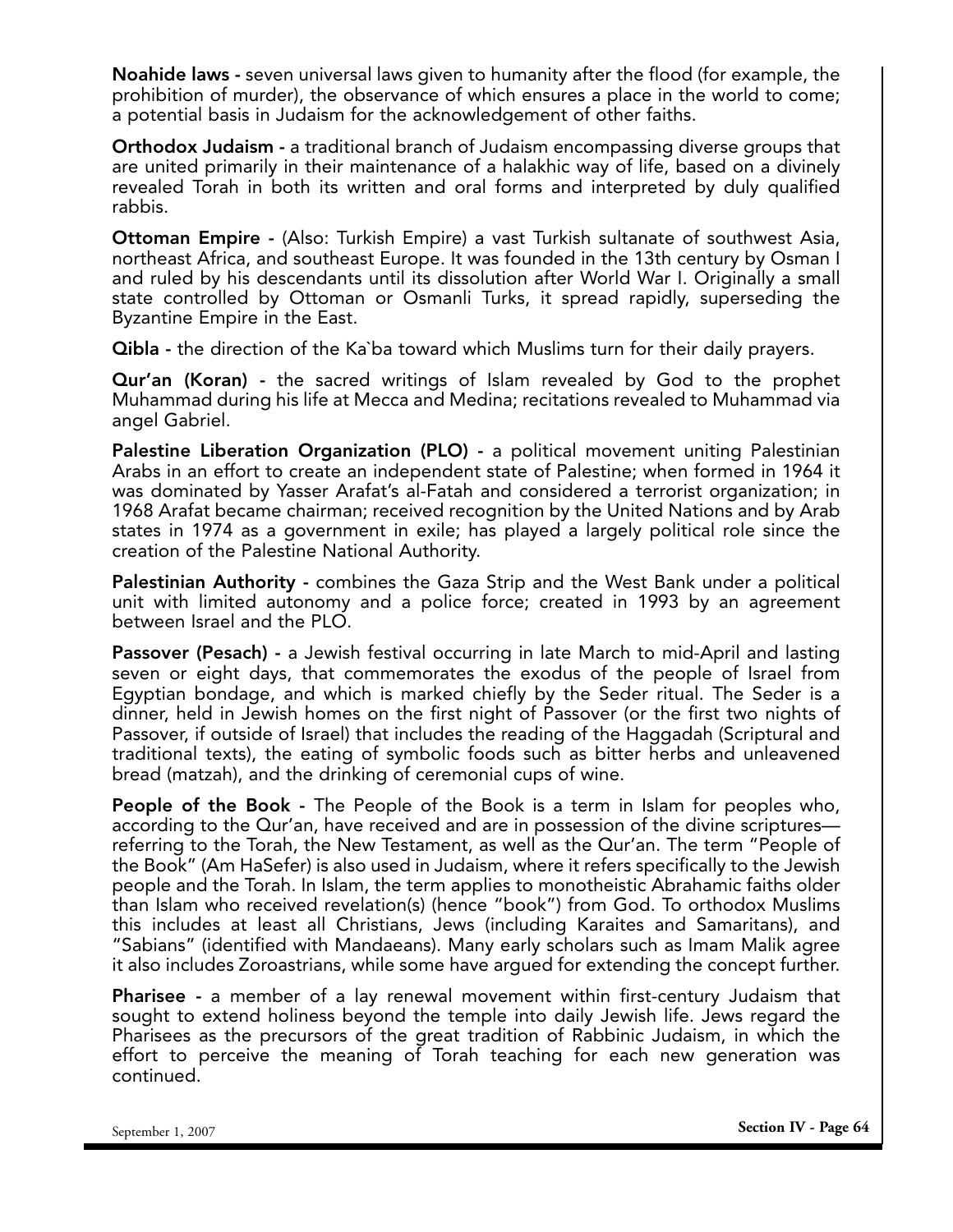Rabbi - the chief religious official of a synagogue, trained usually in a theological seminary and duly ordained, who delivers the sermon at a religious service and performs liturgical, pastoral, educational, and other functions related to his or her capacity as a spiritual leader of Judaism and the Jewish community.

The Rabbis - Collectively, this term refers to the authorities of classical Rabbinic Judaism, whose ideas give shape to the Judaism portrayed in the Mishnah, Talmud, midrash collections, Jewish legal codes and traditional liturgy. These "sages" are often referred to in terms similar to the "church fathers" of Christianity. In the ancient period, prominent rabbis include Hillel and Shammai, Akiva, Yohanan ben Zakkai and Judah ha-Nasi ("the Prince," editor of the Mishna). Among the medieval rabbis, Shlomo ben Isaac of Troyes ("Rashi"), Ibn Ezra, Maimonides ("Rambam"), Nachmanides ("Ramban") and Joseph Caro stand out. Their authoritative commentaries on the Jewish Bible and the Talmudic-midrashic literature accords them a place among "the rabbis."

Ramadan - 1: the ninth month of the Islamic calendar; the month of fasting; the holiest period for the Islamic faith 2: a fast (held from sunrise to sunset) that is carried out during this month.

Reconstructionist Judaism - a branch of Judaism found primarily in the United States that emphasizes the communal dimensions of Judaism and traditional ritual practices including the liturgical use of Hebrew, while embracing liberal values such as feminism.

Reform Judaism - a branch of Judaism first introduced in 19th century Germany and now the largest form of Judaism in the United States, characterized by the ongoing attempt to distinguish between those elements of Torah that are divinely inspired and eternally valid and those that, as legal forms and customs of a particular age, can be replaced with the best that the contemporary culture offers. Also known as Progressive Judaism.

Responsa Literature - comprise the body of written decisions and rules given by leading Rabbis in response to questions of Jewish life and observance addressed to them.

Rosh Hashanah - the Jewish New Year's Day, usually occurring in mid-September to mid-October, and commencing the ten "Days of Awe" (High Holy Days), a period of moral and spiritual self-examination and repentance. The synagogue service includes the blowing of the shofar (ram's horn).

Salaam - 1: a salutation or compliment of ceremony in the East by word or act; an obeisance, performed by bowing very low and placing the right palm on the forehead. 2: refers to a major concept: peace, harmony, and wholeness.

Salam Alaykum - traditional Muslim greeting: May you come ever more completely into the state of islam; "Peace be with you."

Salat al-Jum'a - Friday prayers, the principal congregational prayer of the week on Friday early afternoon.

Second Intifada - the al-Aqsa Intifada is the wave of violence and political conflict that began in September 2000 between Palestinian Arabs and Israelis; it is also called the Second Intifada. "Intifada" is an Arabic word for "uprising" (literally translated as "shaking off"). Many Palestinians consider the Intifada to be a war of national liberation against foreign occupation, whereas many Israelis consider it to be a terrorist campaign.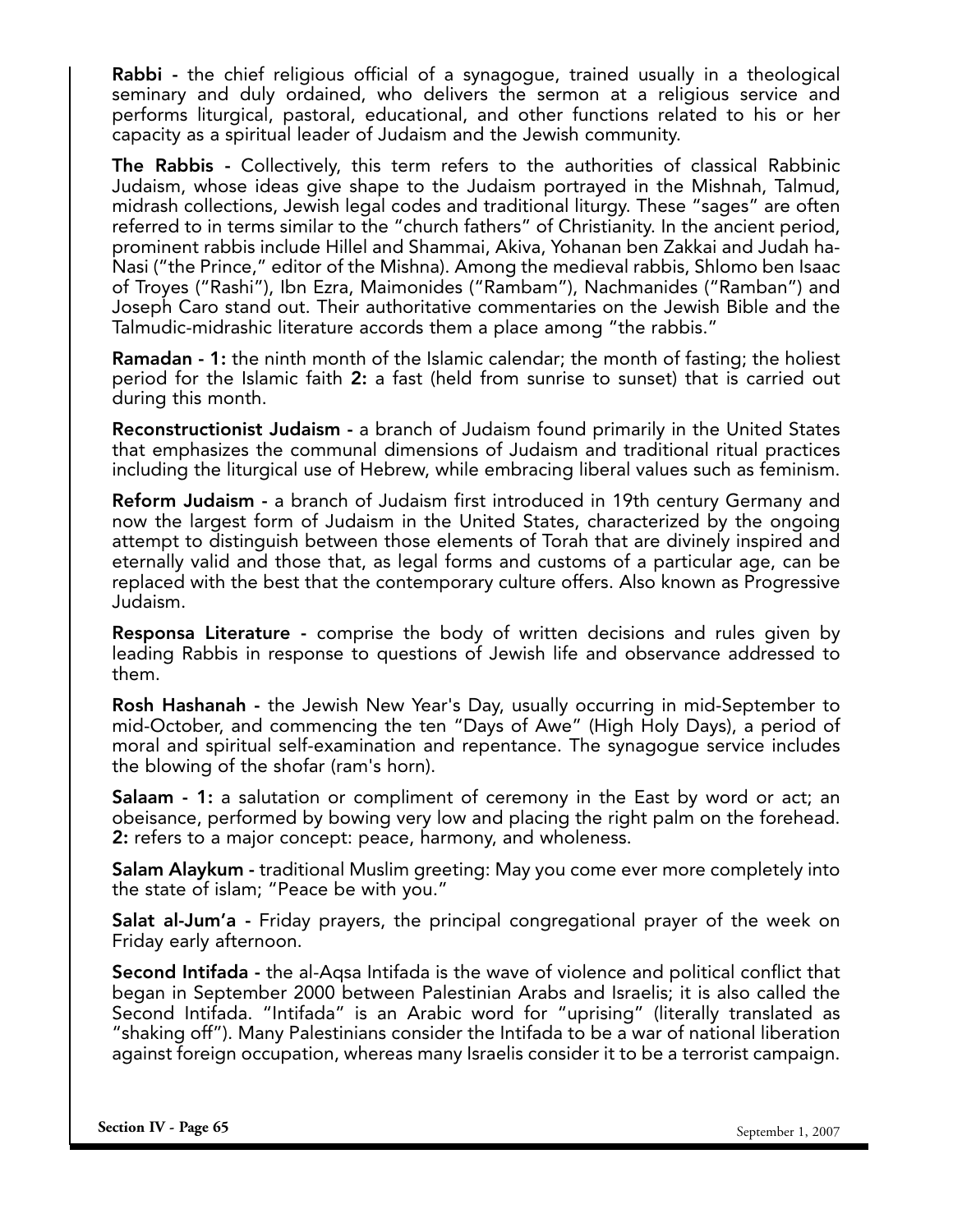Secular (cultural) Judaism **-** Jewish identity based only on ethnic and cultural values and practices, and not on religious beliefs and observances.

Settlements - one of the most contentious issues in the Arab-Israeli Conflict has been the Israeli policy of sponsoring, supporting, and/or tolerating the establishment of Jewish communities in areas that came under Israeli control as a result of the 1967 Six Day War. The issue relates to the interpretation of international law and its applicability to the situation, the purpose and effects of the Israeli policy, the actions of various Palestinian groups that oppose the policy, and the larger context of the conflict.

Shabbat (Sabbath) - the seventh day of the week, Saturday, commemorates the day of rest and religious observance among Jews and some Christians. Ex. 20:8–11.

Shahada - the first pillar of Islam is professing and living by this statement, "I bear witness that there is no god but God and that Muhammad is the Apostle/Messenger of God."

Shalom - used as a traditional Jewish greeting or farewell, "peace."

Shari'a - the code of law derived from the Qur'an and from the teachings and example of Muhammed; "sharia is only applicable to Muslims;" "under Islamic law there is no separation of church and state." Islamic law, "divinely ordained law."

Shema' - first word of the fundamental monotheistic proclamation of Judaism, "Hear , O Israel, the LORD is our God, the LORD is One" (Deut. 6:4), referring by extension to three Bible passages (Deut. 6:4-9; 11:13-21; Num. 15:37-51) recited every morning and evening by observant Jews; Deut. 6:4 appears prominently in daily and holiday liturgies, and traditionally is recited before death or martydom.

Shi'a - one of the two main branches of orthodox Islam, comprising 10 to 15% of Muslims globally and most concentrated in Iran.

Shirk - Islamic term for idolatry, for ascribing divinity to anything or anyone other than God.

Sinai Peninsula - 1: a peninsula linking southwest Asia with northeast Africa at the northern end of the Red Sea between the Gulf of Suez and the Gulf of Aqaba. Long held by the Egyptian kings, Israel occupied the peninsula in 1956 and from 1967 to 1982, when it was returned to Egypt under the terms of the Camp David Accords (1978) and an Egyptian-Israeli treaty (1979). 2: the mountain, in Southern Sinai, of uncertain identity, on which Moses received the Decalogue (i.e., the Ten Commandments).

Sufi - a Muslim who practices the mystical dimensions of Islam and seeks direct experience of God. Sufis live in many countries and can be either Sunni or Shi`ite.

Sunnah - the way of life prescribed as normative for Muslims on the basis of the teachings and practices of Muhammad and interpretations of the Qur'an.

Sunni - 1: a member of the branch of Islam that accepts the first four caliphs as rightful successors to Muhammad 2: one of the two main branches of orthodox Islam.

Surah - a chapter of the Qur'an.

Synagogue - a Jewish place of "assembly" for prayer, study and religious instruction, and communal events, sometimes referred to colloquially as "temple" by Reform Jews in rejection of the vision of an eschatological third temple in Jerusalem.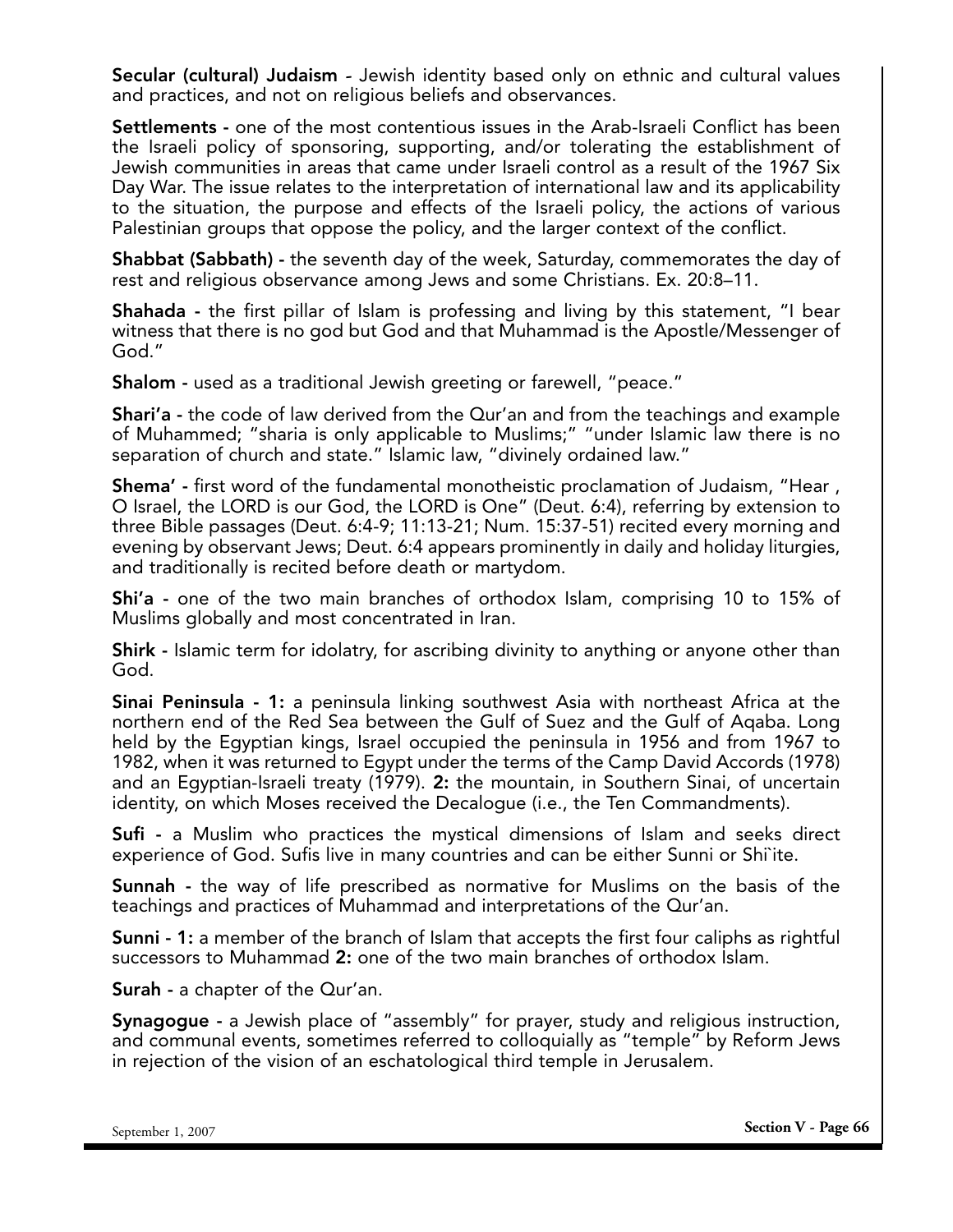Tafsir - Qur'anic exegesis or commentary; the branch of Islamic scholarship that deals with commentary on the Qur'an.

Talmud - literally "teaching," consisting of the Mishnah plus the Gemara, (classical rabbinic commentary on the Mishnah), codified in two forms: the Jerusalem Talmud (4th century CE) and the longer and more prestigious Babylonian Talmud (5th century CE), which remains a central source of Judaism to this day.

TaNaKh - an acronym referring to the Jewish scriptures, composed of the first letter of the three divisions: Torah, Nevi'im (Prophets), and Ketuvim (Writings), basically equivalent in content to the Christian Old Testament.

Tel Aviv - the largest city of Israel, located on the Mediterranean Sea.

Teshuvah - "repentance" or "return" to God and the right path from sin, enacted communally on Yom Kippur; also refers to the return to Judaism by non-observant Jews.

Tikkun 'Olam - "mending the world," a phrase commonly used within Jewish circles to speak of the religious imperative to work for a better world, in areas including economic justice, race relations, ecological renewal, interfaith dialogue, and family and social reconciliation.

Torah - literally, "teaching," including both the written Torah or the first five books of the Bible attributed to Moses, and the oral Torah or ongoing tradition of rabbinic interpretation exemplified by the Mishnah, Talmud, and Midrash. Torah in its broadest sense encompasses all Jewish teachings and practices.

Tzedakah (Lit., Justice) - alms or gifts to the poor, considered one of the greatest of good deeds in Judaism.

Umma - the global Muslim community,; "moderate Muslims urge the Ummah to reject the terrorism of radical Muslims."

Wahhabi - a member of a strictly orthodox Sunni Muslim sect from Saudi Arabia; strives to purify Islamic beliefs and rejects any innovation occurring after the 3rd century of Islam. In the popular press, Osama bin Laden is often referred to as Wahhabi Muslim, although some Wahhabi Muslims would reject this suggestion outright.

West Bank - disputed territory of Middle East between Israel and Jordan west of the Jordan River. Under Jordanian rule after 1949, it was occupied by Israel in the 1967 Arab-Israeli War. In 1993 an accord between Israel and the PLO was signed, giving Palestinians limited self-rule and requiring measured withdrawal of Israeli troops from the West Bank.

Western Wall (HaKotel HaMaaravi) - the surviving part of the Second Temple of Jerusalem and, as such, a sacred Jewish site. Traditionally a place of prayer and lamentation during the dispersion of the Jews, it was formerly often referred to as the Wailing Wall.

Wudu - the ritual ablution that must be made before formal prayer or handling the Qur'an.

Yeshivah - literally, a place of "sitting" together for study, a religious school dedicated to the study of scripture, Talmud, and other traditional Jewish texts, primarily within Orthodox Judaism.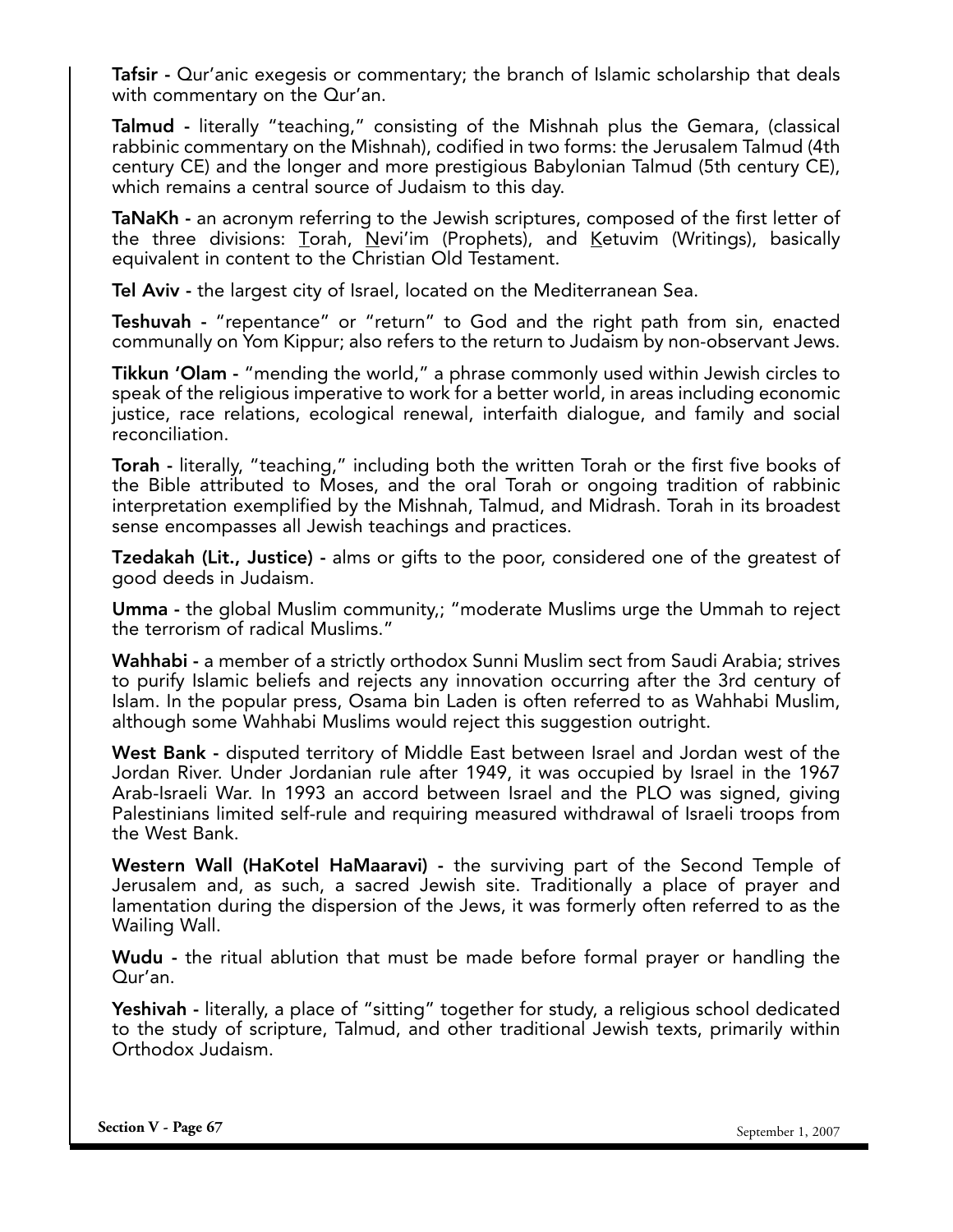Yom Kippur (Day of Atonement) - Jewish holiday occurring in late September to mid-October, and considered the holiest day of the Jewish year. Marked by a 25-hour fast, the Yom Kippur observance begins with the recitation of the solemn Kol Nidre prayer in the evening service, followed by a full day of synagogue services emphasizing the themes of self-examination, repentance, forgiveness, and reconciliation both with God and with other persons.

Zakat - the third pillar of Islam is almsgiving as an act of worship; "the zakat is earmarked for the poor and disabled."

Zionism - A Jewish movement that arose in the late 19th century that sought to reestablish a Jewish homeland in the region of Palestine.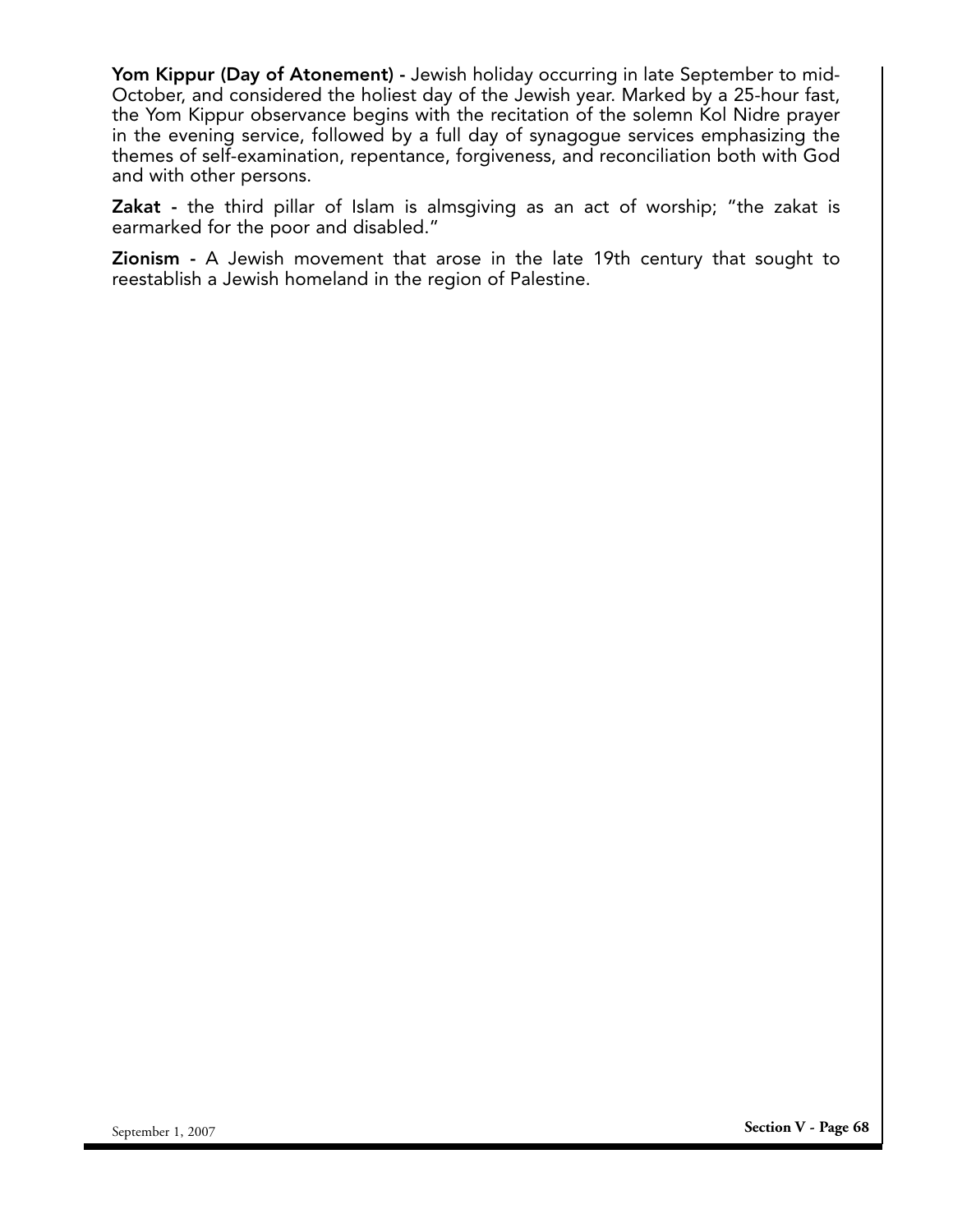This page intentionally left blank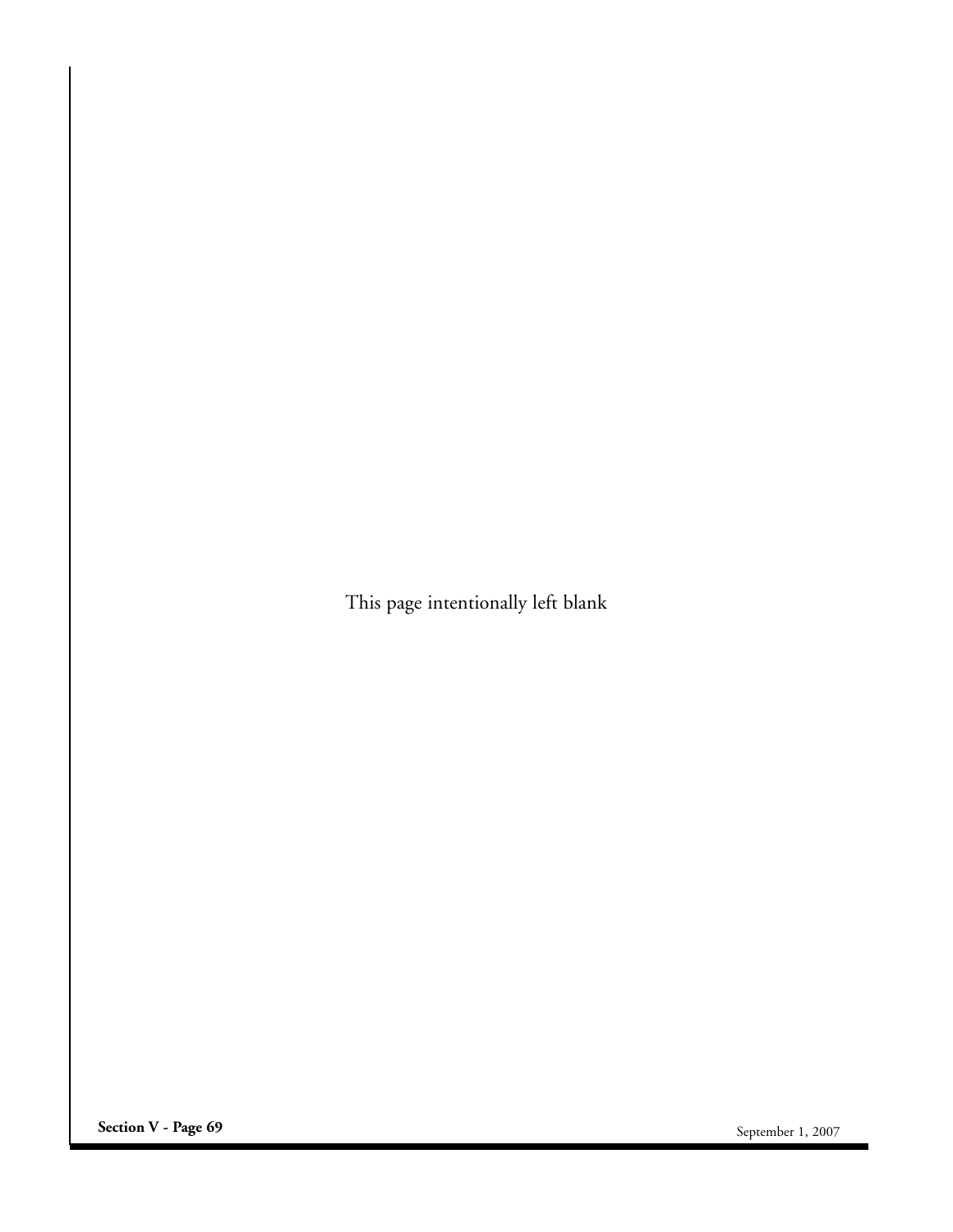Please return this completed form to:

ELCA Ecumenical and Inter-Religious Relations Evangelical Lutheran Church in America 8765 West Higgins Road Chicago, Illinois 60631

 I/We am/are completing this response form as: (please enter number of persons) Laypeople: \_\_\_\_\_

Clergy: \_\_\_\_\_\_

Other  $\_\_$ 

1) Which sections of *Windows for Understanding: Jewish-Muslim-Lutheran Relations* were: a) Most clear to you? Please explain.

b) Least clear to you? Please explain.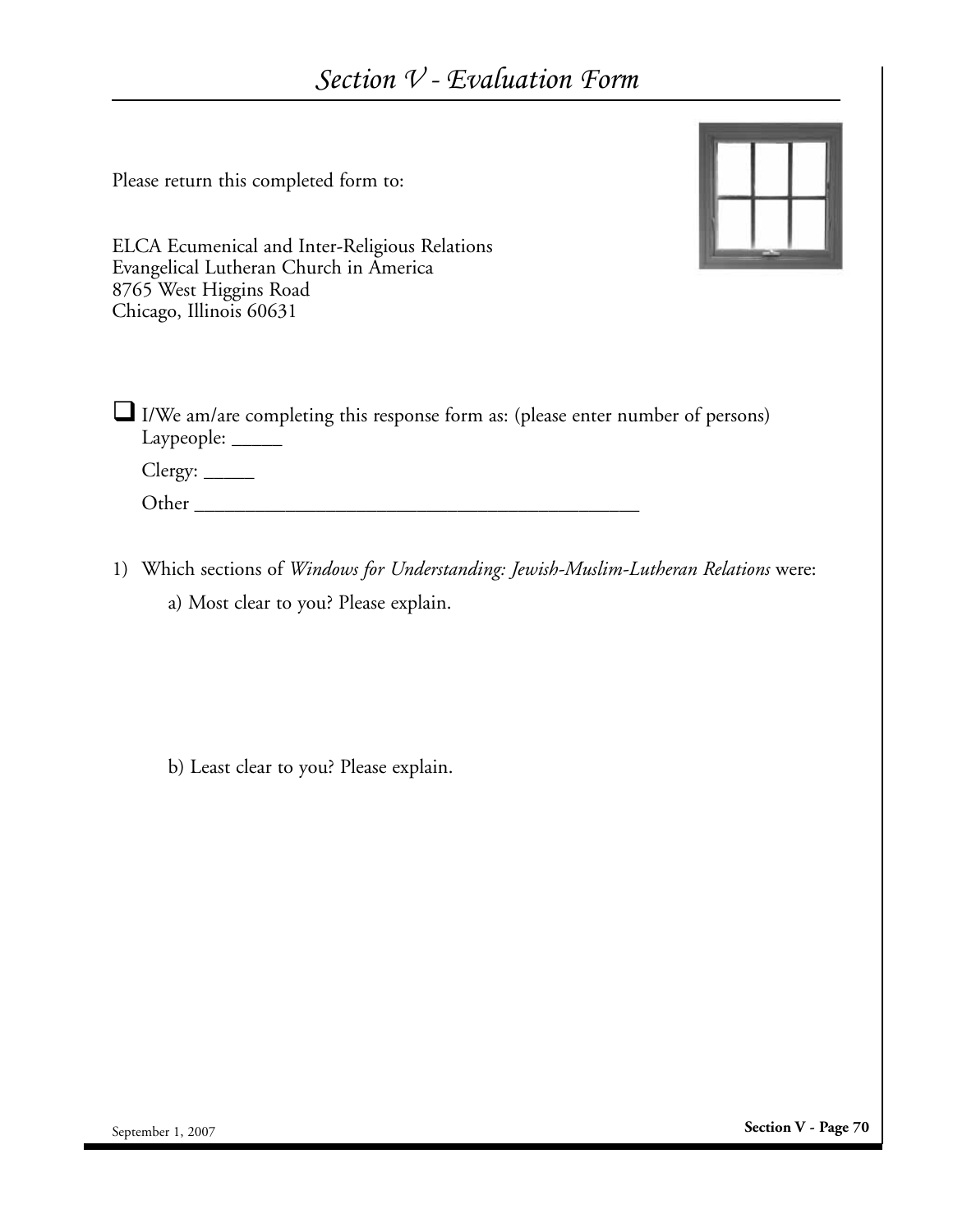2) Please rate and explain what you found helpful in each section of *Windows Understanding: Jewish-Muslim-Lutheran Relations*. Please note areas for improvement as well.

## a.) **Section I**:

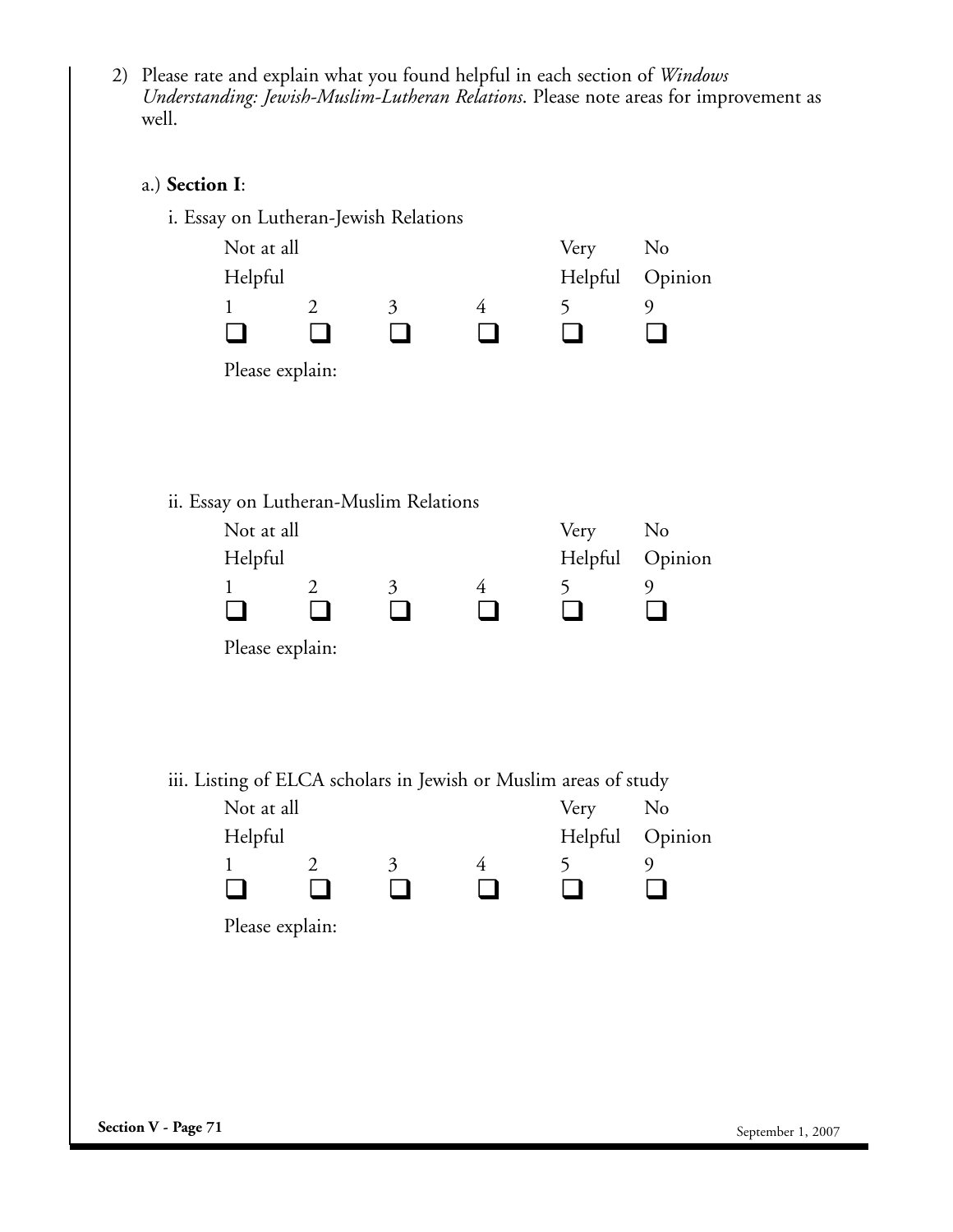## b.) **Section II**:

|                                | i. Topics of the Day:<br>Not at all<br>Helpful<br>$\mathbf{1}$<br>Please explain:   | 2              | $\mathfrak{Z}$ | 4              | Very<br>Helpful<br>5 | N <sub>o</sub><br>Opinion<br>9<br>l. I |
|--------------------------------|-------------------------------------------------------------------------------------|----------------|----------------|----------------|----------------------|----------------------------------------|
| c.) Section III:               | i. Windows for Learning<br>Not at all<br>Helpful<br>$\mathbf{1}$<br>Please explain: | $\overline{2}$ | $\mathfrak{Z}$ | $\overline{4}$ | Very<br>Helpful<br>5 | N <sub>o</sub><br>Opinion<br>9         |
| d.) Section IV:<br>i. Glossary | Not at all<br>Helpful<br>$\mathbf{1}$<br>Please explain:                            | $\overline{2}$ | $\mathfrak{Z}$ | $\overline{4}$ | Very<br>Helpful<br>5 | N <sub>o</sub><br>Opinion<br>9         |